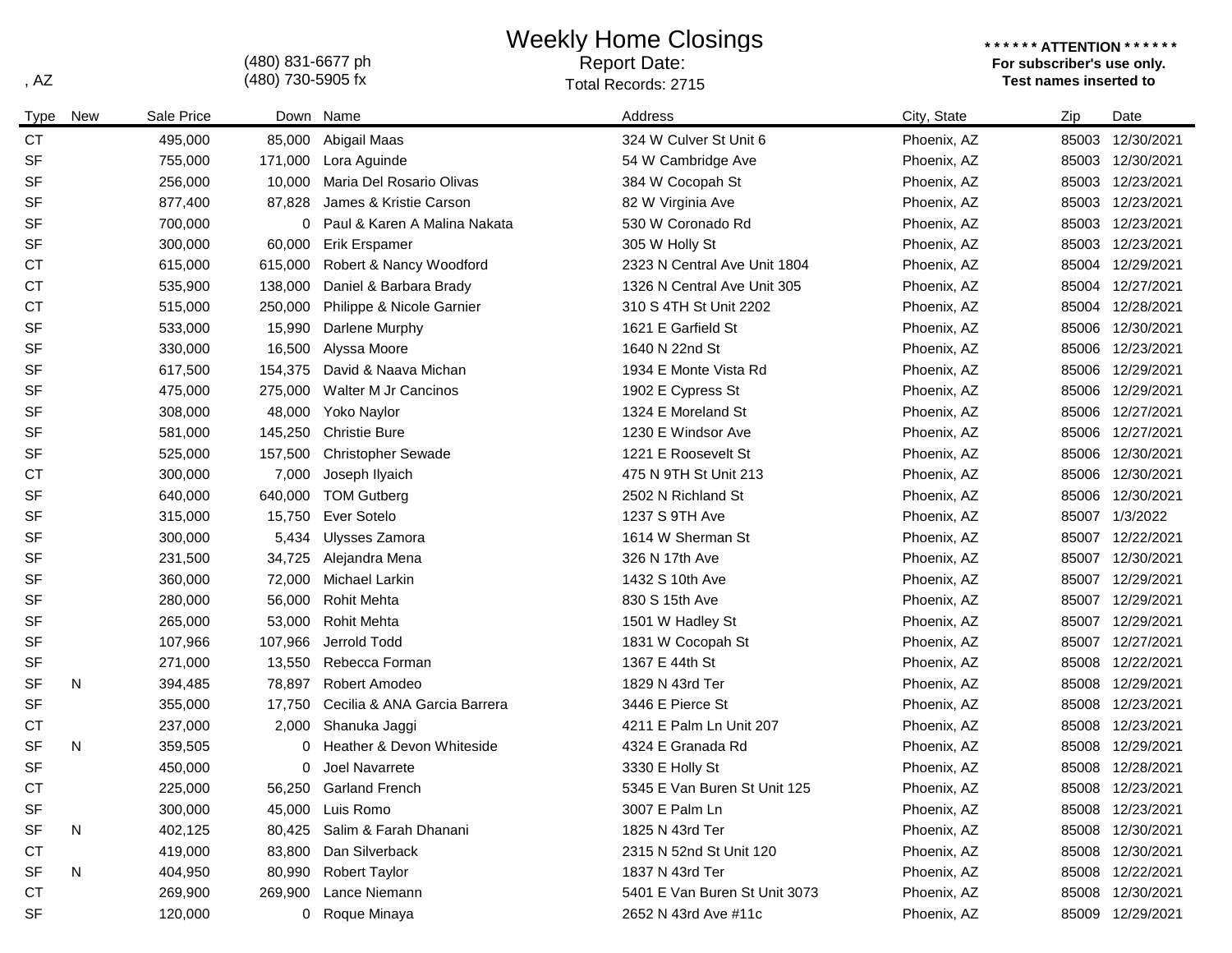| <b>Type</b> | <b>New</b> | Sale Price | Down      | Name                              | Address                      | City, State | Zip | Date             |
|-------------|------------|------------|-----------|-----------------------------------|------------------------------|-------------|-----|------------------|
| <b>SF</b>   |            | 250,000    | 4,529     | <b>Luis Barrios</b>               | 3602 W Cypress St            | Phoenix, AZ |     | 85009 12/22/2021 |
| SF          |            | 475,000    | 118,750   | <b>Brian Phillip</b>              | 2047 W Windsor Ave           | Phoenix, AZ |     | 85009 12/27/2021 |
| <b>SF</b>   |            | 296,000    | 11,253    | Uriel Rodriguez Alvarez           | 2033 N 42nd Ave              | Phoenix, AZ |     | 85009 12/30/2021 |
| <b>SF</b>   |            | 221,500    | 44,300    | Roberto Ramirez                   | 3129 W Pierce St             | Phoenix, AZ |     | 85009 12/22/2021 |
| <b>SF</b>   |            | 310,000    | 300       | William Lyng                      | 3821 W Sheridan St           | Phoenix, AZ |     | 85009 12/23/2021 |
| <b>SF</b>   |            | 245,000    | 4,438     | Rocio Gonzalez                    | 3818 W Latham St             | Phoenix, AZ |     | 85009 12/22/2021 |
| <b>SF</b>   |            | 290,000    | 15,072    | <b>Maribel Hernandez</b>          | 2202 N 37th Dr               | Phoenix, AZ |     | 85009 12/29/2021 |
| <b>SF</b>   |            | 323,000    | 8,796     | Erendida Ortiz                    | 2325 W Tonto St              | Phoenix, AZ |     | 85009 12/30/2021 |
| <b>SF</b>   |            | 79,500     | 79,500    | Aldo Garcia                       | 3133 W Polk St               | Phoenix, AZ |     | 85009 12/28/2021 |
| <b>SF</b>   |            | 360,000    | 15,911    | Ashley Hannah                     | 2144 W Lewis Ave             | Phoenix, AZ |     | 85009 12/23/2021 |
| <b>SF</b>   |            | 249,995    | 4,438     | Noe Bencomo                       | 2835 W Madison St            | Phoenix, AZ |     | 85009 12/29/2021 |
| <b>SF</b>   |            | 330,000    | 6,650     | <b>Luis Marcial</b>               | 3836 W Melvin St             | Phoenix, AZ |     | 85009 12/27/2021 |
| <b>SF</b>   |            | 250,000    | 12,500    | <b>Robert Carter</b>              | 348 N 20th Dr                | Phoenix, AZ |     | 85009 12/28/2021 |
| <b>SF</b>   |            | 320,000    | 320,000   | Rene Marquez Morales              | 807 N 40th Ave               | Phoenix, AZ |     | 85009 12/29/2021 |
| <b>SF</b>   |            | 225,000    | 5,000     | Santiago Campa Sierre             | 919 S 31st Ave               | Phoenix, AZ |     | 85009 12/23/2021 |
| <b>SF</b>   |            | 300,000    | 1,000     | LUZ Ayala                         | 3546 W Maricopa St           | Phoenix, AZ |     | 85009 12/27/2021 |
| <b>SF</b>   |            | 398,000    | 23,560    | Jose Barrera                      | 604 N 39th Ave               | Phoenix, AZ |     | 85009 1/3/2022   |
| <b>SF</b>   |            | 400,000    | 8,174     | David Cardona Gomes               | 3415 W Maricopa St           | Phoenix, AZ |     | 85009 12/30/2021 |
| SF          |            | 1,237,500  | 1,237,500 | Brian & Vanessa Bartling          | 6836 N 1st Pl                | Phoenix, AZ |     | 85012 12/30/2021 |
| СT          |            | 340,000    | 72,000    | Kazuo Okl                         | 1 E Lexington Ave Unit 806   | Phoenix, AZ |     | 85012 12/30/2021 |
| <b>SF</b>   |            | 370,000    | 37,000    | Justin Prinstein                  | 5330 N Central Ave Unit 18   | Phoenix, AZ |     | 85012 12/29/2021 |
| СT          |            | 327,000    | 65,400    | Juan Tomas Trejo Canchola         | 1 E Lexington Ave Unit 307   | Phoenix, AZ |     | 85012 12/27/2021 |
| SF          |            | 670,000    | 134,000   | Amy Ladow                         | 27 W Georgia Ave             | Phoenix, AZ |     | 85013 12/27/2021 |
| SF          |            | 350,000    | 17,000    | Tonya Joyce                       | 1029 W Solcito Ln            | Phoenix, AZ |     | 85013 12/23/2021 |
| SF          | N          | 550,000    | 37,000    | <b>Christopher Webb</b>           | 4826 N 14th Ave              | Phoenix, AZ |     | 85013 1/3/2022   |
| СT          |            | 327,000    | 16,350    | Joel Torres                       | 3633 N 3rd Ave Unit 2055     | Phoenix, AZ |     | 85013 12/27/2021 |
| <b>SF</b>   |            | 380,000    | 0         | <b>Christina Sanchez</b>          | 4213 N 9TH Ave               | Phoenix, AZ |     | 85013 12/30/2021 |
| <b>SF</b>   |            | 735,000    | 147,000   | Dana Sadler                       | 1223 W Solano Dr             | Phoenix, AZ |     | 85013 1/3/2022   |
| SF          |            | 72,600     | 181,717   | Samuel Montoya                    | 6111 N 11th Ave              | Phoenix, AZ |     | 85013 12/29/2021 |
| СT          |            | 305,000    | 47,000    | Cassandra Todd                    | 100 W Maryland Ave Unit M1   | Phoenix, AZ |     | 85013 12/29/2021 |
| <b>CT</b>   |            | 360,000    | 360,000   | David Miller                      | 207 W Clarendon Ave Unit 17e | Phoenix, AZ |     | 85013 12/29/2021 |
| <b>SF</b>   |            | 500,000    |           | 50,000 Suzan Al Jabiri            | 207 W Campbell Ave           | Phoenix, AZ |     | 85013 12/22/2021 |
| SF          |            | 484,000    |           | 5,000 Akil Browne Rodriguez       | 1307 W Coolidge St           | Phoenix, AZ |     | 85013 12/28/2021 |
| <b>CT</b>   |            | 375,000    |           | 375,000 Simon Willman             | 207 W Clarendon Ave Unit 3F  | Phoenix, AZ |     | 85013 12/28/2021 |
| СT          |            | 215,000    |           | 215,000 Donald Gatzemeier         | 1018 E Osborn Rd Unit E      | Phoenix, AZ |     | 85014 12/23/2021 |
| SF          |            | 674,878    |           | 134,976 Travis & Colleen Oscarson | 6637 N Desert Shadow Ln      | Phoenix, AZ |     | 85014 12/30/2021 |
| СT          |            | 615,000    |           | 61,500 Kiet Tran                  | 5151 N 13th PI #29           | Phoenix, AZ |     | 85014 12/30/2021 |
| SF          |            | 781,574    |           | 156,574 Patrick & Julie Mccreery  | 6630 N 14th PI               | Phoenix, AZ |     | 85014 12/30/2021 |
| SF          |            | 625,000    |           | 62,500 Austin Smile               | 920 E Mitchell Dr Unit 101   | Phoenix, AZ |     | 85014 12/30/2021 |
| СT          |            | 600,400    |           | 33,700 Brandon Blattner           | 5151 N 13th PI #23           | Phoenix, AZ |     | 85014 12/30/2021 |
| <b>SF</b>   |            | 328,500    |           | 82,125 Jan & Thomas Flanagan      | 6107 N 12th St Unit 3        | Phoenix, AZ |     | 85014 12/23/2021 |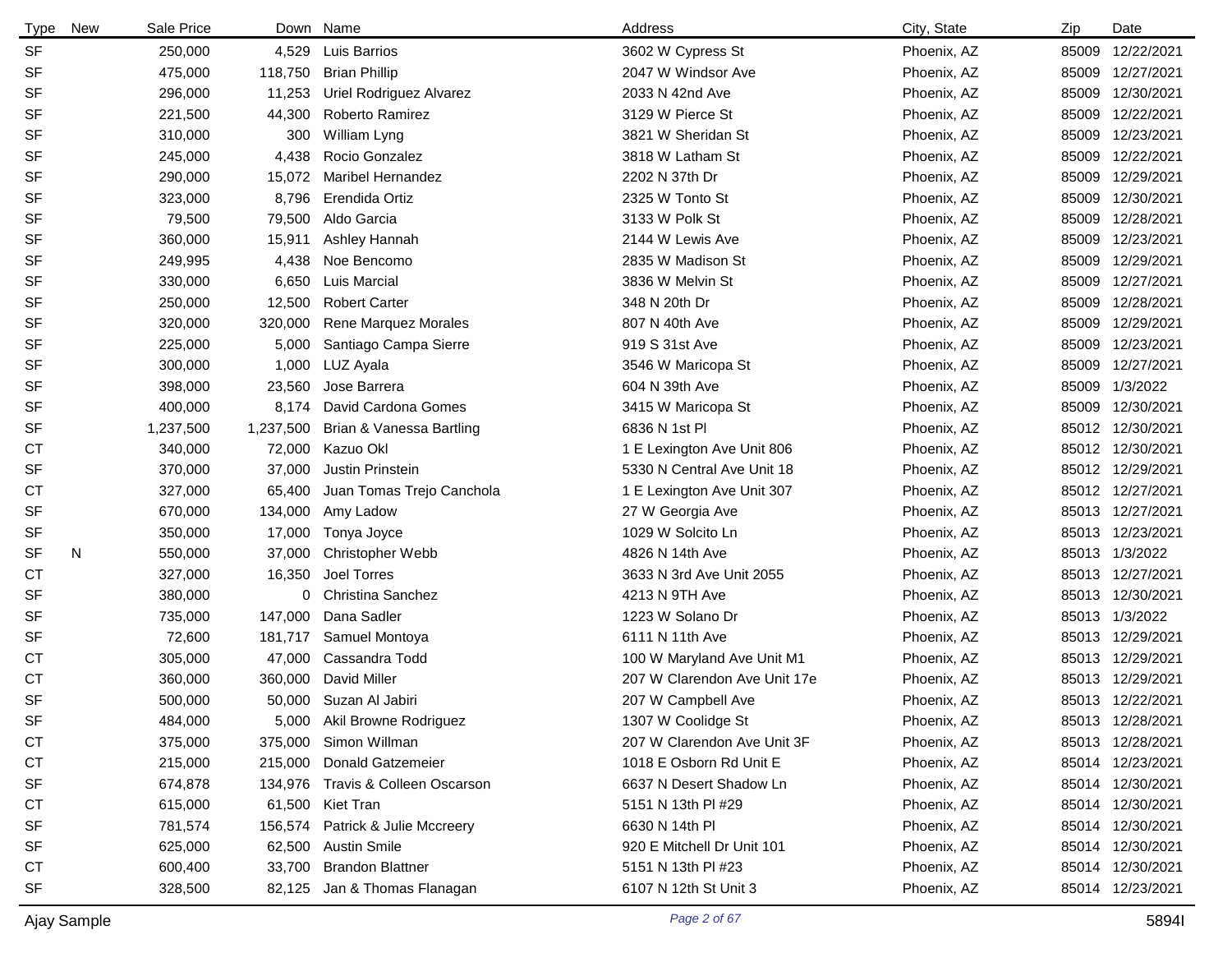| <b>Type</b><br><b>New</b> | Sale Price |         | Down Name                   | Address                       | City, State | Zip | Date             |
|---------------------------|------------|---------|-----------------------------|-------------------------------|-------------|-----|------------------|
| <b>SF</b>                 | 698,383    | 298,383 | Benjamin Epstein            | 6642 N 14th PI                | Phoenix, AZ |     | 85014 12/30/2021 |
| <b>CT</b>                 | 599,300    | 60,300  | Aaron & Jessica Lee         | 5151 N 13th PI #28            | Phoenix, AZ |     | 85014 12/23/2021 |
| SF                        | 677,319    | 120,000 | William & Shauna Fogg       | 6641 N Desert Shadow Ln       | Phoenix, AZ |     | 85014 12/30/2021 |
| СT                        | 611,050    | 30,553  | <b>Franz Ruijters</b>       | 5151 N 13th PI #22            | Phoenix, AZ |     | 85014 12/30/2021 |
| <b>CT</b>                 | 415,000    | 415,000 | Amy Brown                   | 6523 N 14th St Unit 105       | Phoenix, AZ |     | 85014 12/28/2021 |
| СT                        | 608,000    | 91,200  | Michael Walter              | 5151 N 13th PI #27            | Phoenix, AZ |     | 85014 12/23/2021 |
| <b>CT</b>                 | 488,000    | 38,000  | <b>Mary Lawler</b>          | 6638 N Chatelaine Pl          | Phoenix, AZ |     | 85014 12/22/2021 |
| <b>SF</b>                 | 608,500    | 170,000 | Sean Harapko                | 5151 N 13th PI #24            | Phoenix, AZ |     | 85014 12/29/2021 |
| SF                        | 690,854    | 175,854 | Robert & Nancy Weininger    | 6634 N 14th Pl                | Phoenix, AZ |     | 85014 12/29/2021 |
| <b>SF</b>                 | 330,000    | 18,000  | Lauren Clemence             | 1339 E Devonshire Ave         | Phoenix, AZ |     | 85014 12/30/2021 |
| SF                        | 608,500    | 170,000 | Sean Harapko                | 5151 N 13th PI #24            | Phoenix, AZ |     | 85014 12/29/2021 |
| <b>SF</b>                 | 452,000    | 150,000 | William P Jr Dinsmore       | 3438 N 21st Ave               | Phoenix, AZ |     | 85015 12/27/2021 |
| СT                        | 305,000    | 8,470   | Ryan Hunsaker               | 2013 W Hazelwood Pkwy         | Phoenix, AZ |     | 85015 12/23/2021 |
| <b>SF</b>                 | 370,000    | 12,950  | Juan Martinez               | 5650 N 19th Ave               | Phoenix, AZ |     | 85015 12/29/2021 |
| <b>SF</b>                 | 359,000    | 71,800  | Dawson Shelburn             | 2002 W Clarendon Ave          | Phoenix, AZ |     | 85015 12/29/2021 |
| <b>SF</b>                 | 289,000    | 58,000  | Isaac Vasquez               | 6811 N 19th Dr                | Phoenix, AZ |     | 85015 12/23/2021 |
| <b>CT</b>                 | 155,000    | 35,000  | Timothy & Elissa Warren     | 1702 W Tuckey Ln Unit 202     | Phoenix, AZ |     | 85015 12/28/2021 |
| <b>SF</b>                 | 185,000    | 52,010  | James Lane                  | 1816 W Tuckey Ln Unit 6       | Phoenix, AZ |     | 85015 12/22/2021 |
| SF                        | 465,000    | 0       | Ryan & Noleen Thurman       | 6146 N 18th Ave               | Phoenix, AZ |     | 85015 12/29/2021 |
| СT                        | 141,000    | 7,050   | Roger Sanguinetti           | 1701 W Tuckey Ln Unit 113     | Phoenix, AZ |     | 85015 12/23/2021 |
| <b>SF</b>                 | 550,000    | 55,000  | Cathy & Brown               | 1524 W Earll Dr               | Phoenix, AZ |     | 85015 1/3/2022   |
| <b>SF</b>                 | 317,500    | 15,875  | Travis Zsiga                | 4414 N 22nd Dr                | Phoenix, AZ |     | 85015 12/27/2021 |
| SF                        | 255,000    | 30,388  | Michael Sakata              | 5232 N 15th Dr                | Phoenix, AZ |     | 85015 12/22/2021 |
| <b>SF</b>                 | 445,000    | 4,000   | James Lovell                | 3418 N 21st Dr                | Phoenix, AZ |     | 85015 12/22/2021 |
| <b>CT</b>                 | 260,000    | 52,000  | Jon P Sr Voyles             | 6501 N 17th Ave Apt 112       | Phoenix, AZ |     | 85015 12/29/2021 |
| <b>SF</b>                 | 436,000    | 99,900  | Jaime Thurgood              | 1515 E Campbell Ave           | Phoenix, AZ |     | 85015 12/23/2021 |
| <b>SF</b>                 | 525,000    | 105,000 | Julia Olson                 | 4536 N 17th Dr                | Phoenix, AZ |     | 85015 12/28/2021 |
| SF                        | 600,000    | 101,120 | <b>Maria Uriarte Rios</b>   | 1606 W Keim Dr                | Phoenix, AZ |     | 85015 12/30/2021 |
| <b>SF</b>                 | 499,900    | 49,990  | Amna Seibold                | 2907 E Keim Dr                | Phoenix, AZ |     | 85016 12/30/2021 |
| <b>SF</b>                 | 423,000    | 84,600  | Stephen Bruner              | 4527 N 24th PI                | Phoenix, AZ |     | 85016 12/27/2021 |
| <b>SF</b>                 | 419,900    | 12,597  | Robert & Jewelene Robinson  | 1937 E Mitchell Dr            | Phoenix, AZ |     | 85016 12/29/2021 |
| <b>SF</b>                 | 590,000    |         | 29,500 Miguel Duran         | 1626 E Glenrosa Ave           | Phoenix, AZ |     | 85016 12/23/2021 |
| SF                        | 610,000    | 122,000 | Aaron Aguayo                | 4637 N 31st St                | Phoenix, AZ |     | 85016 12/23/2021 |
| SF                        | 555,000    | 27,750  | <b>Catherine Falcon</b>     | 2526 E Avalon Dr              | Phoenix, AZ |     | 85016 12/29/2021 |
| SF                        | 541,875    | 175,000 | <b>Elizabeth Goldwater</b>  | 2515 E Meadowbrook Ave        | Phoenix, AZ |     | 85016 12/29/2021 |
| SF                        | 280,000    | 70,000  | Michael & Larissa Michaelis | 3807 N 30th St Unit 41        | Phoenix, AZ |     | 85016 12/30/2021 |
| <b>CT</b>                 | 1,900,000  | 47,500  | Vicki Fuller                | 2402 E Esplanade Ln Unit Ph-4 | Phoenix, AZ |     | 85016 12/30/2021 |
| СT                        | 269,000    | 269,000 | <b>Christine Smith</b>      | 4644 N 22nd St Unit 1113      | Phoenix, AZ |     | 85016 12/28/2021 |
| <b>SF</b>                 | 495,000    | 440     | <b>Cody Persinger</b>       | 2432 E Avalon Dr              | Phoenix, AZ |     | 85016 12/29/2021 |
| SF                        | 514,000    | 77,100  | <b>Nathaniel Tranel</b>     | 4808 N 24th St Unit 703       | Phoenix, AZ |     | 85016 12/29/2021 |
| <b>CT</b>                 | 457,000    | 295,000 | Jonathan Rich               | 5132 N 31st Way Unit 116      | Phoenix, AZ |     | 85016 12/27/2021 |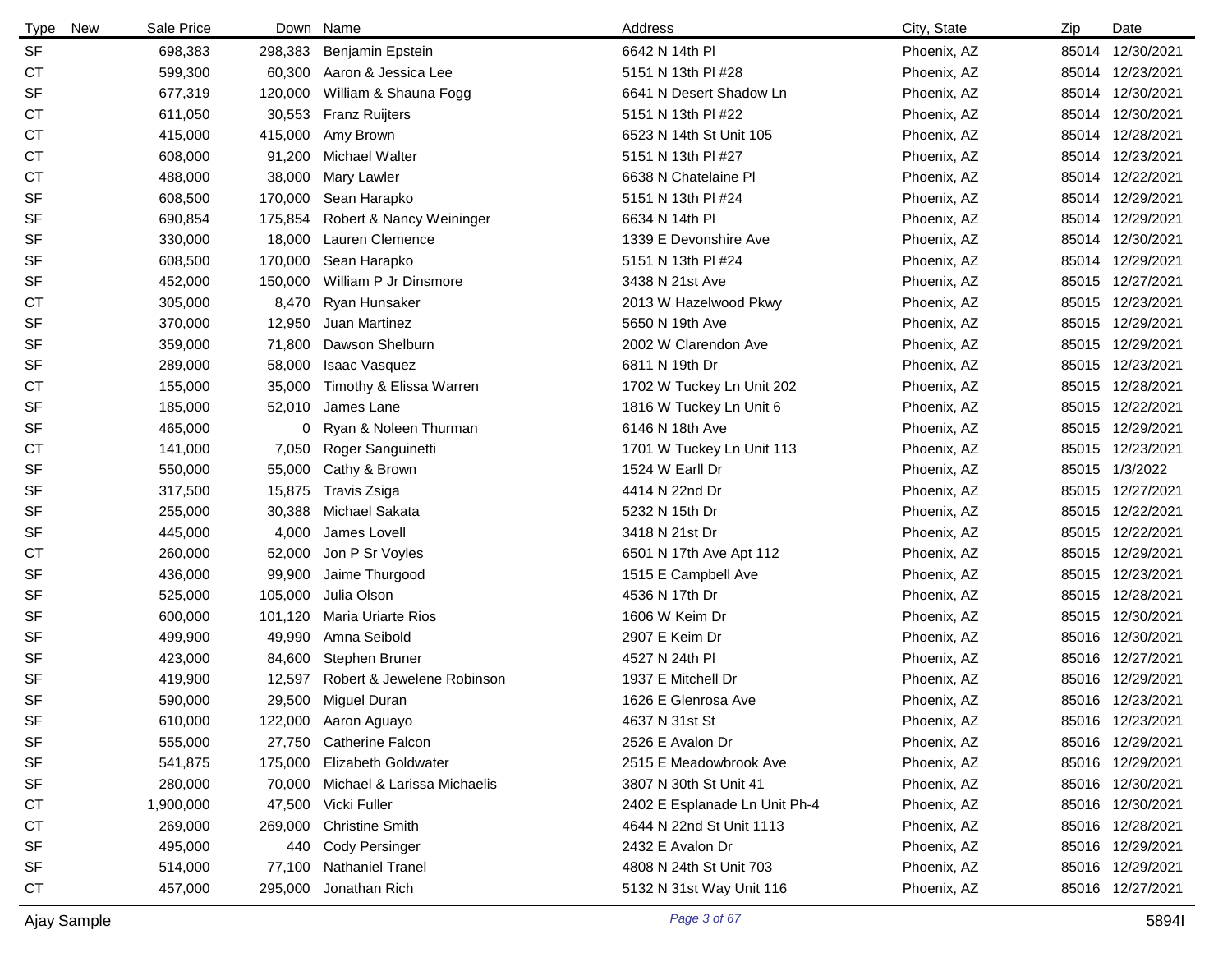| New<br>Type | Sale Price |         | Down Name                         | Address                      | City, State | Zip | Date             |
|-------------|------------|---------|-----------------------------------|------------------------------|-------------|-----|------------------|
| <b>CT</b>   | 195,000    |         | 19,500 Ken Tiuczek                | 6733 N 16th St Unit 36       | Phoenix, AZ |     | 85016 12/28/2021 |
| <b>SF</b>   | 515,000    | 103,000 | Jack Pomerantz                    | 1750 E Ocotillo Rd Unit 1    | Phoenix, AZ |     | 85016 12/29/2021 |
| <b>CT</b>   | 1,500,000  | 300,000 | Keith Cunnigham                   | 2211 E Camelback Rd Unit 902 | Phoenix, AZ |     | 85016 12/30/2021 |
| <b>SF</b>   | 345,000    | 95,000  | <b>ALI Ortiz</b>                  | 1827 E Montebello Ave        | Phoenix, AZ |     | 85016 12/28/2021 |
| <b>SF</b>   | 1,393,500  | 209,050 | Deric Czarapata                   | 3107 E Glenrosa Ave          | Phoenix, AZ |     | 85016 12/23/2021 |
| <b>SF</b>   | 1,225,000  | 265,000 | David & Janet Abbott              | 6501 N 26th St               | Phoenix, AZ |     | 85016 12/28/2021 |
| <b>SF</b>   | 2,300,000  | 460,000 | <b>Mark Stratz</b>                | 6024 N 20th St               | Phoenix, AZ |     | 85016 12/22/2021 |
| <b>CT</b>   | 625,000    | 125,000 | Benjamin Bullock                  | 4444 N 25th St Unit 37       | Phoenix, AZ |     | 85016 12/28/2021 |
| <b>SF</b>   | 549,000    | 27,450  | <b>Raymond Halbert</b>            | 6803 N 17th St               | Phoenix, AZ |     | 85016 12/23/2021 |
| <b>SF</b>   | 445,000    | 2,000   | <b>Katherine Turnbull</b>         | 2301 E Weldon Ave            | Phoenix, AZ |     | 85016 12/28/2021 |
| <b>SF</b>   | 953,000    | 278,000 | Daniel Irwin                      | 2848 E Highland Ave          | Phoenix, AZ |     | 85016 12/27/2021 |
| <b>SF</b>   | 240,000    | 27,600  | Kenyon Clark                      | 4141 N 31st St Unit 322      | Phoenix, AZ |     | 85016 12/30/2021 |
| <b>CT</b>   | 493,000    | 49,300  | <b>Brenda Gentz</b>               | 4808 N 24th St Unit 824      | Phoenix, AZ |     | 85016 12/27/2021 |
| <b>SF</b>   | 522,500    | 194,079 | Jonathan Kinkel                   | 5211 N 18th PI               | Phoenix, AZ |     | 85016 12/29/2021 |
| <b>SF</b>   | 295,333    | 73,833  | <b>Galen &amp; Heather Morrow</b> | 2918 W Missouri Ave          | Phoenix, AZ |     | 85017 12/29/2021 |
| <b>SF</b>   | 375,000    | 18,750  | Sara Lizarraga Mungarro           | 6738 N 33rd Dr               | Phoenix, AZ |     | 85017 12/23/2021 |
| <b>SF</b>   | 310,000    | 200,000 | Otilia Felix                      | 4341 N 35th Ave              | Phoenix, AZ |     | 85017 12/30/2021 |
| <b>SF</b>   | 360,000    | 17,922  | Guillermo Rodriguez               | 2625 W Lamar Rd              | Phoenix, AZ |     | 85017 12/23/2021 |
| <b>SF</b>   | 295,000    | 5,344   | Maria Mijares Valdez              | 2607 W Catalina Dr           | Phoenix, AZ |     | 85017 1/3/2022   |
| <b>SF</b>   | 401,000    | 20,050  | Rajab Yazdani                     | 2823 W Margy Ct              | Phoenix, AZ |     | 85017 12/30/2021 |
| <b>SF</b>   | 176,000    | 5,280   | <b>Patrick Giebner</b>            | 2533 W Hazelwood St Apt 18   | Phoenix, AZ |     | 85017 12/28/2021 |
| SF          | 307,000    | 47,000  | Jamal Amir Huson                  | 3117 W Roma Ave              | Phoenix, AZ |     | 85017 12/23/2021 |
| <b>SF</b>   | 379,500    | 0       | Maria Camarena Paredes            | 2612 W Cheery Lynn Rd        | Phoenix, AZ |     | 85017 12/22/2021 |
| <b>SF</b>   | 214,950    | 16,950  | Alex Collazo Villalpando          | 6734 N 32nd Dr               | Phoenix, AZ |     | 85017 12/22/2021 |
| SF          | 1,150,000  | 230,000 | <b>William Dubiel</b>             | 3429 E Earll Dr              | Phoenix, AZ |     | 85018 12/27/2021 |
| SF          | 725,000    | 145,000 | Ryan Hamilton                     | 3627 E Piccadilly Rd         | Phoenix, AZ |     | 85018 12/27/2021 |
| <b>SF</b>   | 1,030,000  | 95,000  | Karl Freund                       | 3636 E Camelback Rd          | Phoenix, AZ |     | 85018 12/29/2021 |
| <b>SF</b>   | 640,000    | 280,000 | Valerie Baccaro                   | 4228 N 44th PI               | Phoenix, AZ |     | 85018 12/30/2021 |
| <b>SF</b>   | 1,087,500  | 208,396 | EIC & Jana Wood                   | 3808 E Pasadena Ave          | Phoenix, AZ |     | 85018 12/23/2021 |
| SF          | 1,800,000  | 360,000 | Jessica Powers                    | 3811 N 50th St               | Phoenix, AZ |     | 85018 12/30/2021 |
| <b>CT</b>   | 199,000    | 50,000  | David Barber                      | 4208 N 38th St Apt 4         | Phoenix, AZ |     | 85018 12/30/2021 |
| <b>SF</b>   | 1,945,000  |         | 1,100,000 David & Amy Guido       | 3302 N 51st St               | Phoenix, AZ |     | 85018 1/3/2022   |
| SF          | 750,000    |         | 150,000 Roosevelt NIX Jones       | 3750 E Earll Dr              | Phoenix, AZ |     | 85018 12/30/2021 |
| <b>SF</b>   | 2,310,000  | 462,000 | Jason Adler                       | 5410e Camehill Rd            | Phoenix, AZ |     | 85018 12/28/2021 |
| <b>SF</b>   | 647,000    | 64,700  | <b>Brian Russell</b>              | 3717 E Cheery Lynn Rd        | Phoenix, AZ |     | 85018 12/23/2021 |
| <b>CT</b>   | 284,000    | 63,200  | Andrew Leger                      | 4204 N 38th St #D3           | Phoenix, AZ |     | 85018 12/23/2021 |
| <b>SF</b>   | 1,050,000  | 210,000 | Laura Giles                       | 4712 E Palo Verde Dr         | Phoenix, AZ |     | 85018 12/30/2021 |
| SF          | 785,000    | 157,000 | John Campisano                    | 3420 N 45th St               | Phoenix, AZ |     | 85018 12/30/2021 |
| <b>SF</b>   | 3,150,000  | 945,000 | Scott & Raquel Bowman             | 5605 E Lafayette Blvd        | Phoenix, AZ |     | 85018 12/28/2021 |
| СT          | 150,000    | 30,000  | Jovan Santamaria                  | 5222 N 42nd Ln               | Phoenix, AZ |     | 85019 12/22/2021 |
| <b>SF</b>   | 360,000    | 6,521   | Dulce Zavala                      | 4024 W Colter St             | Phoenix, AZ |     | 85019 12/23/2021 |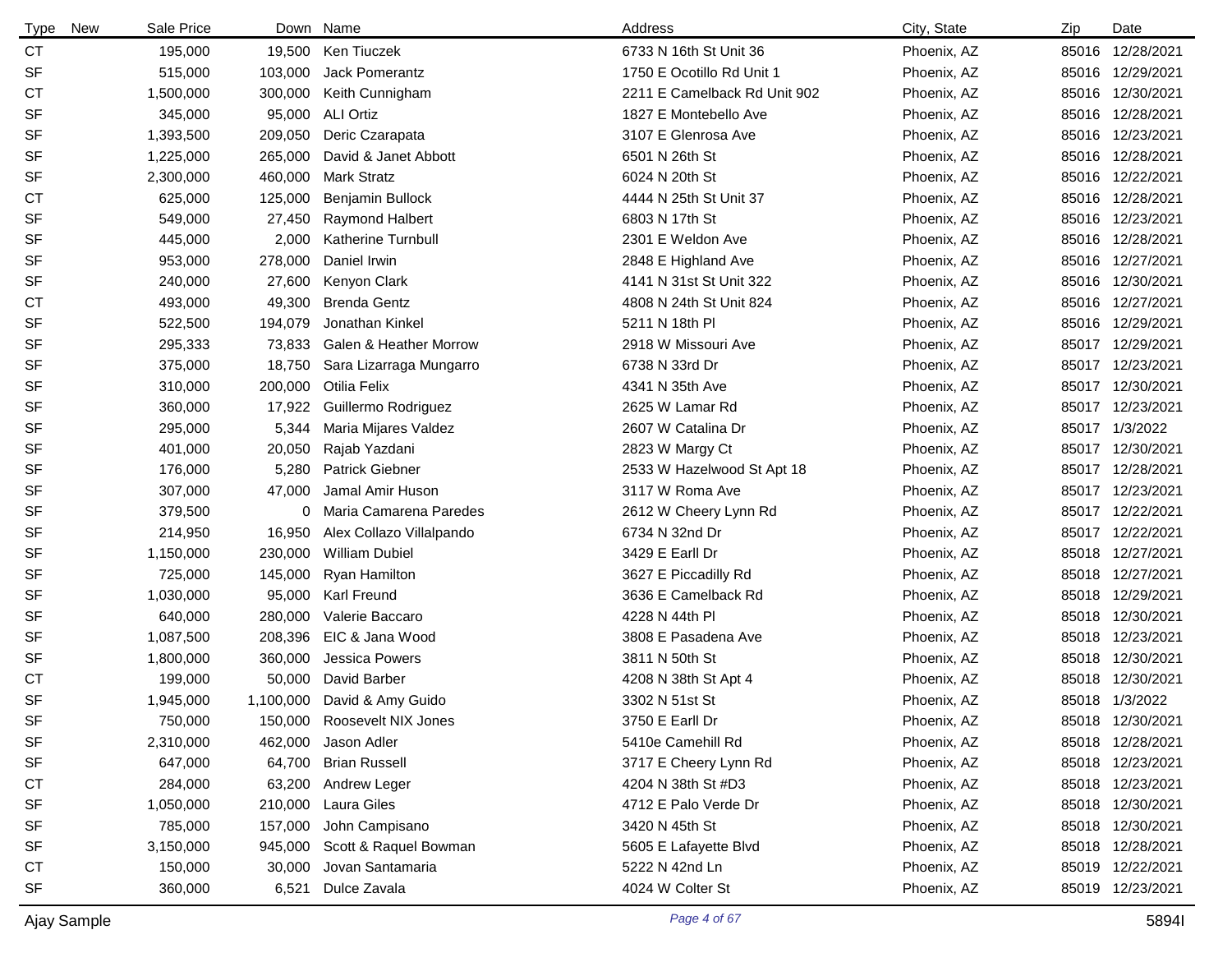| <b>Type</b> | <b>New</b> | Sale Price | Down    | Name                            | Address                         | City, State | Zip   | Date             |
|-------------|------------|------------|---------|---------------------------------|---------------------------------|-------------|-------|------------------|
| <b>CT</b>   |            | 180,000    | 36,000  | Ljubica Lopez                   | 3958 W Palomino Rd              | Phoenix, AZ | 85019 | 12/27/2021       |
| <b>SF</b>   |            | 330,000    | 325,000 | Orlando & EVA Botero            | 5040 N 39th Ave                 | Phoenix, AZ |       | 85019 12/22/2021 |
| <b>SF</b>   |            | 350,000    | 7,052   | David Mota                      | 4108 W Maryland Ave             | Phoenix, AZ |       | 85019 12/27/2021 |
| <b>SF</b>   |            | 389,000    | 52,069  | Jonathon & Michaela Chang       | 3925 W Solano Dr N              | Phoenix, AZ |       | 85019 12/23/2021 |
| <b>SF</b>   |            | 300,000    | 9,362   | Krisel Nagallo                  | 3804 W Oregon Ave               | Phoenix, AZ | 85019 | 12/30/2021       |
| <b>SF</b>   |            | 162,000    | 34,000  | Steven Hung Chau                | 4009 W Reade Ave                | Phoenix, AZ |       | 85019 12/27/2021 |
| <b>SF</b>   |            | 280,000    | 8,400   | Alfredo Estevez                 | 4223 W Pasadena Ave             | Phoenix, AZ |       | 85019 12/30/2021 |
| <b>SF</b>   |            | 375,000    | 75,000  | <b>Ronald Clarke</b>            | 502 E Belmont Ave               | Phoenix, AZ |       | 85020 12/28/2021 |
| <b>SF</b>   |            | 515,000    | 25,750  | Jeffrey Market                  | 1802 E Winter Dr                | Phoenix, AZ | 85020 | 12/22/2021       |
| <b>CT</b>   |            | 335,000    | 67,000  | Bronislaw & Mariusz Suchodolski | 1747 E Northern Ave Unit 213    | Phoenix, AZ |       | 85020 12/28/2021 |
| <b>SF</b>   |            | 425,000    | 0       | Aaron & Alicia Moskowitz        | 8220 N 10th St                  | Phoenix, AZ |       | 85020 12/23/2021 |
| <b>CT</b>   |            | 289,000    | 289,000 | <b>Michael Davis</b>            | 830 E Peoria Ave Unit 3         | Phoenix, AZ | 85020 | 12/30/2021       |
| <b>SF</b>   |            | 37,650     | 18,825  | <b>Kinley Miller</b>            | 1349 E Desert Cove Ave          | Phoenix, AZ | 85020 | 12/30/2021       |
| <b>SF</b>   |            | 415,000    | 83,000  | <b>Travis Phelps</b>            | 9837 N 2nd St                   | Phoenix, AZ | 85020 | 12/27/2021       |
| <b>SF</b>   |            | 245,000    | 61,000  | Alan G III Stanford             | 1116 E Belmont Ave              | Phoenix, AZ | 85020 | 12/29/2021       |
| <b>SF</b>   |            | 675,000    | 135,000 | <b>TIM Miller</b>               | 11038 N 12th St                 | Phoenix, AZ | 85020 | 12/30/2021       |
| <b>SF</b>   |            | 245,000    | 12,250  | Ximena Casas                    | 1114 E Belmont Ave              | Phoenix, AZ | 85020 | 12/29/2021       |
| <b>SF</b>   |            | 345,000    | 6,249   | Nicholas Anthony                | 9605 N 1st St                   | Phoenix, AZ | 85020 | 12/29/2021       |
| <b>SF</b>   |            | 260,000    | 13,000  | Rebecca Reeder                  | 1545 E Sahuaro Dr Apt 2         | Phoenix, AZ | 85020 | 12/29/2021       |
| <b>SF</b>   |            | 685,000    | 68,500  | James Bender                    | 10801 N 11th PI                 | Phoenix, AZ | 85020 | 1/3/2022         |
| SF          |            | 424,000    | 106,000 | Jennifer Romley                 | 1622 E Gardenia Ave             | Phoenix, AZ | 85020 | 12/30/2021       |
| <b>CT</b>   |            | 263,900    | 19,269  | Nina Storalski                  | 10410 N Cave Creek Rd Unit 1001 | Phoenix, AZ | 85020 | 12/23/2021       |
| <b>SF</b>   |            | 395,000    | 0       | JO White                        | 820 E Corte ORO                 | Phoenix, AZ | 85020 | 12/30/2021       |
| <b>SF</b>   |            | 540,500    | 108,100 | Nicholas & Danielle Testa       | 1037 E Northview Ave            | Phoenix, AZ | 85020 | 12/29/2021       |
| <b>SF</b>   |            | 444,000    | 144,000 | Sarah Berg                      | 8344 N 4TH St                   | Phoenix, AZ | 85020 | 12/29/2021       |
| СT          |            | 235,000    | 235,000 | Mitchell Goldberg               | 7557 N Dreamy Draw Dr Unit 109  | Phoenix, AZ | 85020 | 12/22/2021       |
| <b>SF</b>   |            | 395,000    | 98,750  | <b>Manuel Valente</b>           | 8540 N Central Ave Unit 30      | Phoenix, AZ | 85020 | 12/30/2021       |
| <b>CT</b>   |            | 326,500    | 65,300  | Isaac & Joan Dallago            | 8008 N Central Ave Unit 5       | Phoenix, AZ | 85020 | 12/23/2021       |
| SF          |            | 212,000    | 6,360   | Ashley Honea                    | 9615 N 13th Ave Apt 108         | Phoenix, AZ | 85021 | 12/22/2021       |
| СT          |            | 176,000    | 8,190   | Meghan COX                      | 7126 N 19th Ave Unit 105        | Phoenix, AZ | 85021 | 12/22/2021       |
| <b>SF</b>   | N          | 287,015    | 15,000  | <b>Bryan Thomas</b>             | 8206 N 22nd Dr                  | Phoenix, AZ | 85021 | 12/30/2021       |
| <b>CT</b>   |            | 200,000    | 20,000  | Jillian & Jonathan Skindlov     | 7126 N 19th Ave Unit 115        | Phoenix, AZ | 85021 | 1/3/2022         |
| SF          |            | 899,000    |         | 179,800 Sharon & Nathaniel Lord | 321 W Alice Ave                 | Phoenix, AZ | 85021 | 12/23/2021       |
| <b>SF</b>   |            | 300,000    | 5,434   | ANA & Gloria Castillo           | 1624 W Cheryl Dr                | Phoenix, AZ | 85021 | 12/30/2021       |
| <b>SF</b>   |            | 449,900    | 50,000  | Joshua & Lindsay Greer          | 7819 N 17th Ave                 | Phoenix, AZ | 85021 | 12/30/2021       |
| <b>SF</b>   |            | 880,000    | 8,000   | Anne & Richard Hamilton         | 218 W Harmont Dr                | Phoenix, AZ | 85021 | 12/30/2021       |
| <b>SF</b>   |            | 300,000    | 100,000 | <b>Brian Rose</b>               | 1708 W Harmont Dr               | Phoenix, AZ | 85021 | 12/23/2021       |
| SF          |            | 399,000    |         | 11,970 Lita Sherman             | 7834 N 20th Gln                 | Phoenix, AZ | 85021 | 12/22/2021       |
| <b>SF</b>   |            | 1,052,500  | 210,500 | <b>Clinton Bartlett</b>         | 805 W Wagon Wheel Dr            | Phoenix, AZ | 85021 | 12/27/2021       |
| <b>SF</b>   |            | 775,000    | 15,500  | Brian & Alice Narducci          | 802 W Linger Ln                 | Phoenix, AZ | 85021 | 12/23/2021       |
| <b>SF</b>   |            | 790,000    | 10,000  | Thomas P III Dambrosio          | 1530 E Acoma Dr                 | Phoenix, AZ |       | 85022 12/30/2021 |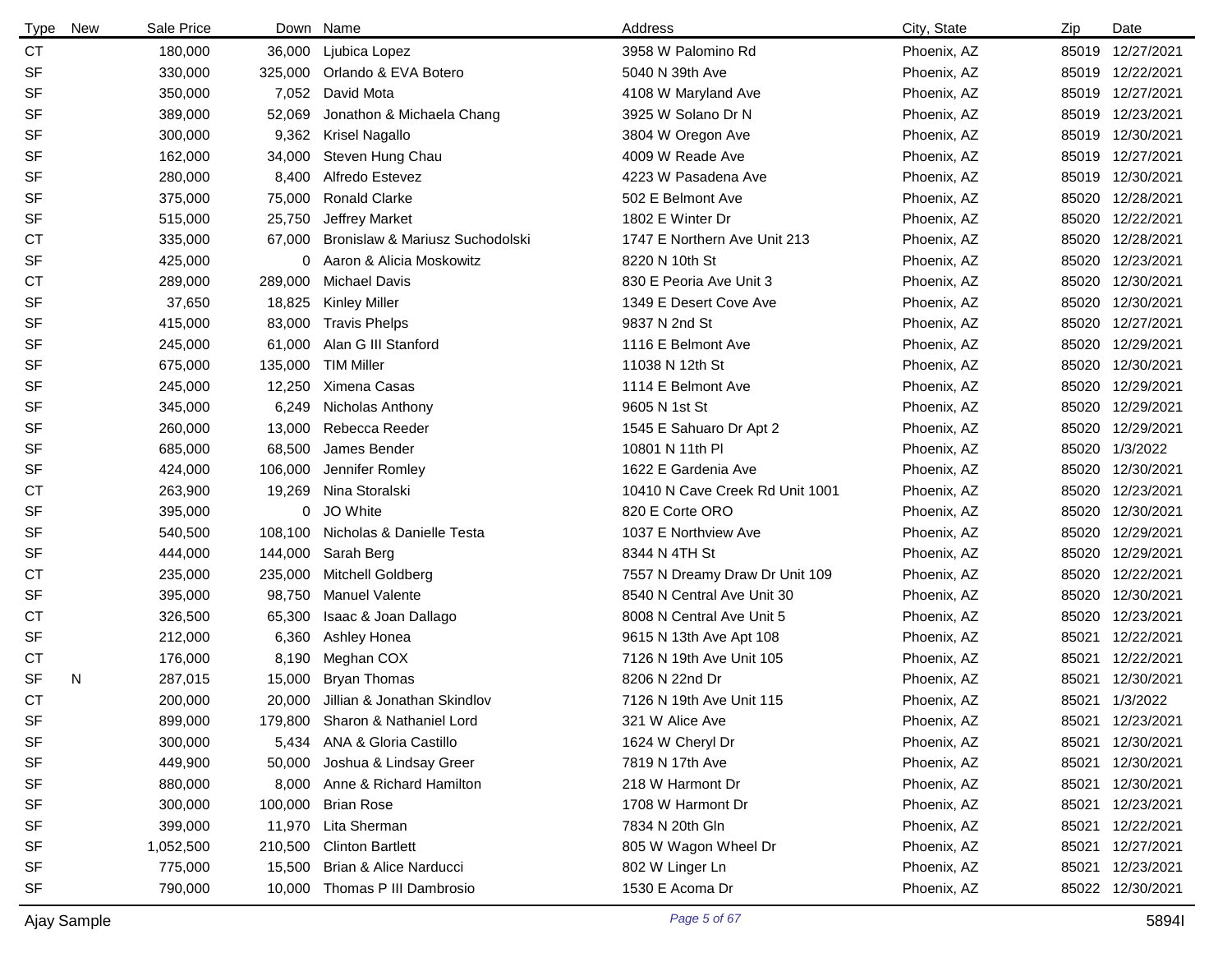| <b>Type</b> | <b>New</b> | Sale Price | Down    | Name                         | Address                     | City, State | Zip   | Date             |
|-------------|------------|------------|---------|------------------------------|-----------------------------|-------------|-------|------------------|
| <b>SF</b>   |            | 419,900    | 6,400   | Rietta & Jimmy Eslinger      | 2202 E Sandra Ter           | Phoenix, AZ |       | 85022 12/23/2021 |
| SF          |            | 560,000    | 112,000 | Mohammad Kabiri Badr         | 628 E Calavar Rd            | Phoenix, AZ |       | 85022 12/23/2021 |
| <b>SF</b>   |            | 265,000    | 53,000  | Roman Babayev                | 862 E Morningside Dr        | Phoenix, AZ |       | 85022 12/23/2021 |
| <b>SF</b>   |            | 355,000    | 73,800  | <b>Christopher Rose</b>      | 16832 N 17th St             | Phoenix, AZ |       | 85022 12/23/2021 |
| <b>SF</b>   |            | 277,500    | 8,925   | Yvonne Kennedy               | 15622 N 23rd PI             | Phoenix, AZ |       | 85022 12/30/2021 |
| <b>CT</b>   |            | 245,000    | 4,438   | Sally Lindenbaum             | 2345 E Cactus Rd            | Phoenix, AZ |       | 85022 12/27/2021 |
| <b>SF</b>   |            | 250,000    | 50,000  | Paul Johnson                 | 736 E Ludlow Dr             | Phoenix, AZ |       | 85022 12/30/2021 |
| <b>SF</b>   |            | 475,000    | 115,000 | <b>Matthew Schmidt</b>       | 2150 E Eugie Ave            | Phoenix, AZ |       | 85022 12/28/2021 |
| <b>SF</b>   |            | 335,000    | 4,000   | <b>Carly Rios</b>            | 927 E Michelle Dr           | Phoenix, AZ |       | 85022 12/30/2021 |
| <b>SF</b>   |            | 325,000    | 0       | Nicole Trout                 | 2244 E Hillery Dr           | Phoenix, AZ |       | 85022 1/3/2022   |
| <b>SF</b>   |            | 316,540    | 316,540 | Ivan Ananiev                 | 17610 N 17th PI Unit 13     | Phoenix, AZ |       | 85022 12/28/2021 |
| <b>SF</b>   |            | 480,000    | 480,000 | William & Karen Harris       | 302 E Muriel Dr             | Phoenix, AZ |       | 85022 12/23/2021 |
| <b>SF</b>   |            | 325,000    | 54,055  | Jennifer Ames                | 815 E Grovers Ave Unit 13   | Phoenix, AZ |       | 85022 1/3/2022   |
| <b>SF</b>   |            | 507,000    | 102,000 | David & Lynda Povlick        | 14235 N 12th PI             | Phoenix, AZ |       | 85022 12/23/2021 |
| <b>SF</b>   |            | 695,000    | 100,000 | Mandy Neat                   | 712 E Aire Libre Ave        | Phoenix, AZ |       | 85022 12/30/2021 |
| <b>SF</b>   |            | 285,000    | 28,500  | <b>Brian Hobby</b>           | 2335 E Betty Elyse Ln       | Phoenix, AZ |       | 85022 12/29/2021 |
| MН          |            | 255,000    | 5,381   | <b>Robert Lloyd</b>          | 17812 N 3rd Pl              | Phoenix, AZ |       | 85022 12/29/2021 |
| <b>SF</b>   |            | 475,000    | 95,000  | Danielle Barrios             | 17313 N 22nd Way            | Phoenix, AZ |       | 85022 12/30/2021 |
| SF          |            | 645,000    | 32,250  | Craig & Bophany Beiferman    | 1504 E Villa Maria Dr       | Phoenix, AZ |       | 85022 12/30/2021 |
| <b>SF</b>   |            | 689,000    | 335,000 | Christine Jordan             | 841 E Acoma Dr              | Phoenix, AZ |       | 85022 12/29/2021 |
| <b>SF</b>   |            | 675,000    |         | 0 Mark & Stacey Bailey       | 118 E Sharon Ave            | Phoenix, AZ |       | 85022 12/27/2021 |
| <b>SF</b>   |            | 823,705    | 206,250 | Mark Vernon                  | 1331 E Voltaire Ave         | Phoenix, AZ | 85022 | 12/22/2021       |
| <b>CT</b>   |            | 215,000    | 10,750  | <b>Andrew Grimm</b>          | 2311 E Hartford Ave Unit 36 | Phoenix, AZ |       | 85022 12/22/2021 |
| <b>SF</b>   |            | 165,000    | 165,000 | Ferenc Bristyan              | 16245 N 18th PI             | Phoenix, AZ |       | 85022 12/28/2021 |
| СT          |            | 319,000    | 18,800  | Jill Debuck                  | 1920 E Bell Rd Unit 1056    | Phoenix, AZ |       | 85022 12/30/2021 |
| <b>SF</b>   |            | 580,000    | 87,000  | Jorge Chinchilla             | 17219 N 10th St             | Phoenix, AZ |       | 85022 12/28/2021 |
| <b>CT</b>   |            | 390,000    | 80,200  | Mahdhusudhanan Sakthivel     | 1920 E Bell Rd Unit 1118    | Phoenix, AZ |       | 85022 12/23/2021 |
| SF          |            | 480,000    | 0       | Mohammed Najm                | 2039 W Kathleen Rd          | Phoenix, AZ |       | 85023 12/22/2021 |
| СT          |            | 425,000    |         | 0 Martha Harris              | 16036 N 11th Ave Unit 1083  | Phoenix, AZ |       | 85023 12/22/2021 |
| <b>SF</b>   |            | 376,000    | 78,797  | <b>Timothy Ransom</b>        | 17620 N 16th Ave            | Phoenix, AZ |       | 85023 12/30/2021 |
| <b>SF</b>   |            | 400,000    | 33,700  | Alla Suleymanova             | 147 W Muriel Dr             | Phoenix, AZ |       | 85023 12/30/2021 |
| <b>SF</b>   |            | 352,000    |         | 10,560 Yalda Mikho           | 1629 W Grovers Ave          | Phoenix, AZ |       | 85023 12/23/2021 |
| SF          |            | 340,000    | 6,159   | Jennifer & Janet Shields     | 1027 W Michelle Dr          | Phoenix, AZ |       | 85023 12/29/2021 |
| SF          |            | 220,000    | 55,000  | <b>Uvaldo Ponce Granados</b> | 17031 N 16th Dr Unit 11     | Phoenix, AZ |       | 85023 12/29/2021 |
| SF          | N          | 395,000    | 395,000 | Josh & Angela Freund         | 2439 W Kathleen Rd          | Phoenix, AZ |       | 85023 12/27/2021 |
| SF          |            | 552,000    | 27,600  | Haseebuddin Mohammed         | 2038 W Davis Rd             | Phoenix, AZ |       | 85023 12/22/2021 |
| SF          |            | 748,000    | 149,600 | Jason Schechterle            | 15870 N 9TH Ave             | Phoenix, AZ |       | 85023 12/27/2021 |
| SF          |            | 244,000    | 128,774 | Cynthia Dunn                 | 16017 N 19th Dr             | Phoenix, AZ |       | 85023 12/30/2021 |
| SF          |            | 505,000    | 101,000 | Nishithraj Narayanan         | 2130 W Betty Elyse Ln       | Phoenix, AZ |       | 85023 12/28/2021 |
| SF          |            | 345,000    | 74,101  | Josefina Lopez               | 2136 W Meadow Dr            | Phoenix, AZ |       | 85023 12/30/2021 |
| SF          |            | 483,000    | 144,900 | Radomes Abayev               | 1411 W Libby St             | Phoenix, AZ |       | 85023 12/28/2021 |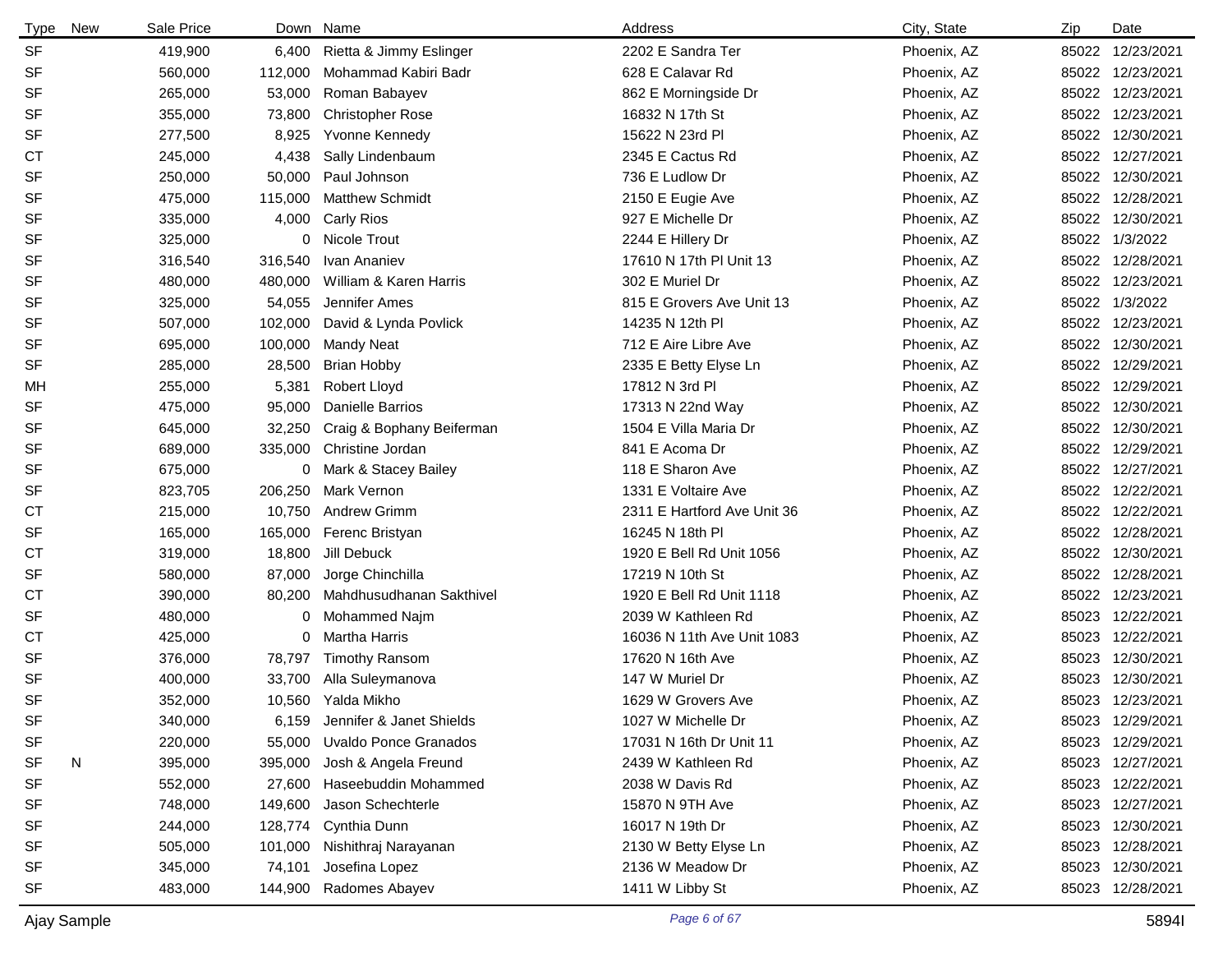| Type      | New | Sale Price |         | Down Name                 | Address                         | City, State | Zip   | Date             |
|-----------|-----|------------|---------|---------------------------|---------------------------------|-------------|-------|------------------|
| <b>SF</b> |     | 440,000    | 44,000  | Grady Melton              | 605 W Sandra Ter                | Phoenix, AZ | 85023 | 1/3/2022         |
| <b>SF</b> |     | 347,500    | 6,095   | <b>Brenna Hatch</b>       | 17833 N 10th Ave                | Phoenix, AZ | 85023 | 12/22/2021       |
| <b>SF</b> |     | 399,900    | 0       | Madhusudhanan Sakthivel   | 1958 W Faria Ln                 | Phoenix, AZ | 85023 | 12/28/2021       |
| <b>SF</b> |     | 527,500    | 129,500 | <b>Tiffany Saienni</b>    | 23222 N 22nd Pl                 | Phoenix, AZ | 85024 | 12/27/2021       |
| <b>SF</b> |     | 625,000    | 125,000 | Matthew & Hannah Scala    | 2806 E Quiet Hollow Ln          | Phoenix, AZ | 85024 | 12/29/2021       |
| <b>SF</b> |     | 285,500    | 55,500  | Veronica Gascot           | 19601 N 7TH St Unit 1081        | Phoenix, AZ | 85024 | 12/28/2021       |
| <b>SF</b> |     | 424,000    | 14,000  | Edgar Ibarra              | 2116 E Robin Ln                 | Phoenix, AZ | 85024 | 12/29/2021       |
| <b>CT</b> |     | 340,000    | 10,200  | Robert & Shelby Escalona  | 1717 E Union Hills Dr Unit 1061 | Phoenix, AZ | 85024 | 12/30/2021       |
| <b>CT</b> | N   | 413,000    | 82,600  | David Pfeiffer            | 1500 E Wahalla Ln Unit 15W      | Phoenix, AZ | 85024 | 12/22/2021       |
| <b>SF</b> |     | 600,000    | 10      | Kathry & Joshua Sievert   | 20632 N 17th St                 | Phoenix, AZ | 85024 | 12/30/2021       |
| SF        | N   | 654,555    | 32,728  | <b>Prasad Kalimuthu</b>   | 2111 E Fallen Leaf Ln           | Phoenix, AZ | 85024 | 12/23/2021       |
| <b>SF</b> | N   | 704,555    | 704,555 | Jeffrey Ruffulo           | 2008 E Fallen Leaf Ln           | Phoenix, AZ | 85024 | 12/23/2021       |
| <b>SF</b> |     | 465,000    | 465,000 | Maria De Jesus Munoz      | 1750 E Behrend Dr               | Phoenix, AZ | 85024 | 12/23/2021       |
| <b>SF</b> |     | 525,000    | 525,000 | Scott Mcdonnell           | 915 E Montoya Ln                | Phoenix, AZ | 85024 | 12/30/2021       |
| СT        |     | 315,000    | 5,000   | <b>Emmanuel Gomez</b>     | 1717 W Union Hills Dr #1118     | Phoenix, AZ | 85024 | 12/28/2021       |
| <b>SF</b> |     | 675,000    | 337,500 | Helen & Lynne Marion      | 1667 E Cielo Grande Ave         | Phoenix, AZ | 85024 | 12/28/2021       |
| SF        | N   | 550,000    | 55,000  | <b>Courtney Starcher</b>  | 3301 W Taro Ln                  | Phoenix, AZ | 85027 | 12/29/2021       |
| СT        | N   | 260,000    | 39,000  | Michael Duran             | 2929 W Yorkshire Dr Unit 1041   | Phoenix, AZ | 85027 | 12/30/2021       |
| <b>SF</b> |     | 335,000    | 33,500  | Melanie & Lozano          | 3236 W Runion Dr                | Phoenix, AZ | 85027 | 12/29/2021       |
| <b>CT</b> |     | 314,000    | 64,000  | Khemkhon Limbhasut        | 22125 N 29th Ave Unit 112       | Phoenix, AZ | 85027 | 12/22/2021       |
| <b>SF</b> |     | 334,000    | 66,000  | <b>Christie Acevedo</b>   | 1647 W Wickieup Ln              | Phoenix, AZ | 85027 | 12/28/2021       |
| SF        |     | 380,000    | 19,000  | <b>Robert Elefante</b>    | 912 W Morrow Dr                 | Phoenix, AZ | 85027 | 12/23/2021       |
| <b>SF</b> |     | 450,000    | 45,000  | <b>Brittany Cristel</b>   | 1 W Piute Ave                   | Phoenix, AZ | 85027 | 12/29/2021       |
| SF        |     | 400,000    | 124,000 | John & Wendy Linke        | 1328 W Piute Ave                | Phoenix, AZ | 85027 | 12/23/2021       |
| SF        |     | 420,000    | 25,000  | Jennifer Sadler           | 620 W Utopia Rd                 | Phoenix, AZ | 85027 | 12/30/2021       |
| SF        |     | 645,000    | 129,000 | Vanessa Wawrzyniak        | 2912 W Topeka Dr                | Phoenix, AZ | 85027 | 12/22/2021       |
| <b>SF</b> |     | 400,000    | 20,000  | Jason & Mimi Sise         | 240 W Wahalla Ln                | Phoenix, AZ | 85027 | 12/23/2021       |
| <b>SF</b> |     | 200,000    | 40,000  | Catherine & Richard Fales | 1602 W Sequoia Dr               | Phoenix, AZ | 85027 | 12/23/2021       |
| <b>SF</b> |     | 397,500    | 14,350  | Jonathan Saucedo          | 2126 W Mohawk Ln                | Phoenix, AZ | 85027 | 12/29/2021       |
| <b>SF</b> |     | 445,000    | 195,000 | Mark & Lana Rubin         | 1409 W Morrow Dr                | Phoenix, AZ | 85027 | 12/28/2021       |
| <b>SF</b> |     | 376,000    | 0       | Jacob Rhodes              | 22232 N 29th Dr                 | Phoenix, AZ | 85027 | 12/29/2021       |
| <b>SF</b> |     | 475,000    | 23,750  | Daniel & Francine Radel   | 16626 N 9TH Ave                 | Phoenix, AZ |       | 85027 12/29/2021 |
| SF        |     | 323,000    | 0       | Jason Morrison            | 3029 W Mohawk Ln                | Phoenix, AZ |       | 85027 12/29/2021 |
| <b>SF</b> |     | 520,000    | 10,000  | Anna Popova               | 4108 E Hancock Dr               | Phoenix, AZ | 85028 | 12/27/2021       |
| <b>SF</b> |     | 965,000    | 96,500  | Prachi Tyagi              | 11030 N 35th St                 | Phoenix, AZ | 85028 | 12/29/2021       |
| <b>SF</b> |     | 405,000    | 20,250  | Whitney & Christian Ely   | 11424 N 32nd Pl                 | Phoenix, AZ | 85028 | 12/28/2021       |
| <b>SF</b> |     | 700,000    | 140,000 | Justin & Shawni Cook      | 2511 E Sunnyside Dr             | Phoenix, AZ | 85028 | 12/30/2021       |
| SF        |     | 691,000    |         | 691,000 Fredrick Thompson | 3831 E Lupine Ave               | Phoenix, AZ | 85028 | 12/28/2021       |
| <b>SF</b> |     | 480,000    | 480,000 | Salim & Shamira Bhimji    | 11640 N Tatum Blvd Unit 2030    | Phoenix, AZ | 85028 | 1/3/2022         |
| <b>SF</b> |     | 475,000    |         | 30,000 Thomas Campbell    | 3042 E Desert Cove Ave          | Phoenix, AZ | 85028 | 12/28/2021       |
| <b>SF</b> |     | 776,000    |         | 155,200 Paul Fratella     | 3521 E Cannon Dr                | Phoenix, AZ | 85028 | 12/23/2021       |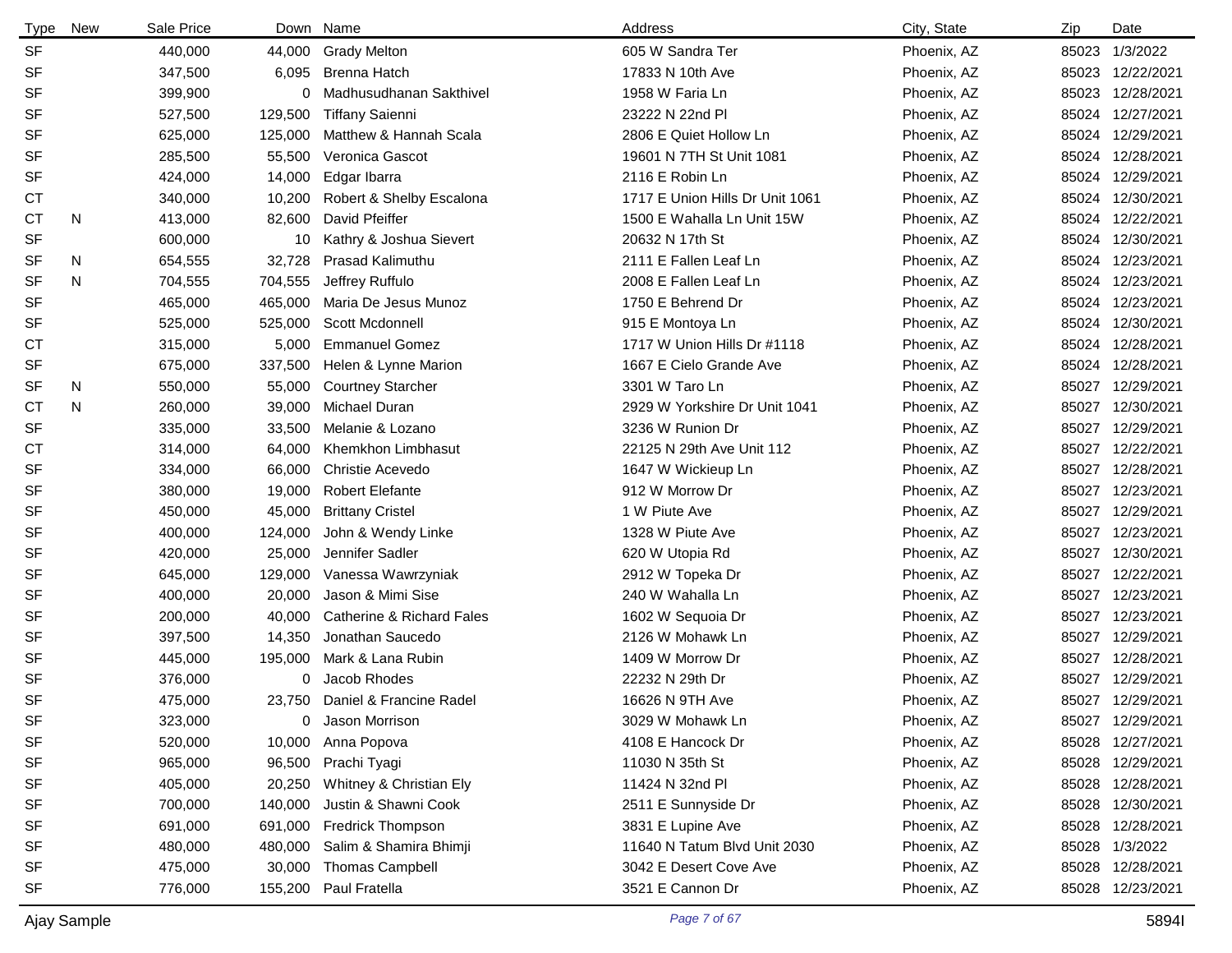| <b>Type</b> | New | Sale Price | Down Name |                                | Address                        | City, State | Zip   | Date             |
|-------------|-----|------------|-----------|--------------------------------|--------------------------------|-------------|-------|------------------|
| <b>SF</b>   |     | 650,000    |           | 0 Chase Crookham               | 2338 E Sahuaro Dr              | Phoenix, AZ | 85028 | 12/22/2021       |
| <b>SF</b>   |     | 810,000    | 145,000   | Kyle & Haley Goldie            | 10625 N 26th St                | Phoenix, AZ | 85028 | 12/30/2021       |
| SF          |     | 215,000    | 30,000    | Juan Hernandez Vega            | 10718 N 15th Ave               | Phoenix, AZ | 85029 | 12/28/2021       |
| <b>SF</b>   |     | 355,000    | 85,363    | <b>Rick Petersen</b>           | 3948 W Paradise Dr             | Phoenix, AZ | 85029 | 12/28/2021       |
| <b>SF</b>   |     | 380,000    | 12,683    | <b>Christopher Garcia</b>      | 3248 W Corrine Dr              | Phoenix, AZ | 85029 | 12/29/2021       |
| СT          |     | 210,000    | 5,431     | Juan Montano Morales           | 10828 N Biltmore Dr Apt 261    | Phoenix, AZ | 85029 | 12/27/2021       |
| <b>SF</b>   |     | 350,000    | 0         | Leandro & Antonio Gonzalez     | 3030 W Shaw Butte Dr           | Phoenix, AZ | 85029 | 12/30/2021       |
| <b>SF</b>   |     | 308,000    | 15,400    | <b>Brett &amp; Robert Hare</b> | 11613 N 21st Ave               | Phoenix, AZ | 85029 | 12/22/2021       |
| <b>SF</b>   |     | 300,000    | 9,000     | Michael Quinlan                | 13406 N 26th Ave               | Phoenix, AZ | 85029 | 12/28/2021       |
| <b>SF</b>   |     | 385,000    | 19,250    | Guillermo Duarte               | 11432 N 42nd Dr                | Phoenix, AZ | 85029 | 12/30/2021       |
| SF          |     | 356,950    | 76,900    | Lee Johnson                    | 2341 W Paradise Dr             | Phoenix, AZ | 85029 | 12/30/2021       |
| <b>SF</b>   |     | 345,000    | 67,400    | Donna Gormsen                  | 3102 W Aster Dr                | Phoenix, AZ | 85029 | 12/22/2021       |
| SF          |     | 405,000    | 15,587    | Renee De Jesus                 | 2117 W Surrey Ave              | Phoenix, AZ | 85029 | 12/22/2021       |
| <b>SF</b>   |     | 400,000    | 80,000    | <b>Ashley Cruz</b>             | 4161 W Bloomfield Rd           | Phoenix, AZ | 85029 | 12/29/2021       |
| <b>CT</b>   |     | 265,000    | 265,000   | Gail Manderscheid              | 11026 N 28th Dr Unit 30        | Phoenix, AZ | 85029 | 12/30/2021       |
| <b>SF</b>   |     | 279,900    | 2,100     | <b>Elijah Strand</b>           | 11014 N 28th Ave               | Phoenix, AZ | 85029 | 12/23/2021       |
| <b>SF</b>   |     | 315,000    | 81,250    | Antonio Gutierrez              | 13431 N 24th Ave               | Phoenix, AZ | 85029 | 12/23/2021       |
| <b>SF</b>   |     | 285,000    | 285,000   | Anita Toms                     | 10828 N 29th Ave               | Phoenix, AZ | 85029 | 12/29/2021       |
| <b>SF</b>   |     | 357,000    | 27,780    | Stephanie Gujrathi             | 2607 W Dahlia Dr               | Phoenix, AZ | 85029 | 12/30/2021       |
| <b>SF</b>   |     | 350,000    | 12,250    | Brenda Valenzuela              | 2413 W Lupine Ave              | Phoenix, AZ | 85029 | 12/23/2021       |
| SF          |     | 139,500    | 6,975     | Philip Achterberg              | 925 W Peoria Ave Apt 31        | Phoenix, AZ | 85029 | 12/30/2021       |
| <b>SF</b>   |     | 360,000    | 3,600     | Dimas Hernandez                | 1539 W Wood Dr                 | Phoenix, AZ | 85029 | 12/22/2021       |
| SF          |     | 377,000    | 11,310    | Anton De Bruyn                 | 4101 W Sweetwater Ave          | Phoenix, AZ | 85029 | 12/30/2021       |
| <b>SF</b>   |     | 330,000    | 0         | Ivan Soto Escamilla            | 5639 W Monterosa St            | Phoenix, AZ | 85031 | 12/28/2021       |
| SF          |     | 338,000    | 10,050    | David & Jesus Estrada Medero   | 4743 W Fairmount Ave           | Phoenix, AZ | 85031 | 12/30/2021       |
| SF          |     | 320,000    | 5,796     | Jose Arenas Toro               | 4820 W Hazelwood St            | Phoenix, AZ | 85031 | 12/29/2021       |
| <b>SF</b>   | N   | 651,900    | 39,150    | Daniel Lanno                   | 4401 E Andora Dr               | Phoenix, AZ |       | 85032 12/30/2021 |
| <b>SF</b>   |     | 440,000    | 22,000    | Carlos Carranza                | 17311 N 27th PI                | Phoenix, AZ |       | 85032 12/30/2021 |
| <b>SF</b>   |     | 355,000    | 17,750    | <b>Terry Oreilly</b>           | 2504 E Pepper Ridge Cir        | Phoenix, AZ |       | 85032 12/30/2021 |
| <b>SF</b>   |     | 412,000    | 82,400    | Adam Johnson                   | 3631 E Karen Dr                | Phoenix, AZ |       | 85032 12/30/2021 |
| <b>SF</b>   |     | 330,000    | 5,978     | James & Kristine Wahl          | 12425 N 29th PI                | Phoenix, AZ |       | 85032 12/30/2021 |
| <b>CT</b>   |     | 220,000    |           | 220,000 Kathryn Martin         | 2837 E Waltann Ln Unit 3       | Phoenix, AZ |       | 85032 12/23/2021 |
| СT          |     | 299,900    |           | 8,997 Dominic Callistro        | 3845 E Greenway Rd Unit 230    | Phoenix, AZ |       | 85032 12/22/2021 |
| MН          |     | 200,000    | 200,000   | Dave & Kelly Elbert            | 16415 N 32nd Way               | Phoenix, AZ |       | 85032 12/29/2021 |
| SF          |     | 749,000    | 300,000   | Daniel Conti                   | 4531 E Marconi Ave             | Phoenix, AZ |       | 85032 12/23/2021 |
| SF          |     | 650,000    | 70,500    | Amanda Santimaw                | 13040 N Victor Hugo Ave        | Phoenix, AZ |       | 85032 12/29/2021 |
| SF          |     | 790,000    | 158,000   | Tyler & Megan Feld             | 4718 E Paradise Ln             | Phoenix, AZ |       | 85032 1/3/2022   |
| СT          |     | 310,000    | 59,250    | <b>Heather Seegmiller</b>      | 18250 N Cave Creek Rd Unit 155 | Phoenix, AZ |       | 85032 12/29/2021 |
| СT          |     | 210,000    | 63,000    | Timothy & Lindsay Marrs        | 16402 N 31st St Unit 104       | Phoenix, AZ |       | 85032 12/28/2021 |
| SF          |     | 475,000    | 106,000   | Jason & Rachael Foushee        | 17628 N 42nd St                | Phoenix, AZ |       | 85032 12/29/2021 |
| CT          |     | 325,000    | 162,500   | Mary Gibson                    | 3212 E Kelton Ln Unit 101      | Phoenix, AZ |       | 85032 12/23/2021 |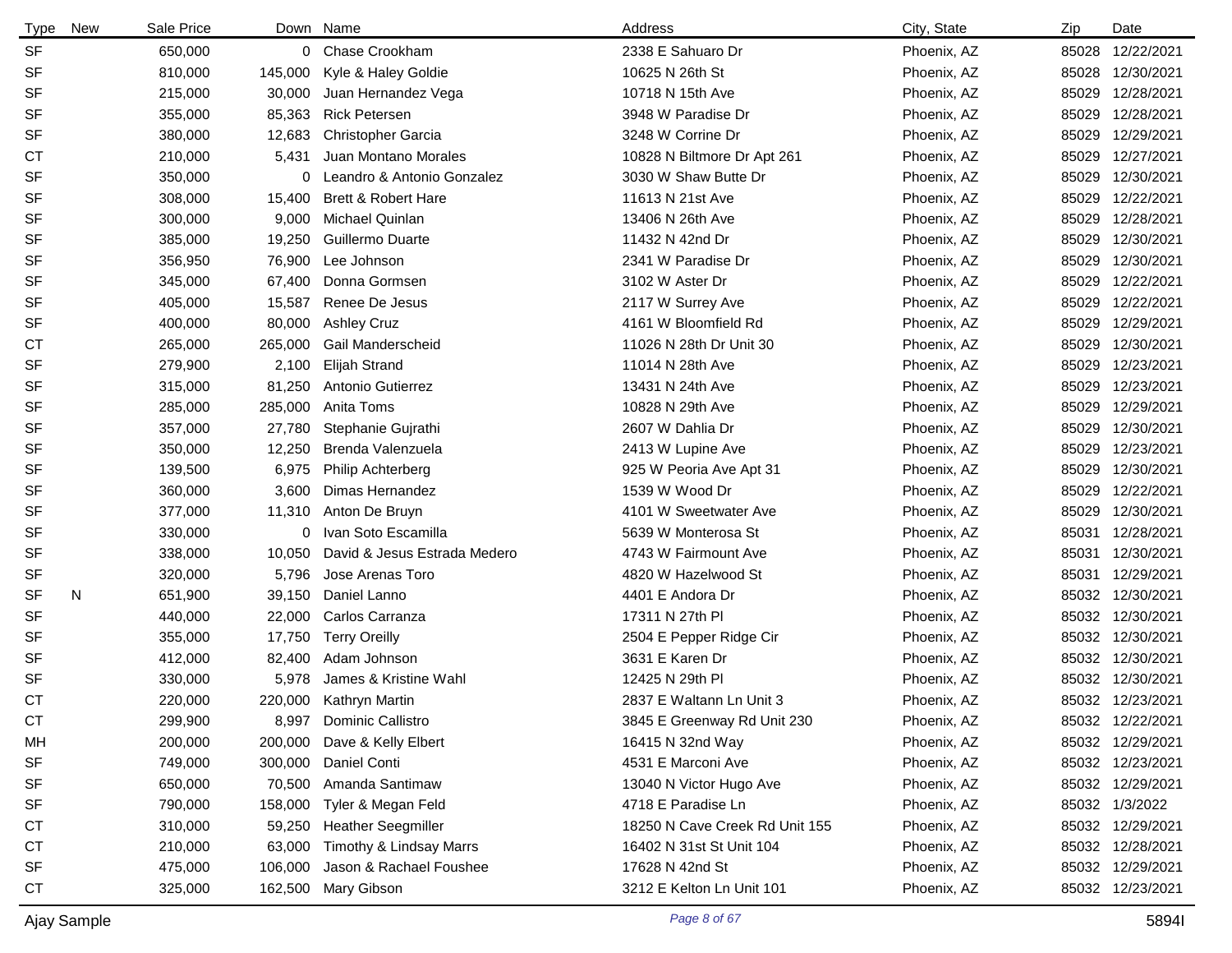| <b>Type</b><br>New | Sale Price |         | Down Name                      | Address                                 | City, State | Zip   | Date             |
|--------------------|------------|---------|--------------------------------|-----------------------------------------|-------------|-------|------------------|
| <b>SF</b>          | 340,000    | 26,924  | Simo Olavi Pehkonen            | 16217 N 30th PI # 17                    | Phoenix, AZ |       | 85032 12/30/2021 |
| SF                 | 390,000    | 0       | Maria Herran                   | 3234 E Friess Dr                        | Phoenix, AZ |       | 85032 12/30/2021 |
| SF                 | 365,000    | 36,500  | Craig Lathrop                  | 3601 E Blanche Dr                       | Phoenix, AZ |       | 85032 12/29/2021 |
| SF                 | 270,000    | 100,000 | Sarah Kyle                     | 12212 N Paradise Village Pkwy S Apt 113 | Phoenix, AZ |       | 85032 12/30/2021 |
| SF                 | 590,000    | 151,250 | Jesse & Jessica Mueller        | 3832 E Grandview Rd                     | Phoenix, AZ |       | 85032 12/27/2021 |
| МH                 | 135,000    | 135,000 | Michael & Holly Martin         | 16412 N 33rd Pl                         | Phoenix, AZ |       | 85032 12/23/2021 |
| SF                 | 736,000    | 147,200 | Aysha Tandon                   | 16006 N 47th PI                         | Phoenix, AZ |       | 85032 1/3/2022   |
| СT                 | 187,000    | 22,750  | Heather Beauchamp              | 4554 E Paradise Village Pkwy N Unit 229 | Phoenix, AZ |       | 85032 12/23/2021 |
| <b>CT</b>          | 291,000    | 0       | <b>TOM Waldbart</b>            | 15818 N 25th St Unit 112                | Phoenix, AZ |       | 85032 12/30/2021 |
| SF                 | 210,000    | 6,300   | Loretta Alcala                 | 16402 N 31st St Unit 221                | Phoenix, AZ |       | 85032 12/29/2021 |
| SF                 | 634,850    | 128,000 | Velton James                   | 2512 E Claire Dr                        | Phoenix, AZ |       | 85032 12/28/2021 |
| SF                 | 425,000    | 12,750  | Sean Edmonds                   | 14826 N 37th St                         | Phoenix, AZ |       | 85032 12/22/2021 |
| СT                 | 388,000    | 388,000 | Betsy Pregulman                | 4455 E Paradise Village Pkwy S Apt 1071 | Phoenix, AZ |       | 85032 12/23/2021 |
| СT                 | 197,500    | 30,000  | Patrick Griffin                | 15402 N 28th St Unit 211                | Phoenix, AZ |       | 85032 12/30/2021 |
| SF                 | 305,000    | 81,466  | Justin Helvey                  | 13026 N 40th PI                         | Phoenix, AZ |       | 85032 12/22/2021 |
| СT                 | 220,000    | 220,000 | Mandeep Multani                | 16602 N 25th St Apt 216                 | Phoenix, AZ |       | 85032 12/23/2021 |
| SF                 | 420,000    | 21,000  | <b>Tyler Estes</b>             | 12215 N 26th St                         | Phoenix, AZ |       | 85032 12/28/2021 |
| SF                 | 630,000    | 63,000  | Eric Sahakian                  | 2708 E Hillery Dr                       | Phoenix, AZ |       | 85032 12/29/2021 |
| SF                 | 446,000    | 6,000   | Joel May                       | 13216 N 30th PI                         | Phoenix, AZ |       | 85032 12/29/2021 |
| SF                 | 395,000    | 19,750  | Stephen Regal                  | 3457 E Evans Dr                         | Phoenix, AZ |       | 85032 12/27/2021 |
| SF                 | 445,000    | 13,350  | <b>Eric Chavez</b>             | 3202 E Emile Zola Ave                   | Phoenix, AZ |       | 85032 12/27/2021 |
| SF                 | 399,000    | 35,753  | Ozan Ozkahraman                | 4715 N 64th Ave                         | Phoenix, AZ |       | 85033 12/28/2021 |
| SF                 | 285,000    | 40,763  | Alejandro Valdez               | 4311 N 81st Ave                         | Phoenix, AZ |       | 85033 12/27/2021 |
| SF                 | 365,000    | 10,950  | Alexis Bustillos Vicencio      | 4227 N 64th Dr                          | Phoenix, AZ |       | 85033 12/30/2021 |
| SF                 | 345,000    | 4,500   | Crystal & Jose A Jr Lopez      | 3022 N 81st Ave                         | Phoenix, AZ |       | 85033 12/28/2021 |
| СT                 | 144,950    | 144,950 | Nicholas Odonnell              | 4244 N 68th Ave                         | Phoenix, AZ | 85033 | 12/22/2021       |
| SF                 | 265,000    | 18,000  | Lucia & Martin A Garcia Zavala | 6441 W Columbus Ave                     | Phoenix, AZ |       | 85033 1/3/2022   |
| SF                 | 332,000    | 10,923  | Liliana Castillo Aguiriano     | 8018 W Avalon Dr                        | Phoenix, AZ |       | 85033 12/27/2021 |
| SF                 | 356,000    | 0       | Ryan & Joelidezeth Chuigo      | 8123 W Whitton Ave                      | Phoenix, AZ |       | 85033 12/28/2021 |
| SF                 | 350,000    | 17,500  | <b>Cesar Pastor Barrios</b>    | 6223 W Cheery Lynn Rd                   | Phoenix, AZ |       | 85033 12/30/2021 |
| SF                 | 309,000    | 9,790   | Erika Lujan Gachupin           | 8051 W Mariposa Dr                      | Phoenix, AZ |       | 85033 12/22/2021 |
| SF                 | 370,000    | 2,744   | Juan Cocoletzi                 | 7920 W Mitchell Dr                      | Phoenix, AZ |       | 85033 12/22/2021 |
| SF                 | 361,000    | 361,000 | Javier Perez                   | 7024 W Monterey Way                     | Phoenix, AZ |       | 85033 12/30/2021 |
| SF                 | 367,000    | 6,648   | Julian Cardenas                | 3128 N 68th Ln                          | Phoenix, AZ |       | 85033 12/27/2021 |
| <b>CT</b>          | 170,000    | 7,989   | Rikki Lary                     | 6711 W Osborn Rd Unit 156               | Phoenix, AZ |       | 85033 12/30/2021 |
| SF                 | 304,000    | 7,541   | Jose Jaquez Sanchez            | 8025 W Mackenzie Dr                     | Phoenix, AZ |       | 85033 12/28/2021 |
| SF                 | 345,000    | 6,249   | <b>Aracely Galindo</b>         | 7148 W Hollyhock Dr                     | Phoenix, AZ |       | 85033 12/30/2021 |
| SF                 | 330,000    | 33,000  | Josefina Munoz                 | 4230 N 77th Ave                         | Phoenix, AZ |       | 85033 12/30/2021 |
| SF                 | 170,000    | 3,080   | Shay Lebourdais                | 3351 N 69th Dr Unit 15                  | Phoenix, AZ |       | 85033 12/23/2021 |
| SF                 | 385,000    | 77,000  | <b>Rick Rand</b>               | 6415 W Hazelwood St                     | Phoenix, AZ |       | 85033 1/3/2022   |
| SF                 | 235,000    | 11,750  | Carlos & Destiny Vega          | 8010 W Glenrosa Ave                     | Phoenix, AZ |       | 85033 12/29/2021 |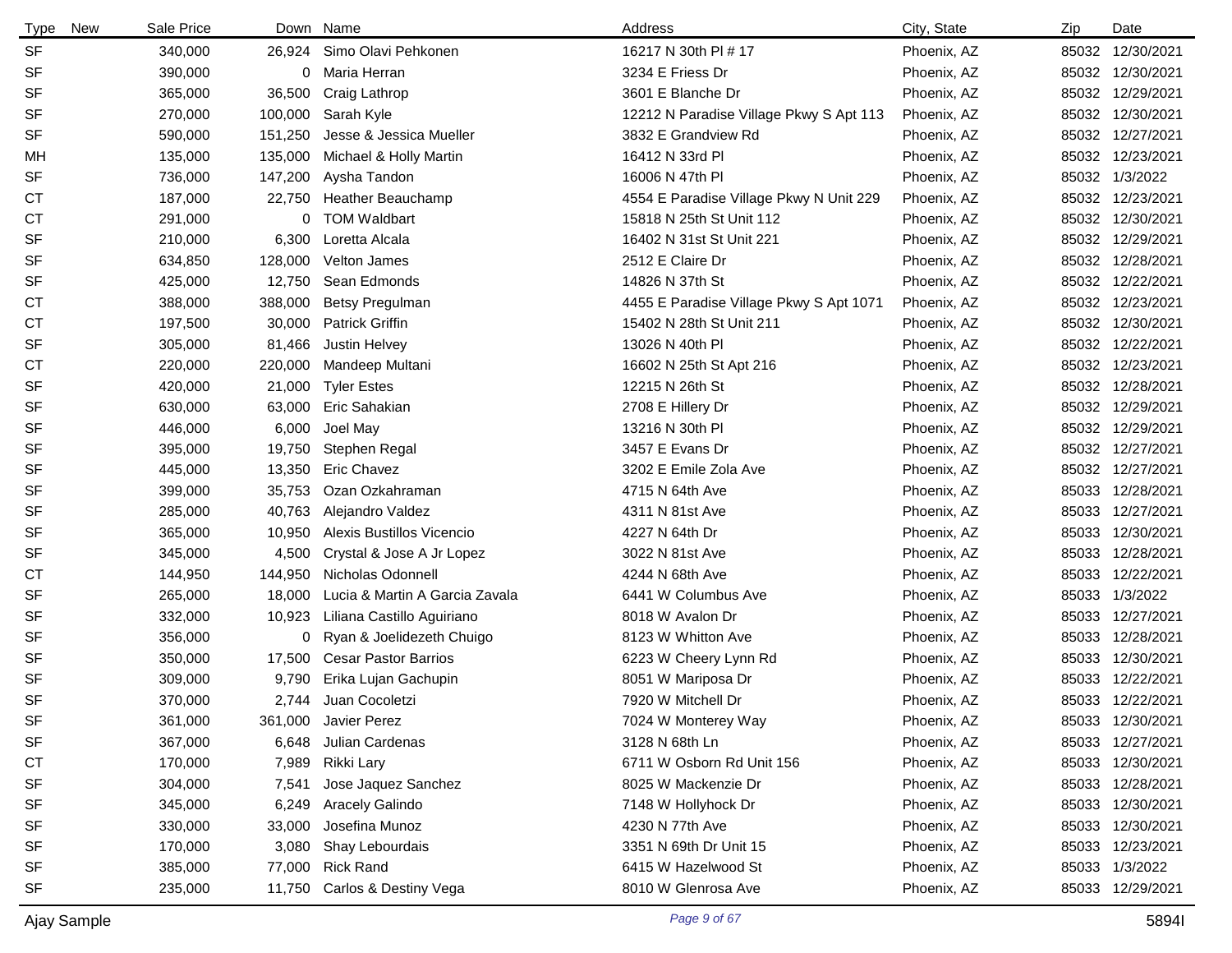| <b>Type</b> | New | Sale Price | Down    | Name                          | Address                         | City, State | Zip   | Date             |
|-------------|-----|------------|---------|-------------------------------|---------------------------------|-------------|-------|------------------|
| <b>SF</b>   |     | 289,000    | 5,235   | Elizabeth Enriquez Sandoval   | 6031 W Osborn Rd                | Phoenix, AZ | 85033 | 12/23/2021       |
| <b>SF</b>   |     | 348,000    | 10,440  | Luis Zamora Nevarez           | 3301 N 69th Ave                 | Phoenix, AZ |       | 85033 12/27/2021 |
| <b>CT</b>   |     | 185,000    | 5,550   | <b>Brandon Boyer</b>          | 6943 W Devonshire Ave Unit 1354 | Phoenix, AZ | 85033 | 12/30/2021       |
| <b>SF</b>   |     | 290,000    | 15,013  | Diego Marquez                 | 4645 N 76th Dr                  | Phoenix, AZ |       | 85033 12/30/2021 |
| SF          |     | 320,000    | 2,500   | <b>Emanuel Alvaraz</b>        | 8235 W Meadowbrook Ave          | Phoenix, AZ |       | 85033 12/22/2021 |
| <b>SF</b>   |     | 158,000    | 0       | <b>Spring Whitney</b>         | 4545 N 67th Ave                 | Phoenix, AZ |       | 85033 12/30/2021 |
| <b>CT</b>   |     | 155,000    | 155,000 | Shiri Solomon                 | 6752 W Devonshire Ave           | Phoenix, AZ | 85033 | 12/30/2021       |
| <b>SF</b>   |     | 370,000    | 6,702   | Juan & Catalina Flores        | 4815 N 70th Dr                  | Phoenix, AZ |       | 85033 12/22/2021 |
| <b>SF</b>   |     | 335,000    | 38,500  | Kevin & Carly PHU             | 8136 W Verde Ln                 | Phoenix, AZ |       | 85033 12/29/2021 |
| <b>SF</b>   |     | 300,000    | 9,000   | Victor Pelayo                 | 6302 W Clarendon Ave            | Phoenix, AZ |       | 85033 12/22/2021 |
| <b>SF</b>   |     | 345,000    | 9,000   | Santiago Corrales             | 4317 N 74th Ave                 | Phoenix, AZ |       | 85033 12/30/2021 |
| СT          |     | 415,000    | 83,000  | Donald & Madelyn Griffith     | 101 N 7TH St Unit 254           | Phoenix, AZ |       | 85034 12/30/2021 |
| SF          |     | 290,000    | 10,150  | <b>Christian Celaya</b>       | 1938 N 69th Ln                  | Phoenix, AZ | 85035 | 12/30/2021       |
| <b>SF</b>   |     | 315,000    | 63,000  | Merced & Consuelo Sancen      | 7134 W Berkeley Rd              | Phoenix, AZ |       | 85035 12/30/2021 |
| <b>SF</b>   |     | 320,000    | 64,000  | Fernando Pina                 | 2001 N 56th Ave                 | Phoenix, AZ |       | 85035 12/28/2021 |
| <b>SF</b>   |     | 335,000    | 18,086  | Felix Cabrera                 | 2029 N 77th Gln                 | Phoenix, AZ |       | 85035 12/29/2021 |
| <b>SF</b>   |     | 50,000     | 0       | <b>Paul Farmer</b>            | 5129 W Encanto Blvd             | Phoenix, AZ |       | 85035 12/28/2021 |
| <b>SF</b>   |     | 229,900    | 4,165   | <b>Obed Felix Gonzalez</b>    | 7834 W Holly St                 | Phoenix, AZ |       | 85035 12/22/2021 |
| <b>SF</b>   |     | 360,000    | 0       | Samuel Ramirez Cepicio        | 5643 W Palm Ln                  | Phoenix, AZ | 85035 | 12/28/2021       |
| SF          |     | 305,000    | 5,525   | <b>Franklin Castro</b>        | 1809 N 59th Ave                 | Phoenix, AZ | 85035 | 12/30/2021       |
| <b>SF</b>   |     | 360,000    | 6,521   | Mayte Carrasco                | 7845 W Pipestone Pl             | Phoenix, AZ | 85035 | 1/3/2022         |
| <b>SF</b>   |     | 330,000    | 5,978   | <b>Rachel Wright</b>          | 2054 N 77th Dr                  | Phoenix, AZ | 85035 | 12/23/2021       |
| <b>SF</b>   |     | 280,000    | 7,197   | Alex & Vicky Alvarez          | 5556 W Virginia Ave             | Phoenix, AZ | 85035 | 12/22/2021       |
| <b>SF</b>   |     | 250,000    | 0       | Carlos Beltran Alvarez        | 5233 W Palm Ln                  | Phoenix, AZ | 85035 | 12/30/2021       |
| SF          |     | 305,000    | 10,434  | Tania Acosta                  | 5029 W Edgemont Ave             | Phoenix, AZ | 85035 | 12/29/2021       |
| <b>SF</b>   |     | 190,000    | 47,550  | Ernestina Sandoval            | 2819 N 50th Ave                 | Phoenix, AZ | 85035 | 12/30/2021       |
| <b>SF</b>   |     | 263,000    | 4,764   | Lourdes Mendez                | 7764 W Bonitos Dr               | Phoenix, AZ | 85035 | 12/23/2021       |
| SF          |     | 260,000    | 4,710   | Liberato Aramburo             | 7320 W Cypress St               | Phoenix, AZ |       | 85035 12/27/2021 |
| SF          |     | 225,000    | 0       | John Hudson                   | 5214 W Cambridge Ave            | Phoenix, AZ | 85035 | 12/23/2021       |
| SF          |     | 300,000    | 5,434   | Marisol Moraga                | 2102 N 50th Ave                 | Phoenix, AZ | 85035 | 12/29/2021       |
| <b>SF</b>   |     | 331,000    | 3,000   | <b>Cassandra Morales</b>      | 6213 W Palm Ln                  | Phoenix, AZ | 85035 | 12/28/2021       |
| <b>SF</b>   |     | 375,000    | 7,000   | Kevin & Semajie Smith         | 7740 W Granada Rd               | Phoenix, AZ |       | 85035 12/29/2021 |
| SF          |     | 323,000    | 70,001  | Alexander & Juana N De Garcia | 4942 W Hubbell St               | Phoenix, AZ |       | 85035 12/30/2021 |
| <b>SF</b>   |     | 375,000    | 18,750  | Olive Iribagiza               | 5234 W Encanto Blvd             | Phoenix, AZ |       | 85035 12/29/2021 |
| SF          |     | 340,000    | 9,600   | Juan Acuna Lara               | 2340 N 48th Ave                 | Phoenix, AZ |       | 85035 12/30/2021 |
| SF          |     | 187,000    | 100     | Alana Grubb                   | 8722 W Wilshire Dr              | Phoenix, AZ |       | 85037 12/23/2021 |
| <b>SF</b>   | N   | 369,990    | 6,702   | Rodolfo Benavides             | 9144 W Roma Ave                 | Phoenix, AZ |       | 85037 12/30/2021 |
| <b>SF</b>   |     | 410,000    | 22,000  | <b>Brian Rascon</b>           | 9022 W Encanto Blvd             | Phoenix, AZ |       | 85037 12/23/2021 |
| SF          |     | 410,000    | 45,500  | <b>Michael Short</b>          | 10307 W Campbell Ave            | Phoenix, AZ |       | 85037 12/23/2021 |
| SF          | N   | 382,990    | 80,000  | Suresh & Sarmista Sahu        | 9158 W Sells Dr                 | Phoenix, AZ |       | 85037 12/29/2021 |
| SF          |     | 350,000    | 17,500  | Daisy Quinonez                | 8954 W Clarendon Ave            | Phoenix, AZ |       | 85037 12/30/2021 |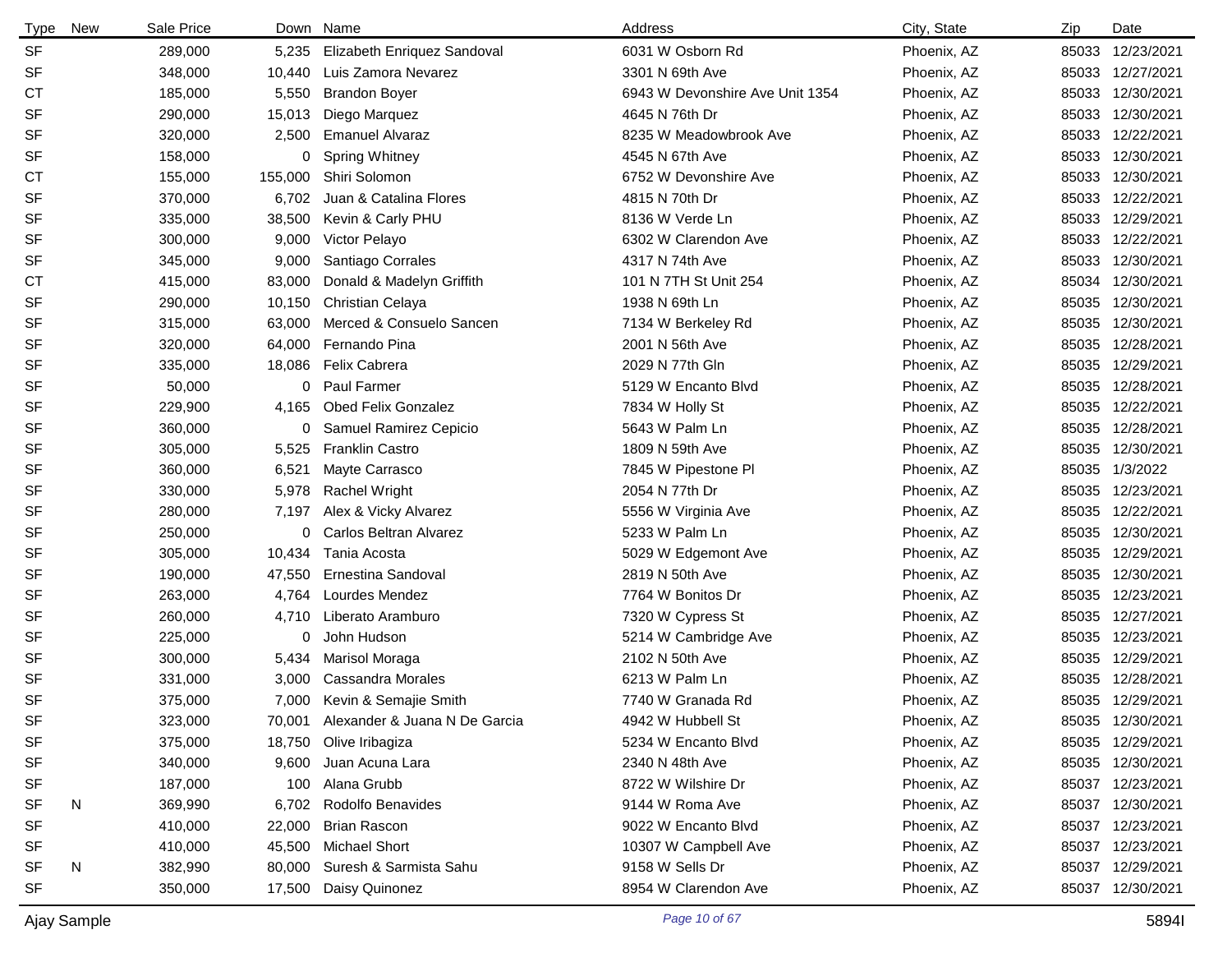| <b>Type</b> | New | Sale Price |         | Down Name                     | Address                      | City, State | Zip   | Date             |
|-------------|-----|------------|---------|-------------------------------|------------------------------|-------------|-------|------------------|
| <b>SF</b>   |     | 375,000    | 6,793   | Emily & Nichole Kline         | 8621 W Encanto Blvd          | Phoenix, AZ | 85037 | 12/30/2021       |
| SF          | N   | 366,990    | 91,747  | Hernal & Jigar Patel          | 9123 W Glenrosa Ave          | Phoenix, AZ |       | 85037 12/29/2021 |
| <b>SF</b>   | N   | 380,490    | 0       | Kadeem Hinton                 | 9128 W Roma Ave              | Phoenix, AZ |       | 85037 12/29/2021 |
| <b>CT</b>   |     | 235,000    | 23,500  | William Sarhad                | 4601 N 102nd Ave Unit 1060   | Phoenix, AZ |       | 85037 12/29/2021 |
| SF          |     | 280,000    | 9,345   | Jose Cedeno Becerra           | 2618 N 86th Dr               | Phoenix, AZ |       | 85037 12/23/2021 |
| <b>SF</b>   | N   | 394,990    | 2,599   | Jordan Triggs                 | 9155 W Glenrosa Ave          | Phoenix, AZ |       | 85037 12/29/2021 |
| <b>SF</b>   |     | 365,000    | 73,000  | <b>Mauricio Sifuentes</b>     | 9059 W Palm Ln               | Phoenix, AZ |       | 85037 12/23/2021 |
| SF          |     | 249,500    | 49,900  | <b>Chris Scott</b>            | 8955 W Monterey Way          | Phoenix, AZ |       | 85037 12/27/2021 |
| <b>SF</b>   | N   | 399,490    |         | 99,872 Srinivasa & Byrapaneni | 9147 W Glenrosa Ave          | Phoenix, AZ |       | 85037 12/30/2021 |
| <b>SF</b>   |     | 289,999    | 28,999  | <b>Isabel Caro</b>            | 8617 W Pinchot Ave           | Phoenix, AZ |       | 85037 12/28/2021 |
| <b>SF</b>   |     | 145,000    | 0       | Kevin Hernandez               | 4512 N 106th Ave             | Phoenix, AZ |       | 85037 12/27/2021 |
| <b>SF</b>   |     | 185,000    | 300     | Cathalina Gutierrez L         | 9020 W Highland Ave Unit 133 | Phoenix, AZ |       | 85037 12/28/2021 |
| SF          |     | 510,000    | 30,250  | Mounika Teegulla              | 9117 W Meadowbrook Ave       | Phoenix, AZ |       | 85037 12/27/2021 |
| SF          |     | 330,000    | 66,000  | William & Blake Herren        | 1806 N 84th Ln               | Phoenix, AZ | 85037 | 12/30/2021       |
| SF          | N   | 366,490    | 6,639   | Sandra Partida                | 9132 W Roma Ave              | Phoenix, AZ | 85037 | 12/22/2021       |
| <b>SF</b>   | N   | 421,500    | 21,100  | Laura Ortiz                   | 9150 W Sells Dr              | Phoenix, AZ | 85037 | 12/27/2021       |
| <b>SF</b>   |     | 380,000    | 19,000  | Juan Alvarado Araujo          | 4824 S 7TH St                | Phoenix, AZ | 85040 | 12/29/2021       |
| <b>SF</b>   |     | 418,000    | 83,600  | Farshid Bakhshi               | 2625 E Jones Ave             | Phoenix, AZ | 85040 | 12/23/2021       |
| <b>SF</b>   |     | 335,000    | 0       | Shaniqua Lewis                | 1215 E Wayland Dr            | Phoenix, AZ | 85040 | 12/28/2021       |
| <b>SF</b>   |     | 315,000    | 9,450   | Jonathan Nunez Campos         | 5026 S 22nd Pl               | Phoenix, AZ | 85040 | 12/23/2021       |
| <b>SF</b>   |     | 345,000    | 24,000  | Darci Weathers                | 4006 E Chambers St           | Phoenix, AZ | 85040 | 12/29/2021       |
| <b>SF</b>   |     | 150,000    | 36,550  | Luis Patino                   | 2342 W Saint Catherine Ave   | Phoenix, AZ | 85041 | 12/29/2021       |
| <b>SF</b>   |     | 310,000    | 310,000 | Huong Nguyen                  | 9235 S Montezuma St          | Phoenix, AZ | 85041 | 12/29/2021       |
| SF          | N   | 434,490    | 21,724  | Vinay Ananthula               | 1657 W Buist Ave             | Phoenix, AZ | 85041 | 12/30/2021       |
| <b>SF</b>   |     | 445,000    | 44,500  | Justin Rockwell               | 2330 W Alicia Dr             | Phoenix, AZ | 85041 | 12/30/2021       |
| SF          |     | 590,000    | 39,000  | <b>Terence Hinton</b>         | 9007 S 10th Dr               | Phoenix, AZ | 85041 | 12/28/2021       |
| <b>SF</b>   | N   | 400,400    | 190,000 | <b>Brandon Baldwin</b>        | 631 W Beverly Rd             | Phoenix, AZ | 85041 | 12/22/2021       |
| <b>SF</b>   |     | 507,000    | 19,200  | Cindy Canon                   | 1223 W Park St               | Phoenix, AZ | 85041 | 12/28/2021       |
| <b>SF</b>   |     | 240,000    | 39,553  | <b>Adrian Montes</b>          | 6210 S 4TH Ave               | Phoenix, AZ | 85041 | 12/28/2021       |
| <b>SF</b>   |     | 395,000    | 5,000   | Yeshi Mekonnen                | 3417 W Alta Vista Rd         | Phoenix, AZ | 85041 | 12/22/2021       |
| <b>SF</b>   |     | 470,500    | 23,525  | Angela Abraham                | 6221 S 34th Dr               | Phoenix, AZ | 85041 | 12/27/2021       |
| <b>SF</b>   |     | 474,000    |         | 193,533 Cory Enwall           | 29 W Southgate Ave           | Phoenix, AZ |       | 85041 12/30/2021 |
| SF          |     | 290,000    | 5,253   | Jailyn Morgan                 | 1527 W Maldonado Rd          | Phoenix, AZ | 85041 | 12/30/2021       |
| <b>SF</b>   |     | 251,000    | 51,636  | Vanessa Carras                | 2019 W Wayland Rd            | Phoenix, AZ | 85041 | 12/30/2021       |
| SF          |     | 400,000    | 205,000 | Zeyad Elasadi                 | 2316 W Melody Dr             | Phoenix, AZ | 85041 | 12/22/2021       |
| МH          |     | 70,000     | 70,000  | Eliana Samaniego              | 4022 W Huntington Dr         | Phoenix, AZ | 85041 | 12/29/2021       |
| SF          |     | 325,000    | 125,000 | Alfredo Sanchez Talledos      | 1724 W Carter Rd             | Phoenix, AZ | 85041 | 12/29/2021       |
| SF          |     | 365,000    | 1,182   | <b>Kolby Morris</b>           | 701 W Buist Ave              | Phoenix, AZ | 85041 | 12/30/2021       |
| SF          | N   | 425,990    | 21,300  | Benjamin & Kimberly Stone     | 1653 W Buist Ave             | Phoenix, AZ | 85041 | 12/29/2021       |
| <b>SF</b>   |     | 518,000    | 137,401 | Jason Coon                    | 3039 W Lynne Ln              | Phoenix, AZ | 85041 | 12/29/2021       |
| SF          |     | 445,000    | 22,943  | <b>Austin Mutschler</b>       | 2606 W Nancy Ln              | Phoenix, AZ | 85041 | 12/30/2021       |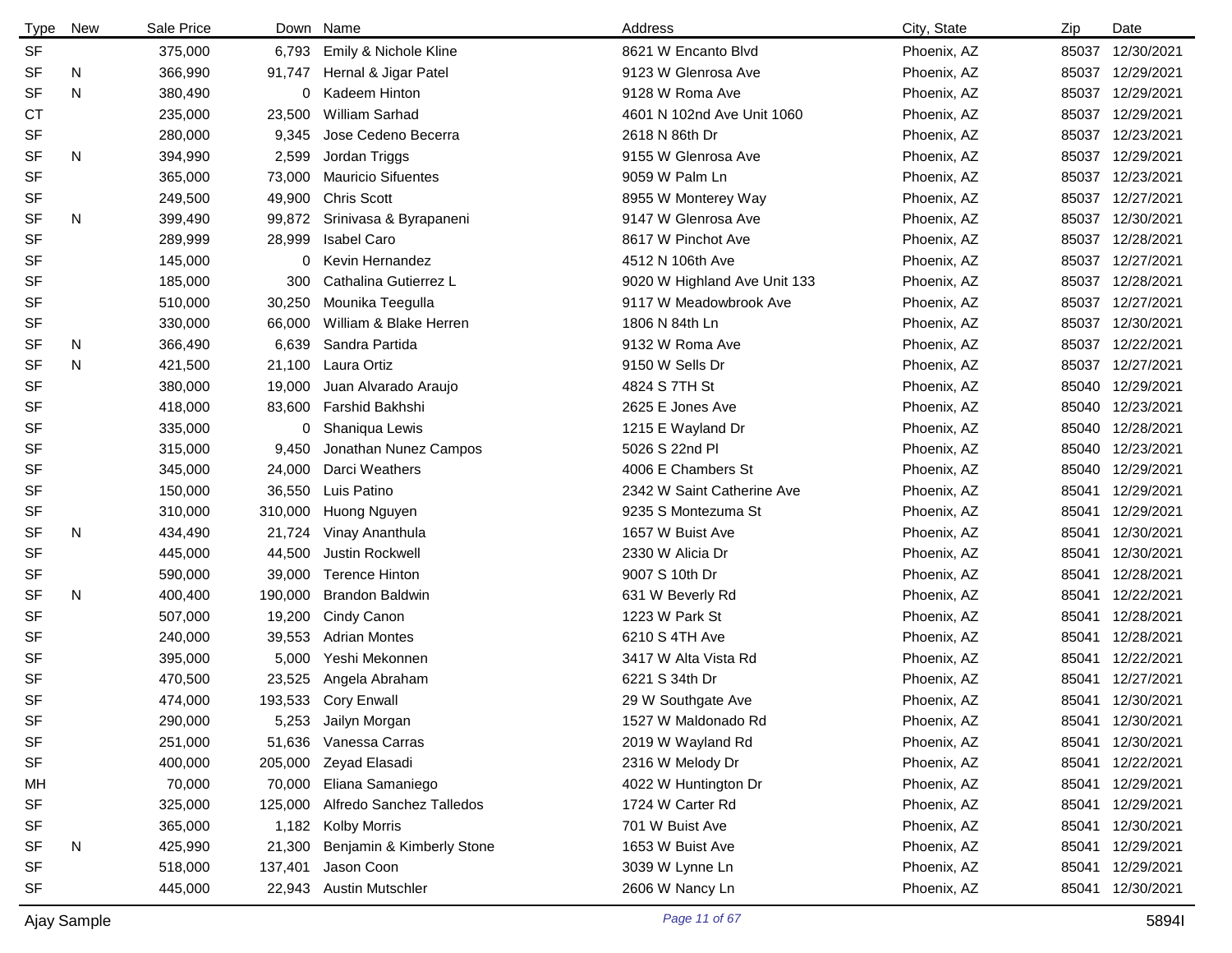| <b>Type</b> | New | Sale Price |         | Down Name                    | Address                     | City, State | Zip   | Date             |
|-------------|-----|------------|---------|------------------------------|-----------------------------|-------------|-------|------------------|
| <b>SF</b>   |     | 435,000    |         | 21,750 Hussam Beba           | 3126 W Apollo Rd            | Phoenix, AZ | 85041 | 12/23/2021       |
| SF          |     | 336,000    | 28,345  | Yendy Cardenas Mora          | 251 W Ardmore Rd            | Phoenix, AZ | 85041 | 12/22/2021       |
| SF          |     | 430,900    | 12,972  | Waylon Dixon                 | 3923 E Branham Ln           | Phoenix, AZ |       | 85042 12/28/2021 |
| <b>SF</b>   |     | 674,500    | 67,450  | Joseph & Michelle Bautista   | 1518 E Hazel Dr             | Phoenix, AZ |       | 85042 12/30/2021 |
| <b>SF</b>   |     | 215,000    |         | 0 Michael Stahl              | 3434 E Baseline Rd Unit 135 | Phoenix, AZ |       | 85042 12/30/2021 |
| <b>SF</b>   | N   | 450,000    | 22,500  | <b>Richard Okezie</b>        | 1215 E Irwin Ave            | Phoenix, AZ | 85042 | 12/30/2021       |
| <b>SF</b>   | N   | 619,036    | 25,000  | Jacqueline Torres Valenzuela | 3403 E Valencia Dr          | Phoenix, AZ |       | 85042 12/23/2021 |
| <b>SF</b>   |     | 290,000    | 6,525   | Ariana & Myra Sanchez        | 6062 S 22nd St              | Phoenix, AZ |       | 85042 12/23/2021 |
| <b>SF</b>   |     | 330,000    | 5,978   | Anthony Crawford             | 946 E Caldwell St           | Phoenix, AZ |       | 85042 12/23/2021 |
| СT          |     | 242,000    | 0       | David Sinks                  | 4207 E Carson Rd            | Phoenix, AZ |       | 85042 12/30/2021 |
| <b>SF</b>   |     | 322,500    | 98,375  | Kenny KOK                    | 4732 E Saint Anne Ave       | Phoenix, AZ |       | 85042 12/30/2021 |
| <b>SF</b>   |     | 293,000    | 8,790   | Francisco Ayala              | 2346 E Pleasant Ln          | Phoenix, AZ |       | 85042 12/29/2021 |
| СT          |     | 236,500    | 47,300  | Pongpak Wattananimitgul      | 3511 E Baseline Rd          | Phoenix, AZ | 85042 | 12/30/2021       |
| <b>SF</b>   | N.  | 592,096    | 150,000 | Douglas & Marilee Lopez      | 818 E Hopi Trl              | Phoenix, AZ | 85042 | 12/28/2021       |
| <b>SF</b>   | N   | 438,990    | 198,990 | Peter & Wing TAM             | 1223 E Glass Ln             | Phoenix, AZ | 85042 | 12/29/2021       |
| <b>SF</b>   |     | 237,500    | 8,400   | Leticia Sandoval             | 1816 E Lynne Ln             | Phoenix, AZ | 85042 | 12/23/2021       |
| <b>SF</b>   |     | 425,000    | 16,250  | Abhishek Bhandari            | 7433 S 19th St              | Phoenix, AZ | 85042 | 12/29/2021       |
| <b>SF</b>   |     | 755,000    | 755,000 | <b>Timothy Phillis</b>       | 1225 E Monte Way            | Phoenix, AZ | 85042 | 12/29/2021       |
| SF          |     | 350,000    | 350,000 | <b>Anthony Ramirez</b>       | 113 E Milada Dr             | Phoenix, AZ | 85042 | 12/30/2021       |
| <b>SF</b>   |     | 590,000    | 57,500  | Brian & Tiffany Nething      | 2516 E Nancy Ln             | Phoenix, AZ | 85042 | 12/30/2021       |
| SF          |     | 354,000    | 76,400  | Cesar Alvarado Ixtabalan     | 4520 E Saint Anne Ave       | Phoenix, AZ | 85042 | 12/29/2021       |
| SF          |     | 490,000    | 14,700  | Delroy Rebello               | 2725 E Fremont Rd           | Phoenix, AZ | 85042 | 12/30/2021       |
| <b>SF</b>   | N   | 595,166    | 29,759  | Bastien Yannickandruet       | 815 E Hopi Trl              | Phoenix, AZ |       | 85042 12/30/2021 |
| SF          |     | 480,000    | 480,000 | Osama & Noran Eissa          | 6841 S 26th PI              | Phoenix, AZ | 85042 | 12/22/2021       |
| <b>SF</b>   | N   | 820,020    | 204,260 | <b>Robert Wolf</b>           | 718 E Corral Rd             | Phoenix, AZ | 85042 | 12/30/2021       |
| SF          | N.  | 757,513    | 25,000  | <b>Tanae Morrison</b>        | 3350 E Constance Way        | Phoenix, AZ |       | 85042 12/22/2021 |
| <b>SF</b>   | N   | 514,850    | 100,423 | ALI Kiroglu                  | 819 E Hopi Trl              | Phoenix, AZ |       | 85042 12/22/2021 |
| <b>SF</b>   |     | 401,000    | 20,050  | <b>Connor Kathe</b>          | 1847 E Ellis St             | Phoenix, AZ |       | 85042 12/22/2021 |
| <b>SF</b>   |     | 890,000    | 267,000 | Akram Abdallah               | 3416 E Constance Way        | Phoenix, AZ |       | 85042 1/3/2022   |
| SF          |     | 1,050,000  | 210,000 | <b>Claude Clausing</b>       | 3139 E Harwell Rd           | Phoenix, AZ |       | 85042 1/3/2022   |
| <b>SF</b>   | N   | 522,814    | 104,563 | <b>Brandon Long</b>          | 7523 W Warner St            | Phoenix, AZ |       | 85043 12/27/2021 |
| <b>SF</b>   |     | 325,000    | 5,000   | Gezer Narvaez                | 5923 W Albeniz Pl           | Phoenix, AZ |       | 85043 12/27/2021 |
| SF          | N   | 434,480    | 156     | Kimberly Malcolm             | 6823 W Getty Dr             | Phoenix, AZ |       | 85043 12/22/2021 |
| <b>SF</b>   |     | 356,660    | 90,000  | <b>Trinh Vong</b>            | 3824 S 58th Ln              | Phoenix, AZ |       | 85043 12/22/2021 |
| SF          | N   | 358,694    | 50,000  | <b>Richard Barron</b>        | 3828 S 58th Ln              | Phoenix, AZ |       | 85043 12/22/2021 |
| <b>SF</b>   | N   | 511,703    | 25,585  | <b>Marquis Chambers</b>      | 7520 W Warner St            | Phoenix, AZ |       | 85043 12/22/2021 |
| SF          | N   | 300,780    | 9,023   | Dylan Rogers                 | 7615 W Miami St             | Phoenix, AZ |       | 85043 12/27/2021 |
| <b>SF</b>   | N   | 383,030    | 15,030  | Oscar Armenta                | 7808 W Payson Rd            | Phoenix, AZ |       | 85043 12/28/2021 |
| <b>SF</b>   | N   | 611,012    | 72,000  | Laurie Kitchen               | 3730 S 76th Dr              | Phoenix, AZ |       | 85043 12/27/2021 |
| SF          |     | 300,000    |         | 60,000 Justin Lepage         | 8113 W Groom Creek Rd       | Phoenix, AZ |       | 85043 12/27/2021 |
| SF          | N   | 348,390    | 69,678  | Rosario Burgos               | 7619 W Miami St             | Phoenix, AZ |       | 85043 12/30/2021 |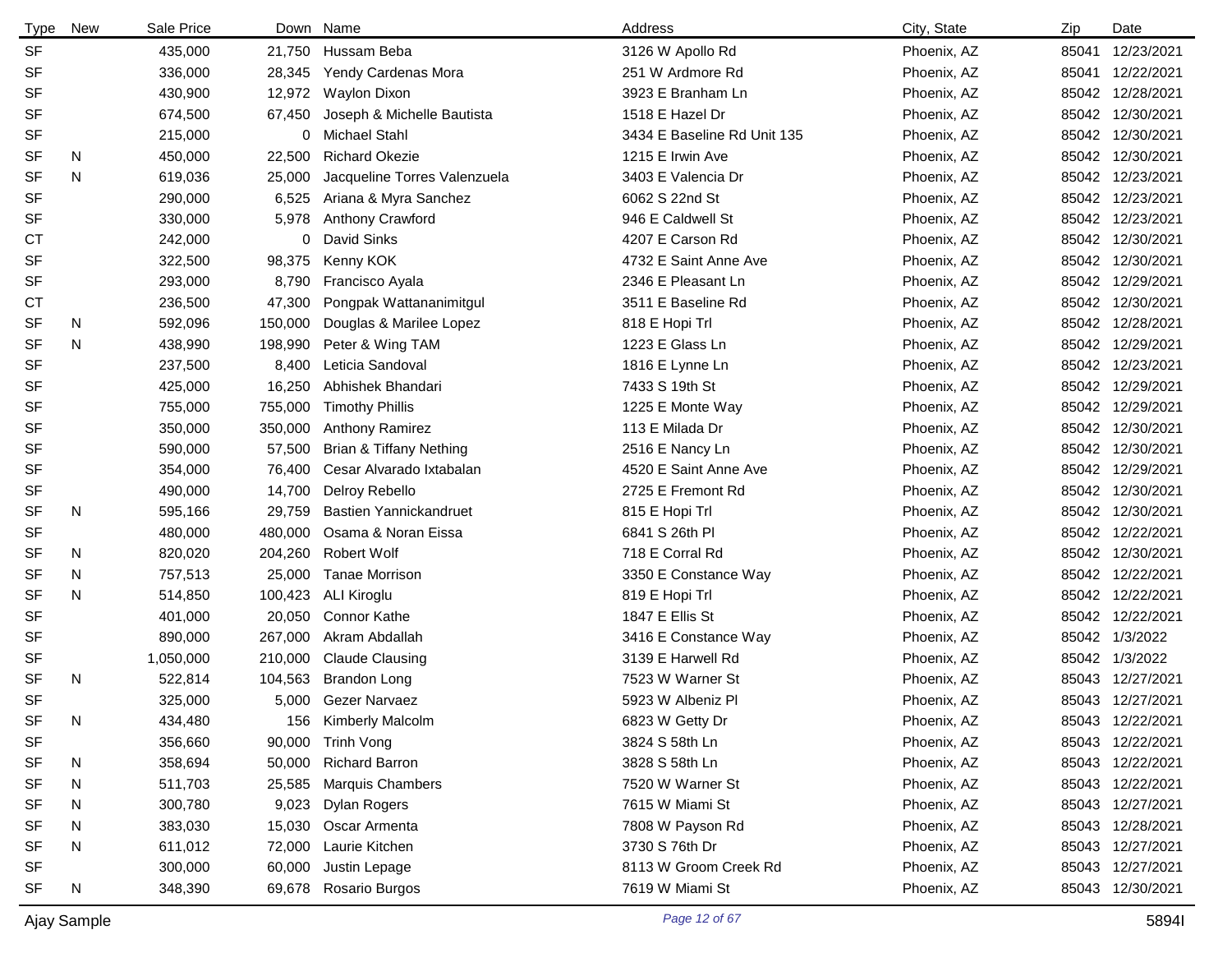| <b>Type</b> | New | Sale Price |         | Down Name                      | Address                   | City, State | Zip   | Date             |
|-------------|-----|------------|---------|--------------------------------|---------------------------|-------------|-------|------------------|
| <b>SF</b>   | N   | 318,990    |         | 22,000 Emilio Lopez            | 7618 W Miami St           | Phoenix, AZ |       | 85043 12/23/2021 |
| <b>SF</b>   | N   | 394,490    | 12,015  | Sara Ortega                    | 4322 S 68th Ln            | Phoenix, AZ |       | 85043 12/23/2021 |
| SF          | N   | 431,490    | 43,149  | Wayne J Jr Bushnell            | 6322 W Raymond St         | Phoenix, AZ |       | 85043 12/22/2021 |
| SF          | N   | 332,035    | 11,621  | <b>Christopher Simmons</b>     | 3311 S 77th Ln            | Phoenix, AZ |       | 85043 12/28/2021 |
| <b>SF</b>   |     | 346,000    | 6,267   | James Edwards                  | 5320 W Jones Ave          | Phoenix, AZ |       | 85043 12/29/2021 |
| SF          |     | 410,000    | 34,288  | Geoffrey Pena                  | 8015 W Forest Grove Ave   | Phoenix, AZ |       | 85043 12/22/2021 |
| SF          |     | 350,000    | 0       | Susana Arias                   | 6414 W Toronto Way        | Phoenix, AZ |       | 85043 12/30/2021 |
| SF          |     | 418,032    | 12,541  | Praveen Kambala                | 3826 S 58th Ln            | Phoenix, AZ |       | 85043 12/30/2021 |
| SF          |     | 445,000    | 205,000 | Ricardo & Hector Avila         | 3021 S 80th Dr            | Phoenix, AZ |       | 85043 12/30/2021 |
| <b>SF</b>   | N   | 542,638    | 0       | Jesus Favela                   | 7519 W Warner St          | Phoenix, AZ |       | 85043 12/27/2021 |
| <b>SF</b>   |     | 359,889    | 6,520   | Solange Kazadi                 | 3822 S 58th Ln            | Phoenix, AZ |       | 85043 12/23/2021 |
| SF          |     | 385,728    | 32,228  | Preston & Natalie Porter       | 3820 S 58th Ln            | Phoenix, AZ |       | 85043 12/23/2021 |
| <b>SF</b>   | N   | 502,689    | 25,135  | Victor Beltran                 | 7608 W Illini St          | Phoenix, AZ |       | 85043 12/22/2021 |
| <b>SF</b>   |     | 196,000    | 0       | Jose Rivas                     | 3107 S 81st Ave           | Phoenix, AZ |       | 85043 1/3/2022   |
| <b>SF</b>   | N   | 691,818    | 541,818 | Teresa Dixon                   | 7615 W Illini St          | Phoenix, AZ |       | 85043 12/23/2021 |
| <b>SF</b>   | N   | 370,519    | 11,116  | Justin & Jessica Rushing       | 3830 S 58th Ln            | Phoenix, AZ |       | 85043 12/23/2021 |
| <b>SF</b>   |     | 315,000    | 19,150  | Lauri Fragozo                  | 6415 W Pima St            | Phoenix, AZ |       | 85043 12/29/2021 |
| <b>SF</b>   |     | 397,000    |         | 0 Jeneva & Glen Eason          | 11615 S Bannock St        | Phoenix, AZ |       | 85044 12/23/2021 |
| <b>SF</b>   |     | 510,000    | 51,000  | Eric & Corrina Olson           | 4618 E LA Puente Ave      | Phoenix, AZ |       | 85044 12/23/2021 |
| <b>SF</b>   |     | 339,000    | 63,800  | Elizabeth Chain                | 11635 S Jokake St         | Phoenix, AZ |       | 85044 1/3/2022   |
| <b>SF</b>   |     | 193,000    | 9,650   | Susan Kent                     | 10610 S 48th St Unit 2002 | Phoenix, AZ |       | 85044 12/22/2021 |
| <b>SF</b>   |     | 362,500    | 72,500  | Judith Taylor                  | 4774 E Ute Ct             | Phoenix, AZ | 85044 | 12/30/2021       |
| <b>SF</b>   |     | 585,000    | 29,250  | <b>Molly Garrison</b>          | 12813 S 38th St           | Phoenix, AZ |       | 85044 12/29/2021 |
| SF          |     | 920,000    | 92,000  | Glenn Piller                   | 3728 E Ahwatukee Dr       | Phoenix, AZ | 85044 | 12/30/2021       |
| <b>CT</b>   |     | 322,000    | 322,000 | Jana Forister                  | 4844 E Mcneil St Unit 2   | Phoenix, AZ | 85044 | 12/27/2021       |
| <b>SF</b>   |     | 403,000    | 80,600  | Tianjiao Lin                   | 4715 E Piedmont Rd        | Phoenix, AZ | 85044 | 12/23/2021       |
| <b>SF</b>   |     | 300,000    | 30,000  | Jose Alvarez                   | 11830 S Eagleman Dr       | Phoenix, AZ | 85044 | 12/28/2021       |
| SF          |     | 355,000    | 355,000 | John Labriola                  | 4525 E Sandia St          | Phoenix, AZ |       | 85044 12/23/2021 |
| <b>SF</b>   |     | 500,000    | 25,000  | <b>Brittany Klemme</b>         | 4638 E LA Puente Ave      | Phoenix, AZ | 85044 | 12/27/2021       |
| <b>SF</b>   |     | 400,000    | 4,990   | Jeremy Kiefer                  | 4123 E Cassia Way         | Phoenix, AZ |       | 85044 12/23/2021 |
| <b>SF</b>   |     | 899,900    | 184,900 | Yolanda Robinson               | 11652 S Warpaint Dr       | Phoenix, AZ |       | 85044 12/30/2021 |
| <b>SF</b>   |     | 714,600    |         | 714,600 Dan Grebenisan         | 3514 E Desert Broom Way   | Phoenix, AZ |       | 85044 12/28/2021 |
| <b>SF</b>   |     | 470,000    |         | 100,000 David Withey           | 5010 E Paseo Way          | Phoenix, AZ |       | 85044 12/27/2021 |
| SF          |     | 583,000    | 34,750  | Juan Salazar                   | 4626 E Desert Willow Rd   | Phoenix, AZ |       | 85044 12/23/2021 |
| SF          |     | 580,000    | 58,000  | Byron & Yurosh Rastad Reynolds | 1757 W Muirwood Dr        | Phoenix, AZ |       | 85045 12/23/2021 |
| SF          |     | 580,000    | 58,000  | Aruna Ramanan                  | 16827 S 30th Dr           | Phoenix, AZ |       | 85045 12/29/2021 |
| SF          |     | 610,000    | 119,357 | Jeffrey Lepthien               | 1813 W Lacewood Pl        | Phoenix, AZ |       | 85045 12/28/2021 |
| SF          |     | 1,074,500  | 24,713  | Christopher & Nicole Hamilton  | 16029 S 29th Ave          | Phoenix, AZ |       | 85045 12/30/2021 |
| SF          |     | 635,000    | 90,000  | Gerald & Denise Wieczerza      | 16234 S 14th Dr           | Phoenix, AZ |       | 85045 12/23/2021 |
| SF          |     | 525,000    | 107,632 | Christopher & Amy Kamin        | 16442 S 16th Ln           | Phoenix, AZ |       | 85045 12/27/2021 |
| SF          |     | 400,000    |         | 0 Lauren & Patricia Blanton    | 16620 S 48th St Unit 81   | Phoenix, AZ |       | 85048 12/22/2021 |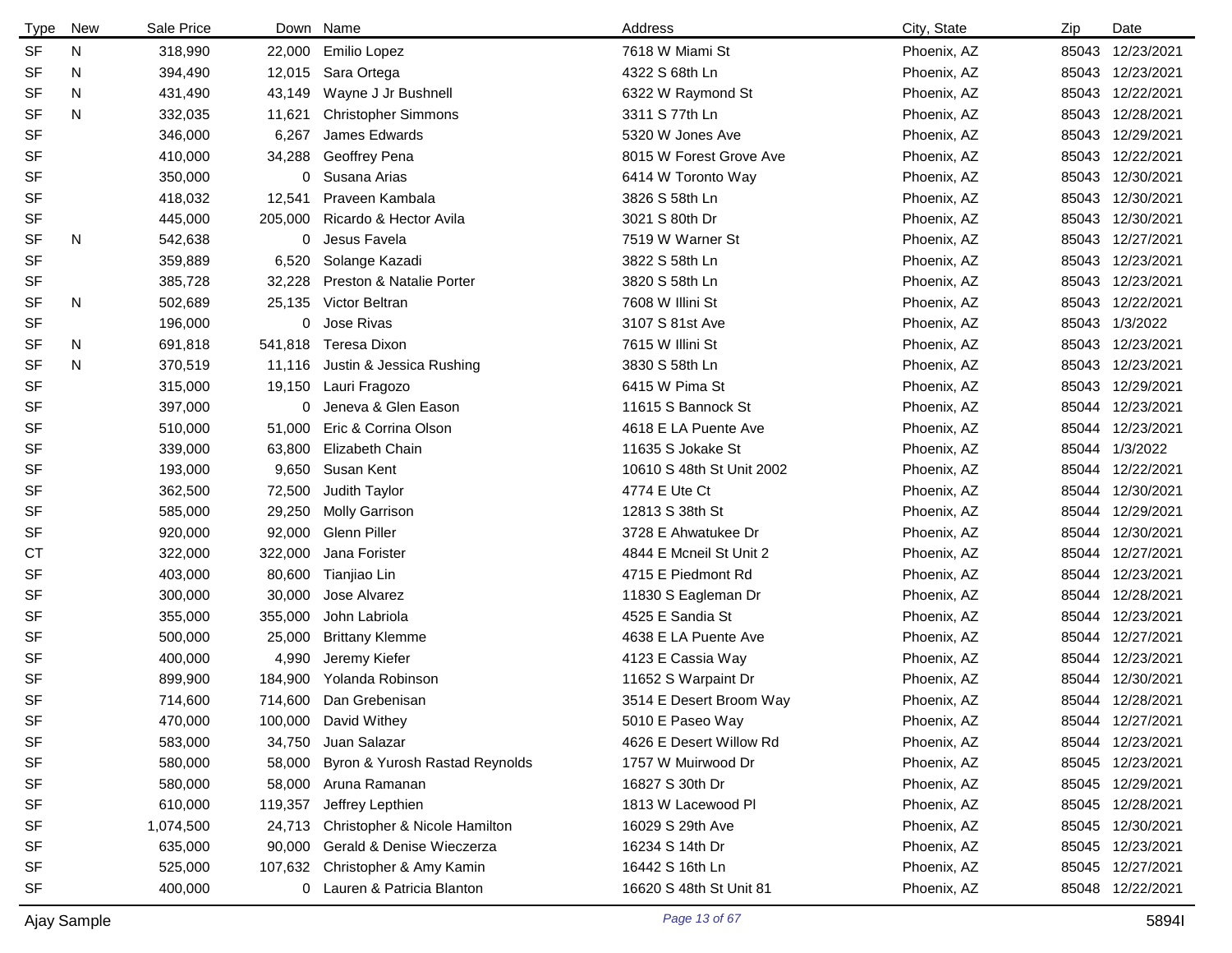| <b>Type</b> | New | Sale Price | Down      | Name                                 | Address                                | City, State | Zip   | Date             |
|-------------|-----|------------|-----------|--------------------------------------|----------------------------------------|-------------|-------|------------------|
| <b>SF</b>   | N   | 823,870    | 164,774   | Sudhindra Bangalore                  | 627 E Nighthawk Way                    | Phoenix, AZ | 85048 | 12/30/2021       |
| SF          |     | 1,300,000  | 1,300,000 | Joseph & Elizabeth Harthorne         | 405 E Mountain Sage Dr                 | Phoenix, AZ | 85048 | 12/30/2021       |
| <b>SF</b>   |     | 580,000    | 58,000    | Alireza Kashani                      | 4101 E Redwood Ln                      | Phoenix, AZ | 85048 | 12/23/2021       |
| <b>SF</b>   |     | 585,000    | 365,000   | DO KIM                               | 3906 E Nighthawk Way                   | Phoenix, AZ | 85048 | 12/28/2021       |
| <b>SF</b>   |     | 674,000    | 138,800   | David & Rosann Farmer                | 16625 S 15th St                        | Phoenix, AZ | 85048 | 12/28/2021       |
| <b>SF</b>   |     | 505,000    | 50,600    | Gerardo & Jennifer Lopez             | 2029 E Windsong Dr                     | Phoenix, AZ | 85048 | 12/29/2021       |
| <b>SF</b>   | N   | 567,723    | 19,473    | Cody & Monica Finch                  | 628 E Silver FOX Way                   | Phoenix, AZ | 85048 | 12/23/2021       |
| <b>SF</b>   |     | 475,000    | 200,000   | Kimberly Beckley                     | 14641 S 24th Way                       | Phoenix, AZ | 85048 | 12/30/2021       |
| <b>SF</b>   |     | 615,000    | 101,750   | Thomas & Lisa Peterson               | 16841 S 13th PI                        | Phoenix, AZ | 85048 | 12/23/2021       |
| <b>SF</b>   | N   | 802,037    | 257,037   | Denise & Bruce Irvine                | 625 E Ashurst Dr                       | Phoenix, AZ | 85048 | 12/23/2021       |
| <b>CT</b>   |     | 280,000    | 280,000   | Karen Borboa                         | 16013 S Desert Foothills Pkwy Apt 2121 | Phoenix, AZ | 85048 | 12/30/2021       |
| <b>SF</b>   |     | 492,000    | 49,200    | Linda Sanner                         | 3441 E Windsong Dr                     | Phoenix, AZ | 85048 | 12/30/2021       |
| <b>SF</b>   |     | 725,000    | 104,500   | Tracy & Andrew Lenartz               | 14426 N 11th PI                        | Phoenix, AZ | 85048 | 12/28/2021       |
| <b>SF</b>   |     | 550,000    | 110,000   | Albert R Jr Blanco                   | 3211 E Cedarwood Ln                    | Phoenix, AZ | 85048 | 12/23/2021       |
| SF          |     | 670,000    | 134,000   | Kevin & Sharon Burns                 | 103 E Mountain Sky Ave                 | Phoenix, AZ | 85048 | 12/23/2021       |
| <b>SF</b>   |     | 1,125,000  | 280,000   | Kevin & Cathy Dahlin                 | 16465 S Mountain Stone Trl             | Phoenix, AZ | 85048 | 12/29/2021       |
| SF          |     | 460,000    | 94,000    | Sung CHO                             | 16819 S 24th PI                        | Phoenix, AZ | 85048 | 12/30/2021       |
| <b>SF</b>   |     | 475,000    | 58,000    | Maissa Khatib                        | 16205 S 35th St                        | Phoenix, AZ | 85048 | 1/3/2022         |
| SF          | N   | 722,028    | 144,406   | Danny Salazar                        | 739 E Silver FOX Way                   | Phoenix, AZ | 85048 | 12/22/2021       |
| <b>SF</b>   |     | 420,000    | 47,967    | Alejandro Rivas                      | 4716 E Amberwood Dr                    | Phoenix, AZ | 85048 | 12/30/2021       |
| SF          |     | 685,000    | 137,000   | <b>Rory Obrien</b>                   | 15026 S 8TH St                         | Phoenix, AZ | 85048 | 12/30/2021       |
| <b>SF</b>   | N   | 928,990    | 10,000    | Adrian & Alexandra Daniels           | 3211 E Bryce Ln                        | Phoenix, AZ | 85050 | 12/30/2021       |
| <b>SF</b>   | N   | 720,771    | 16,000    | Jennifer Dearing                     | 3541 E Sands Dr                        | Phoenix, AZ | 85050 | 12/30/2021       |
| <b>SF</b>   |     | 440,000    | 66,000    | <b>Rohit Sehgal</b>                  | 3306 E Longhorn Dr                     | Phoenix, AZ | 85050 | 12/23/2021       |
| <b>SF</b>   | N   | 705,639    | 255,000   | Lawrence & Katarzyna Moon            | 3517 E Adobe Dr                        | Phoenix, AZ | 85050 | 12/29/2021       |
| <b>SF</b>   | N   | 691,514    | 16,000    | Nicolas Henderson                    | 3532 E Sands Dr                        | Phoenix, AZ | 85050 | 12/28/2021       |
| <b>SF</b>   | N   | 1,004,650  | 22,000    | Vinay Chadalla                       | 3219 E Bryce Ln                        | Phoenix, AZ | 85050 | 12/28/2021       |
| SF          |     | 480,000    | 10,000    | Shankar Sundaram                     | 4627 E Paso Trl                        | Phoenix, AZ | 85050 | 12/23/2021       |
| <b>SF</b>   | N   | 785,039    | 290,267   | <b>Brett &amp; Claire Erickson</b>   | 22611 N 34th St                        | Phoenix, AZ | 85050 | 12/30/2021       |
| SF          |     | 809,000    | 0         | Timothy & Kindall Johnson            | 4037 E Kirkland Rd                     | Phoenix, AZ | 85050 | 12/28/2021       |
| <b>SF</b>   | N   | 668,159    | 150,000   | Sarah Williams                       | 3509 E Adobe Dr                        | Phoenix, AZ | 85050 | 12/28/2021       |
| <b>SF</b>   |     | 1,025,000  | 15,000    | Inshirah Marchan                     | 3667 E Crest Ln                        | Phoenix, AZ |       | 85050 12/28/2021 |
| SF          |     | 520,000    | 25,000    | Altaf Ames                           | 2407 E Morrow Dr                       | Phoenix, AZ |       | 85050 12/29/2021 |
| <b>SF</b>   |     | 520,000    | 200,000   | John & Javae Jordan                  | 20912 N 39th PI                        | Phoenix, AZ |       | 85050 12/29/2021 |
| SF          | N   | 884,024    | 51,017    | Brandon & Amanda Copeland            | 3440 E Los Gatos Dr                    | Phoenix, AZ |       | 85050 1/3/2022   |
| <b>SF</b>   | N   | 431,853    | 86,403    | <b>Christopher &amp; Peter Miles</b> | 19460 N 27th PI                        | Phoenix, AZ |       | 85050 12/23/2021 |
| SF          | N   | 1,261,000  | 25,000    | Kevin & Kimberly D Wilhelm Fabryzki  | 3222 E Bryce Ln                        | Phoenix, AZ |       | 85050 12/27/2021 |
| SF          | N   | 752,626    | 57,636    | Jason Trovato                        | 3440 E Daley Ln                        | Phoenix, AZ |       | 85050 12/28/2021 |
| SF          | N   | 701,468    | 153,218   | Alexander Wild                       | 3506 E Adobe Dr                        | Phoenix, AZ |       | 85050 12/28/2021 |
| <b>SF</b>   | N   | 682,959    | 16,000    | Jiyoon & KIM                         | 3548 E Sands Dr                        | Phoenix, AZ |       | 85050 12/30/2021 |
| SF          | N   | 671,811    | 116,000   | <b>Molly Nickel</b>                  | 3540 E Sands Dr                        | Phoenix, AZ |       | 85050 12/27/2021 |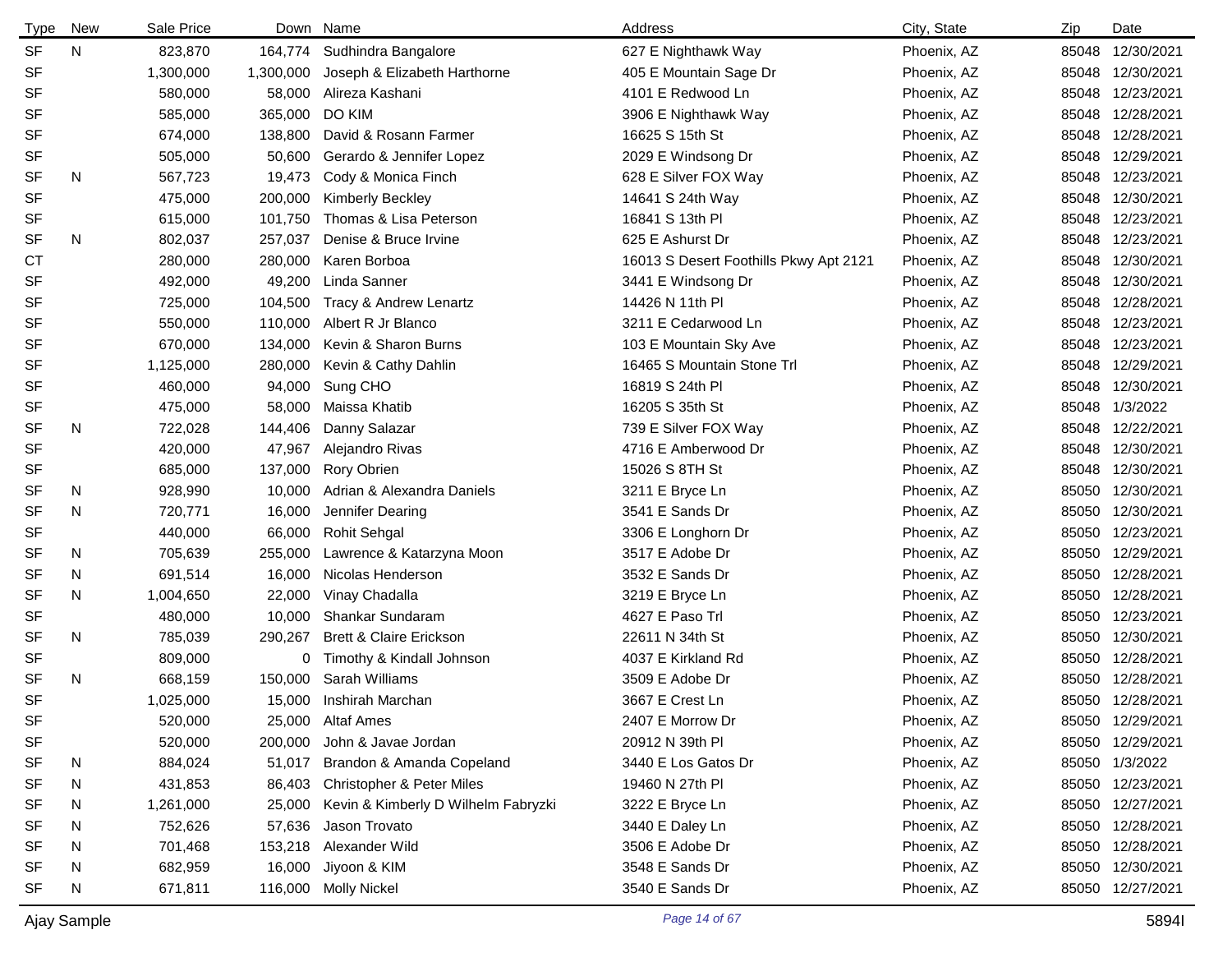| Type      | New | Sale Price | Down Name |                                | Address                         | City, State | Zip   | Date             |
|-----------|-----|------------|-----------|--------------------------------|---------------------------------|-------------|-------|------------------|
| <b>SF</b> | N   | 712,544    | 142,509   | <b>Matthew Allbee</b>          | 3505 E Adobe Dr                 | Phoenix, AZ | 85050 | 1/3/2022         |
| <b>SF</b> |     | 295,000    | 8,850     | Susan & Bill Alling            | 7206 S 25th Dr                  | Phoenix, AZ | 85051 | 12/30/2021       |
| <b>SF</b> |     | 375,000    | 0         | Alejandro Olivas               | 7629 N 33rd Dr                  | Phoenix, AZ |       | 85051 12/29/2021 |
| <b>SF</b> |     | 226,000    | 6,780     | Roberto Salinas                | 8041 N 32nd Dr                  | Phoenix, AZ | 85051 | 12/29/2021       |
| СT        |     | 230,000    | 6,900     | Megan Kimberl                  | 8042 N 31st Dr                  | Phoenix, AZ |       | 85051 12/27/2021 |
| <b>SF</b> | N   | 357,000    | 13,340    | Carlos Padilla                 | 2730 W Royal Palm Rd            | Phoenix, AZ | 85051 | 12/22/2021       |
| <b>SF</b> |     | 402,000    | 47,000    | Jose Gutierrez                 | 3232 W Malapai Dr # M           | Phoenix, AZ |       | 85051 12/30/2021 |
| <b>SF</b> |     | 327,000    | 0         | Jose Tena Reyes                | 3807 W Cactus Wren Dr           | Phoenix, AZ |       | 85051 12/28/2021 |
| <b>SF</b> |     | 125,000    | 125,000   | ALI Jaleel                     | 3526 W Dunlap Ave Unit 157      | Phoenix, AZ | 85051 | 12/30/2021       |
| СT        |     | 156,000    | 0         | Larisa Markina                 | 3407 W De Monica Ln             | Phoenix, AZ | 85051 | 12/30/2021       |
| SF        |     | 355,000    | 9,462     | Anita Morales                  | 7549 S 28th Ave                 | Phoenix, AZ | 85051 | 12/23/2021       |
| СT        |     | 185,000    | 2,000     | <b>Bryce Eniero</b>            | 3119 W Cochise Dr Unit 219      | Phoenix, AZ |       | 85051 1/3/2022   |
| SF        |     | 405,000    | 86,962    | <b>Brian Dudo</b>              | 9837 N 37th Dr                  | Phoenix, AZ | 85051 | 12/30/2021       |
| <b>SF</b> |     | 330,000    | 11,550    | Evelyn & Jacob Hargrove        | 3712 W Butler Dr                | Phoenix, AZ | 85051 | 12/29/2021       |
| <b>SF</b> |     | 330,990    | 48,990    | Lorenzo Banda                  | 3202 W Belmont Ave              | Phoenix, AZ |       | 85051 12/23/2021 |
| SF        |     | 340,000    | 68,000    | <b>Mario Berrones</b>          | 4109 W Myrtle Ave               | Phoenix, AZ | 85051 | 12/30/2021       |
| <b>SF</b> |     | 375,000    | 6,793     | William & Dakota Lopez         | 8602 N 35th Dr                  | Phoenix, AZ | 85051 | 12/23/2021       |
| <b>SF</b> |     | 350,000    | 6,340     | Angel Byrd                     | 7521 N 42nd Ln                  | Phoenix, AZ | 85051 | 12/22/2021       |
| <b>SF</b> |     | 362,500    | 100,000   | Mynor Jimenez                  | 7341 N 37th Ave                 | Phoenix, AZ |       | 85051 12/22/2021 |
| SF        |     | 375,000    | 37,500    | Cody & Lauren Neal             | 7127 N 31st Dr                  | Phoenix, AZ | 85051 | 12/28/2021       |
| <b>SF</b> |     | 415,000    | 83,000    | Victor Rosca                   | 3126 W Danbury Dr               | Phoenix, AZ | 85053 | 12/23/2021       |
| <b>SF</b> |     | 424,000    | 2,000     | LUZ Ryan                       | 13842 N 38th Dr                 | Phoenix, AZ | 85053 | 12/22/2021       |
| <b>SF</b> |     | 355,000    | 17,750    | Mohanad Abed                   | 15002 N 32nd Dr                 | Phoenix, AZ |       | 85053 12/29/2021 |
| <b>SF</b> |     | 315,800    | 5,720     | Casiya Grant                   | 3746 W Marconi Ave              | Phoenix, AZ | 85053 | 12/23/2021       |
| <b>CT</b> |     | 295,000    | 23,400    | <b>Mariel Sobol</b>            | 13812 N 42nd Ave # 50           | Phoenix, AZ | 85053 | 12/30/2021       |
| <b>SF</b> |     | 315,000    | 4,700     | Jarrod Williams                | 16029 N 30th Dr                 | Phoenix, AZ | 85053 | 12/23/2021       |
| <b>SF</b> |     | 307,000    | 15,350    | Alexsandra Spiric              | 2934 W Juniper Ave              | Phoenix, AZ |       | 85053 12/29/2021 |
| <b>SF</b> |     | 252,000    | 51,000    | <b>Richard Bowdish</b>         | 17831 N 31st Dr                 | Phoenix, AZ | 85053 | 12/29/2021       |
| <b>SF</b> |     | 430,000    | 0         | TIM & Susan Files              | 16408 N 30th Dr                 | Phoenix, AZ | 85053 | 12/30/2021       |
| <b>SF</b> |     | 360,000    | 12,211    | Kathleen Wright                | 2956 W Sandra Ter               | Phoenix, AZ | 85053 | 12/30/2021       |
| <b>SF</b> |     | 377,000    | 11,310    | <b>Eliazar Lopez Morales</b>   | 3003 W Celica Cir               | Phoenix, AZ |       | 85053 12/23/2021 |
| <b>SF</b> |     | 440,000    |           | 88,000 Hannah Reynolds         | 16432 N 35th Ln                 | Phoenix, AZ |       | 85053 12/22/2021 |
| SF        |     | 322,500    |           | 35,625 Luis Garay              | 3025 W Charleston Ave           | Phoenix, AZ |       | 85053 12/29/2021 |
| <b>SF</b> |     | 265,000    |           | 7,950 Mary Corson              | 13812 N 30th Dr                 | Phoenix, AZ |       | 85053 12/30/2021 |
| SF        |     | 419,000    | 419,000   | Michael & Allison Lin          | 5350 E Deer Valley Dr Unit 3417 | Phoenix, AZ |       | 85054 12/22/2021 |
| SF        |     | 423,000    |           | 105,750 Cristina & Shane Lewis | 5450 E Deer Valley Dr Unit 2177 | Phoenix, AZ |       | 85054 12/28/2021 |
| <b>CT</b> |     | 515,000    | 515,000   | Ronald & Ty Reeves             | 17850 N 68th St Unit 1046       | Phoenix, AZ |       | 85054 1/3/2022   |
| СT        |     | 525,000    | 52,500    | Gordon Ford                    | 5350 E Deer Valley Dr Unit 1438 | Phoenix, AZ |       | 85054 12/28/2021 |
| СT        |     | 325,000    | 16,234    | Diana Quintero                 | 6900 E Princess Dr Unit 1203    | Phoenix, AZ |       | 85054 12/23/2021 |
| SF        |     | 890,000    | 50,000    | <b>Garet Brown</b>             | 18234 N 65th PI                 | Phoenix, AZ |       | 85054 12/30/2021 |
| CT        |     | 422,920    | 422,920   | Christopher Herrera            | 5350 E Deer Valley Dr Unit 2233 | Phoenix, AZ |       | 85054 12/23/2021 |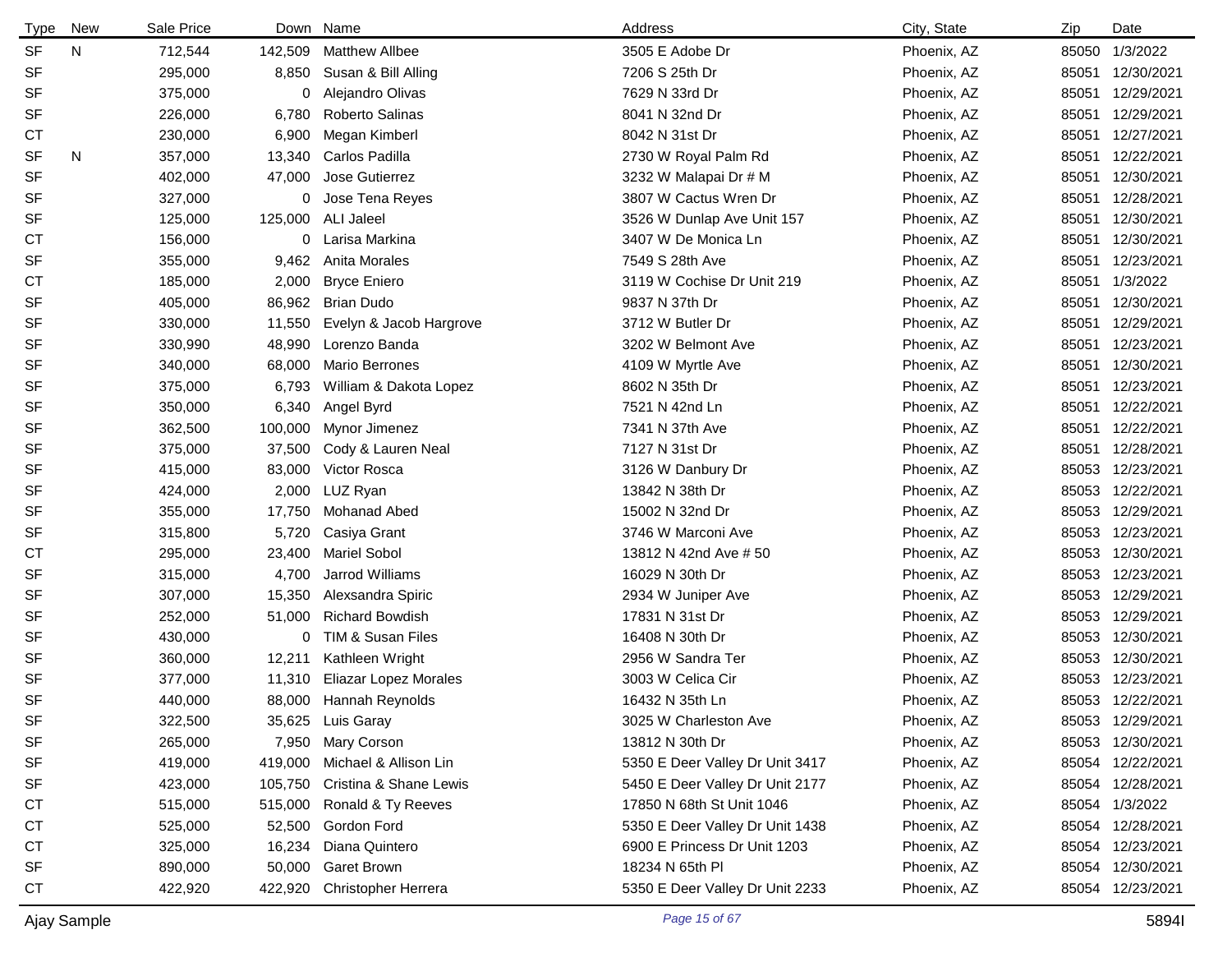| <b>Type</b> | New | Sale Price |           | Down Name                                 | Address                         | City, State   | Zip   | Date             |
|-------------|-----|------------|-----------|-------------------------------------------|---------------------------------|---------------|-------|------------------|
| <b>CT</b>   |     | 540,000    | 540,000   | <b>Roland Caliboso</b>                    | 21320 N 56th St Unit 2169       | Phoenix, AZ   | 85054 | 12/29/2021       |
| <b>SF</b>   |     | 700,000    | 148,494   | <b>Ryan Welling</b>                       | 26042 N Fernbush Dr             | Phoenix, AZ   | 85083 | 12/30/2021       |
| SF          |     | 390,000    | 78,000    | Megan & Juan Avalos                       | 26325 N Babbling Brook Dr       | Phoenix, AZ   |       | 85083 12/30/2021 |
| <b>SF</b>   |     | 625,000    | 93,750    | <b>Genesis Collins</b>                    | 6316 W Prickly Pear Trl         | Phoenix, AZ   |       | 85083 12/27/2021 |
| <b>SF</b>   |     | 775,000    | 155,000   | Jay Cantor                                | 2038 W Duane Ln                 | Phoenix, AZ   | 85085 | 12/28/2021       |
| <b>SF</b>   |     | 1,950,000  | 1,000,000 | <b>Christopher &amp; Carrie Thornhill</b> | 621 W Rock View Rd              | Phoenix, AZ   | 85085 | 12/23/2021       |
| SF          |     | 568,000    | 113,600   | Roxanne Hait                              | 2204 W Bonanza Ln               | Phoenix, AZ   | 85085 | 12/28/2021       |
| <b>SF</b>   |     | 550,000    | 0         | Robert Johnson Jr                         | 2125 W Hedgehog PI              | Phoenix, AZ   |       | 85085 12/27/2021 |
| SF          |     | 531,000    | 190,000   | Joseph Mccmormack                         | 2420 W Barwick Dr               | Phoenix, AZ   |       | 85085 12/27/2021 |
| <b>SF</b>   |     | 675,000    | 135,000   | Siva Edupuganti                           | 27941 N 19th Dr                 | Phoenix, AZ   |       | 85085 12/23/2021 |
| SF          |     | 718,000    | 0         | Benjamin Hogan                            | 2914 W Amber Sun Dr             | Phoenix, AZ   | 85085 | 12/22/2021       |
| <b>SF</b>   |     | 470,000    | 23,500    | Jack Walker                               | 1726 W Straight Arrow Ln        | Phoenix, AZ   | 85085 | 12/28/2021       |
| SF          |     | 799,358    | 159,878   | Dilip Dhadvai                             | 2023 W Andalusian Trl           | Phoenix, AZ   | 85085 | 12/27/2021       |
| <b>SF</b>   |     | 630,000    | 240,000   | LAM Doan                                  | 2508 W Barbie Ln                | Phoenix, AZ   | 85085 | 12/29/2021       |
| <b>SF</b>   |     | 792,048    | 159,048   | Jason Wirl                                | 2043 W Andalusian Trl           | Phoenix, AZ   | 85085 | 12/23/2021       |
| <b>SF</b>   |     | 400,000    | 80,000    | Georgette Sharp                           | 1825 W Desperado Way            | Phoenix, AZ   | 85085 | 12/30/2021       |
| <b>SF</b>   |     | 700,000    | 140,000   | Jennifer & Donald Clayton                 | 40116 N Central Ave             | Phoenix, AZ   | 85086 | 1/3/2022         |
| <b>SF</b>   |     | 425,000    | 425,000   | Patrick & Christine Schroeder             | 1748 W Morse Dr                 | Anthem, AZ    | 85086 | 1/3/2022         |
| SF          |     | 475,000    | 23,750    | Steven & Ashley Claiborne                 | 43006 N Outer Bank Dr           | Anthem, AZ    | 85086 | 12/27/2021       |
| SF          |     | 845,000    | 42,250    | Patrick Jr & Kathy Obrien                 | 38410 N 31st Dr                 | Phoenix, AZ   | 85086 | 12/29/2021       |
| SF          |     | 553,000    | 110,600   | Michael Huang                             | 36021 N 32nd Dr                 | Phoenix, AZ   | 85086 | 12/28/2021       |
| <b>SF</b>   |     | 900,000    | 225,000   | Kevin & Lisa Ewert                        | 922 W Ravina Ln                 | Anthem, AZ    | 85086 | 12/23/2021       |
| SF          |     | 805,000    | 241,500   | Michael Sandercock                        | 1715 W Adamanda Ct              | Phoenix, AZ   | 85086 | 12/29/2021       |
| <b>SF</b>   |     | 468,000    | 163,600   | Roger & Glori Simpson                     | 42932 N Raleigh Ct              | Anthem, AZ    | 85086 | 12/28/2021       |
| SF          |     | 1,090,000  | 200,000   | Chuandao Wang                             | 2549 W Saber Rd                 | Phoenix, AZ   | 85086 | 12/29/2021       |
| SF          |     | 367,400    | 1,000     | Jalynn Manser                             | 40960 N Wild West Trl           | Anthem, AZ    | 85086 | 12/22/2021       |
| <b>SF</b>   |     | 93,502     | 310,001   | Paul & Sheryl Paris                       | 41603 N Bent Creek Ct           | Phoenix, AZ   |       | 85086 12/28/2021 |
| SF          |     | 470,200    |           | 0 William A IV Tyree                      | 35017 N 30th Dr                 | Phoenix, AZ   | 85086 | 12/27/2021       |
| SF          |     | 581,000    | 156,000   | Landon & Lindsay Benson                   | 4521 W Moss Springs Rd          | Anthem, AZ    | 85086 | 12/23/2021       |
| <b>SF</b>   | N   | 700,000    | 152,000   | Theodore & Nancy Wilber                   | 745 W Jordan Ln                 | Phoenix, AZ   | 85086 | 12/29/2021       |
| MН          |     | 235,000    | 235,000   | Rebecca Skvarek                           | 34911 N 14th St                 | Phoenix, AZ   | 85086 | 12/30/2021       |
| <b>SF</b>   |     | 850,000    |           | 550,000 Louis Varchetto                   | 41716 N Harbour Town Way        | Anthem, AZ    |       | 85086 12/30/2021 |
| SF          |     | 749,000    | 0         | Jolene Searcy                             | 229 E Jordon Ln                 | Phoenix, AZ   |       | 85086 12/30/2021 |
| SF          |     | 980,000    |           | 343,000 Dennis Jones                      | 21 E Tanya Rd                   | Phoenix, AZ   |       | 85086 1/3/2022   |
| SF          |     | 713,000    |           | 71,300 Mathew & Jessica Johannes          | 39720 N Central Ave             | Phoenix, AZ   |       | 85086 12/30/2021 |
| <b>CT</b>   |     | 370,000    |           | 250,000 Sandra Paulos                     | 42424 N Gavilan Peak Pkwy #2602 | Anthem, AZ    |       | 85086 12/22/2021 |
| SF          |     | 531,900    | 86,366    | Judith Amanwanne                          | 3880 W Ranier Ct                | Anthem, AZ    |       | 85086 12/30/2021 |
| SF          |     | 440,000    |           | 110,000 Yen FU LIU                        | 35211 N 34th Ave                | Phoenix, AZ   |       | 85086 12/30/2021 |
| SF          |     | 621,000    |           | 25,000 Frederick Jr & Tracy Yohannes      | 3349 W Links Dr                 | Phoenix, AZ   |       | 85086 12/27/2021 |
| SF          |     | 439,900    |           | 53,094 Bryce & Jessica Salisbury          | 42918 N Voyage Trl              | Phoenix, AZ   |       | 85086 12/29/2021 |
| SF          |     | 450,000    |           | 0 James Tompkins                          | 43230 N 18th St                 | NEW River, AZ |       | 85087 12/23/2021 |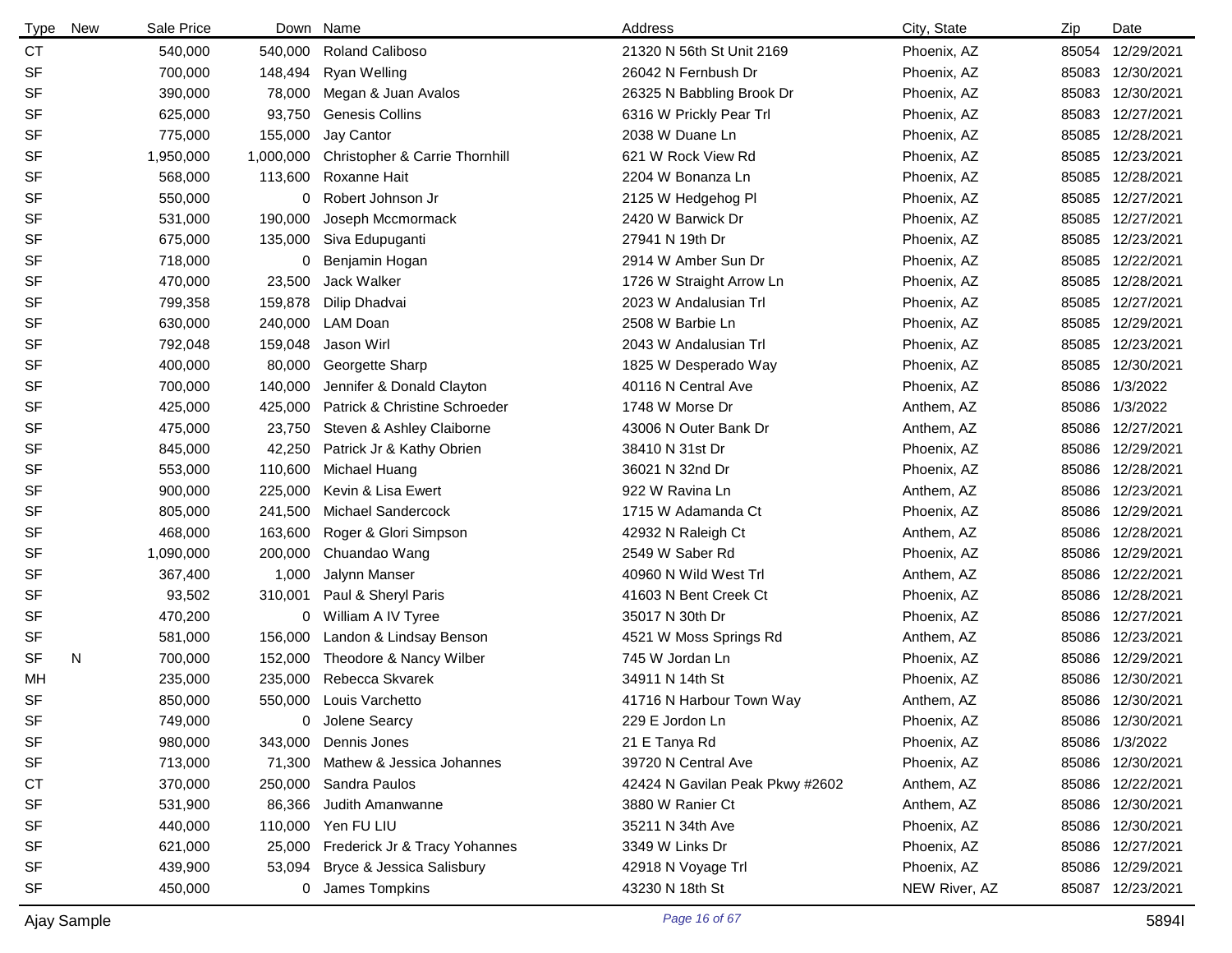| Type      | New | Sale Price |         | Down Name                    | Address                   | City, State         | Zip   | Date             |
|-----------|-----|------------|---------|------------------------------|---------------------------|---------------------|-------|------------------|
| МH        |     | 435,000    | 90,000  | Jennifer Coonrod             | 50221 N 23rd Dr           | NEW River, AZ       | 85087 | 12/30/2021       |
| <b>SF</b> |     | 799,000    | 799,000 | William & Melissa Larson     | 44306 N 1st Dr            | NEW River, AZ       |       | 85087 1/3/2022   |
| <b>SF</b> |     | 775,000    | 335,000 | Katrina Trinchera            | 44821 N 12th St           | NEW River, AZ       |       | 85087 12/30/2021 |
| МH        |     | 565,000    | 330,000 | John Pham                    | 47718 N 41st Ave          | NEW River, AZ       |       | 85087 12/27/2021 |
| <b>SF</b> |     | 485,000    | 245,942 | John & Jayne Obrien          | 43315 N 44th Ave          | NEW River, AZ       |       | 85087 12/22/2021 |
| <b>SF</b> |     | 669,900    | 200,000 | Timothy & Judith Murray      | 44304 N 18th St           | NEW River, AZ       |       | 85087 12/29/2021 |
| <b>SF</b> |     | 840,000    | 126,000 | Amy & Rodney Miller          | 512 W Filoree Ln          | NEW River, AZ       |       | 85087 1/3/2022   |
| <b>SF</b> |     | 610,000    | 30,500  | Christopher & Lisa Dumdel    | 48406 N 23rd Ave          | NEW River, AZ       |       | 85087 12/30/2021 |
| МH        |     | 330,000    | 101,000 | Regina Angell Hosley         | 43612 N 12th St           | NEW River, AZ       |       | 85087 12/29/2021 |
| <b>SF</b> |     | 530,000    | 530,000 | <b>SAM Westendorf</b>        | 4332 W Diburgo Dr         | NEW River, AZ       |       | 85087 12/22/2021 |
| MН        |     | 437,500    | 87,500  | Derek & Tracy Schwartz       | 2434 W White Spar Rd      | NEW River, AZ       |       | 85087 12/28/2021 |
| <b>SF</b> |     | 565,000    | 56,500  | Craig Jones                  | 43505 N 50th Ave          | NEW River, AZ       |       | 85087 12/30/2021 |
| <b>SF</b> |     | 593,000    | 10,000  | Richard & Kimberly Alpert    | 1120 E Circle Mountain Rd | NEW River, AZ       | 85087 | 12/30/2021       |
| <b>SF</b> |     | 378,000    | 378,000 | David Fitzgerald             | 47819 N Kelly Rd          | NEW River, AZ       | 85087 | 1/3/2022         |
| <b>SF</b> |     | 630,000    | 310,000 | <b>Robert Wiggins</b>        | 4143 W Devil Springs Rd   | NEW River, AZ       | 85087 | 12/29/2021       |
| <b>SF</b> |     | 340,000    | 50,850  | Graciela Patino              | 11324 E 4TH Ave           | Apache Junction, AZ |       | 85120 12/23/2021 |
| <b>SF</b> |     | 550,000    | 210,000 | Cesar Jr Calderon            | 212 S Malcolm Dr          | Apache Junction, AZ |       | 85120 12/28/2021 |
| <b>SF</b> |     | 10         | 0       | <b>Gerald Decker</b>         | 11320 E Mercury Dr        | Apache Junction, AZ |       | 85120 12/28/2021 |
| SF        | N   | 324,275    | 0       | David Shipps                 | 3579 N Montoya Ln         | Casa Grande, AZ     |       | 85122 12/28/2021 |
| SF        | N   | 277,710    | 55,542  | Kathryn Engman               | 4619 W Basil Ave          | Coolidge, AZ        |       | 85128 12/29/2021 |
| <b>SF</b> | N   | 489,376    | 12,000  | Keith & Jessica Love         | 25374 S 228th St          | Queen Creek, AZ     |       | 85142 12/30/2021 |
| SF        |     | 680,000    | 680,000 | Ruth Casanova                | 22944 E VIA Del ORO       | Queen Creek, AZ     |       | 85142 12/30/2021 |
| <b>SF</b> |     | 620,000    | 10,000  | Richard & Feme Pinckney      | 18701 E VIA Del Palo      | Queen Creek, AZ     |       | 85142 12/29/2021 |
| SF        |     | 441,000    | 66,560  | Stephanie Rodriguez          | 21402 E VIA Del ORO       | Queen Creek, AZ     |       | 85142 12/29/2021 |
| SF        | N   | 827,874    | 80,714  | Gregory & Jennifer Dalby     | 19023 E Apricot Ln        | Queen Creek, AZ     |       | 85142 1/3/2022   |
| SF        | N   | 628,885    | 10,000  | Steven & Deborah Lawler      | 22928 E VIA De Olivos     | Queen Creek, AZ     |       | 85142 12/30/2021 |
| <b>SF</b> | N   | 433,062    | 5,000   | Brenda Hildreth              | 20310 E Estrella Rd       | Queen Creek, AZ     |       | 85142 12/23/2021 |
| <b>SF</b> |     | 938,000    | 187,600 | James & Maggie Price         | 21475 S 218th St          | Queen Creek, AZ     |       | 85142 12/28/2021 |
| <b>SF</b> |     | 692,000    | 72,000  | Jennifer Garrick             | 20789 S 209th St          | Queen Creek, AZ     |       | 85142 12/27/2021 |
| SF        | N   | 795,671    | 159,135 | Scott & Thanh Staley         | 22956 E VIA De Olivos     | Queen Creek, AZ     |       | 85142 12/30/2021 |
| <b>SF</b> | N   | 469,656    | 10,000  | Jennifer De Grande           | 20281 E Estrella Rd       | Queen Creek, AZ     |       | 85142 12/23/2021 |
| <b>SF</b> | N   | 742,095    |         | 140,000 Ryan & Karra Hatcher | 20578 S 189th Way         | Queen Creek, AZ     |       | 85142 1/3/2022   |
| SF        | N   | 937,066    | 25,000  | Justin & Shelee Naylor       | 18839 E Purple Sage Dr    | Queen Creek, AZ     |       | 85142 12/30/2021 |
| SF        |     | 630,000    |         | 315,000 Victor Rivera        | 22314 E VIA Del Verde     | Queen Creek, AZ     |       | 85142 12/30/2021 |
| SF        | N   | 437,776    | 87,556  | Gregory & Greta Aldridge     | 22838 E Calle Luna        | Queen Creek, AZ     |       | 85142 12/29/2021 |
| SF        | N   | 514,519    | 25,726  | Mitchell Lozano              | 23026 E Orchard Ln        | Queen Creek, AZ     |       | 85142 12/30/2021 |
| SF        | N   | 553,602    | 15,000  | Rodney & Marjory Reese       | 20282 E Estrella Rd       | Queen Creek, AZ     |       | 85142 1/3/2022   |
| <b>SF</b> |     | 438,969    | 21,948  | Monica & Jimmie Haas         | 25350 S 225th Way         | Queen Creek, AZ     |       | 85142 12/30/2021 |
| <b>SF</b> |     | 1,625,000  | 125,000 | Donald A Jr & Kally Wilcox   | 18934 E Vallejo St        | Queen Creek, AZ     |       | 85142 12/27/2021 |
| <b>SF</b> | N   | 585,270    | 78,669  | Tyler & Rachelle Hampton     | 21545 S 225th Ct          | Queen Creek, AZ     |       | 85142 12/23/2021 |
| <b>SF</b> | N   | 632,670    |         | 84,420 Jack Francis          | 21121 E Sparrow Dr        | Queen Creek, AZ     |       | 85142 12/29/2021 |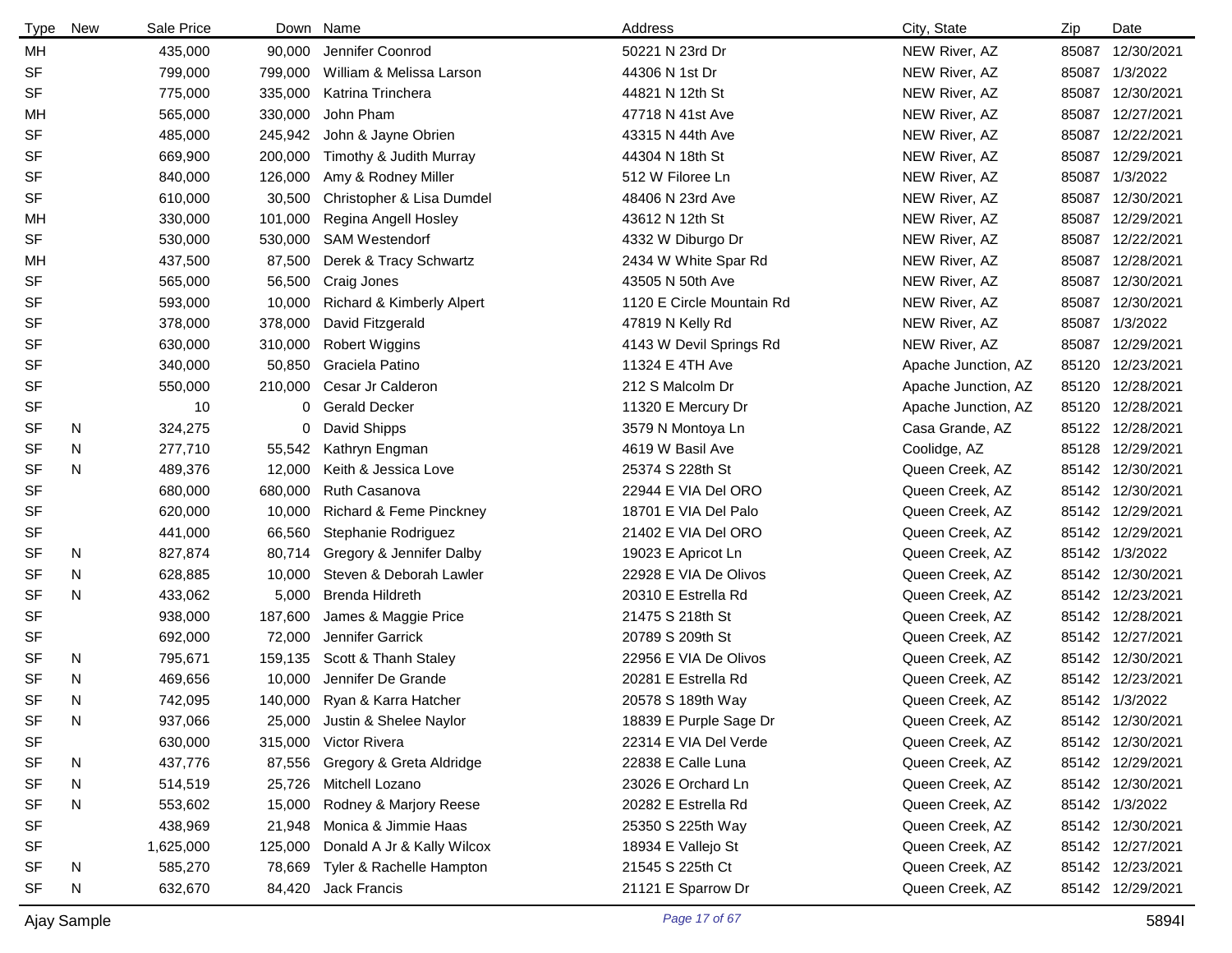| Type      | New | Sale Price |                 | Down Name                      | Address                    | City, State     | Zip | Date             |
|-----------|-----|------------|-----------------|--------------------------------|----------------------------|-----------------|-----|------------------|
| <b>SF</b> | N   | 583,548    | 583,548         | Christopher & Alma Anderson    | 21126 E Carriage Way       | Queen Creek, AZ |     | 85142 12/23/2021 |
| <b>SF</b> |     | 630,000    | 5,000           | Kevin & Julie Thompson         | 19477 S 190th Dr           | Queen Creek, AZ |     | 85142 12/29/2021 |
| <b>SF</b> |     | 840,000    | 192,800         | <b>LUZ Frausto</b>             | 18751 E Peartree Ln        | Queen Creek, AZ |     | 85142 12/29/2021 |
| <b>SF</b> | N   | 612,990    | 6,000           | Diane & Harrison Liddell       | 21593 S 225th Pl           | Queen Creek, AZ |     | 85142 12/22/2021 |
| <b>SF</b> |     | 487,249    | 24,362          | <b>Frederick Aryeetey</b>      | 22618 E Indiana Ave        | Queen Creek, AZ |     | 85142 12/30/2021 |
| <b>SF</b> |     | 461,000    | 13,830          | Nathaniel Jacobs               | 22591 S Palm Valley Ct     | Queen Creek, AZ |     | 85142 12/28/2021 |
| <b>SF</b> | N   | 604,684    | 149,000         | Dallin & Rachel Lundgren       | 21117 E Carriage Way       | Queen Creek, AZ |     | 85142 12/23/2021 |
| <b>SF</b> | N   | 644,518    | 128,904         | Gary Logue                     | 19363 S 211th Way          | Queen Creek, AZ |     | 85142 12/29/2021 |
| МH        |     | 471,000    | 70,650          | Adia Taylor                    | 26616 S 193rd St           | Queen Creek, AZ |     | 85142 12/29/2021 |
| <b>SF</b> | N   | 940,973    | 185,800         | Michael & Karen Mcguigan       | 25428 S 189th Way          | Queen Creek, AZ |     | 85142 12/23/2021 |
| <b>SF</b> |     | 675,025    | 67,503          | Balasubramanian Sridharan      | 19559 E Strawberry Dr      | Queen Creek, AZ |     | 85142 12/23/2021 |
| <b>SF</b> |     | 2,450,000  | 517,071         | <b>Daniel Forrest</b>          | 24654 S 205th PI           | Queen Creek, AZ |     | 85142 12/23/2021 |
| <b>SF</b> | N   | 551,744    | 30,256          | Harrison & Katie Williams      | 22827 E Pummelos Rd        | Queen Creek, AZ |     | 85142 12/30/2021 |
| СT        |     | 570,000    | 248,769         | <b>Denise Sutton</b>           | 22809 S 214th Way          | Queen Creek, AZ |     | 85142 12/30/2021 |
| <b>SF</b> | N   | 548,695    | 548,695         | Tara & Matthew Anderson        | 20862 E Mayberry Rd        | Queen Creek, AZ |     | 85142 12/23/2021 |
| <b>SF</b> | N   | 883,820    | 236,620         | Joel Hill                      | 19919 E Country Meadows Dr | Queen Creek, AZ |     | 85142 12/29/2021 |
| <b>SF</b> |     | 555,900    | 16,677          | Derly Jr Herrera               | 21373 E Camina Plata       | Queen Creek, AZ |     | 85142 12/30/2021 |
| SF        | N.  | 358,685    | 71,737          | <b>Tyler Arena</b>             | 25505 S 225th PI           | Queen Creek, AZ |     | 85142 12/28/2021 |
| SF        | N   | 549,490    | 350,223         | <b>Blair Weaver</b>            | 21557 S 225th Ct           | Queen Creek, AZ |     | 85142 12/30/2021 |
| <b>SF</b> | N   | 405,500    | 12,165          | Abel & Yvonne Mendoza          | 25827 S 230th PI           | Queen Creek, AZ |     | 85142 12/29/2021 |
| <b>SF</b> |     | 820,000    | 0               | Ted & Tara Cooper              | 18216 E Sunnydale Dr       | Queen Creek, AZ |     | 85142 12/29/2021 |
| SF        | N.  | 507,579    | 14,140          | Susan & David Bishara          | 25377 S 228th St           | Queen Creek, AZ |     | 85142 12/29/2021 |
| <b>SF</b> | N   | 454,209    | 10,000          | Daymeon Sumlin                 | 20294 E Broadmoor Trl      | Queen Creek, AZ |     | 85142 1/3/2022   |
| <b>SF</b> |     | 710,000    | 25,560          | Melanie & Michael E Jr Holland | 21266 S 213th PI           | Queen Creek, AZ |     | 85142 12/22/2021 |
| <b>SF</b> | N.  | 495,990    | 74,638          | Rohan & Ankita Soni            | 22511 E Rosa Rd            | Queen Creek, AZ |     | 85142 1/3/2022   |
| SF        | N.  | 594,503    | 87,256          | Nicole Huggins                 | 21169 E Sparrow Dr         | Queen Creek, AZ |     | 85142 12/23/2021 |
| <b>SF</b> | N   | 431,576    | 86,255          | Jordyn Petka                   | 23126 E Thornton Rd        | Queen Creek, AZ |     | 85142 12/30/2021 |
| <b>SF</b> | N   | 848,310    | 170,622         | Dana M & Michael A Firth       | 21016 E Stacey Rd          | Queen Creek, AZ |     | 85142 12/29/2021 |
| <b>SF</b> | N   | 519,990    | 519,990         | Lori & Jerry E Jr Corbett      | 2250 E Rosa Rd             | Queen Creek, AZ |     | 85142 1/3/2022   |
| <b>SF</b> | N   | 738,234    | 20,000          | Jason & Julie Bryson           | 18871 E Apricot Ln         | Queen Creek, AZ |     | 85142 12/27/2021 |
| <b>SF</b> | N   | 550,335    | 12,000          | Arpitha Murthy                 | 20618 S 190th Way          | Queen Creek, AZ |     | 85142 12/23/2021 |
| <b>SF</b> | N   | 405,820    |                 | 30,000 Geraldy Mathurin        | 22890 E Calle Luna         | Queen Creek, AZ |     | 85142 12/23/2021 |
| SF        | N   | 653,522    | 12,000          | Logan & Bethany Ackerson       | 19085 E Alfalfa Dr         | Queen Creek, AZ |     | 85142 12/23/2021 |
| <b>SF</b> | N   | 404,914    |                 | 80,983 Dang Le                 | 23438 S 228th PI           | Queen Creek, AZ |     | 85142 12/28/2021 |
| <b>SF</b> | N   | 497,159    | 19,510          | Abel Saldana                   | 22867 E Pummelos Rd        | Queen Creek, AZ |     | 85142 12/29/2021 |
| <b>SF</b> | N   | 676,291    | 136,030         | <b>Sherif Mansour</b>          | 21145 E Sparrow Dr         | Queen Creek, AZ |     | 85142 12/22/2021 |
| <b>SF</b> |     | 713,000    | 134,615         | John E Jr Perkins              | 20455 E Raven Dr           | Queen Creek, AZ |     | 85142 12/30/2021 |
| <b>SF</b> |     | 540,000    |                 | 0 Wen LIU                      | 22457 E Sonoqui Blvd       | Queen Creek, AZ |     | 85142 12/28/2021 |
| <b>SF</b> | N   | 653,609    | 130,722         | Mary Hosman                    | 21144 E Sparrow Dr         | Queen Creek, AZ |     | 85142 12/22/2021 |
| <b>SF</b> | N   | 510,400    | 102,320         | Morgan & John Donahue          | 22531 E Quintero Rd        | Queen Creek, AZ |     | 85142 12/22/2021 |
| <b>SF</b> |     | 627,500    | 10 <sup>°</sup> | <b>Timothy Hochdorf</b>        | 22493 E Creekside Ln       | Queen Creek, AZ |     | 85142 12/28/2021 |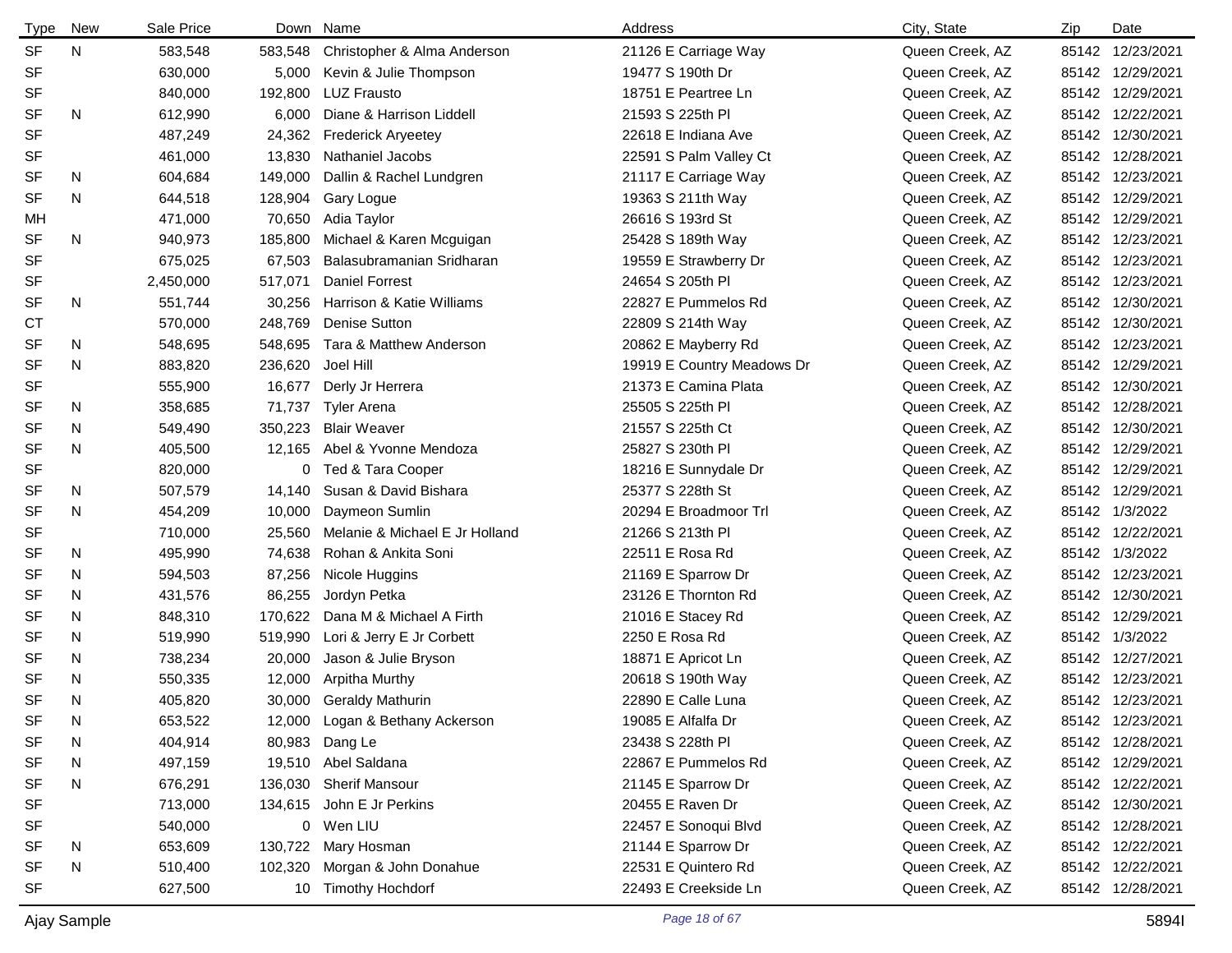| Type      | <b>New</b> | Sale Price |         | Down Name                       | Address                       | City, State     | Zip   | Date             |
|-----------|------------|------------|---------|---------------------------------|-------------------------------|-----------------|-------|------------------|
| <b>SF</b> | N          | 928,275    | 201,280 | Patricia Kirk                   | 25460 S 205th Way             | Queen Creek, AZ |       | 85142 12/22/2021 |
| <b>SF</b> | N          | 763,373    | 0       | Jonathan Goble                  | 22854 E Russet Rd             | Queen Creek, AZ |       | 85142 12/22/2021 |
| SF        | N          | 589,190    | 204,376 | Amirhosseion Karbaeinematmoeini | 21534 S 225th Ct              | Queen Creek, AZ |       | 85142 12/30/2021 |
| <b>SF</b> | N          | 485,979    | 30,000  | John & Cynthia Mancebo          | 25389 S 228th St              | Queen Creek, AZ |       | 85142 12/27/2021 |
| SF        | N          | 400,455    | 32,974  | Glenn & Crystal Talmadge        | 23503 S 228th PI              | Queen Creek, AZ |       | 85142 12/30/2021 |
| <b>SF</b> | N          | 493,220    | 21,839  | Carletta Berger                 | 22939 E Pummelos Rd           | Queen Creek, AZ |       | 85142 12/30/2021 |
| SF        | N          | 450,121    | 0       | Chege & Joyce Ngigi             | 23504 S 228th PI              | Queen Creek, AZ |       | 85142 12/30/2021 |
| SF        | N          | 535,000    | 30,000  | Jonathan Chao                   | 22820 E Marsh Rd              | Queen Creek, AZ |       | 85142 12/30/2021 |
| SF        | N          | 456,041    | 22,803  | Levy & Kitty Boswell            | 23052 E Orchard Ln            | Queen Creek, AZ |       | 85142 12/30/2021 |
| <b>SF</b> | N          | 360,167    | 6,524   | Demond Jacobs                   | 22493 E Indiana Ave           | Queen Creek, AZ |       | 85142 12/22/2021 |
| <b>SF</b> |            | 1,050,000  | 301,875 | Imad Bazzy                      | 3241 E Regal Dr               | Queen Creek, AZ |       | 85142 12/30/2021 |
| <b>SF</b> | N          | 502,673    | 25,134  | Alex Himrichs                   | 21128 E Arroyo Verde Dr       | Queen Creek, AZ |       | 85142 12/23/2021 |
| <b>SF</b> |            | 585,000    | 250,000 | Terry J Jr & Elizabeth Lee      | 18587 E Pheasant Run Rd       | Queen Creek, AZ |       | 85142 12/28/2021 |
| SF        | N          | 768,715    | 25,000  | Brian & Christina Geranen       | 19000 E Apricot Ln            | Queen Creek, AZ |       | 85142 12/27/2021 |
| SF        | N          | 595,488    | 70,000  | Pavan & Swapna Kanchi           | 22896 E VIA Las Brisas        | Queen Creek, AZ |       | 85142 12/23/2021 |
| SF        | N          | 578,990    | 372     | Patrick J Jr Gilroy             | 21546 S 225th Ct              | Queen Creek, AZ |       | 85142 12/30/2021 |
| SF        | N          | 660,786    | 132,157 | <b>Florentino Chavez</b>        | 21132 E Sparrow Dr            | Queen Creek, AZ |       | 85142 12/28/2021 |
| SF        | N          | 455,240    | 45,524  | Jessica & Achmat Abrahams       | 22850 E Calle Luna            | Queen Creek, AZ |       | 85142 12/28/2021 |
| <b>SF</b> | N          | 788,957    | 30,967  | WUI & Darren Miller             | 20519 S 189th St              | Queen Creek, AZ |       | 85142 12/28/2021 |
| <b>SF</b> |            | 540,000    | 110,000 | Jeffrey & Rebecca Nelson        | 22436 E Silver Creek Ln       | Queen Creek, AZ |       | 85142 12/22/2021 |
| <b>SF</b> |            | 559,900    | 559,900 | Heath & Kay Ponstein            | 22242 E Munoz Ct              | Queen Creek, AZ |       | 85142 12/23/2021 |
| SF        |            | 840,000    | 314,000 | <b>Timothy Huppert</b>          | 21019 S 221st Pl              | Queen Creek, AZ |       | 85142 12/28/2021 |
| SF        | N          | 472,800    | 472,800 | Francisco Andrade               | 23053 W Orchard Ln            | Queen Creek, AZ |       | 85142 12/29/2021 |
| SF        | N          | 854,068    | 475,099 | David & Clair Gastelum          | 22910 E Camacho Rd            | Queen Creek, AZ |       | 85142 12/28/2021 |
| <b>SF</b> | N          | 582,477    | 54,324  | Demetrios Johnson               | 22837 E Indiana Ave           | Queen Creek, AZ |       | 85142 12/28/2021 |
| SF        |            | 839,000    | 214,000 | Leon Wood                       | 18645 E Chandler Heights Rd   | Queen Creek, AZ |       | 85142 12/30/2021 |
| <b>SF</b> | N          | 484,408    | 12,000  | Soung Shin                      | 25390 S 228th St              | Queen Creek, AZ |       | 85142 12/30/2021 |
| SF        | N          | 662,110    | 15,000  | Sirisha Kumari Boda             | 19011 E Apricot Ln            | Queen Creek, AZ |       | 85142 12/28/2021 |
| <b>SF</b> | N          | 463,149    | 93,000  | <b>Lindsey Wicks</b>            | 20291 E Domingo Rd            | Queen Creek, AZ |       | 85142 12/30/2021 |
| <b>SF</b> |            | 418,000    | 20,900  | Zachary Turner                  | 1642 N Old Colony             | Mesa, AZ        | 85201 | 12/30/2021       |
| <b>SF</b> |            | 530,000    | 26,500  | <b>Brett Spackman</b>           | 463 W Mclellan Rd             | Mesa, AZ        | 85201 | 1/3/2022         |
| <b>SF</b> |            | 266,000    | 40,000  | Christopher Kocay               | 921 W University Dr Unit 1193 | Mesa, AZ        |       | 85201 1/3/2022   |
| SF        |            | 450,000    |         | 5,000 Cara Shinjo               | 2136 W Devonshire St          | Mesa, AZ        | 85201 | 12/30/2021       |
| SF        |            | 250,000    |         | 50,000 William & Courtney Bever | 250 N Center St               | Mesa, AZ        | 85201 | 12/29/2021       |
| СT        |            | 185,000    | 185,000 | Jose PAZ Campana                | 225 N Pomeroy Apt 16          | Mesa, AZ        | 85201 | 12/30/2021       |
| <b>SF</b> |            | 275,000    |         | 55,000 TIM MAC                  | 601 N May Apt 9               | Mesa, AZ        | 85201 | 12/30/2021       |
| SF        |            | 315,000    | 5,706   | <b>Christian Rouse</b>          | 2067 W Dartmouth St           | Mesa, AZ        | 85201 | 12/29/2021       |
| SF        |            | 461,000    | 32,865  | <b>Russell Wolford</b>          | 1042 W 9TH PI                 | Mesa, AZ        | 85201 | 12/29/2021       |
| <b>SF</b> |            | 305,000    | 22,209  | Elena Quinones                  | 1026 W Hickory St             | Mesa, AZ        | 85201 | 12/27/2021       |
| SF        |            | 420,000    | 61,000  | Melissa & William Johnson       | 126 W Hillside St             | Mesa, AZ        | 85201 | 12/29/2021       |
| <b>SF</b> |            | 525,000    | 525,000 | Henry Wang                      | 1500 N Markdale Unit 32       | Mesa, AZ        |       | 85201 12/23/2021 |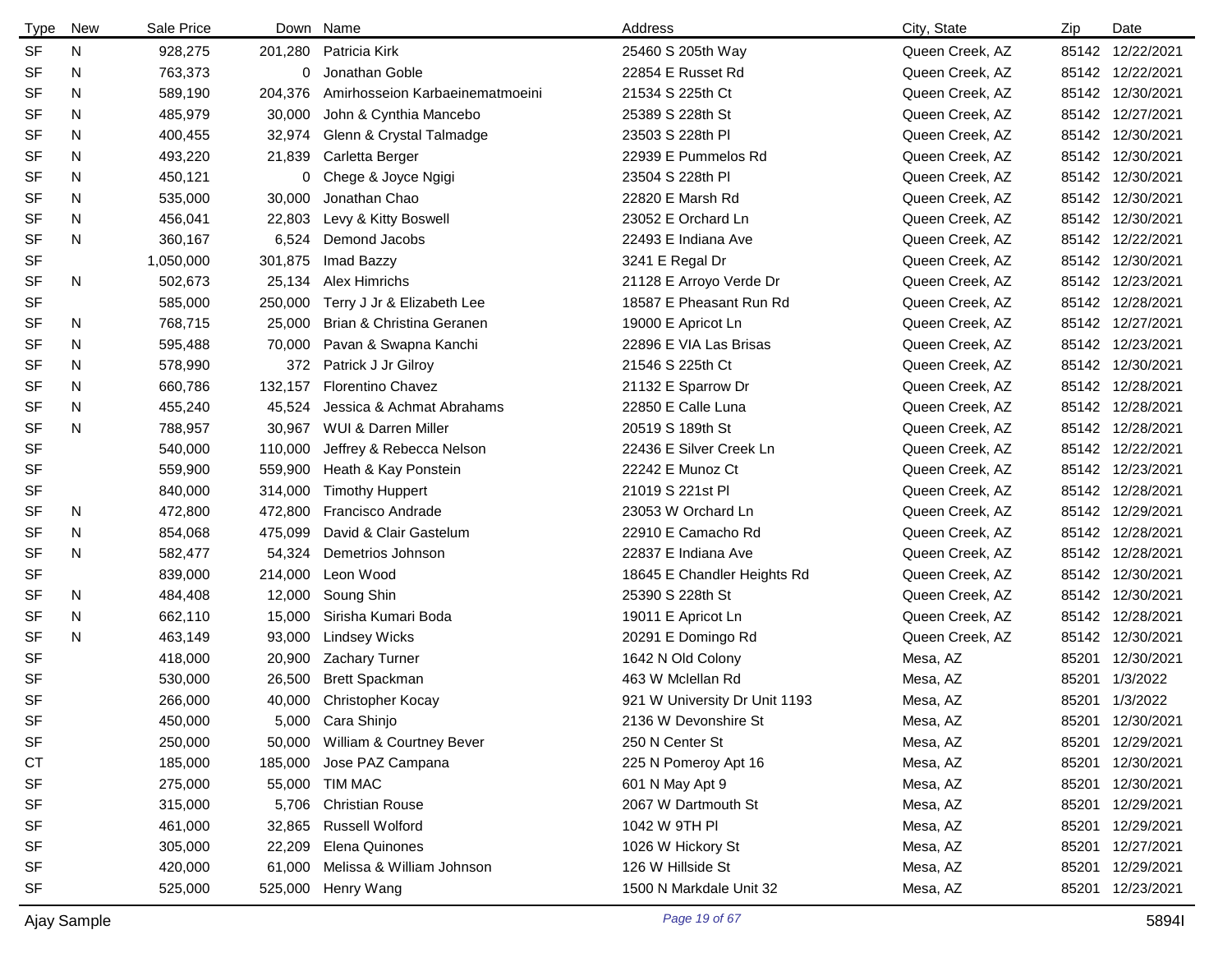| <b>Type</b><br><b>New</b> | Sale Price |         | Down Name                      | Address                     | City, State | Zip   | Date             |
|---------------------------|------------|---------|--------------------------------|-----------------------------|-------------|-------|------------------|
| CT                        | 300,000    | 300,000 | Ryan Ainsworth                 | 222 W Brown Rd Apt 105      | Mesa, AZ    | 85201 | 12/28/2021       |
| СT                        | 300,000    | 30,000  | <b>Carol Gameros</b>           | 1001 N Pasadena Unit 27     | Mesa, AZ    | 85201 | 12/23/2021       |
| СT                        | 276,000    | 115,000 | <b>Conan Matthews</b>          | 1432 W Emerald Ave Unit 624 | Mesa, AZ    |       | 85202 12/28/2021 |
| <b>SF</b>                 | 260,000    | 52,000  | Daniel & Julia Archer          | 1920 W Lindner Ave Unit 147 | Mesa, AZ    |       | 85202 12/30/2021 |
| SF                        | 485,000    | 121,250 | Alexander Boden                | 2138 S Cholla               | Mesa, AZ    |       | 85202 12/30/2021 |
| SF                        | 475,000    | 23,750  | <b>Trevor James</b>            | 2523 W Onza Ave             | Mesa, AZ    |       | 85202 12/28/2021 |
| СT                        | 222,500    | 11,125  | <b>Beshoy Younan</b>           | 1331 W Baseline Rd Unit 244 | Mesa, AZ    |       | 85202 12/30/2021 |
| <b>SF</b>                 | 482,000    | 482,000 | Debora Cottrell                | 1851 W Naranja Ave          | Mesa, AZ    |       | 85202 1/3/2022   |
| SF                        | 335,000    | 0       | Aiden Leung HO                 | 805 S Sycamore Unit 217     | Mesa, AZ    |       | 85202 12/28/2021 |
| <b>SF</b>                 | 549,000    | 27,450  | Jason Tomerlin                 | 1801 S Standage Cir         | Mesa, AZ    |       | 85202 12/30/2021 |
| SF                        | 519,900    | 25,995  | <b>Matthew Mitchell</b>        | 2329 W Isabella Ave         | Mesa, AZ    |       | 85202 12/29/2021 |
| <b>SF</b>                 | 440,000    | 48,000  | Diana Yescas Navarro           | 2610 W Isabella Ave         | Mesa, AZ    |       | 85202 12/23/2021 |
| SF                        | 470,000    | 94,000  | Aaron Simons                   | 2423 W Peralta Cir          | Mesa, AZ    |       | 85202 12/23/2021 |
| SF                        | 401,000    | 14,035  | Luas Ranieri                   | 2310 W Onza Ave             | Mesa, AZ    |       | 85202 12/27/2021 |
| <b>CT</b>                 | 167,000    | 167,000 | Scott & Maura Betler           | 1432 W Emerald Ave Unit 683 | Mesa, AZ    |       | 85202 12/23/2021 |
| SF                        | 444,000    | 22,200  | Ryan & Adrianne Rahn           | 2721 W ORO Ave              | Mesa, AZ    |       | 85202 1/3/2022   |
| SF                        | 190,000    | 190,000 | <b>Brandie Freese</b>          | 1418 E Downing St           | Mesa, AZ    |       | 85203 12/29/2021 |
| SF                        | 175,000    | 175,000 | <b>Tyler Jafary</b>            | 904 N Wedgewood Dr          | Mesa, AZ    |       | 85203 12/30/2021 |
| <b>SF</b>                 | 710,000    | 95,650  | Patrick & Elaine FA Amasino    | 1737 E Kramer St            | Mesa, AZ    |       | 85203 12/27/2021 |
| <b>SF</b>                 | 423,000    | 10,608  | Monzerrat Ruvalcaba            | 1106 N July Cir             | Mesa, AZ    |       | 85203 12/23/2021 |
| <b>SF</b>                 | 240,000    | 51,000  | Rebecca & Jeffrey Smout        | 550 E Lynwood St            | Mesa, AZ    |       | 85203 12/29/2021 |
| SF                        | 420,000    | 50,000  | Marcos Chavez                  | 614 N Oracle                | Mesa, AZ    | 85203 | 12/29/2021       |
| <b>CT</b>                 | 326,000    | 73,450  | Austin Friedman                | 1550 N Stapley Dr Unit 37   | Mesa, AZ    |       | 85203 12/28/2021 |
| SF                        | 405,000    | 37,000  | <b>Flurette Oregel</b>         | 331 N Williams              | Mesa, AZ    | 85203 | 12/28/2021       |
| <b>CT</b>                 | 220,000    | 0       | James Hupe                     | 520 N Stapley Dr Unit 110   | Mesa, AZ    |       | 85203 1/3/2022   |
| <b>SF</b>                 | 120,000    | 120,000 | Juddson Flake                  | 432 N Ashland               | Mesa, AZ    | 85203 | 12/27/2021       |
| <b>SF</b>                 | 440,000    | 13,200  | <b>Neftaly Herrera</b>         | 128 S Hill                  | Mesa, AZ    |       | 85204 12/28/2021 |
| <b>SF</b>                 | 355,000    | 36,500  | Sandra Benedetto Alarcon       | 451 S Daley                 | Mesa, AZ    |       | 85204 12/22/2021 |
| СT                        | 350,000    | 6,907   | Christopher & David Marin      | 1260 S Lindsay Rd Unit 15   | Mesa, AZ    |       | 85204 12/30/2021 |
| SF                        | 440,000    | 13,200  | Eduardo Balvastro              | 2306 E Glade Ave            | Mesa, AZ    | 85204 | 12/29/2021       |
| <b>SF</b>                 | 595,000    | 119,000 | Raymond & Erniestina Deer      | 1522 E Grove Ave            | Mesa, AZ    |       | 85204 12/27/2021 |
| <b>SF</b>                 | 225,000    |         | 7,510 Cynthia Ayala            | 411 E Glade Ave             | Mesa, AZ    |       | 85204 12/28/2021 |
| <b>SF</b>                 | 226,000    |         | 11,300 Jeremy & Edwin Rivera   | 303 S York Cir              | Mesa, AZ    |       | 85204 12/23/2021 |
| SF                        | 380,000    | 6,883   | Marbeline Gil                  | 467 S Daley                 | Mesa, AZ    |       | 85204 12/29/2021 |
| <b>SF</b>                 | 528,000    | 105,600 | Jasmine Corona                 | 2836 E Dolphin Ave          | Mesa, AZ    |       | 85204 12/28/2021 |
| <b>SF</b>                 | 295,000    |         | 5,344 Theresa Nichols          | 1830 E Edgewood Ave         | Mesa, AZ    |       | 85204 12/29/2021 |
| <b>SF</b>                 | 402,000    | 20,100  | Daniel & Madysen Gameros       | 2904 E Pueblo Ave           | Mesa, AZ    |       | 85204 12/23/2021 |
| SF                        | 400,000    | 20,000  | Anahi Valdez                   | 1851 E Delta Ave            | Mesa, AZ    |       | 85204 12/23/2021 |
| SF                        | 310,000    |         | 67,555 Steve & Edith Fernandez | 1819 E Jamaica Ave          | Mesa, AZ    |       | 85204 12/28/2021 |
| <b>SF</b>                 | 400,000    |         | 0 Korwin Nelson                | 303 S Pioneer               | Mesa, AZ    |       | 85204 1/3/2022   |
| <b>SF</b>                 | 452,000    |         | 26,400 Casey Mcevers           | 2601 E Garnet Ave           | Mesa, AZ    |       | 85204 12/29/2021 |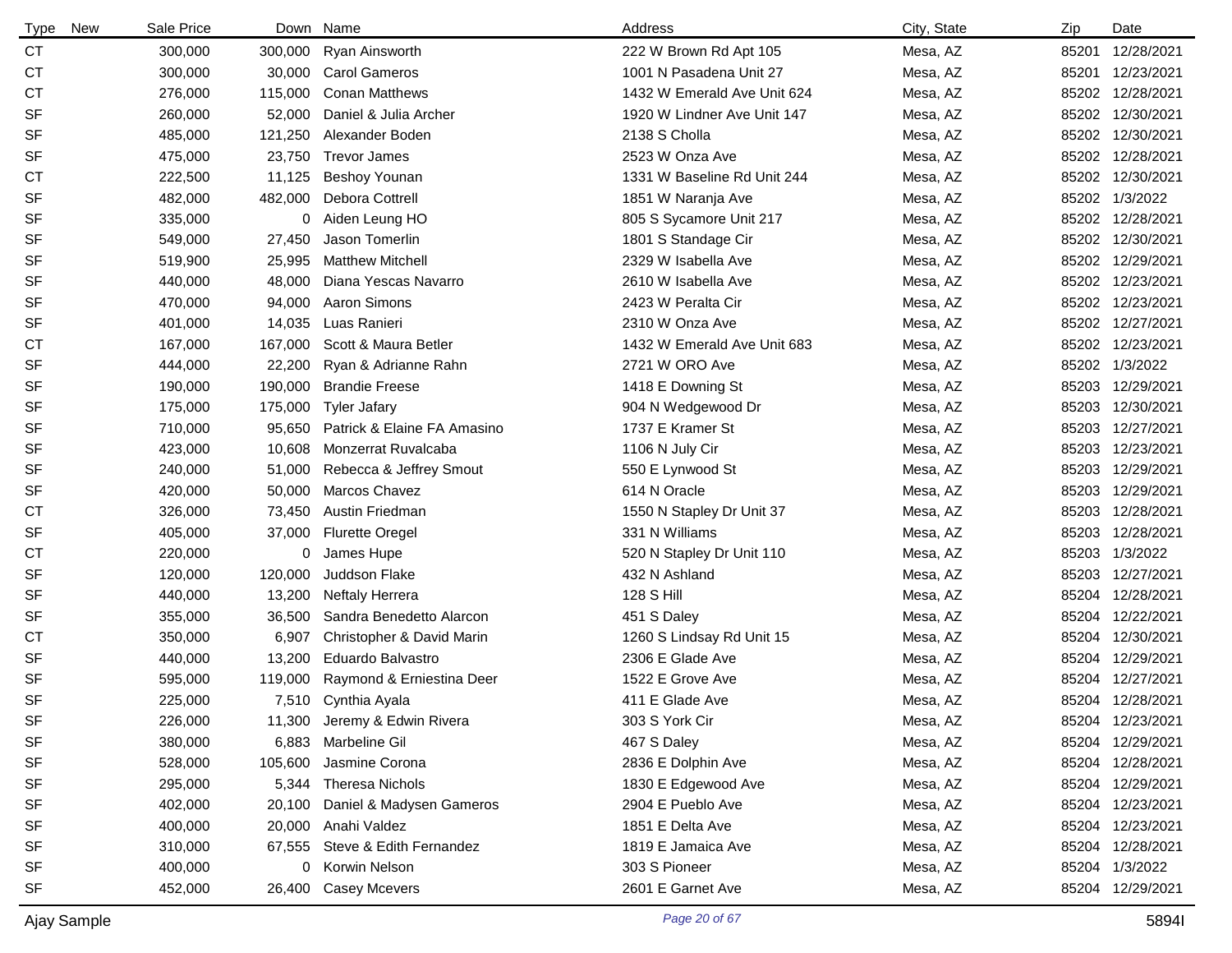| <b>Type</b> | <b>New</b> | Sale Price | Down    | Name                              | Address                       | City, State | Zip   | Date             |
|-------------|------------|------------|---------|-----------------------------------|-------------------------------|-------------|-------|------------------|
| <b>CT</b>   |            | 350,000    | 35,000  | David Erickson                    | 3510 E Hampton Ave Unit 76    | Mesa, AZ    |       | 85204 12/22/2021 |
| SF          |            | 375,000    | 375,000 | DI Anderson                       | 1529 E Enid Ave               | Mesa, AZ    |       | 85204 12/23/2021 |
| <b>SF</b>   |            | 378,000    | 12,250  | Alaina Zies                       | 1425 S Lindsay Rd Unit 45     | Mesa, AZ    |       | 85204 12/29/2021 |
| <b>SF</b>   |            | 265,000    | 13,250  | Erin Partida                      | 64 N 63rd St Unit 26          | Mesa, AZ    |       | 85205 12/30/2021 |
| МH          |            | 45,000     | 45,000  | LEO Jurica                        | 126 Douglas                   | Mesa, AZ    |       | 85205 12/28/2021 |
| <b>SF</b>   |            | 290,000    | 5,253   | <b>Claudia Flores</b>             | 6325 E University Dr          | Mesa, AZ    |       | 85205 12/30/2021 |
| МH          |            | 79,900     | 79,900  | Lori & Kendra L Smithhart Lundine | 5001 E Main St Lot 314        | Mesa, AZ    |       | 85205 12/27/2021 |
| <b>SF</b>   |            | 490,000    | 140,998 | Fred & Christina Walker           | 5444 E Fountain Cir           | Mesa, AZ    |       | 85205 1/3/2022   |
| SF          |            | 530,000    | 106,000 | Nikki Goodin                      | 5236 E Halifax St             | Mesa, AZ    |       | 85205 12/29/2021 |
| <b>CT</b>   |            | 345,000    | 34,500  | Steven & Carmen Thompson          | 5450 E Mclellan Rd Unit 224   | Mesa, AZ    |       | 85205 12/27/2021 |
| МH          |            | 70,000     | 70,000  | Robert & Catherine Dyck           | 5001 E Main St Lot 1277       | Mesa, AZ    |       | 85205 12/29/2021 |
| МH          |            | 98,000     | 98,000  | James Lockhart                    | 5001 E Main St Lot 725        | Mesa, AZ    |       | 85205 1/3/2022   |
| <b>SF</b>   |            | 445,000    | 13,350  | Dustin & Michael Mattal           | 1451 N Serina Cir             | Mesa, AZ    |       | 85205 1/3/2022   |
| <b>SF</b>   |            | 370,000    | 370,000 | Henry Von Behren                  | 6207 E Ellis St               | Mesa, AZ    |       | 85205 12/23/2021 |
| <b>CT</b>   |            | 304,000    | 15,500  | Robert & Heather Klepinger        | 1616 N Alta Mesa Dr Unit 45   | Mesa, AZ    |       | 85205 12/29/2021 |
| <b>SF</b>   |            | 220,000    | 44,000  | <b>Christopher Thompson</b>       | 607 N NEW Haven Cir           | Mesa, AZ    |       | 85205 12/27/2021 |
| SF          |            | 300,000    | 300,000 | <b>Bart Taylor</b>                | 6551 E Albany St              | Mesa, AZ    |       | 85205 12/30/2021 |
| <b>SF</b>   |            | 420,000    | 154,000 | Shabina Mohammed                  | 4802 E Camino Cir             | Mesa, AZ    |       | 85205 12/28/2021 |
| <b>SF</b>   |            | 485,000    | 145,500 | <b>Gerald E Jr Reimus</b>         | 6429 E June St                | Mesa, AZ    |       | 85205 12/29/2021 |
| МH          |            | 80,000     | 80,000  | Reginald & Roxanne Zimmer         | 5001 E Main St Lot 479        | Mesa, AZ    |       | 85205 12/22/2021 |
| SF          |            | 470,000    | 47,000  | Mikayla Pack                      | 5648 E Hackamore St           | Mesa, AZ    | 85205 | 12/23/2021       |
| SF          |            | 303,097    | 6,092   | Jennifer Lazzara                  | 6247 E Dallas St              | Mesa, AZ    | 85205 | 12/23/2021       |
| SF          |            | 395,000    | 79,000  | Kenneth & Joanna Knight           | 942 N Saffron                 | Mesa, AZ    |       | 85205 12/30/2021 |
| SF          |            | 400,000    | 200,000 | Melita Belgrave                   | 1735 N Sinova                 | Mesa, AZ    |       | 85205 12/30/2021 |
| SF          |            | 580,000    | 145,000 | Chad Lutz                         | 4632 E Caballero St           | Mesa, AZ    | 85205 | 12/23/2021       |
| SF          |            | 469,000    | 200,000 | <b>Teresa Propeck</b>             | 6527 E FOX St                 | Mesa, AZ    |       | 85205 12/30/2021 |
| <b>SF</b>   | N          | 360,000    | 360,000 | Janae Huck                        | 6610 E University Dr Unit 155 | Mesa, AZ    |       | 85205 12/27/2021 |
| МH          |            | 215,000    | 215,000 | Dennis Reiten                     | 5001 E Main St Lot 810        | Mesa, AZ    |       | 85205 12/30/2021 |
| SF          |            | 265,000    | 265,000 | Erich & Kellyr Zimmerman          | 5136 E Evergreen St Unit 1138 | Mesa, AZ    | 85205 | 12/30/2021       |
| SF          |            | 255,000    |         | 0 Nathan Carr                     | 6108 E Colby St               | Mesa, AZ    |       | 85205 12/27/2021 |
| MH.         |            | 111,000    | 111,000 | William & Denise Rivett           | 5001 E Main St Lot 951        | Mesa, AZ    |       | 85205 12/30/2021 |
| МH          |            | 230,000    |         | 230,000 Stephen & Pamela Myrum    | 5001 E Main St Lot 721        | Mesa, AZ    |       | 85205 12/23/2021 |
| CТ          |            | 185,000    | 5,550   | <b>Richard Odom</b>               | 1340 N Recker Rd Unit 218     | Mesa, AZ    |       | 85205 12/28/2021 |
| MН          |            | 97,000     | 97,000  | <b>Richard Ford</b>               | 5001 E Main St Lot 416        | Mesa, AZ    |       | 85205 1/3/2022   |
| <b>SF</b>   |            | 585,000    | 29,250  | Stephen & Rachel Viramontes       | 719 N Norfolk Cir             | Mesa, AZ    |       | 85205 12/30/2021 |
| SF          |            | 435,000    | 13,050  | <b>Branson Wagner</b>             | 5324 E Fairfield St           | Mesa, AZ    |       | 85205 12/30/2021 |
| <b>SF</b>   |            | 343,000    | 34,300  | Kris & Weston Aanderud            | 6522 E Barstow St             | Mesa, AZ    |       | 85205 12/29/2021 |
| SF          |            | 1,250,000  | 337,400 | Jeremiay Johnson                  | 4222 E Brown Rd Ut 13         | Mesa, AZ    |       | 85205 12/28/2021 |
| MН          |            | 84,000     | 84,000  | Gregory & Vicki Angove            | 5001 E Main St Lot 1662       | Mesa, AZ    |       | 85205 12/28/2021 |
| <b>SF</b>   |            | 360,000    | 36,000  | Erik & Julie Hull                 | 2153 Leisure World            | Mesa, AZ    |       | 85206 12/27/2021 |
| <b>SF</b>   |            | 200,000    | 135,000 | Danette Kampfer                   | 4338 E Carmel Cir             | Mesa, AZ    |       | 85206 12/30/2021 |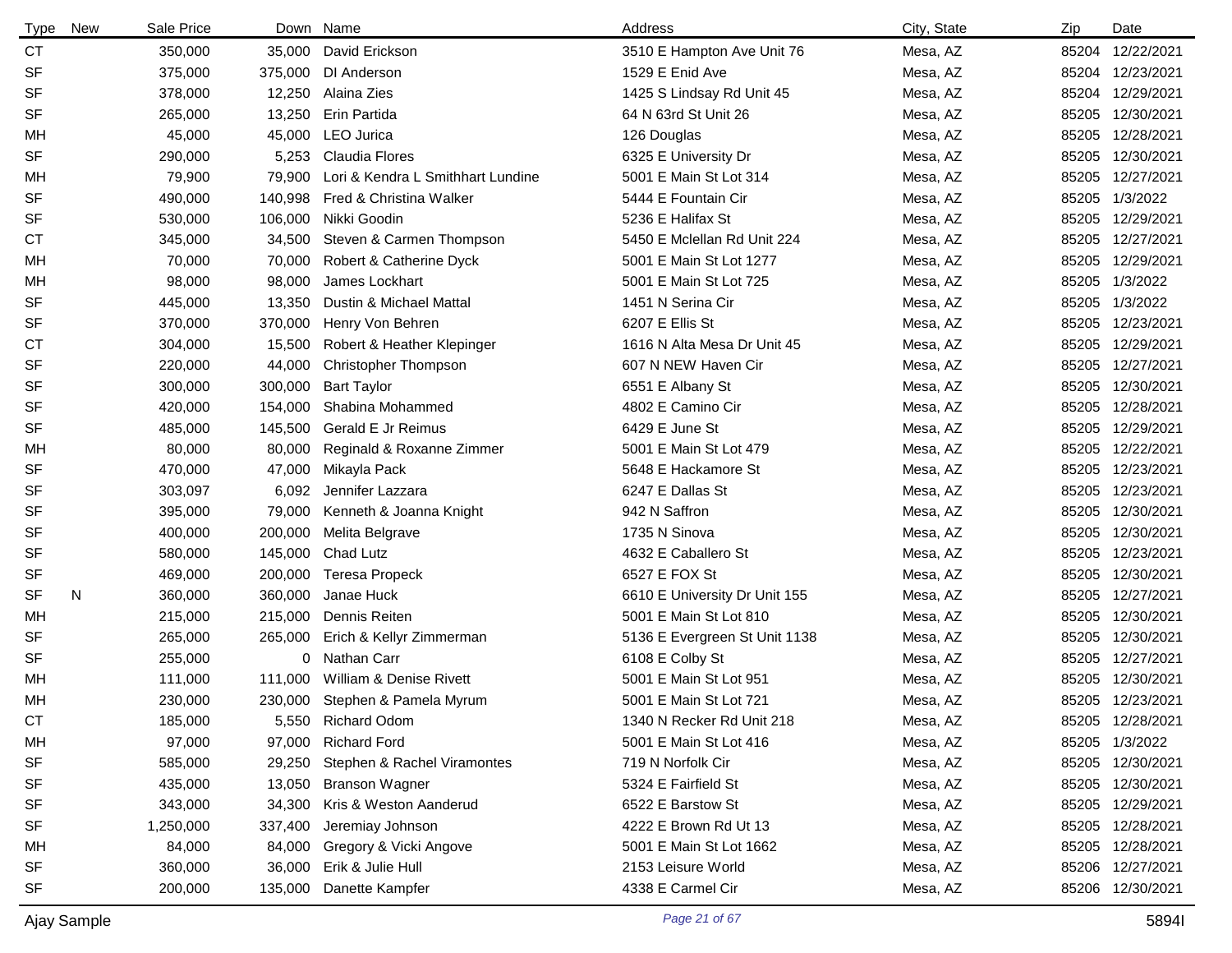| <b>Type</b> | New | Sale Price | Down      | Name                         | Address                     | City, State | Zip   | Date             |
|-------------|-----|------------|-----------|------------------------------|-----------------------------|-------------|-------|------------------|
| MН          |     | 81,500     | 81,500    | Jeffrey Vanderen             | 111 S Greenfield Rd #732    | Mesa, AZ    |       | 85206 12/30/2021 |
| <b>SF</b>   |     | 334,900    | 70,000    | Kenyon & Marcia Clark        | 4936 E Emelita Ave          | Mesa, AZ    |       | 85206 12/30/2021 |
| MН          |     | 144,900    | 28,980    | Mark & Sharon Thompson       | 111 S Greenfield Rd # 155   | Mesa, AZ    |       | 85206 12/22/2021 |
| <b>SF</b>   |     | 437,000    | 21,850    | Kaylon Pickett               | 5861 E Hampton Ave          | Mesa, AZ    |       | 85206 12/22/2021 |
| <b>CT</b>   |     | 315,000    | 67,000    | Livonia Winkles              | 125 S 56th St Unit 160      | Mesa, AZ    |       | 85206 12/28/2021 |
| <b>SF</b>   |     | 250,000    | 40,479    | Ozie Hayes                   | 520 S Greenfield Rd Unit 29 | Mesa, AZ    |       | 85206 12/22/2021 |
| <b>SF</b>   |     | 319,000    | 9,370     | Laurie & Aaron Zart          | 535 S Omaha                 | Mesa, AZ    |       | 85206 12/28/2021 |
| <b>SF</b>   |     | 430,000    | 430,000   | <b>Gerry Phelps</b>          | 2503 Leisure World          | Mesa, AZ    |       | 85206 12/29/2021 |
| <b>SF</b>   |     | 365,000    | 6,612     | John & Katherine Beck        | 6616 E Arbor Ave            | Mesa, AZ    |       | 85206 12/30/2021 |
| <b>SF</b>   |     | 410,000    | 410,000   | Douglas & Julia Stagemeyer   | 2409 Leisure World          | Mesa, AZ    |       | 85206 12/30/2021 |
| <b>SF</b>   |     | 375,000    | 83,000    | Johnny Reel                  | 6628 E Aspen Ave            | Mesa, AZ    |       | 85206 12/23/2021 |
| <b>SF</b>   |     | 345,000    | 12,250    | Jeffrey & Brenda Mook        | 6001 E Southern Ave Unit 57 | Mesa, AZ    |       | 85206 12/29/2021 |
| <b>SF</b>   |     | 345,000    | 120,000   | Gene Lusian                  | 4127 E Crescent Ave         | Mesa, AZ    |       | 85206 12/30/2021 |
| <b>SF</b>   |     | 367,500    | 73,500    | Robert & Laurie Vogle        | 1909 Leisure World          | Mesa, AZ    |       | 85206 12/22/2021 |
| MH          |     | 185,000    | 185,000   | Marieann Vassar              | 111 S Greenfield Rd # 449   | Mesa, AZ    |       | 85206 12/27/2021 |
| <b>SF</b>   |     | 360,000    | 72,000    | <b>Rhett Butler</b>          | 3755 E Broadway Rd Unit 49  | Mesa, AZ    |       | 85206 12/28/2021 |
| <b>CT</b>   |     | 360,000    | 0         | <b>Timothy Reagan</b>        | 4202 E Broadway Rd Unit 15  | Mesa, AZ    |       | 85206 12/27/2021 |
| <b>SF</b>   |     | 322,500    | 222,500   | <b>Richard Risner</b>        | 630 Leisure World           | Mesa, AZ    |       | 85206 12/30/2021 |
| <b>SF</b>   |     | 670,000    | 134,000   | Mark T II & Sara Langan      | 8454 E Kael St              | Mesa, AZ    | 85207 | 12/23/2021       |
| <b>SF</b>   |     | 447,500    | 0         | Tylor K Jr Hicks             | 11334 E Dartmouth St        | Mesa, AZ    | 85207 | 1/3/2022         |
| <b>SF</b>   |     | 402,500    | 200,000   | Susan & Douglas Bowen        | 1147 N 90th St              | Mesa, AZ    |       | 85207 12/27/2021 |
| <b>SF</b>   |     | 550,000    | 178,000   | David & Dixie Buck           | 8517 E Indigo St            | Mesa, AZ    | 85207 | 12/23/2021       |
| <b>SF</b>   |     | 337,500    | 6,114     | Justin Cooper                | 9807 E University Dr        | Mesa, AZ    | 85207 | 12/27/2021       |
| <b>SF</b>   |     | 452,000    | 22,500    | Alex Zilar                   | 334 N 78th PI               | Mesa, AZ    | 85207 | 12/30/2021       |
| <b>SF</b>   |     | 450,000    | 0         | Christopher & Lacey Huffmire | 141 N Greenwood             | Mesa, AZ    | 85207 | 12/28/2021       |
| <b>SF</b>   |     | 760,000    | 310,000   | Mario Marshall               | 3530 N Hawes Rd Unit 9      | Mesa, AZ    | 85207 | 12/28/2021       |
| <b>SF</b>   |     | 445,000    | 453,741   | <b>Ryan Crandall</b>         | 310 N Piedra                | Mesa, AZ    | 85207 | 12/30/2021       |
| <b>SF</b>   |     | 2,325,000  | 2,325,000 | <b>Stephen Start</b>         | 8540 E Mcdowell Rd Unit 21  | Mesa, AZ    | 85207 | 1/3/2022         |
| <b>SF</b>   |     | 655,000    | 150,000   | <b>Edward Collins</b>        | 3060 N Ridgecrest Unit 126  | Mesa, AZ    | 85207 | 12/29/2021       |
| SF          |     | 450,000    | 0         | Alma Yepiz                   | 9311 E Greenway St          | Mesa, AZ    |       | 85207 12/29/2021 |
| <b>SF</b>   |     | 480,000    | 48,000    | Cole Warner                  | 8942 E Hobart St            | Mesa, AZ    |       | 85207 12/29/2021 |
| <b>SF</b>   |     | 430,000    | 86,000    | Harvey & Sherri Janisse      | 1713 N Ananea               | Mesa, AZ    |       | 85207 12/29/2021 |
| SF          |     | 899,000    | 227,000   | Jennifer Koenig              | 909 N 110th St              | Mesa, AZ    |       | 85207 12/30/2021 |
| SF          |     | 250,000    |           | 12,500 Fanny Serrano         | 453 S Desert Flower Dr      | Mesa, AZ    |       | 85208 12/22/2021 |
| <b>SF</b>   |     | 360,900    | 0         | Edister Brogdon              | 11328 E Elton Ave           | Mesa, AZ    |       | 85208 12/30/2021 |
| SF          |     | 360,000    | 72,000    | Kevin & Alexis Barry         | 11511 E Florian Ave         | Mesa, AZ    |       | 85208 12/28/2021 |
| MН          |     | 267,000    | 6,800     | Jobeth Quinones              | 1131 S 97th Way             | Mesa, AZ    |       | 85208 12/23/2021 |
| MН          |     | 260,000    | 260,000   | <b>KIM Childs</b>            | 9515 E Emelita Ave          | Mesa, AZ    |       | 85208 12/28/2021 |
| SF          |     | 31,700     | 2,000     | <b>Candice George</b>        | 237 S Travis                | Mesa, AZ    |       | 85208 12/29/2021 |
| SF          |     | 175,000    | 175,000   | Lois Summers                 | 7750 E Broadway Rd Lot 616  | Mesa, AZ    |       | 85208 12/30/2021 |
| <b>SF</b>   |     | 31,500     | 29,879    | John Lucas                   | 7918 E Broadway Rd          | Mesa, AZ    |       | 85208 12/22/2021 |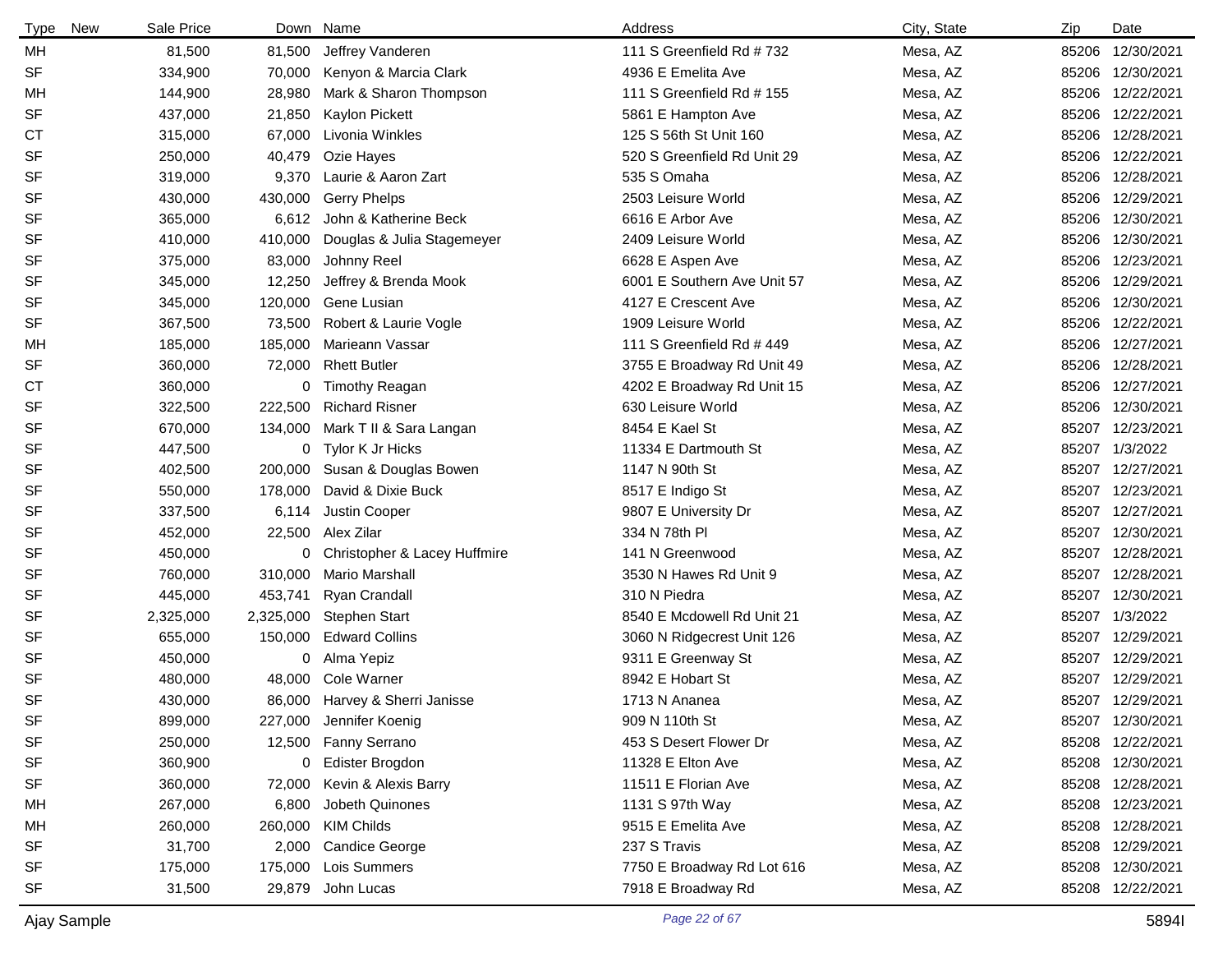| <b>Type</b> | New | Sale Price | Down    | Name                                | Address                         | City, State | Zip   | Date             |
|-------------|-----|------------|---------|-------------------------------------|---------------------------------|-------------|-------|------------------|
| MН          |     | 115,000    | 115,000 | Carmen Cordeo                       | 7750 E Broadway Rd Lot 288      | Mesa, AZ    | 85208 | 12/29/2021       |
| <b>SF</b>   |     | 415,000    | 0       | James & Teresa Bonawitz             | 647 S Esmeralda                 | Mesa, AZ    | 85208 | 12/29/2021       |
| <b>SF</b>   |     | 180,000    | 180,000 | <b>Ben Taylor</b>                   | 8345 E Desert Trl               | Mesa, AZ    | 85208 | 12/30/2021       |
| <b>CT</b>   |     | 273,000    | 273,000 | Jan Tucker                          | 739 S 79th Way                  | Mesa, AZ    |       | 85208 1/3/2022   |
| MН          |     | 245,000    | 12,250  | Deborah & Henry Whitaker            | 422 S 80th PI                   | Mesa, AZ    | 85208 | 12/27/2021       |
| <b>CT</b>   |     | 210,000    | 210,000 | Karen Fellenz                       | 532 S Saguaro Way               | Mesa, AZ    | 85208 | 12/23/2021       |
| MН          |     | 164,900    | 155,000 | Rhonda & Denny D Sr Scally          | 737 S 87th Way                  | Mesa, AZ    | 85208 | 12/29/2021       |
| MН          |     | 152,500    | 152,500 | Tami Foward                         | 865 S Evangeline Ave            | Mesa, AZ    | 85208 | 12/30/2021       |
| <b>SF</b>   |     | 320,000    | 0       | Danita & Russell Edwards            | 514 S 76th PI                   | Mesa, AZ    | 85208 | 12/22/2021       |
| <b>SF</b>   |     | 384,000    | 19,200  | <b>Christopher Monzon</b>           | 11315 E Elton Ave               | Mesa, AZ    | 85208 | 12/30/2021       |
| MН          |     | 235,400    | 235,400 | Roger & Pamela Nelson               | 7461 E Abilene Ave              | Mesa, AZ    | 85208 | 12/30/2021       |
| <b>SF</b>   |     | 555,000    | 32,500  | <b>Michael Constantine</b>          | 10615 E Coralbell Ave           | Mesa, AZ    | 85208 | 12/23/2021       |
| MН          |     | 182,450    | 15,372  | Deborah Haugdahl                    | 8639 E Delilah Ave              | Mesa, AZ    | 85208 | 12/22/2021       |
| <b>CT</b>   |     | 362,500    | 11,476  | <b>NII Lomotey</b>                  | 1265 S Aaron Unit 279           | Mesa, AZ    | 85209 | 12/22/2021       |
| <b>SF</b>   |     | 379,000    | 252,000 | Janice Ballantine                   | 2225 S Zinnia                   | Mesa, AZ    | 85209 | 12/28/2021       |
| СT          |     | 320,000    | 0       | Marvin Durall                       | 2101 S Yellow Wood Unit 75      | Mesa, AZ    | 85209 | 12/30/2021       |
| <b>SF</b>   |     | 325,000    | 69,000  | <b>Cammie Gabel</b>                 | 7746 E Laguna Azul Ave Unit 267 | Mesa, AZ    | 85209 | 12/27/2021       |
| СT          |     | 250,000    | 200,000 | Nancy Mueller                       | 2311 S Farnsworth Dr Unit 92    | Mesa, AZ    | 85209 | 12/30/2021       |
| <b>SF</b>   |     | 390,000    | 50,000  | Aaron Nuevo                         | 2440 S Honeysuckle Cir          | Mesa, AZ    | 85209 | 1/3/2022         |
| <b>SF</b>   |     | 384,900    | 271,000 | April Allen                         | 8310 E Laguna Azul Ave          | Mesa, AZ    | 85209 | 12/28/2021       |
| <b>SF</b>   |     | 400,000    | 80,000  | Kristen Young                       | 8453 E Nido Ave                 | Mesa, AZ    | 85209 | 12/22/2021       |
| <b>SF</b>   |     | 725,000    | 725,000 | <b>Todd Wert</b>                    | 2430 S Sorrelle                 | Mesa, AZ    | 85209 | 12/30/2021       |
| <b>CT</b>   |     | 325,000    | 325,000 | Stephen & Debra Bates               | 7755 E Laguna Azul Ave Unit 153 | Mesa, AZ    | 85209 | 12/28/2021       |
| MH          |     | 275,000    | 4,981   | Kevin Estrada                       | 7809 E Javelina Ave             | Mesa, AZ    | 85209 | 12/30/2021       |
| <b>SF</b>   |     | 650,000    | 69,500  | Martin & Katie Winfield             | 9624 E Navarro Ave              | Mesa, AZ    | 85209 | 12/29/2021       |
| <b>SF</b>   |     | 347,500    | 69,500  | David Grenamyer                     | 10960 E Monte Ave Unit 141      | Mesa, AZ    | 85209 | 12/30/2021       |
| SF          |     | 340,000    | 6,159   | JO Bryant                           | 9233 E Neville Ave Unit 1021    | Mesa, AZ    | 85209 | 12/23/2021       |
| <b>SF</b>   |     | 221,900    | 221,900 | Erika Casanova                      | 7635 E Glade Ave                | Mesa, AZ    | 85209 | 12/28/2021       |
| <b>SF</b>   |     | 379,900    | 11,397  | Jimmy Nguyen                        | 10036 E Isleta Ave              | Mesa, AZ    | 85209 | 12/29/2021       |
| SF          |     | 395,000    | 0       | Michael & Gertrude Fleshman         | 7842 E Navarro Ave              | Mesa, AZ    | 85209 | 12/29/2021       |
| <b>SF</b>   | N   | 363,335    | 13,175  | Sarah Lind                          | 1702 S 83rd Way                 | Mesa, AZ    | 85209 | 12/22/2021       |
| <b>SF</b>   |     | 610,000    | 520,000 | Yenitza Feliciano                   | 10441 E Jacob Ave               | Mesa, AZ    |       | 85209 12/29/2021 |
| SF          |     | 285,000    |         | 10,260 Brandon & Destinee Marcheski | 8137 E Irwin Ave                | Mesa, AZ    | 85209 | 12/28/2021       |
| SF          |     | 405,170    |         | 108,670 Tanner & Ashley Folio       | 1662 S 83rd Way                 | Mesa, AZ    |       | 85209 12/22/2021 |
| SF          |     | 375,500    |         | 109,817 Charles & Shirley Beauchamp | 11507 E Kiowa Ave               | Mesa, AZ    |       | 85209 1/3/2022   |
| SF          |     | 480,000    |         | 96,000 Lori Jones                   | 7353 E Lomita Ave               | Mesa, AZ    |       | 85209 12/30/2021 |
| СT          |     | 365,000    | 73,000  | Marianne Winchester                 | 10960 E Monte Ave Unit 190      | Mesa, AZ    | 85209 | 12/28/2021       |
| SF          |     | 521,000    | 78,150  | Jeannine Davis                      | 10143 E Lobo Ave                | Mesa, AZ    |       | 85209 12/22/2021 |
| SF          |     | 525,000    | 105,000 | <b>Halee Hawley</b>                 | 9439 E Impala Ave               | Mesa, AZ    |       | 85209 12/29/2021 |
| СT          |     | 349,000    | 349,000 | David & Kathleen Olson              | 10960 E Monte Ave Unit 201      | Mesa, AZ    |       | 85209 1/3/2022   |
| SF          |     | 545,000    | 27,250  | Rashawn & Yvonne Berry              | 10349 E Jerome Ave              | Mesa, AZ    |       | 85209 12/28/2021 |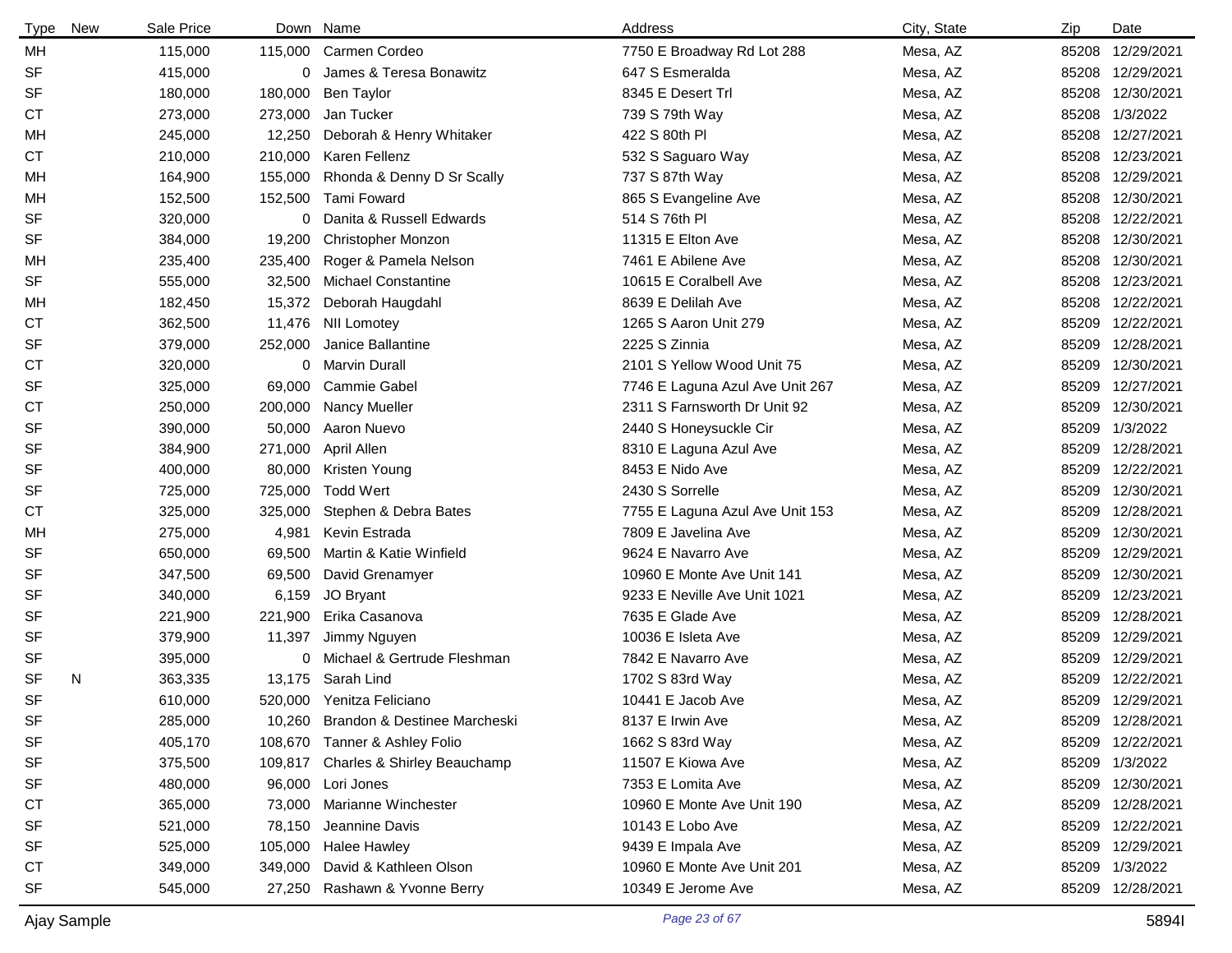| <b>Type</b> | <b>New</b> | Sale Price |         | Down Name                           | Address                          | City, State | Zip | Date             |
|-------------|------------|------------|---------|-------------------------------------|----------------------------------|-------------|-----|------------------|
| <b>SF</b>   |            | 385,000    | 190,000 | Joseph Bonno                        | 8323 E Medina Ave                | Mesa, AZ    |     | 85209 12/22/2021 |
| СT          |            | 386,000    | 386,000 | Peter & Molly Sysum                 | 1367 S Country Club Dr Unit 1360 | Mesa, AZ    |     | 85210 1/3/2022   |
| SF          |            | 250,000    | 24,800  | Jose Jose                           | 654 S Grand                      | Mesa, AZ    |     | 85210 12/23/2021 |
| SF          |            | 288,000    | 288,000 | Juddson Flake                       | 1127 W Frito Ave                 | Mesa, AZ    |     | 85210 12/29/2021 |
| SF          |            | 340,000    | 51,000  | Jesus Mora                          | 910 E Broadway                   | Mesa, AZ    |     | 85210 12/28/2021 |
| SF          |            | 220,000    | 220,000 | Mike Vigil                          | 154 E Garnet Ave                 | Mesa, AZ    |     | 85210 12/23/2021 |
| SF          |            | 370,000    | 241,000 | Adrienne Ebeling                    | 3146 S Date Cir                  | Mesa, AZ    |     | 85210 12/30/2021 |
| <b>CT</b>   |            | 155,000    | 73,300  | <b>Steven Moriarty</b>              | 461 W Holmes Ave Unit 102        | Mesa, AZ    |     | 85210 12/30/2021 |
| SF          |            | 260,000    | 260,000 | Juan Mimila                         | 558 S Grand                      | Mesa, AZ    |     | 85210 12/23/2021 |
| СT          |            | 245,000    |         | 0 Robert Kraemer Green              | 818 S Westwood Apt 107           | Mesa, AZ    |     | 85210 12/27/2021 |
| СT          |            | 169,000    | 8,450   | Storme Sundberg                     | 461 W Holmes Ave Unit 162        | Mesa, AZ    |     | 85210 12/28/2021 |
| SF          | N          | 355,000    | 3,550   | Logan Kessler                       | 1121 W Farmdale Ave              | Mesa, AZ    |     | 85210 12/30/2021 |
| <b>SF</b>   |            | 318,000    | 5,000   | Maryanne & Evan David               | 1159 W Emelita Ave               | Mesa, AZ    |     | 85210 12/27/2021 |
| SF          | N          | 836,225    | 167,245 | Opeyemi & Adeniyi Adegbesan         | 10635 E Tesla Ave                | Mesa, AZ    |     | 85212 12/28/2021 |
| <b>SF</b>   | N          | 673,067    | 523,067 | Mitchell & Sandy Lipsky             | 10631 E Travertine Ave           | Mesa, AZ    |     | 85212 12/27/2021 |
| SF          |            | 437,374    | 217,374 | Nathan & Lynsey Wright              | 5921 S Tobin                     | Mesa, AZ    |     | 85212 12/29/2021 |
| SF          | N          | 547,942    | 150,000 | Karry & Bijan Azarabadi             | 5228 S 106th PI                  | Mesa, AZ    |     | 85212 12/29/2021 |
| SF          | N          | 577,660    | 90,000  | Brian & Amanda Krueger              | 4753 S Pluto                     | Mesa, AZ    |     | 85212 12/22/2021 |
| <b>SF</b>   | N          | 674,473    | 374,473 | Dae Kang                            | 10647 E Travertine Ave           | Mesa, AZ    |     | 85212 12/28/2021 |
| <b>SF</b>   |            | 734,798    | 0       | Sreekanth Adulapuram                | 4810 S Meteor                    | Mesa, AZ    |     | 85212 12/29/2021 |
| SF          |            | 760,000    | 66,424  | Robert Axe                          | 5232 S Wesley                    | Mesa, AZ    |     | 85212 12/23/2021 |
| SF          |            | 650,000    | 193,700 | <b>Andrew Barrett</b>               | 9757 E Radioactive Dr            | Mesa, AZ    |     | 85212 12/28/2021 |
| SF          |            | 566,900    | 17,007  | Iswaryanandini Ramanathan           | 2926 S Chatsworth                | Mesa, AZ    |     | 85212 12/29/2021 |
| SF          | N          | 609,790    | 61,540  | Mickey Taylor                       | 9857 E Sunspot Dr                | Mesa, AZ    |     | 85212 12/27/2021 |
| <b>SF</b>   |            | 250,000    | 70,000  | Salvador & Maria L Arias De Salgado | 11329 E Raleigh Ave              | Mesa, AZ    |     | 85212 12/22/2021 |
| SF          |            | 351,583    | 351,583 | Joanette Pivona                     | 5909 S Tobin                     | Mesa, AZ    |     | 85212 12/27/2021 |
| SF          | N          | 657,268    | 285,000 | <b>Cristy Holmes</b>                | 4415 S Element                   | Mesa, AZ    |     | 85212 12/29/2021 |
| <b>SF</b>   | N          | 573,731    | 250,000 | Johnny & Anne Trujillo              | 10636 E Thatcher Ave             | Mesa, AZ    |     | 85212 12/28/2021 |
| <b>SF</b>   |            | 372,805    | 160,000 | Laura Bartos                        | 5921 S Del Rancho                | Mesa, AZ    |     | 85212 1/3/2022   |
| SF          |            | 650,000    | 32,500  | John & Tina Lang                    | 4421 S Hassett Cir               | Mesa, AZ    |     | 85212 12/28/2021 |
| <b>SF</b>   | N          | 935,000    | 280,000 | Lisa Westling                       | 10312 E Trillium Ave             | Mesa, AZ    |     | 85212 12/28/2021 |
| <b>SF</b>   |            | 575,000    |         | 115,000 David & Kimberly Stowe      | 3113 S Piedra                    | Mesa, AZ    |     | 85212 12/29/2021 |
| <b>SF</b>   | N          | 770,530    |         | 420,530 Ryan Lesueur                | 10716 E Tesla Ave                | Mesa, AZ    |     | 85212 12/29/2021 |
| SF          | N          | 741,045    | 116,045 | Praneetha & Srikanth Vegasina       | 10639 E Travertine Ave           | Mesa, AZ    |     | 85212 12/28/2021 |
| <b>SF</b>   |            | 465,000    |         | 465,000 Wenjie Kan                  | 11047 E Stearn Ave               | Mesa, AZ    |     | 85212 12/27/2021 |
| <b>SF</b>   | N          | 504,984    | 25,250  | <b>Zachary Stradling</b>            | 5235 S Del Rancho                | Mesa, AZ    |     | 85212 12/27/2021 |
| <b>SF</b>   | N          | 495,888    | 24,794  | Joseph & Rachell Pintor             | 4747 S Pluto                     | Mesa, AZ    |     | 85212 12/28/2021 |
| SF          |            | 735,000    | 147,000 | Christopher & Brittney Petersen     | 7555 E Pampa Ave                 | Mesa, AZ    |     | 85212 12/29/2021 |
| SF          | N          | 755,175    | 75,594  | Debra Schulenburg                   | 10710 E Tesla Ave                | Mesa, AZ    |     | 85212 1/3/2022   |
| SF          |            | 567,500    | 170,250 | <b>Christopher Westberg</b>         | 11418 E Starkey Cir              | Mesa, AZ    |     | 85212 12/28/2021 |
| <b>SF</b>   |            | 609,875    | 61,625  | Samishka Kalpande                   | 4407 S Element                   | Mesa, AZ    |     | 85212 12/30/2021 |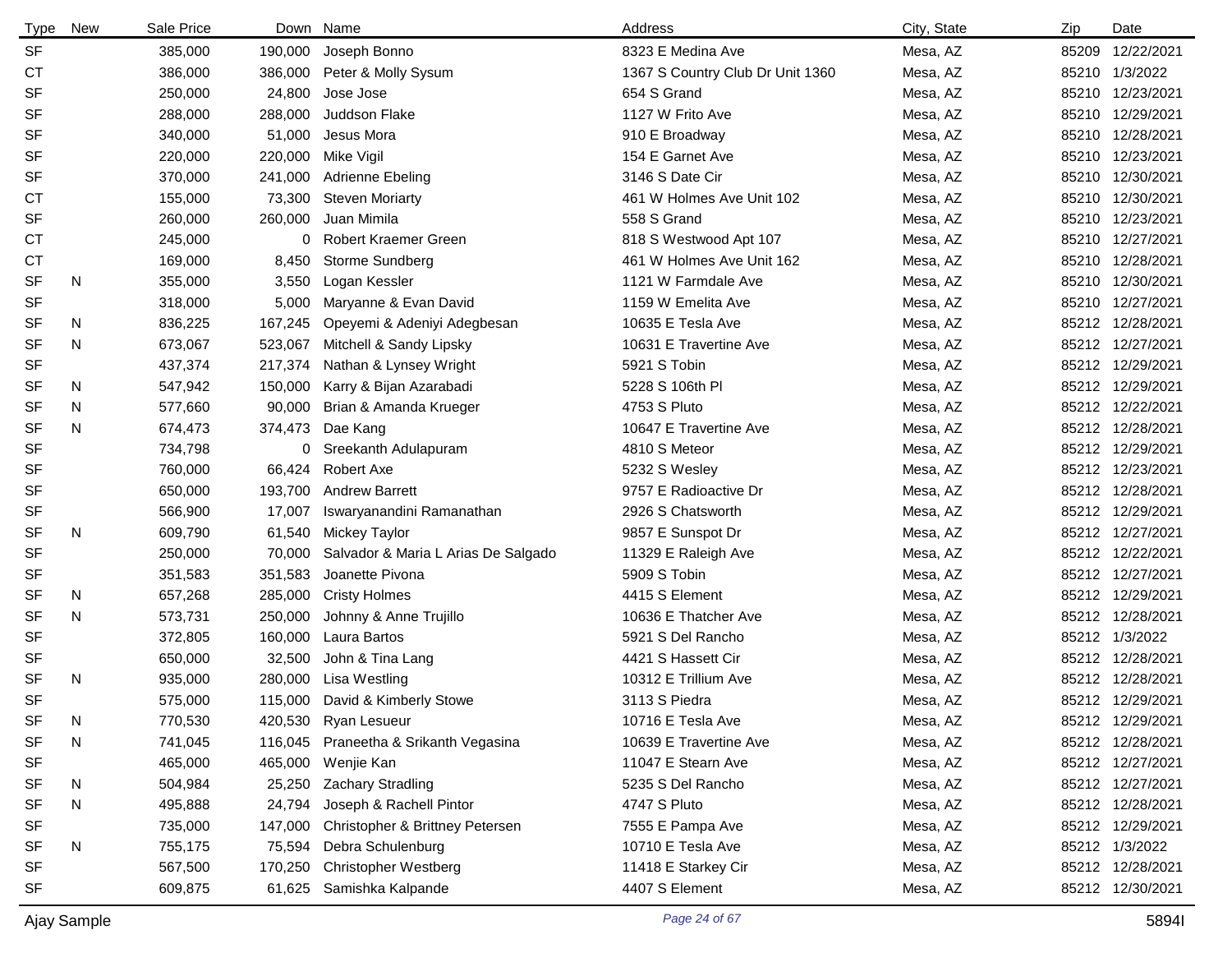| <b>Type</b> | <b>New</b> | Sale Price | Down    | Name                             | Address                       | City, State | Zip | Date             |
|-------------|------------|------------|---------|----------------------------------|-------------------------------|-------------|-----|------------------|
| <b>SF</b>   |            | 382,000    | 11,460  | Jeffrey HAM                      | 2823 S 82nd St                | Mesa, AZ    |     | 85212 12/22/2021 |
| <b>SF</b>   | N          | 813,560    | 122,034 | Kelley & John Bonowski           | 5622 S Tobin                  | Mesa, AZ    |     | 85212 12/22/2021 |
| <b>SF</b>   |            | 599,000    | 29,950  | <b>Chad Mcdonald</b>             | 11512 E Queensborough Ave     | Mesa, AZ    |     | 85212 1/3/2022   |
| <b>SF</b>   |            | 408,843    | 82,443  | John Pacheco                     | 5924 S Del Rancho             | Mesa, AZ    |     | 85212 12/28/2021 |
| SF          |            | 679,000    | 67,900  | Devin Perrine                    | 10533 E Sebring Ave           | Mesa, AZ    |     | 85212 12/27/2021 |
| SF          | N          | 537,000    | 107,400 | Valerie & Leon Rauch             | 5904 S Cobalt                 | Mesa, AZ    |     | 85212 12/27/2021 |
| <b>SF</b>   |            | 403,686    | 40,369  | David & Teresa Bauer             | 10713 E Texas Ave             | Mesa, AZ    |     | 85212 12/29/2021 |
| SF          |            | 379,996    | 379,996 | Yvonne Larsen                    | 5909 S Del Rancho             | Mesa, AZ    |     | 85212 12/28/2021 |
| SF          | N          | 760,925    | 0       | Justin & Laura Birt              | 9915 E Rotation Dr            | Mesa, AZ    |     | 85212 12/28/2021 |
| <b>SF</b>   |            | 810,264    | 163,064 | Stacy & Arnold                   | 4308 S Flare                  | Mesa, AZ    |     | 85212 12/22/2021 |
| SF          |            | 366,302    | 55,002  | <b>Christopher Keller</b>        | 5916 S Del Rancho             | Mesa, AZ    |     | 85212 12/29/2021 |
| <b>SF</b>   | N          | 542,990    | 115,381 | <b>Teresa Gearin</b>             | 10012 E Tiburon Ave           | Mesa, AZ    |     | 85212 12/29/2021 |
| <b>SF</b>   |            | 599,900    | 28,000  | Victor T Jr Johnson              | 5554 S Archer                 | Mesa, AZ    |     | 85212 12/30/2021 |
| <b>SF</b>   |            | 148,000    | 148,000 | Charles & Kimberly Brown         | 11342 E Queensborough Ave     | Mesa, AZ    |     | 85212 12/30/2021 |
| SF          | N          | 545,200    | 54,822  | Rafael P Jr & Sarah Ornelas      | 10008 E Tiburon Ave           | Mesa, AZ    |     | 85212 12/30/2021 |
| <b>SF</b>   | N          | 504,535    | 58,017  | <b>Vivian Warrens</b>            | 10022 E Tiburon Ave           | Mesa, AZ    |     | 85212 12/23/2021 |
| <b>SF</b>   |            | 307,868    | 21,250  | Bryan & Brooklyn Downing         | 5460 S Dillon Cir             | Mesa, AZ    |     | 85212 12/23/2021 |
| <b>SF</b>   |            | 568,485    | 28,424  | Vincent & Erika F Ramirez Howard | 9806 E Supernova Dr           | Mesa, AZ    |     | 85212 12/30/2021 |
| SF          | N          | 520,706    | 55,341  | Daphne Warrens                   | 10016 E Tiburon Ave           | Mesa, AZ    |     | 85212 12/30/2021 |
| <b>SF</b>   | N          | 964,407    | 127,440 | Joseph & Allison Gamache         | 5444 S Benton                 | Mesa, AZ    |     | 85212 12/30/2021 |
| <b>SF</b>   |            | 610,000    | 122,000 | LIdiko Clybouw                   | 9607 E Tupelo Ave             | Mesa, AZ    |     | 85212 12/23/2021 |
| <b>SF</b>   |            | 655,000    | 218,000 | Cody & May Kolft                 | 9702 E Plana Ave              | Mesa, AZ    |     | 85212 12/30/2021 |
| <b>SF</b>   |            | 705,422    | 205,422 | <b>Ginger Fitzpatrick</b>        | 9805 E Speed Ave              | Mesa, AZ    |     | 85212 12/30/2021 |
| <b>SF</b>   |            | 453,000    | 22,675  | Alexander Macica                 | 8725 E Portobello Ave         | Mesa, AZ    |     | 85212 12/23/2021 |
| SF          | N          | 449,990    | 22,500  | Hyoungyul Lee                    | 9318 E Saturn Ave             | Mesa, AZ    |     | 85212 12/23/2021 |
| <b>SF</b>   | N          | 620,852    | 0       | Joshua Tycksen                   | 10930 E Tesia Ave             | Mesa, AZ    |     | 85212 12/30/2021 |
| <b>SF</b>   |            | 343,644    | 343,644 | Janice Mceldowney                | 10701 E Texas Ave             | Mesa, AZ    |     | 85212 12/23/2021 |
| SF          | N          | 409,490    | 20,475  | Jeffrey Gonzales                 | 8926 E Tillman Ave            | Mesa, AZ    |     | 85212 12/23/2021 |
| <b>SF</b>   | N          | 412,490    | 12,375  | Norman & Harriet Darkwa          | 9912 E Tillman Ave            | Mesa, AZ    |     | 85212 12/23/2021 |
| <b>SF</b>   |            | 492,000    | 24,410  | <b>Christian Davis</b>           | 9852 E Acceleration Dr        | Mesa, AZ    |     | 85212 12/30/2021 |
| SF          | N          | 530,352    | 7,500   | Jose Santana                     | 4615 S Venus                  | Mesa, AZ    |     | 85212 12/30/2021 |
| <b>SF</b>   | N          | 551,357    | 15,842  | Jason & Chelsea Nazal            | 10926 E Tesla Ave             | Mesa, AZ    |     | 85212 12/30/2021 |
| SF          | N          | 570,000    |         | 57,000 Faria Khan                | 5856 S Cobalt                 | Mesa, AZ    |     | 85212 12/23/2021 |
| <b>SF</b>   |            | 466,451    |         | 13,994 Dylan Olsen               | 4857 S Ferric                 | Mesa, AZ    |     | 85212 12/23/2021 |
| <b>SF</b>   |            | 587,000    |         | 92,300 Nicole Trujillo           | 3419 E Covina Cir             | Mesa, AZ    |     | 85213 12/23/2021 |
| СT          |            | 245,000    |         | 0 Manik & Sabrina Sapal          | 2301 E University Dr Unit 136 | Mesa, AZ    |     | 85213 12/30/2021 |
| SF          |            | 850,000    |         | 170,000 Joseph Williams          | 615 N Windsor                 | Mesa, AZ    |     | 85213 12/22/2021 |
| SF          |            | 275,000    |         | 0 Duval Courteau                 | 2301 E University Dr Unit 459 | Mesa, AZ    |     | 85213 12/23/2021 |
| MН          |            | 195,000    |         | 195,000 Colin Piche              | 3160 E Main St Lot 54         | Mesa, AZ    |     | 85213 12/27/2021 |
| SF          |            | 665,000    |         | 166,250 Ronnie Gallus            | 2130 N Alamo Cir              | Mesa, AZ    |     | 85213 12/22/2021 |
| <b>SF</b>   |            | 310,000    |         | 5,615 Kristi Nielson             | 2048 N 30th St                | Mesa, AZ    |     | 85213 12/30/2021 |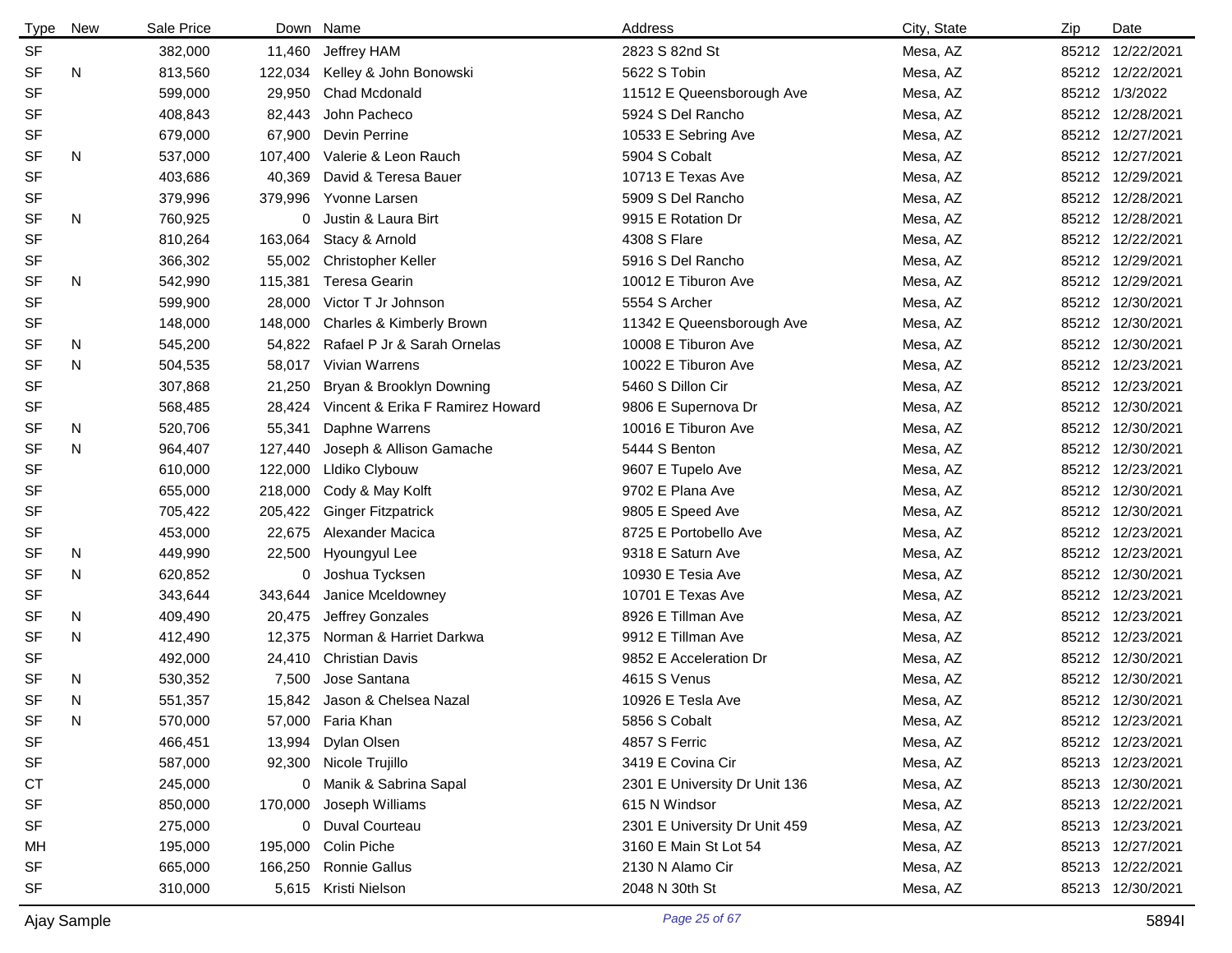| <b>Type</b> | New | Sale Price | Down    | Name                         | Address                       | City, State  | Zip   | Date             |
|-------------|-----|------------|---------|------------------------------|-------------------------------|--------------|-------|------------------|
| <b>SF</b>   |     | 810,000    | 162,800 | Kenneth & Starla Allen       | 2921 E Hackamore St           | Mesa, AZ     |       | 85213 12/23/2021 |
| SF          |     | 450,000    | 90,798  | <b>Bryan Taebel</b>          | 2520 E Golden St              | Mesa, AZ     |       | 85213 12/23/2021 |
| SF          |     | 260,000    | 0       | Nelson C Jr & Butt           | 3155 E Des Moines St          | Mesa, AZ     |       | 85213 12/30/2021 |
| SF          |     | 340,000    | 17,000  | <b>Garrett Randall</b>       | 125 N 22nd PI Unit 88         | Mesa, AZ     |       | 85213 12/30/2021 |
| SF          |     | 941,000    | 294,000 | Stephen & Candice Spangler   | 3512 E Menlo Cir              | Mesa, AZ     |       | 85213 12/23/2021 |
| SF          |     | 355,000    | 6,430   | Maria & Jetzebel Rodriguez   | 2714 E Covina St              | Mesa, AZ     |       | 85213 12/30/2021 |
| SF          |     | 525,000    | 26,250  | Richard & Caitlin Stewart    | 2032 E Glencove Cir           | Mesa, AZ     |       | 85213 12/23/2021 |
| SF          |     | 385,000    | 189,000 | Briana Sanchez Espinoza      | 3110 E Camino St              | Mesa, AZ     |       | 85213 12/30/2021 |
| SF          |     | 517,000    | 25,850  | <b>Colter Martin</b>         | 2158 E Encanto St             | Mesa, AZ     |       | 85213 12/28/2021 |
| SF          |     | 591,000    | 39,050  | <b>Eric Swier</b>            | 3340 E Rochelle St            | Mesa, AZ     |       | 85213 12/28/2021 |
| SF          |     | 745,000    | 196,750 | Zachary & Ashley Smart       | 2843 E Palm St                | Mesa, AZ     |       | 85213 12/23/2021 |
| SF          |     | 525,000    | 52,500  | <b>Walter Sheffler</b>       | 815 N Alamo Cir               | Mesa, AZ     |       | 85213 12/30/2021 |
| SF          |     | 825,000    | 82,582  | Tyler & Allyson Bigler       | 2111 E Covina St              | Mesa, AZ     |       | 85213 1/3/2022   |
| SF          |     | 269,000    | 4,873   | Ammon & Hailee Murray        | 2301 E University Dr Unit 156 | Mesa, AZ     | 85213 | 12/30/2021       |
| SF          |     | 675,000    | 81,000  | Zachary Davison              | 2542 E Lynwood St             | Mesa, AZ     |       | 85213 12/30/2021 |
| SF          |     | 880,000    | 176,000 | Shanin Jimenez               | 2625 N 24th St Unit 1         | Mesa, AZ     |       | 85213 12/29/2021 |
| <b>CT</b>   |     | 270,000    | 270,000 | Marilyn Black                | 3345 E University Dr Unit 28  | Mesa, AZ     |       | 85213 12/30/2021 |
| SF          |     | 530,000    | 106,000 | William & Stephanie Hathaway | 3415 N Los Alamos             | Mesa, AZ     |       | 85213 12/22/2021 |
| <b>CT</b>   |     | 215,000    | 215,000 | Darlene Conley               | 3160 E Main St Lot 32         | Mesa, AZ     |       | 85213 1/3/2022   |
| SF          |     | 604,500    | 100,000 | Cheryl A & Milton Washington | 6223 E Preston St             | Mesa, AZ     |       | 85215 12/29/2021 |
| SF          |     | 520,000    | 104,000 | Jose & Maria Guttierres      | 6755 E Venue St               | Mesa, AZ     |       | 85215 12/29/2021 |
| SF          |     | 381,000    | 19,050  | <b>Mark Kastner</b>          | 2329 N Recker Rd Unit 42      | Mesa, AZ     |       | 85215 1/3/2022   |
| SF          |     | 355,000    | 355,000 | <b>Gregg Stackler</b>        | 5445 E Mckellips Rd Unit 41   | Mesa, AZ     | 85215 | 12/23/2021       |
| SF          |     | 420,000    | 420,000 | William & Virginia Nida      | 5711 E Leland St              | Mesa, AZ     |       | 85215 12/30/2021 |
| SF          |     | 550,000    | 165,000 | Joel & Amanda Goble          | 6551 E Quartz St              | Mesa, AZ     |       | 85215 12/22/2021 |
| SF          |     | 360,000    | 360,000 | Hgourtlande Just             | 2329 N Recker Rd Unit 112     | Mesa, AZ     |       | 85215 12/27/2021 |
| МH          |     | 65,000     | 0       | Douglas Halverson            | 2360 N Twilight St            | Mesa, AZ     | 85215 | 12/22/2021       |
| SF          |     | 545,000    | 109,000 | Sally & Gary Gerber          | 6540 E Redmont Dr Unit 14     | Mesa, AZ     |       | 85215 12/29/2021 |
| SF          |     | 705,000    | 60,228  | Jacob Pretzer                | 6309 E Camelot Dr             | Mesa, AZ     | 85215 | 12/30/2021       |
| SF          |     | 990,100    | 399,832 | <b>Scott Petry</b>           | 4055 N Recker Rd Unit 75      | Mesa, AZ     |       | 85215 12/28/2021 |
| SF          |     | 299,900    | 40,524  | <b>Cassidy Worley</b>        | 5842 E Nance St               | Mesa, AZ     | 85215 | 12/30/2021       |
| СT          |     | 435,000    | 435,000 | Michelle Keenan              | 2925 N Sericin Unit 103       | Mesa, AZ     |       | 85215 12/30/2021 |
| SF          |     | 586,000    | 586,000 | Robert & Colleen Evans       | 6544 E Orion St               | Mesa, AZ     |       | 85215 12/28/2021 |
| SF          |     | 649,000    | 649,000 | <b>Richard Raasch</b>        | 5868 E Leland St              | Mesa, AZ     |       | 85215 12/30/2021 |
| SF          |     | 312,000    | 312,000 | Carroll Altman               | 2306 N Lema Dr                | Mesa, AZ     |       | 85215 12/28/2021 |
| SF          |     | 925,000    | 185,000 | <b>Anthony Matera</b>        | 2163 N Maple                  | Mesa, AZ     |       | 85215 12/30/2021 |
| SF          |     | 470,500    | 56,500  | Matthew Coelho               | 2639 N 66th St                | Mesa, AZ     |       | 85215 12/30/2021 |
| SF          |     | 429,900    | 12,897  | Samuel Adjirackor            | 6332 E Portia St              | Mesa, AZ     |       | 85215 12/30/2021 |
| SF          |     | 470,000    | 65,000  | Monica Weiser                | 1343 W Glenmere Dr            | Chandler, AZ |       | 85224 12/28/2021 |
| SF          |     | 420,000    |         | 0 Peter Klein                | 2228 W Manor St               | Chandler, AZ |       | 85224 12/27/2021 |
| SF          |     | 483,000    |         | 483,000 KA Leung             | 1200 W Gail Ct                | Chandler, AZ |       | 85224 1/3/2022   |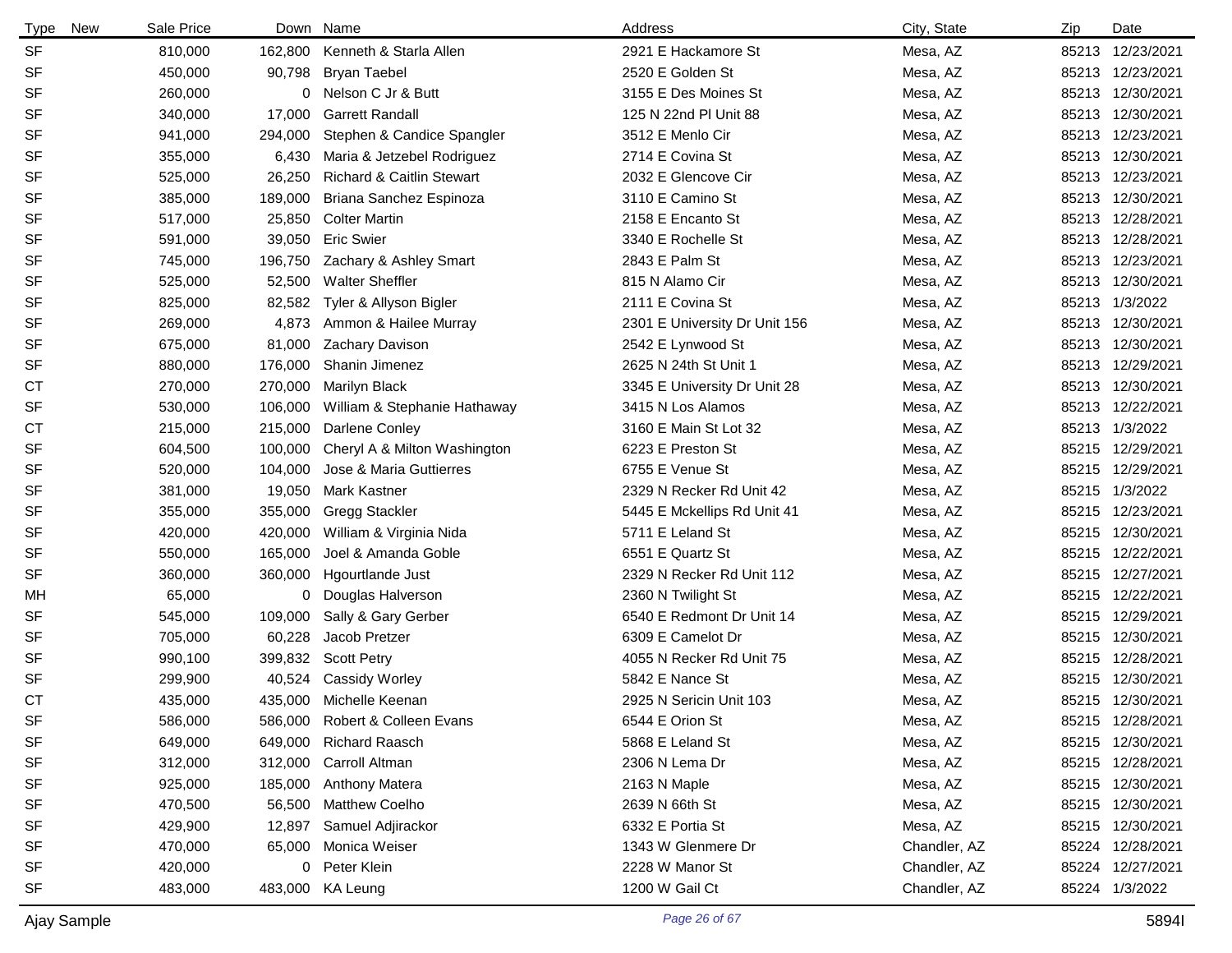| Type      | New | Sale Price |         | Down Name                      | Address                          | City, State  | Zip   | Date             |
|-----------|-----|------------|---------|--------------------------------|----------------------------------|--------------|-------|------------------|
| <b>SF</b> |     | 425,000    | 425,000 | Viola & Cris Sandoval          | 3454 N Verano Ct                 | Chandler, AZ | 85224 | 12/30/2021       |
| <b>SF</b> |     | 575,000    | 100,000 | Benjamin & Erin Handelman      | 1260 W Whitten St                | Chandler, AZ |       | 85224 12/27/2021 |
| <b>SF</b> |     | 445,000    | 44,500  | <b>Robert Lambert</b>          | 2670 W Brooks St                 | Chandler, AZ |       | 85224 12/22/2021 |
| <b>SF</b> |     | 499,900    | 14,997  | James & Jenna Latham           | 1311 W Palo Verde Dr             | Chandler, AZ |       | 85224 12/28/2021 |
| <b>SF</b> |     | 1,260,000  | 711.750 | Patrick Godwin                 | 2505 W Marlboro Dr               | Chandler, AZ |       | 85224 12/27/2021 |
| <b>SF</b> |     | 415,000    | 0       | Jason Cason                    | 1206 W Los Arboles PI            | Chandler, AZ |       | 85224 12/23/2021 |
| <b>CT</b> |     | 385,000    | 385,000 | Scott Yee                      | 1825 W Ray Rd Apt 1131           | Chandler, AZ |       | 85224 12/30/2021 |
| <b>SF</b> |     | 425,000    | 85,000  | Daniel Melo                    | 1613 W Estrella Dr               | Chandler, AZ |       | 85224 12/28/2021 |
| SF        |     | 582,000    | 11,000  | <b>Matthew Nadeau</b>          | 1571 W Cindy St                  | Chandler, AZ |       | 85224 12/23/2021 |
| <b>SF</b> |     | 455,000    | 45,500  | Albert & Michelle Bader        | 1154 N Bullmoose Dr              | Chandler, AZ |       | 85224 12/22/2021 |
| SF        |     | 375,000    | 1,000   | Wayne Freeland                 | 1331 W Stottler Dr               | Chandler, AZ |       | 85224 12/30/2021 |
| <b>CT</b> | N   | 340,956    | 85,239  | Lin Pan                        | 1255 N Arizona Ave Unit 1237     | Chandler, AZ |       | 85225 12/30/2021 |
| <b>SF</b> |     | 525,000    | 52,500  | Ryan & Vanessa Grant           | 620 S Marie Dr                   | Chandler, AZ | 85225 | 12/27/2021       |
| СT        | N   | 375,827    | 375,827 | Walkin Wong                    | 1255 N Arizona Ave Unit 1235     | Chandler, AZ | 85225 | 12/30/2021       |
| <b>SF</b> |     | 565,000    | 185,000 | Steven & Veronica Gutierrez    | 2433 E Morelos St                | Chandler, AZ | 85225 | 12/22/2021       |
| <b>SF</b> |     | 377,300    | 76,000  | Samantha Davis                 | 955 E Knox Rd Unit 229           | Chandler, AZ | 85225 | 12/27/2021       |
| СT        | N   | 341,651    | 85,413  | Lin Pan                        | 1255 N Arizona Ave Unit 1240     | Chandler, AZ | 85225 | 12/30/2021       |
| <b>SF</b> |     | 455,000    | 41,750  | Jamie Paceley                  | 883 E Savannah Dr                | Chandler, AZ | 85225 | 12/29/2021       |
| <b>SF</b> |     | 456,351    | 22,818  | Satyanandana Vadapalli         | 877 W Gail Dr                    | Chandler, AZ | 85225 | 1/3/2022         |
| SF        |     | 443,493    | 44,349  | Naresh Kuchi                   | 1176 N Burbank Ct                | Chandler, AZ | 85225 | 12/30/2021       |
| <b>SF</b> |     | 269,000    | 13,450  | Jamie Massey                   | 286 W Palomino Dr Unit 172       | Chandler, AZ | 85225 | 12/30/2021       |
| SF        |     | 485,000    | 48,500  | <b>Miles Adkins</b>            | 1620 E Cindy St                  | Chandler, AZ |       | 85225 12/22/2021 |
| СT        |     | 405,000    | 36,316  | Salome Schieke                 | 123 N Washington St Unit 16      | Chandler, AZ | 85225 | 12/28/2021       |
| SF        | N   | 200,000    | 200,000 | <b>Brad Schreiber</b>          | 372 S Washington St              | Chandler, AZ | 85225 | 12/23/2021       |
| <b>SF</b> |     | 380,000    | 263,000 | David & Viviane Summerlin      | 860 N Mcqueen Rd Unit 1105       | Chandler, AZ | 85225 | 12/27/2021       |
| <b>CT</b> |     | 220,000    | 0       | Crystal & Karyme Orona Pacheco | 2970 N Oregon St Unit 15         | Chandler, AZ |       | 85225 12/27/2021 |
| <b>CT</b> |     | 150,000    | 150,000 | Pamela Paden                   | 886 W Galveston St Unit 116      | Chandler, AZ | 85225 | 12/30/2021       |
| <b>SF</b> |     | 352,500    | 17,625  | <b>Ryan Perkins</b>            | 2081 N Sunset Dr                 | Chandler, AZ | 85225 | 12/30/2021       |
| <b>SF</b> |     | 552,000    | 110,400 | Aaron Gonzalez                 | 696 E Megan St                   | Chandler, AZ | 85225 | 12/29/2021       |
| <b>SF</b> |     | 423,846    | 21,192  | Akinlolu Akinrinsola           | 871 W Gail Dr                    | Chandler, AZ | 85225 | 12/28/2021       |
| <b>SF</b> |     | 595,000    | 6,000   | <b>Brett Bennett</b>           | 704 W Straford Dr                | Chandler, AZ | 85225 | 12/30/2021       |
| <b>CT</b> | N   | 338,655    |         | 338,655 CHI & Liwen SO         | 1255 N Arizona Ave Unit 1236     | Chandler, AZ |       | 85225 12/30/2021 |
| SF        |     | 270,000    |         | 13,500 Sandra Pinney           | 13520 E Boston St                | Chandler, AZ | 85225 | 12/27/2021       |
| <b>CT</b> |     | 367,500    | 10,295  | Mariana Esquer Yanez           | 965 W Oakland St                 | Chandler, AZ |       | 85225 12/29/2021 |
| <b>SF</b> |     | 452,000    | 113,000 | Ehsan Afshari                  | 580 N Danyell Ct                 | Chandler, AZ |       | 85225 12/30/2021 |
| <b>CT</b> |     | 299,900    | 5,433   | Andrea Juarez                  | 1351 N Pleasant Dr Unit 2084     | Chandler, AZ |       | 85225 12/22/2021 |
| СT        |     | 450,458    | 450,458 | Alejandro Bucio                | 300 N Gila Springs Blvd Unit 169 | Chandler, AZ |       | 85226 12/30/2021 |
| SF        |     | 495,000    | 58,500  | Richard & Agnes Austria        | 3619 W Elgin St                  | Chandler, AZ |       | 85226 12/23/2021 |
| <b>SF</b> |     | 285,000    | 4,624   | Bryan Zscholmer                | 4736 W Joshua Blvd               | Chandler, AZ |       | 85226 12/29/2021 |
| <b>SF</b> |     | 545,000    | 136,250 | Jinglin GAO                    | 4883 W Morelos St                | Chandler, AZ |       | 85226 12/29/2021 |
| <b>SF</b> |     | 475,000    | 103,000 | Jennifer Shepherd              | 5611 W Geronimo St               | Chandler, AZ |       | 85226 12/22/2021 |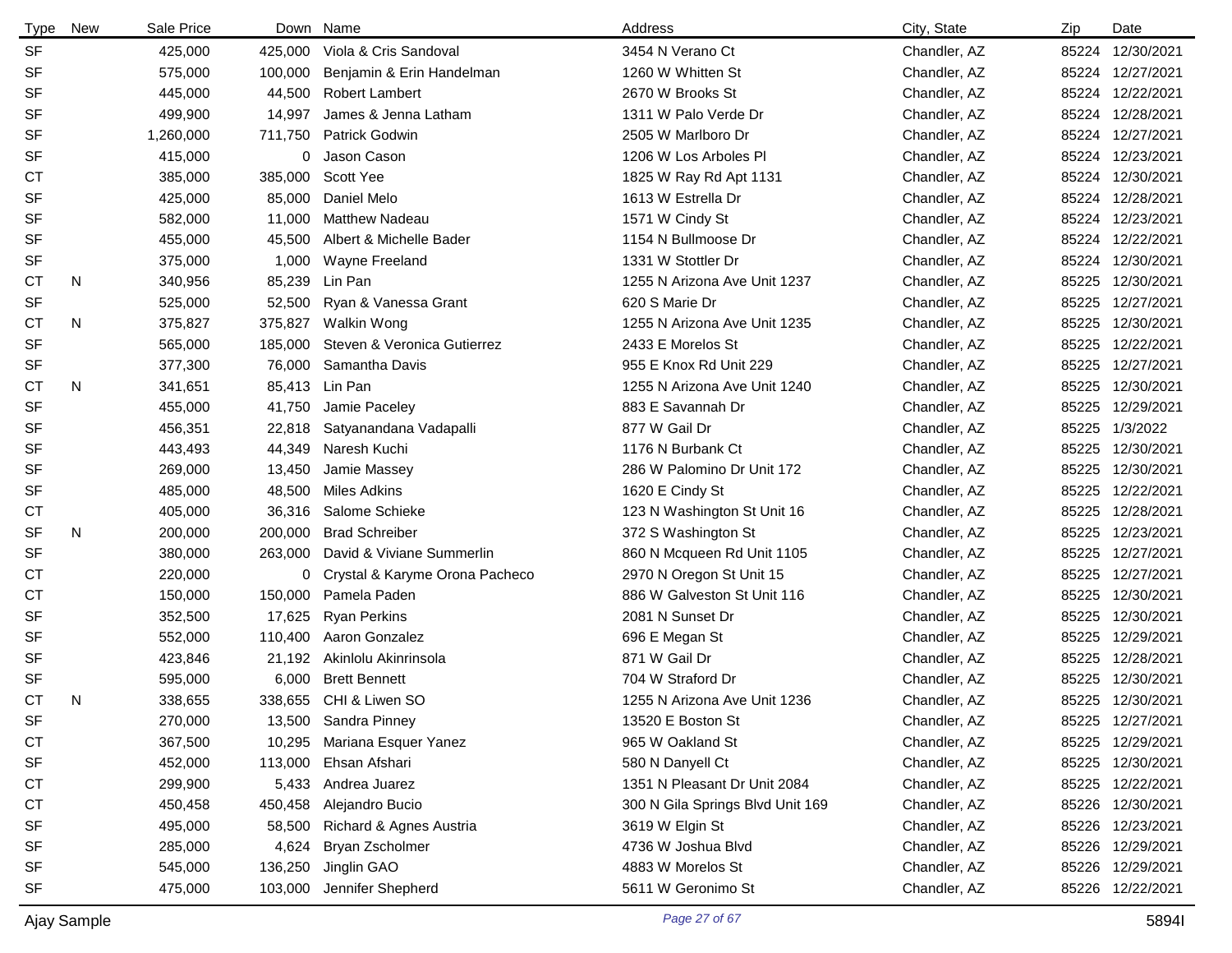| <b>New</b><br><b>Type</b> | Sale Price |         | Down Name                             | Address                          | City, State  | Zip | Date             |
|---------------------------|------------|---------|---------------------------------------|----------------------------------|--------------|-----|------------------|
| <b>SF</b>                 | 505,000    |         | 505,000 Hamed Armin                   | 5963 W Gary Dr                   | Chandler, AZ |     | 85226 12/22/2021 |
| СT                        | 343,478    | 17,174  | Jacob & Briana Vigil                  | 300 N Gila Springs Blvd Unit 168 | Chandler, AZ |     | 85226 12/29/2021 |
| SF                        | 400,000    | 80,000  | <b>Todd Mohr</b>                      | 3982 W Geronimo St               | Chandler, AZ |     | 85226 12/30/2021 |
| SF                        | 508,000    | 25,400  | Mitchell Lacerenza                    | 3957 W Roundabout Cir            | Chandler, AZ |     | 85226 12/22/2021 |
| <b>SF</b>                 | 475,000    | 9,300   | Andrew Hanson                         | 3873 W Park Ave                  | Chandler, AZ |     | 85226 12/28/2021 |
| SF                        | 600,000    | 150,000 | <b>Steven Berry</b>                   | 122 N Pineview Dr                | Chandler, AZ |     | 85226 12/29/2021 |
| <b>SF</b>                 | 407,000    | 12,210  | Caleb Moldrem                         | 3836 W Folley St                 | Chandler, AZ |     | 85226 12/29/2021 |
| <b>SF</b>                 | 570,000    | 28,500  | Tanja Haaland                         | 510 S Bay Dr                     | Gilbert, AZ  |     | 85233 12/30/2021 |
| SF                        | 380,000    | 95,000  | Chongkoo & Lee                        | 710 N Birch St                   | Gilbert, AZ  |     | 85233 12/29/2021 |
| SF                        | 506,000    | 35,750  | Karen Palitti                         | 1892 S OAK St                    | Gilbert, AZ  |     | 85233 12/28/2021 |
| <b>SF</b>                 | 465,000    | 23,250  | Curtis & Denisse Thorburn             | 621 W Liberty Ln                 | Gilbert, AZ  |     | 85233 12/22/2021 |
| SF                        | 476,000    | 61,000  | <b>Connor Bendix</b>                  | 1032 W Juniper Ave               | Gilbert, AZ  |     | 85233 12/27/2021 |
| <b>SF</b>                 | 500,000    | 15,000  | Donald Jr Felten                      | 401 S ASH St                     | Gilbert, AZ  |     | 85233 12/30/2021 |
| SF                        | 509,000    |         | 0 Crystal Medina                      | 1735 S OAK St                    | Gilbert, AZ  |     | 85233 1/3/2022   |
| <b>SF</b>                 | 487,000    | 203,000 | <b>Bruce Davidson</b>                 | 568 S Golden Key St              | Gilbert, AZ  |     | 85233 12/27/2021 |
| <b>SF</b>                 | 525,000    | 26,250  | <b>Gerald Shelley</b>                 | 307 N Ocean Dr                   | Gilbert, AZ  |     | 85233 12/27/2021 |
| <b>SF</b>                 | 740,000    | 148,000 | Corrine & Darren Mays                 | 992 W Calypso Ct                 | Gilbert, AZ  |     | 85233 12/30/2021 |
| <b>SF</b>                 | 360,000    |         | 100,000 Navideh Forghani              | 413 S Sunrise Dr                 | Gilbert, AZ  |     | 85233 12/23/2021 |
| <b>SF</b>                 | 442,500    | 0       | Steve XU Huang                        | 937 S Sailfish Dr                | Gilbert, AZ  |     | 85233 12/30/2021 |
| <b>SF</b>                 | 655,000    | 131,000 | <b>Mattie Robinson</b>                | 651 W Johnson Dr                 | Gilbert, AZ  |     | 85233 12/28/2021 |
| <b>SF</b>                 | 535,000    | 113,400 | Brianm & Michelle Dreyer              | 648 W Harvard Ave                | Gilbert, AZ  |     | 85233 12/23/2021 |
| <b>SF</b>                 | 475,000    | 466,456 | Michael Schneider                     | 1611 W San Remo St               | Gilbert, AZ  |     | 85233 12/30/2021 |
| <b>SF</b>                 | 465,000    | 139,500 | Wanda Jones                           | 1045 W Cantebria Dr              | Gilbert, AZ  |     | 85233 12/23/2021 |
| SF                        | 350,000    | 87,500  | Morgan Love                           | 1114 E Hearne Way                | Gilbert, AZ  |     | 85234 12/23/2021 |
| <b>SF</b>                 | 590,000    | 120,000 | <b>Monique Price</b>                  | 3880 E Juanita Ave               | Gilbert, AZ  |     | 85234 12/22/2021 |
| СT                        | 341,482    | 341,482 | Jeffrey & Marissa Adema               | 1633 E Lakeside Dr Unit 132      | Gilbert, AZ  |     | 85234 12/23/2021 |
| <b>SF</b>                 | 920,000    | 184,000 | Josh & Jodi Adams                     | 2925 E Gemini St                 | Gilbert, AZ  |     | 85234 1/3/2022   |
| SF                        | 470,000    | 47,000  | Mania Askarinia                       | 837 N Falcon Dr                  | Gilbert, AZ  |     | 85234 12/29/2021 |
| <b>SF</b>                 | 530,000    | 35,000  | Tahera Amini                          | 1679 E Aspen Way                 | Gilbert, AZ  |     | 85234 12/23/2021 |
| <b>SF</b>                 | 548,000    | 109,600 | Eric Cook                             | 3841 E Olive Ave                 | Gilbert, AZ  |     | 85234 12/27/2021 |
| СT                        | 285,000    | 14,250  | <b>Emily &amp; Gregory Clemons</b>    | 170 E Guadalupe Rd Unit 13       | Gilbert, AZ  |     | 85234 12/30/2021 |
| <b>SF</b>                 | 560,000    |         | 28,000 Alex & Jennifer MV Arrizon     | 1827 E Aspen Way                 | Gilbert, AZ  |     | 85234 12/28/2021 |
| <b>CT</b>                 | 260,000    | 0       | <b>Dominique Morales</b>              | 414 E Washington Ave Unit B      | Gilbert, AZ  |     | 85234 12/23/2021 |
| SF                        | 615,000    |         | 30,750 Thomas & Jolynn Francis        | 3434 E Washington Ave            | Gilbert, AZ  |     | 85234 12/30/2021 |
| SF                        | 765,000    | 117,800 | <b>Brenden Mcrae</b>                  | 3133 E Lexington Ave             | Gilbert, AZ  |     | 85234 12/30/2021 |
| SF                        | 554,000    | 0       | Justin & Benedetter Zazick            | 1250 E Commerce Ave              | Gilbert, AZ  |     | 85234 12/30/2021 |
| SF                        | 750,000    | 194,000 | Tamer & Jeanine Shaker                | 3915 E Park Ct                   | Gilbert, AZ  |     | 85234 12/29/2021 |
| SF                        | 520,000    | 26,000  | Oliver Woodhead                       | 925 N Blue Marlin Dr             | Gilbert, AZ  |     | 85234 12/23/2021 |
| SF                        | 603,000    |         | 150,750 Lucian & Patricia Daschievici | 1554 E Kings Ct                  | Gilbert, AZ  |     | 85234 12/30/2021 |
| <b>CT</b>                 | 644,510    |         | 128,910 Debra James                   | 158 E Hearne Way                 | Gilbert, AZ  |     | 85234 12/30/2021 |
| SF                        | 567,000    |         | 41,470 Brandon Martinez               | 313 N Riata St                   | Gilbert, AZ  |     | 85234 12/28/2021 |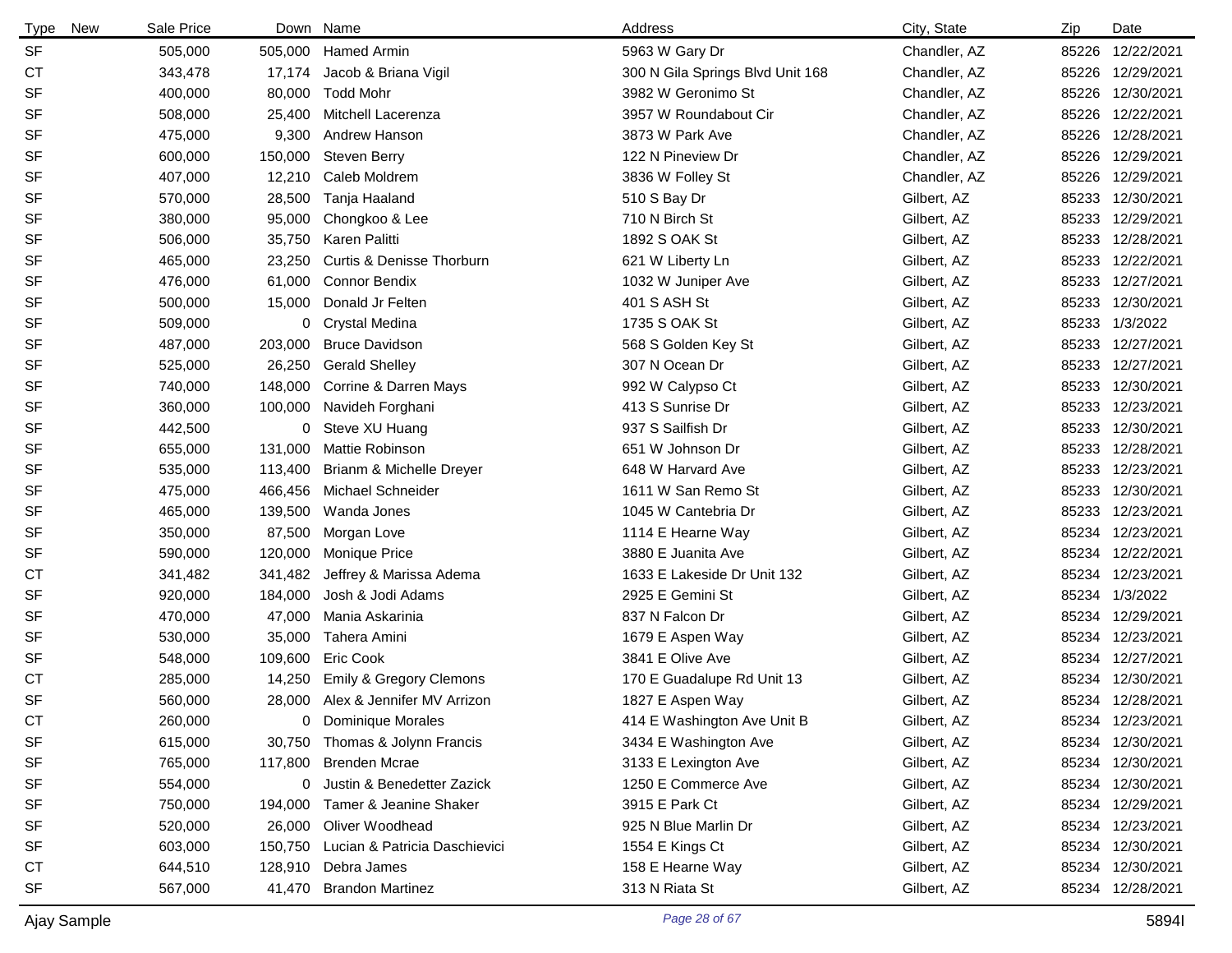| <b>Type</b> | New | Sale Price | Down    | Name                       | Address                        | City, State   | Zip   | Date             |
|-------------|-----|------------|---------|----------------------------|--------------------------------|---------------|-------|------------------|
| <b>SF</b>   |     | 687,500    | 76,250  | Lyndon & Marilyn Johnson   | 3449 E Cody Ave                | Gilbert, AZ   | 85234 | 12/23/2021       |
| <b>CT</b>   |     | 280,000    | 5,072   | Daniel & Lissa Coari       | 170 E Guadalupe Rd Unit 56     | Gilbert, AZ   | 85234 | 1/3/2022         |
| <b>SF</b>   |     | 450,000    | 47,800  | Joey Hughes                | 3116 E Desert Ln               | Gilbert, AZ   | 85234 | 12/22/2021       |
| <b>SF</b>   |     | 585,000    | 123,060 | Robyn Hayes                | 24616 S Lakeway Cir Se         | Sun Lakes, AZ | 85248 | 12/28/2021       |
| <b>SF</b>   |     | 375,000    | 375,000 | Diana Petrino              | 9348 E Sun Lakes Blvd N        | Sun Lakes, AZ | 85248 | 12/23/2021       |
| <b>SF</b>   |     | 750,000    | 217,750 | Darrell & Lori Thiemann    | 1560 W Desert Broom Dr         | Chandler, AZ  | 85248 | 12/30/2021       |
| <b>SF</b>   |     | 425,000    | 42,500  | <b>Gael Rene</b>           | 10429 E Nacoma Dr              | Sun Lakes, AZ | 85248 | 12/28/2021       |
| <b>SF</b>   |     | 587,000    | 587,000 | Wayne & Debra Kenny        | 10818 E Navajo Dr              | Sun Lakes, AZ | 85248 | 12/30/2021       |
| <b>SF</b>   |     | 431,500    | 197,641 | Kennethj Digiovanna        | 10414 E San Tan Blvd           | Sun Lakes, AZ | 85248 | 12/30/2021       |
| <b>SF</b>   |     | 740,000    | 152,000 | Xin Wang                   | 972 W Angel Dr                 | Chandler, AZ  | 85248 | 12/23/2021       |
| <b>CT</b>   |     | 550,000    | 550,000 | Jeffrey Townsend           | 24615 S Golfview Dr            | Sun Lakes, AZ |       | 85248 12/27/2021 |
| <b>SF</b>   |     | 845,000    | 84,500  | Carol & Robert Livingston  | 1602 W Kaibab Dr               | Chandler, AZ  | 85248 | 12/28/2021       |
| <b>CT</b>   |     | 375,000    | 43,550  | Jeffrey Parker             | 705 W Queen Creek Rd Unit 2054 | Chandler, AZ  | 85248 | 12/23/2021       |
| <b>SF</b>   |     | 960,000    | 340,000 | Nimesh & Bharati Khatri    | 1159 W Tonto PI                | Chandler, AZ  | 85248 | 12/30/2021       |
| MН          |     | 290,000    | 215,000 | <b>Barbara Schelling</b>   | 9310 E Citrus Ln S             | Sun Lakes, AZ | 85248 | 12/28/2021       |
| <b>SF</b>   |     | 405,000    | 81,000  | Renda Spahr                | 26424 S Hogan Dr               | Sun Lakes, AZ | 85248 | 1/3/2022         |
| <b>SF</b>   |     | 499,800    | 100,000 | Patrick & Stephanie Kinney | 26421 S Flame Tree Dr          | Sun Lakes, AZ | 85248 | 12/30/2021       |
| <b>SF</b>   |     | 370,000    | 0       | Jonathan & Rene Brandon    | 9612 E Minnesota Ave           | Sun Lakes, AZ | 85248 | 12/28/2021       |
| SF          |     | 545,000    | 54,500  | Ragapriya Sivakumar        | 2075 W Riverside St            | Chandler, AZ  | 85248 | 12/29/2021       |
| <b>SF</b>   |     | 382,000    | 7,000   | Craig & Kevin Lebaron      | 10513 E Champagne Dr           | Sun Lakes, AZ | 85248 | 12/29/2021       |
| <b>SF</b>   |     | 280,000    | 164,661 | Deborah Williams           | 8978 E Sun Lakes Blvd N        | Sun Lakes, AZ | 85248 | 12/29/2021       |
| <b>SF</b>   |     | 565,000    | 565,000 | Jin ZOU                    | 3981 S Arcadia Way             | Chandler, AZ  | 85248 | 1/3/2022         |
| <b>SF</b>   |     | 468,750    | 93,750  | David Symington            | 1910 W Peninsula Cir           | Chandler, AZ  | 85248 | 12/30/2021       |
| СT          |     | 400,000    | 20,600  | Ryan & Kendall Kokora      | 705 W Queen Creek Rd Unit 1160 | Chandler, AZ  | 85248 | 12/23/2021       |
| SF          |     | 562,000    | 0       | <b>Thang Nguyen</b>        | 784 W Locust Dr                | Chandler, AZ  | 85248 | 12/22/2021       |
| <b>SF</b>   | N   | 696,676    | 139,238 | Anupam Badamikar           | 4225 E Kaibab Pl               | Chandler, AZ  | 85249 | 12/30/2021       |
| <b>SF</b>   |     | 740,000    | 148,000 | Nina Dieu                  | 1641 E Yellowstone PI          | Chandler, AZ  | 85249 | 12/30/2021       |
| SF          |     | 723,000    | 131,000 | Xuan LIU                   | 4333 E Grand Canyon Dr         | Chandler, AZ  | 85249 | 12/30/2021       |
| SF          |     | 554,118    | 110,824 | John & Alison Krystek      | 4015 E Dawson Dr # 2           | Chandler, AZ  | 85249 | 12/28/2021       |
| <b>SF</b>   | N   | 553,997    | 27,700  | Srikanth Kalakonda         | 502 E Angel Dr                 | Chandler, AZ  | 85249 | 1/3/2022         |
| <b>SF</b>   | N   | 618,000    | 154,500 | Adrian Aguirre             | 4090 S Virginia Way            | Chandler, AZ  | 85249 | 12/22/2021       |
| <b>SF</b>   |     | 544,000    | 5,000   | <b>Samuel Wheeler</b>      | 4474 E Runaway Bay Dr          | Chandler, AZ  |       | 85249 12/27/2021 |
| SF          |     | 510,000    |         | 25,500 Rudie Lugo          | 4096 E County Down Dr          | Chandler, AZ  |       | 85249 12/27/2021 |
| SF          |     | 340,000    | 340,000 | Patricia Mcconnell         | 1402 E Cherry Hills Dr         | Chandler, AZ  |       | 85249 12/28/2021 |
| SF          |     | 486,222    | 73,022  | Rajinikanth Krishnamoorthy | 4024 E Dawson Dr # 27          | Chandler, AZ  |       | 85249 12/30/2021 |
| SF          |     | 325,000    | 65,000  | Cade & Amy Clapp           | 713 E Gemini Pl                | Chandler, AZ  |       | 85249 12/30/2021 |
| SF          |     | 504,889    | 100,978 | Cassandra Smith            | 4025 E Dawson Dr # 3           | Chandler, AZ  |       | 85249 12/23/2021 |
| SF          |     | 850,000    |         | 130,000 Lisa Perez         | 4150 S Kerby Way               | Chandler, AZ  |       | 85249 12/28/2021 |
| SF          |     | 990,000    | 990,000 | James & Elizabeth Bistany  | 2181 E Aquarius PI             | Chandler, AZ  |       | 85249 1/3/2022   |
| СT          | N   | 324,490    | 324,490 | Michael & Donna Sorcic     | 4100 S Pinelake Way Unit 112   | Chandler, AZ  |       | 85249 12/28/2021 |
| SF          |     | 2,300,000  | 500,000 | Josiah & Brittany Grimes   | 23706 S 126th St               | Chandler, AZ  |       | 85249 12/27/2021 |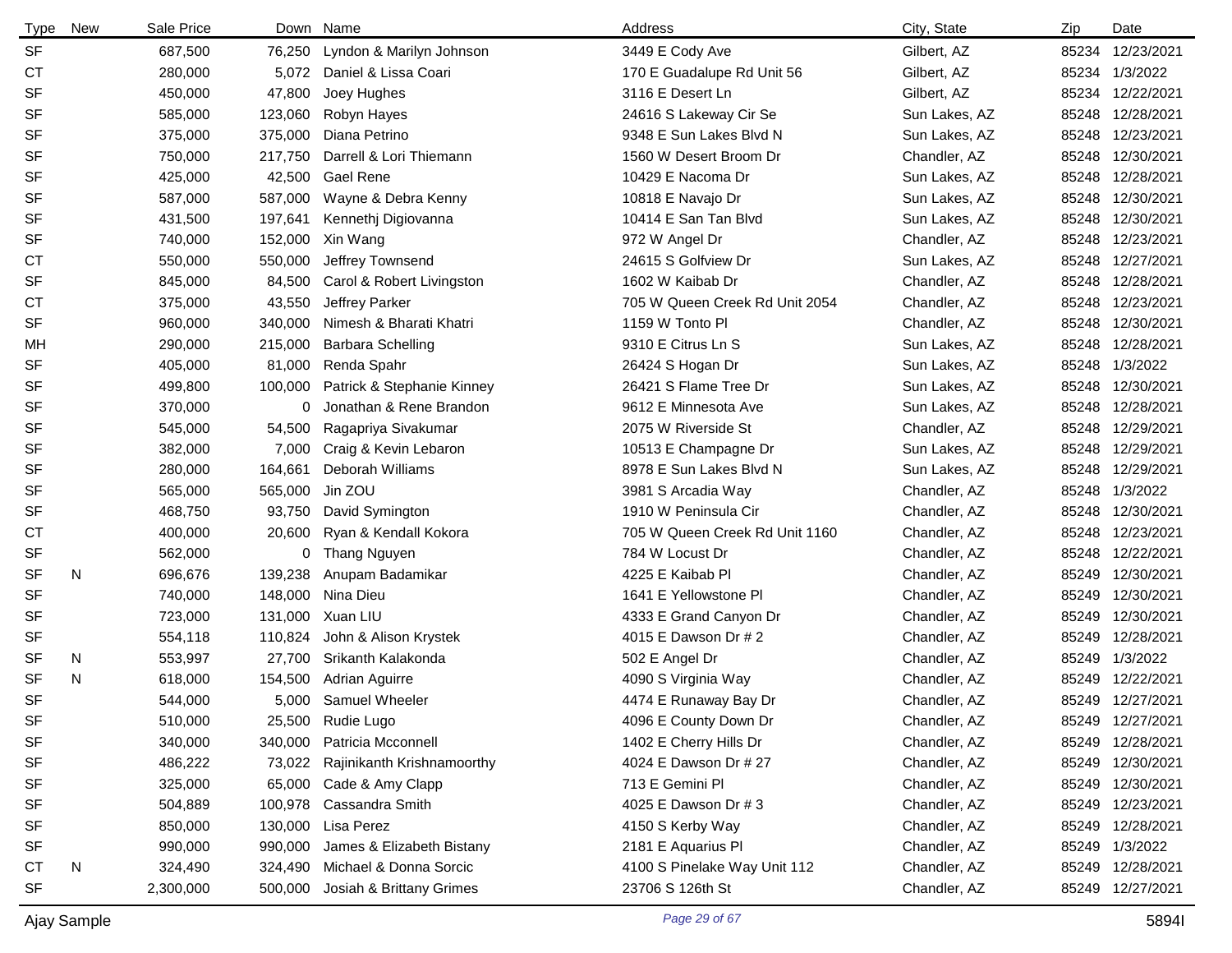| Type      | <b>New</b> | Sale Price |         | Down Name                   | Address                       | City, State    | Zip | Date             |
|-----------|------------|------------|---------|-----------------------------|-------------------------------|----------------|-----|------------------|
| CT        | N          | 364,990    | 18,250  | Pauline Adala               | 4100 S Pinelake Way Unit 113  | Chandler, AZ   |     | 85249 12/29/2021 |
| <b>SF</b> |            | 810,000    | 170,000 | Leslie Oches                | 3534 E Gemini Pl              | Chandler, AZ   |     | 85249 12/27/2021 |
| <b>SF</b> |            | 575,000    | 57,589  | <b>Troy Courtois</b>        | 6993 S Roger Way              | Chandler, AZ   |     | 85249 12/29/2021 |
| <b>SF</b> |            | 450,000    | 450,000 | <b>David Garrett</b>        | 6584 S Tamarron Way           | Chandler, AZ   |     | 85249 12/29/2021 |
| SF        |            | 462,000    | 88,513  | HAO Jin                     | 4495 E Peach Tree Dr          | Chandler, AZ   |     | 85249 1/3/2022   |
| <b>SF</b> |            | 380,000    | 100,000 | Michelle Brady              | 3133 E Peach Tree Dr          | Chandler, AZ   |     | 85249 12/29/2021 |
| SF        |            | 695,000    | 139,000 | Frank Mendoza               | 2811 E Lindrick Dr            | Chandler, AZ   |     | 85249 12/28/2021 |
| SF        | N          | 916,583    | 215,285 | Rafiqur Rahman              | 4328 E Tonto PI               | Chandler, AZ   |     | 85249 12/30/2021 |
| <b>SF</b> |            | 523,289    | 0       | Erik Velasco                | 4005 E Dawson Dr # 1          | Chandler, AZ   |     | 85249 12/22/2021 |
| <b>SF</b> |            | 585,000    | 40,000  | Santosh Ramu                | 6900 S Pearl Dr               | Chandler, AZ   |     | 85249 12/23/2021 |
| SF        | N          | 931,024    | 191,999 | Troy & Amy Grondahl         | 4307 E Tonto PI               | Chandler, AZ   |     | 85249 12/29/2021 |
| <b>SF</b> |            | 725,000    | 145,000 | Whitney & Gregory Gauna     | 1522 E Gemini Pl              | Chandler, AZ   |     | 85249 12/30/2021 |
| <b>SF</b> |            | 535,000    | 53,500  | William & Julie Wilson      | 4719 E Augusta Ave            | Chandler, AZ   |     | 85249 12/27/2021 |
| SF        |            | 323,500    | 24,345  | Theodore & Joslyn Hibbard   | 1676 E Lindrick Dr            | Chandler, AZ   |     | 85249 12/30/2021 |
| SF        |            | 1,335,000  | 308,891 | <b>Gary Campbell</b>        | 2065 E Champagne Pl           | Chandler, AZ   |     | 85249 12/23/2021 |
| SF        | N          | 872,701    | 0       | Ziyin Lin                   | 4198 E Tonto Pl               | Chandler, AZ   |     | 85249 12/30/2021 |
| <b>SF</b> |            | 490,000    | 0       | Jack Wentz                  | 6120 S Amethyst Dr            | Chandler, AZ   |     | 85249 12/30/2021 |
| SF        |            | 325,000    | 81,250  | Samuel J II Strok           | 6730 S Oakmont Dr             | Chandler, AZ   |     | 85249 12/23/2021 |
| <b>SF</b> | N          | 691,665    | 138,333 | Hemachandar Devarajulu      | 4372 S Gold Leaf Dr           | Chandler, AZ   |     | 85249 12/30/2021 |
| <b>SF</b> |            | 340,000    | 340,000 | Joseph Antoun               | 1539 E Spyglass Dr            | Chandler, AZ   |     | 85249 12/27/2021 |
| <b>SF</b> |            | 859,000    | 215,000 | Sean Meltzer                | 1714 E Mead Dr                | Chandler, AZ   |     | 85249 12/29/2021 |
| <b>SF</b> |            | 370,000    | 71,262  | Kenneth Jr & Sondra Lacombe | 1340 E Riviera Pl             | Chandler, AZ   |     | 85249 12/23/2021 |
| <b>SF</b> |            | 1,648,593  | 348,593 | Kenneth E III Clayton       | 5700 S Gemstone Dr            | Chandler, AZ   |     | 85249 12/30/2021 |
| <b>SF</b> |            | 830,000    | 156,000 | Donald & Lauren Kiwor       | 3988 E Wood Dr                | Chandler, AZ   |     | 85249 12/23/2021 |
| <b>SF</b> |            | 407,500    | 111,875 | Yongkwan KIM                | 2358 E Hazeltine Way          | Chandler, AZ   |     | 85249 12/29/2021 |
| <b>CT</b> | N          | 378,990    | 94,747  | Ramakant Raghuveer          | 4100 S Pinelake Way Unit 114  | Chandler, AZ   |     | 85249 12/30/2021 |
| <b>SF</b> | N          | 639,740    | 95,453  | Ravi Konda                  | 4341 E Kaibab Pl              | Chandler, AZ   |     | 85249 12/22/2021 |
| SF        | N          | 522,406    | 26,121  | Stephen & Lissel Hunt       | 1400 E Scorpio PI             | Chandler, AZ   |     | 85249 12/29/2021 |
| <b>SF</b> | N          | 595,890    | 47,640  | Shiva Boddu                 | 492 E Angel Dr                | Chandler, AZ   |     | 85249 12/23/2021 |
| <b>SF</b> |            | 830,000    | 830,000 | Adam Husser                 | 5302 N 81st Pl                | Scottsdale, AZ |     | 85250 12/22/2021 |
| <b>CT</b> |            | 225,000    | 45,000  | Roxanne Maloney             | 8417 E Montebello Ave         | Scottsdale, AZ |     | 85250 12/23/2021 |
| <b>SF</b> |            | 79,990     |         | 6,890 Vishall Aeron         | 8131 E Buena Terra Way        | Scottsdale, AZ |     | 85250 12/30/2021 |
| <b>CT</b> |            | 500,000    |         | 138,859 Jean Perlman        | 5050 N 81st St                | Scottsdale, AZ |     | 85250 12/27/2021 |
| <b>CT</b> |            | 735,000    |         | 365,000 Tracey Matura       | 7955 E Chaparral Rd Unit 126  | Scottsdale, AZ |     | 85250 12/29/2021 |
| <b>SF</b> |            | 355,000    | 10,650  | Lauren Click                | 7901 E Keim Dr                | Scottsdale, AZ |     | 85250 12/22/2021 |
| <b>SF</b> |            | 300,000    | 60,000  | Michael Boughen             | 7807 E Rovey Ave              | Scottsdale, AZ |     | 85250 12/23/2021 |
| <b>SF</b> |            | 299,999    | 30,009  | Randall & Debra Brown       | 7436 E Chaparral Rd Unit 115b | Scottsdale, AZ |     | 85250 12/28/2021 |
| SF        |            | 435,000    | 65,250  | Jennifer Dingman            | 8207 E Valley Vista Dr        | Scottsdale, AZ |     | 85250 1/3/2022   |
| <b>SF</b> |            | 1,700,000  | 277,198 | Zachary Cohen               | 5826 N 81st St                | Scottsdale, AZ |     | 85250 12/30/2021 |
| <b>SF</b> |            | 643,433    | 187,000 | Kelli Medina                | 8702 E Berridge Ln            | Scottsdale, AZ |     | 85250 12/30/2021 |
| <b>CT</b> |            | 670,000    | 670,000 | Adam & Cynthia Brooks       | 7209 E Mcdonald Dr Unit 55    | Scottsdale, AZ |     | 85250 12/28/2021 |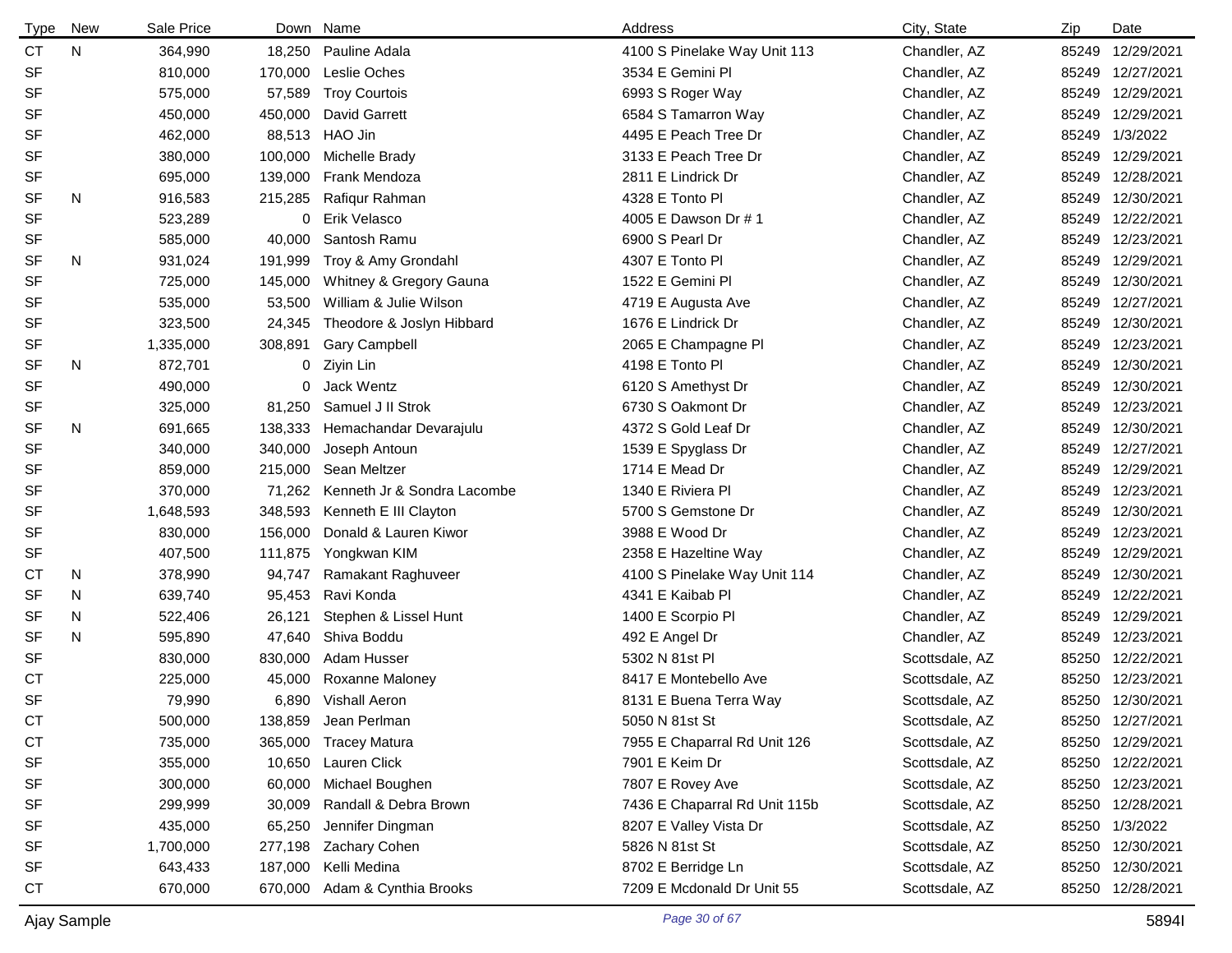| <b>Type</b><br>New | Sale Price |           | Down Name                  | Address                          | City, State    | Zip   | Date             |
|--------------------|------------|-----------|----------------------------|----------------------------------|----------------|-------|------------------|
| <b>SF</b>          | 1,820,000  | 364,000   | Lakshman Gollapalli        | 7531 E Jackrabbit Rd             | Scottsdale, AZ | 85250 | 12/27/2021       |
| <b>SF</b>          | 661,500    | 36,500    | Jett Miller                | 7961 E Solano Dr                 | Scottsdale, AZ | 85250 | 12/30/2021       |
| СT                 | 325,000    | 95,000    | <b>Frances COX</b>         | 5110 N Granite Reef Rd           | Scottsdale, AZ |       | 85250 12/30/2021 |
| <b>SF</b>          | 355,500    | 6,440     | <b>Gabrielle Tobeck</b>    | 8313 E Keim Dr                   | Scottsdale, AZ | 85250 | 12/23/2021       |
| <b>SF</b>          | 588,000    | 588,000   | Seth & Chantel Murphy      | 8720 E Arlington Rd              | Scottsdale, AZ | 85250 | 12/22/2021       |
| <b>SF</b>          | 450,000    | 22,500    | Andrea Romano              | 8216 E Berridge Ln               | Scottsdale, AZ | 85250 | 12/22/2021       |
| <b>SF</b>          | 789,900    | 54,900    | <b>Vishall Aeron</b>       | 6420 N 85th PI                   | Scottsdale, AZ | 85250 | 12/30/2021       |
| <b>SF</b>          | 3,275,000  | 982,500   | Edward & Gayl Walder       | 9626 W Kalil Dr                  | Scottsdale, AZ |       | 85250 12/28/2021 |
| SF                 | 385,900    | 385,900   | Jamie Flanagan             | 7625 E Camelback Rd Unit 228a    | Scottsdale, AZ | 85251 | 12/23/2021       |
| <b>SF</b>          | 370,000    | 370,000   | John Reyes                 | 7720 E Heatherbrae Ave 36        | Scottsdale, AZ | 85251 | 12/22/2021       |
| СT                 | 295,000    | 74,750    | Christopher & Carlyn Irish | 3500 N Hayden Rd Apt 1411        | Scottsdale, AZ | 85251 | 12/30/2021       |
| СT                 | 239,000    | 239,000   | Daniel Robinson            | 7751 E Glenrosa Ave Apt A7       | Scottsdale, AZ | 85251 | 1/3/2022         |
| СT                 | 420,000    | 92,246    | <b>Kyle Porter</b>         | 6961 E Osborn Rd Unit G          | Scottsdale, AZ | 85251 | 12/27/2021       |
| СT                 | 101,500    | 101,500   | Richard & Caroline Brende  | 4620 N 68th St Unit 135          | Scottsdale, AZ | 85251 | 12/23/2021       |
| <b>CT</b>          | 1,575,000  | 1,575,000 | Marie Reibman              | 7181 E Camelback Rd Unit 802     | Scottsdale, AZ | 85251 | 12/23/2021       |
| СT                 | 350,000    | 52,500    | <b>Scott Wichert</b>       | 7777 E Main St Unit 208          | Scottsdale, AZ | 85251 | 12/27/2021       |
| <b>SF</b>          | 645,000    | 129,000   | Edward & Clayton           | 2928 N 83rd St                   | Scottsdale, AZ | 85251 | 1/3/2022         |
| <b>SF</b>          | 515,000    | 515,000   | James Bennett              | 7817 E Northland Dr              | Scottsdale, AZ | 85251 | 12/28/2021       |
| <b>CT</b>          | 620,000    | 620,000   | <b>Bryan Stowe</b>         | 7300 E Earll Dr Unit 2013        | Scottsdale, AZ | 85251 | 12/29/2021       |
| SF                 | 530,000    | 132,500   | Nicholas & Mary Watland    | 4350 N Parkway Ave               | Scottsdale, AZ | 85251 | 12/23/2021       |
| <b>CT</b>          | 255,500    | 12,775    | Jessica Korycki            | 7950 E Camelback Rd Unit 612     | Scottsdale, AZ | 85251 | 12/23/2021       |
| <b>SF</b>          | 617,000    | 123,400   | Alexander Falco            | 8631 E Whitton Ave               | Scottsdale, AZ | 85251 | 12/28/2021       |
| <b>SF</b>          | 610,500    | 76,261    | John Courtright            | 8132 E Clarendon Ave             | Scottsdale, AZ | 85251 | 12/29/2021       |
| СT                 | 281,000    | 56,200    | Vicki Goble                | 7910 E Camelback Rd Unit 103     | Scottsdale, AZ | 85251 | 12/27/2021       |
| <b>SF</b>          | 720,000    | 180,000   | Adolf De Roos              | 7707 E Earll Dr                  | Scottsdale, AZ | 85251 | 12/27/2021       |
| СT                 | 675,000    | 675,000   | Douglas & Valerie Walton   | 8100 E Camelback Rd Lot 30       | Scottsdale, AZ | 85251 | 12/22/2021       |
| <b>CT</b>          | 580,000    | 580,000   | <b>Kelly Connolly</b>      | 6565 E Thomas Rd Unit 1140       | Scottsdale, AZ | 85251 | 1/3/2022         |
| SF                 | 1,595,000  | 1,595,000 | <b>Brett Anderson</b>      | 6223 E Calle Camelia             | Scottsdale, AZ | 85251 | 12/22/2021       |
| <b>CT</b>          | 291,000    | 77,250    | <b>Theodore Thiss</b>      | 3500 N Hayden Rd Apt 1712        | Scottsdale, AZ | 85251 | 12/29/2021       |
| <b>SF</b>          | 935,000    | 194,201   | <b>Ryan Collins</b>        | 8214 E Camelback Rd              | Scottsdale, AZ | 85251 | 12/30/2021       |
| СT                 | 650,000    | 39,150    | Hanna Verbytska            | 7157 E Rancho Vista Dr Unit 4009 | Scottsdale, AZ | 85251 | 1/3/2022         |
| <b>CT</b>          | 250,000    |           | 33,063 Natalie Salese      | 6125 E Indian School Rd Apt 209  | Scottsdale, AZ |       | 85251 12/29/2021 |
| C <sub>T</sub>     | 220,000    |           | 44,000 Gustavo Zanotelli   | 8500 E Indian School Rd Unit 248 | Scottsdale, AZ |       | 85251 12/30/2021 |
| SF                 | 815,000    | 811,937   | Daniel & Trisha Chrsitison | 8250 E Rancho Vista Dr           | Scottsdale, AZ | 85251 | 12/23/2021       |
| <b>CT</b>          | 1,530,000  |           | 882,800 Karl Johnson       | 7175 E Camelback Rd Unit 807     | Scottsdale, AZ | 85251 | 12/27/2021       |
| SF                 | 2,600,000  | 520,000   | <b>Brian Fotovich</b>      | 4459 N 64th St                   | Scottsdale, AZ | 85251 | 12/28/2021       |
| <b>CT</b>          | 335,000    | 16,750    | Daniel Cincera             | 4610 N 68th St Unit 442          | Scottsdale, AZ | 85251 | 12/29/2021       |
| СT                 | 330,000    |           | 0 Nikko Humphry            | 4012 N 78th St                   | Scottsdale, AZ | 85251 | 12/29/2021       |
| СT                 | 900,000    | 135,000   | Zach Milewski              | 7788 E Main St Unit 1009         | Scottsdale, AZ | 85251 | 12/29/2021       |
| СT                 | 327,500    |           | 328,500 Valentina Tignini  | 4701 N 68th St Unit 235          | Scottsdale, AZ | 85251 | 12/29/2021       |
| SF                 | 670,000    | 670,000   | Thomas & Jane Flanigan     | 4221 N 86th Way                  | Scottsdale, AZ | 85251 | 12/23/2021       |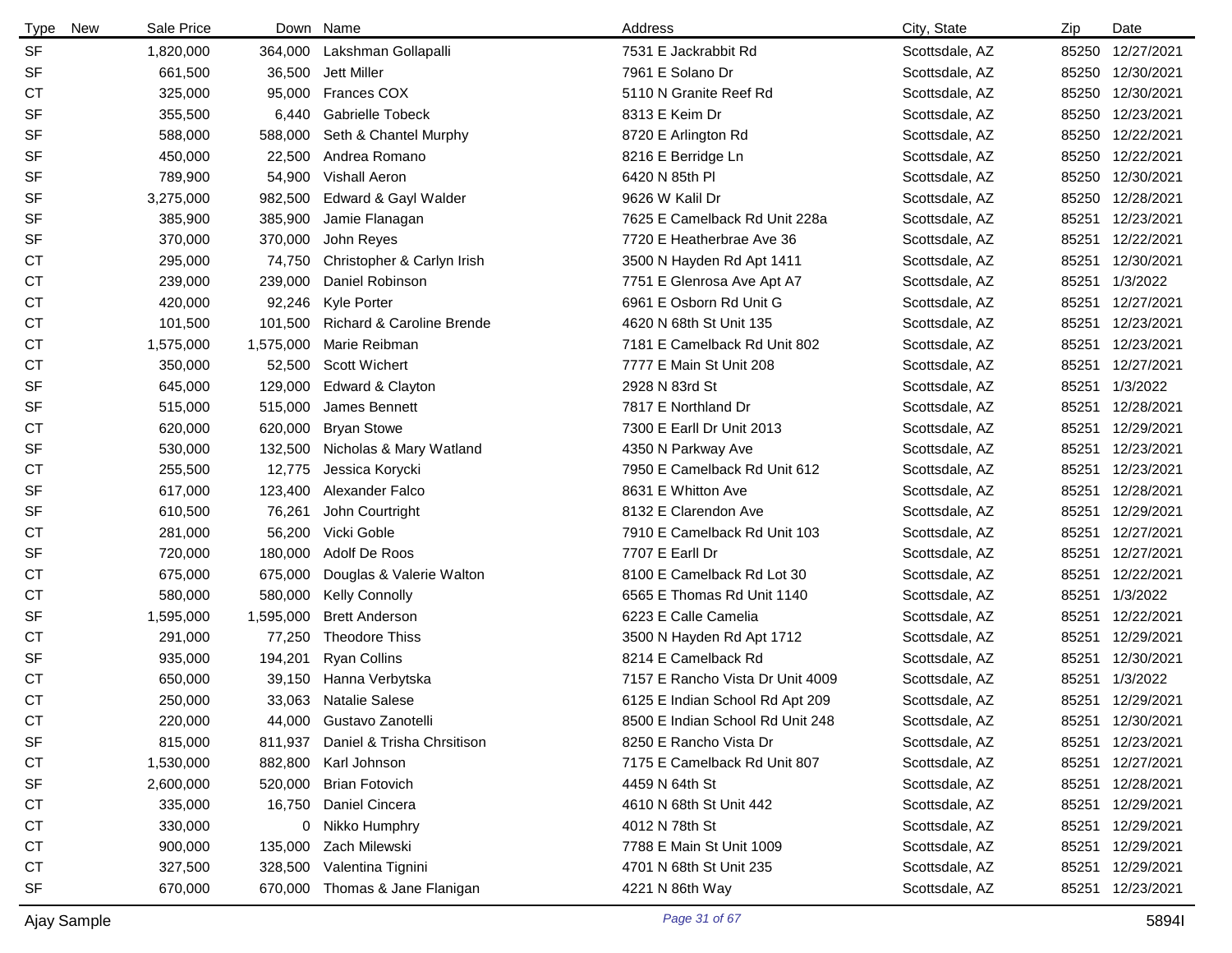| <b>Type</b> | New | Sale Price |           | Down Name                          | Address                         | City, State         | Zip   | Date             |
|-------------|-----|------------|-----------|------------------------------------|---------------------------------|---------------------|-------|------------------|
| <b>SF</b>   |     | 1,155,000  | 405,000   | Robert & Lorri Jones               | 5101 N Casa Blanca Dr Unit 2    | Paradise Valley, AZ |       | 85253 12/28/2021 |
| <b>CT</b>   |     | 358,500    | 79,300    | <b>Farouck Kesto</b>               | 10301 N 70th St Unit 225        | Paradise Valley, AZ |       | 85253 12/30/2021 |
| <b>SF</b>   |     | 5,750,000  | 3,250,000 | James Baker                        | 6301 N 61st Pl                  | Paradise Valley, AZ |       | 85253 1/3/2022   |
| <b>SF</b>   |     | 4,600,000  | 958,076   | Christopher & Lori Harder          | 6417 N 61st Pl                  | Paradise Valley, AZ |       | 85253 12/29/2021 |
| <b>SF</b>   |     | 760,000    | 152,000   | Jay & Sarah Heath                  | 5806 E Cochise Rd               | Paradise Valley, AZ |       | 85253 1/3/2022   |
| SF          |     | 2,000,000  | 2,000,000 | <b>Brittany Beebe</b>              | 5215 E Orchid Ln                | Paradise Valley, AZ |       | 85253 12/22/2021 |
| <b>SF</b>   |     | 2,000,000  | 201,000   | Ion & Ligia Vicovan                | 6206 E Northern Ave             | Paradise Valley, AZ |       | 85253 12/22/2021 |
| <b>SF</b>   |     | 2,692,834  | 892,834   | Amy Saunders                       | 8031 N 54th St                  | Paradise Valley, AZ |       | 85253 12/30/2021 |
| <b>SF</b>   |     | 4,100,000  | 420,000   | Soubhik Das                        | 4490 E Valley Vista Ln          | Paradise Valley, AZ |       | 85253 12/27/2021 |
| SF          |     | 2,250,000  | 470,000   | Adam French                        | 5421 E Cannon Dr                | Paradise Valley, AZ |       | 85253 12/29/2021 |
| <b>SF</b>   |     | 2,250,000  | 2,250,000 | Brittany & Jordan Beebe            | 6100 E Caballo Dr               | Paradise Valley, AZ |       | 85253 12/28/2021 |
| <b>SF</b>   |     | 3,300,000  | 3,300,000 | Ronald & Patricia Simone           | 7632 N Ironwood Dr              | Paradise Valley, AZ |       | 85253 12/28/2021 |
| <b>SF</b>   |     | 2,195,000  | 2,195,000 | Jay KU                             | 5272 E Onyx Ave                 | Paradise Valley, AZ |       | 85253 12/28/2021 |
| <b>SF</b>   |     | 4,157,500  | 1,757,500 | Sarah & John Shannon               | 7511 N Eucalyptus Dr            | Paradise Valley, AZ |       | 85253 12/28/2021 |
| <b>SF</b>   |     | 7,950,000  | 0         | <b>Brittany Goodwin</b>            | 5222 N Kasba Cir E              | Paradise Valley, AZ |       | 85253 12/30/2021 |
| <b>SF</b>   |     | 1,850,000  | 1,850,000 | Darren Perko                       | 7726 N Foothill Dr S            | Paradise Valley, AZ |       | 85253 12/22/2021 |
| <b>SF</b>   |     | 5,350,000  | 1,605,000 | <b>Benjamin Nissanoff</b>          | 3253 E San Miguel Pl            | Paradise Valley, AZ |       | 85253 12/27/2021 |
| <b>SF</b>   |     | 271,500    | 271,500   | James & Anne Anthis                | 6885 E Cochise Rd Apt 201       | Paradise Valley, AZ |       | 85253 12/28/2021 |
| <b>SF</b>   |     | 5,400,000  | 5,400,000 | <b>Toby Thomas</b>                 | 6821 N 46th St                  | Paradise Valley, AZ |       | 85253 12/30/2021 |
| <b>SF</b>   |     | 1,150,000  | 525,000   | Kinga Kiek                         | 10462 N 60th PI                 | Paradise Valley, AZ |       | 85253 1/3/2022   |
| <b>SF</b>   |     | 6,250,000  | 6,250,000 | <b>Christopher Tutton</b>          | 6850 N 39th PI                  | Paradise Valley, AZ |       | 85253 12/30/2021 |
| <b>SF</b>   |     | 723,090    | 315,000   | <b>Troy Graham</b>                 | 6722 E Beverly Ln               | Scottsdale, AZ      |       | 85254 1/3/2022   |
| <b>SF</b>   |     | 796,000    | 159,200   | Neha & Omar Paul                   | 5253 E Beck Ln                  | Scottsdale, AZ      |       | 85254 12/22/2021 |
| <b>SF</b>   |     | 1,025,000  | 525,000   | Daniel & Jessica Stober            | 5701 E Sylvia St                | Scottsdale, AZ      |       | 85254 12/22/2021 |
| <b>SF</b>   |     | 1,250,000  | 62,500    | Ankur Gupta                        | 12222 N 57th Way                | Scottsdale, AZ      |       | 85254 12/27/2021 |
| СT          |     | 2,460,000  | 49,200    | Martin Isaza                       | 7180 E Kierland Blvd Apt 906    | Scottsdale, AZ      |       | 85254 12/23/2021 |
| <b>SF</b>   |     | 885,000    | 213,000   | Garry J Jr Mattix                  | 5601 E Saint John Rd            | Scottsdale, AZ      |       | 85254 12/23/2021 |
| SF          |     | 781,000    | 156,200   | Heath & Linda Brownsworth          | 5215 E Everett Dr               | Scottsdale, AZ      |       | 85254 12/30/2021 |
| SF          |     | 790,000    | 158,000   | Garry L Jr Mattix                  | 5230 E Gelding Dr               | Scottsdale, AZ      |       | 85254 12/27/2021 |
| <b>SF</b>   | N   | 867,000    | 479,000   | Robert & Veronica Welch            | 5006 E Muriel Dr                | Scottsdale, AZ      |       | 85254 12/30/2021 |
| <b>SF</b>   |     | 635,000    | 63,500    | David Nguyen                       | 15035 N 54th St                 | Scottsdale, AZ      |       | 85254 12/30/2021 |
| <b>SF</b>   |     | 1,095,000  |           | 172,603 KIM Pickens                | 4944 E Paradise Ln              | Scottsdale, AZ      |       | 85254 12/23/2021 |
| <b>SF</b>   | N   | 732,505    |           | 109,876 Rajinikanth & Samta Chanda | 4839 E Paddock Pl               | Scottsdale, AZ      | 85254 | 12/30/2021       |
| SF          |     | 550,000    |           | 137,500 Ian Tinker                 | 5201 E Beck Ln                  | Scottsdale, AZ      |       | 85254 12/29/2021 |
| <b>SF</b>   | N   | 709,065    | 70,906    | Wesley Millora                     | 17626 N 48th PI                 | Scottsdale, AZ      |       | 85254 12/30/2021 |
| SF          |     | 899,000    | 89,900    | Christina Walker                   | 6547 E Eugie Ter                | Scottsdale, AZ      |       | 85254 1/3/2022   |
| SF          |     | 771,000    | 123,800   | Jeremy & Kelly Sias                | 13401 N 50th St                 | Scottsdale, AZ      |       | 85254 1/3/2022   |
| SF          |     | 315,000    | 28,000    | Mark & Carl Trezia                 | 5704 E Aire Libre Ave Unit 1081 | Scottsdale, AZ      |       | 85254 12/30/2021 |
| SF          |     | 870,000    | 20,000    | Anthony & Desarae Puchta           | 12016 N 68th St                 | Scottsdale, AZ      |       | 85254 12/22/2021 |
| SF          |     | 825,000    | 265,000   | Nancy Spreckler                    | 5671 E Sandra Ter               | Scottsdale, AZ      |       | 85254 12/29/2021 |
| SF          |     | 1,160,000  | 192,000   | Rigas Kariotoglou                  | 6132 E Anderson Dr              | Scottsdale, AZ      |       | 85254 12/28/2021 |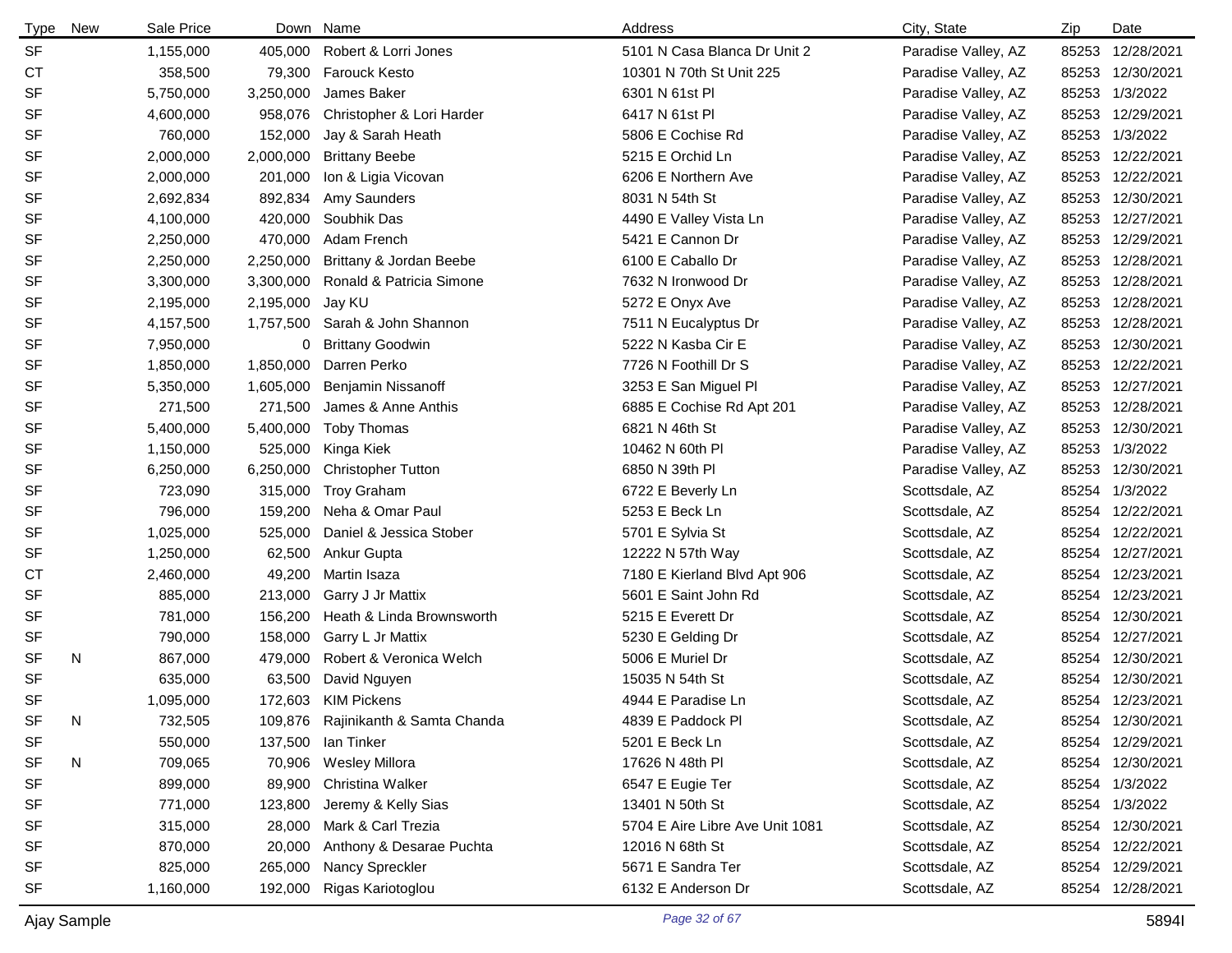| <b>Type</b> | New | Sale Price |           | Down Name                           | Address                           | City, State    | Zip   | Date             |
|-------------|-----|------------|-----------|-------------------------------------|-----------------------------------|----------------|-------|------------------|
| <b>CT</b>   |     | 432,500    | 21,625    | Morgan Robinette                    | 5640 E Bell Rd Unit 1039          | Scottsdale, AZ | 85254 | 12/30/2021       |
| СT          |     | 408,500    | 408,500   | <b>Thomas Mckay</b>                 | 7009 E Acoma Dr Unit 1086         | Scottsdale, AZ |       | 85254 12/22/2021 |
| СT          |     | 405,000    | 81,000    | Joel & Sarah Scharf                 | 7009 E Acoma Dr Unit 2087         | Scottsdale, AZ |       | 85254 12/28/2021 |
| СT          |     | 399,000    | 399,000   | Rasik & Jaynanda Patel              | 7009 E Acoma Dr Unit 1165         | Scottsdale, AZ |       | 85254 12/23/2021 |
| SF          |     | 990,000    | 990,000   | Ronald & Helen Stewart              | 10635 E Bahia Dr                  | Scottsdale, AZ | 85255 | 12/29/2021       |
| <b>SF</b>   |     | 5,600,000  | 2,279,392 | Rebecca Fowler                      | 24100 N 91st St                   | Scottsdale, AZ | 85255 | 12/23/2021       |
| SF          |     | 2,275,000  | 910,000   | Ankur Karnik                        | 17662 N 97th PI                   | Scottsdale, AZ | 85255 | 12/29/2021       |
| SF          | N   | 1,215,490  | 243,098   | Shari Oquinn                        | 13018 E Juan Tabo Rd              | Scottsdale, AZ | 85255 | 12/30/2021       |
| <b>SF</b>   |     | 1,595,000  | 534,000   | Dane & Katharine Furio              | 8217 E Candelaria Dr              | Scottsdale, AZ | 85255 | 12/29/2021       |
| <b>SF</b>   | N   | 1,215,095  | 590,000   | Ronald & Susan Futerman             | 13127 E LA Junta Rd               | Scottsdale, AZ | 85255 | 12/28/2021       |
| <b>SF</b>   |     | 880,000    | 176,000   | Jonathan & Cara Gelbert             | 10431 E Sheena Dr                 | Scottsdale, AZ |       | 85255 12/22/2021 |
| <b>SF</b>   |     | 679,000    | 67,900    | Keith Mazkenzie                     | 23232 N 89th PI                   | Scottsdale, AZ |       | 85255 12/23/2021 |
| SF          |     | 900,000    | 350,000   | John Price                          | 11580 E Desert Holly Dr           | Scottsdale, AZ | 85255 | 12/30/2021       |
| <b>SF</b>   |     | 2,814,139  | 2,814,139 | Diane Weaver                        | 8967 E Hackamore Dr               | Scottsdale, AZ | 85255 | 12/23/2021       |
| SF          |     | 695,000    | 170,000   | Jun GU                              | 10426 E Conieson Rd               | Scottsdale, AZ | 85255 | 12/30/2021       |
| <b>SF</b>   |     | 2,350,000  | 352,500   | Joshua Cohen                        | 17451 N 101st Way                 | Scottsdale, AZ | 85255 | 12/27/2021       |
| SF          |     | 825,000    | 206,250   | <b>Yakov Silvertest</b>             | 8267 E Gilded Perch Dr            | Scottsdale, AZ | 85255 | 12/27/2021       |
| SF          |     | 1,200,000  | 552,800   | David & Michelle Whiteside          | 8072 E Windwood Ln                | Scottsdale, AZ | 85255 | 12/30/2021       |
| SF          |     | 555,000    | 0         | Paul & Selestina Auren              | 7500 E Deer Valley Rd Unit 166    | Scottsdale, AZ | 85255 | 12/30/2021       |
| <b>SF</b>   | N   | 1,625,000  | 163,000   | Jerome & Susan Grant                | 9252 E Sands Dr                   | Scottsdale, AZ | 85255 | 12/23/2021       |
| <b>CT</b>   |     | 605,000    | 70,500    | Anthony Thomas                      | 17713 N 77th Way                  | Scottsdale, AZ | 85255 | 12/30/2021       |
| <b>SF</b>   |     | 4,150,000  | 4,150,000 | Roger Still                         | 10040 E Happy Valley Rd Unit 1019 | Scottsdale, AZ | 85255 | 12/29/2021       |
| SF          |     | 765,000    | 160,855   | Jean & Michael Sage                 | 7755 E Phantom Way                | Scottsdale, AZ | 85255 | 12/28/2021       |
| SF          |     | 2,050,000  | 2,050,000 | Stephen & KIM Bowen                 | 24076 N 116th Way                 | Scottsdale, AZ | 85255 | 12/30/2021       |
| SF          |     | 880,000    | 580,000   | Peter & Kaethe Anderson             | 26459 N 115th Way                 | Scottsdale, AZ |       | 85255 1/3/2022   |
| SF          |     | 1,052,250  | 1,052,250 | Selnena Long                        | 8856 E VIA De Luna Dr             | Scottsdale, AZ | 85255 | 12/28/2021       |
| <b>CT</b>   |     | 575,000    | 296,500   | Attila Rigo                         | 19700 N 76th St Apt 1176          | Scottsdale, AZ | 85255 | 12/30/2021       |
| SF          |     | 1,425,000  | 425,000   | <b>Brenda Merkel</b>                | 11047 E Verbena Ln                | Scottsdale, AZ | 85255 | 1/3/2022         |
| <b>SF</b>   |     | 1,770,000  | 786,719   | Douglas Sherrets                    | 8822 E Rimrock Dr                 | Scottsdale, AZ | 85255 | 1/3/2022         |
| <b>SF</b>   |     | 450,000    | 90,000    | Roshi Azar                          | 10272 E Verbena Ln                | Scottsdale, AZ |       | 85255 12/22/2021 |
| <b>SF</b>   |     | 1,039,950  | 185,000   | Aniko Marcy                         | 26275 N Paso Trl                  | Scottsdale, AZ | 85255 | 12/23/2021       |
| <b>SF</b>   |     | 525,000    |           | 140,000 Margaret Evans              | 16017 N 102nd Pl                  | Scottsdale, AZ |       | 85255 12/30/2021 |
| SF          |     | 1,330,000  |           | 1,330,000 CAM & Ann Gallagher       | 10478 E Sheena Dr                 | Scottsdale, AZ |       | 85255 12/28/2021 |
| SF          |     | 1,490,000  |           | 583,000 Brian Kilcrease             | 11387 E Yearling Dr               | Scottsdale, AZ |       | 85255 12/30/2021 |
| SF          |     | 1,600,000  | 1,600,000 | Jon & Cindy Sigona                  | 17302 N 99th PI                   | Scottsdale, AZ | 85255 | 12/30/2021       |
| SF          |     | 2,300,000  |           | 1,100,000 Christina Draeger         | 20321 N 93rd PI                   | Scottsdale, AZ |       | 85255 12/22/2021 |
| <b>CT</b>   |     | 315,000    | 315,000   | Dina Nahmias                        | 20100 N 78th PI Apt 1032          | Scottsdale, AZ |       | 85255 12/29/2021 |
| SF          |     | 779,900    |           | 180,000 Christopher & Ellen Bennett | 26582 N 115th St                  | Scottsdale, AZ |       | 85255 12/30/2021 |
| SF          |     | 805,000    | 450,000   | Chad Olsen                          | 7341 E Vista Bonita Dr            | Scottsdale, AZ | 85255 | 12/28/2021       |
| <b>CT</b>   |     | 560,000    | 140,000   | Eric Ramm                           | 19700 N 76th St Apt 2130          | Scottsdale, AZ | 85255 | 12/30/2021       |
| SF          |     | 310,000    |           | 77,500 TIM Mccormick                | 1681 N Garrett Dr                 | Scottsdale, AZ |       | 85255 12/23/2021 |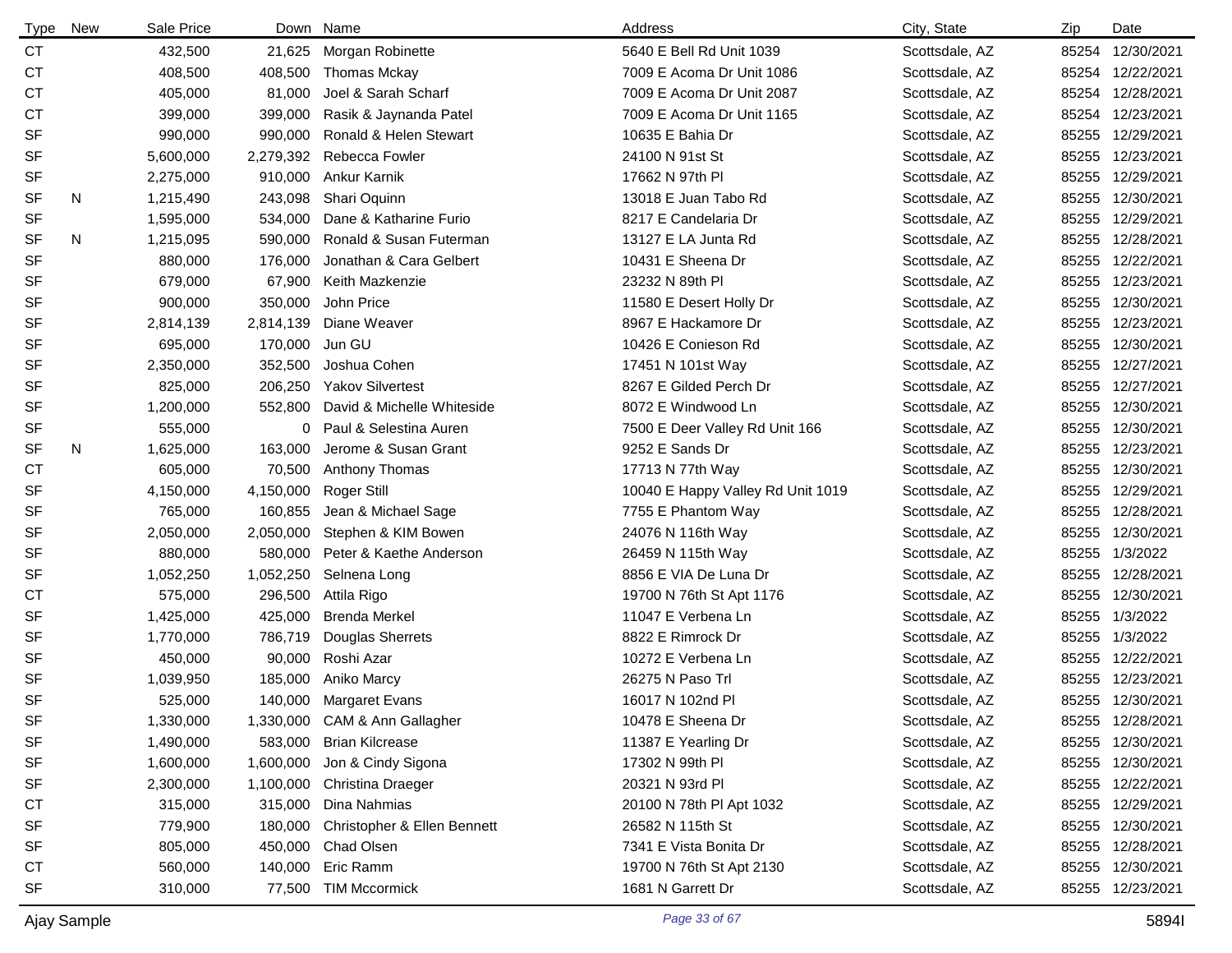| <b>Type</b> | New | Sale Price |           | Down Name                  | Address                                | City, State    | Zip   | Date             |
|-------------|-----|------------|-----------|----------------------------|----------------------------------------|----------------|-------|------------------|
| <b>SF</b>   |     | 855,000    | 855,000   | <b>Sherry Potter</b>       | 15822 N 107th PI                       | Scottsdale, AZ | 85255 | 12/23/2021       |
| SF          |     | 375,000    | 75,000    | <b>Philip Murray</b>       | 8880 E Paraiso Dr Unit 219             | Scottsdale, AZ | 85255 | 12/27/2021       |
| SF          |     | 1,450,000  | 1,450,000 | <b>Michelle Hawkins</b>    | 21187 N 80th Way                       | Scottsdale, AZ | 85255 | 12/28/2021       |
| SF          |     | 695,000    | 155,000   | Xiao Wang                  | 8614 E Hubbell St                      | Scottsdale, AZ | 85257 | 12/22/2021       |
| SF          |     | 510,000    | 150,000   | Mark Campbell              | 1830 N 80th PI                         | Scottsdale, AZ | 85257 | 12/30/2021       |
| СT          |     | 240,000    | 54,903    | Shannon Mahoney            | 525 N Miller Rd Unit 146               | Scottsdale, AZ | 85257 | 12/28/2021       |
| <b>CT</b>   |     | 345,000    | 345,000   | Mark & Alice Mcintyre      | 1101 N 84th PI                         | Scottsdale, AZ |       | 85257 1/3/2022   |
| SF          |     | 299,500    | 34,000    | Andrew Dean                | 1114 N 85th PI                         | Scottsdale, AZ | 85257 | 12/28/2021       |
| SF          |     | 1,050,000  | 318,750   | Carissa Vivirito           | 6614 E Wilshire Dr                     | Scottsdale, AZ |       | 85257 12/22/2021 |
| SF          |     | 810,000    | 160,000   | <b>Michael Serposs</b>     | 7303 E Cypress St                      | Scottsdale, AZ |       | 85257 12/23/2021 |
| SF          |     | 275,000    | 70,000    | Elizabeth Feldman          | 1013 N Granite Reef Rd                 | Scottsdale, AZ |       | 85257 12/23/2021 |
| SF          |     | 705,000    | 176,250   | <b>Bhuplesh Gupta</b>      | 8216 E Granada Rd                      | Scottsdale, AZ |       | 85257 12/23/2021 |
| SF          |     | 645,000    | 127,500   | Germeine RAJ               | 7228 E Papago Dr                       | Scottsdale, AZ | 85257 | 12/28/2021       |
| SF          |     | 407,000    | 100       | Joshua Hernandez           | 8107 E ELM Dr                          | Scottsdale, AZ | 85257 | 12/29/2021       |
| SF          |     | 639,000    | 322,000   | Ross & Heidi Miller        | 8540 E OAK St                          | Scottsdale, AZ | 85257 | 12/28/2021       |
| SF          |     | 475,000    | 52,250    | Erin Combs                 | 8228 E Cypress St                      | Scottsdale, AZ | 85257 | 12/29/2021       |
| <b>CT</b>   |     | 324,150    | 32,415    | Sarah Prystupa             | 8526 E Roosevelt St                    | Scottsdale, AZ | 85257 | 12/28/2021       |
| SF          |     | 801,500    | 13,324    | Joshua Zuniga              | 8310 E Lewis Ave                       | Scottsdale, AZ | 85257 | 12/30/2021       |
| <b>CT</b>   |     | 199,000    | 5,970     | <b>Emily Sonntag</b>       | 1650 N 87th Ter Unit 6                 | Scottsdale, AZ | 85257 | 12/23/2021       |
| SF          | N   | 823,500    | 823,500   | Louis Apostolou            | 8628 E San Ardo Dr                     | Scottsdale, AZ | 85258 | 12/23/2021       |
| SF          |     | 953,000    | 328,000   | Craig & Evon Hartmann      | 10050 E Mountainview Lake Dr Unit 31   | Scottsdale, AZ | 85258 | 12/28/2021       |
| SF          |     | 497,000    | 92,960    | Rosalina Montijo           | 8417 E VIA De Encanto                  | Scottsdale, AZ | 85258 | 12/30/2021       |
| <b>CT</b>   |     | 780,000    | 20,000    | <b>Garry Galinsky</b>      | 7400 E Gainey Club Dr Unit 128         | Scottsdale, AZ | 85258 | 12/30/2021       |
| SF          |     | 650,000    | 251,000   | Randall Norman             | 8077 E VIA Del Valle                   | Scottsdale, AZ | 85258 | 12/28/2021       |
| <b>CT</b>   |     | 395,000    | 59,250    | Merat Hamidi               | 9445 N 94th PI Unit 206                | Scottsdale, AZ |       | 85258 1/3/2022   |
| SF          |     | 520,000    | 520,000   | SEK Wong                   | 8791 E VIA De Sereno                   | Scottsdale, AZ | 85258 | 12/30/2021       |
| SF          |     | 930,000    | 388,454   | Alicia & Steven Ganterbein | 8438 N 84th PI                         | Scottsdale, AZ | 85258 | 12/30/2021       |
| СT          |     | 405,600    | 80,900    | Bistra Petrova Doytchinova | 9460 E Mission Ln Unit 109             | Scottsdale, AZ | 85258 | 12/28/2021       |
| СT          |     | 528,280    | 132,070   | Aaron Benson               | 8270 N Hayden Rd Unit 1005             | Scottsdale, AZ | 85258 | 1/3/2022         |
| SF          |     | 945,500    | 320,500   | Kenna Ose                  | 10559 E Palomino Rd                    | Scottsdale, AZ | 85258 | 12/22/2021       |
| SF          |     | 450,000    | 450,000   | <b>Patrick Finan</b>       | 7137 N VIA De Paesia                   | Scottsdale, AZ | 85258 | 12/27/2021       |
| <b>CT</b>   |     | 372,600    | 11,178    | Ashleigh Dulman            | 8649 E Royal Palm Rd Unit 114          | Scottsdale, AZ |       | 85258 12/28/2021 |
| <b>SF</b>   |     | 691,950    | 691,950   | James Liguori              | 8142 E VIA De Dorado                   | Scottsdale, AZ |       | 85258 12/30/2021 |
| <b>CT</b>   |     | 742,500    |           | 742,500 Sean Berkley       | 7400 E Gainey Club Dr Unit 119         | Scottsdale, AZ |       | 85258 12/30/2021 |
| <b>CT</b>   |     | 330,000    | 118,000   | <b>Tracy Klimes</b>        | 9708 E VIA Linda Unit 1350             | Scottsdale, AZ |       | 85258 12/29/2021 |
| SF          |     | 634,900    | 84,900    | Vishall Aeron              | 7820 N VIA De LA Luna                  | Scottsdale, AZ |       | 85258 12/23/2021 |
| <b>CT</b>   |     | 155,000    | 31,000    | Tony & Sonia Hernandez     | 10055 E Mountainview Lake Dr Unit 2005 | Scottsdale, AZ |       | 85258 12/30/2021 |
| SF          |     | 605,000    | 605,000   | <b>Benjamin Faulk</b>      | 8749 E VIA De Sereno                   | Scottsdale, AZ |       | 85258 12/30/2021 |
| <b>CT</b>   |     | 500,000    | 100,000   | Steven Caruso              | 8300 E VIA De Ventura Unit 2001        | Scottsdale, AZ |       | 85258 12/30/2021 |
| SF          |     | 1,000,000  | 266,402   | Mansour Ahwazi             | 8430 N 80th PI                         | Scottsdale, AZ |       | 85258 12/30/2021 |
| SF          |     | 630,000    |           | 252,000 Yan Chen           | 11870 E Carol Ave                      | Scottsdale, AZ |       | 85259 12/29/2021 |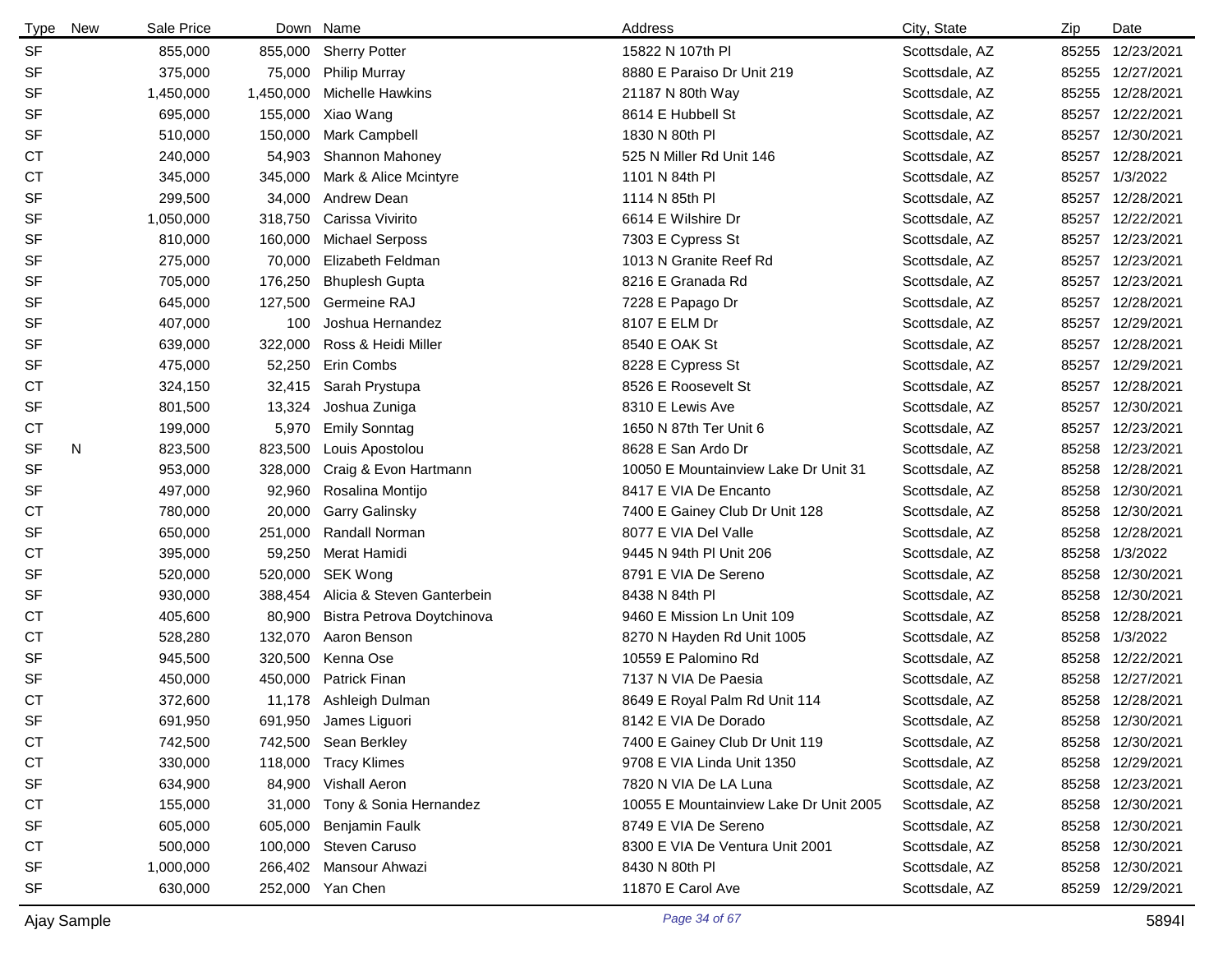| <b>Type</b><br>New | Sale Price |           | Down Name                   | Address                              | City, State    | Zip   | Date             |
|--------------------|------------|-----------|-----------------------------|--------------------------------------|----------------|-------|------------------|
| <b>SF</b>          | 1,650,000  | 330,000   | Ovidiu & Lacrima Parau      | 10944 E Onyx Ct                      | Scottsdale, AZ | 85259 | 12/30/2021       |
| SF                 | 760.000    | 76,000    | Barak & Hen Kadosh          | 12706 E Desert Cove Ave              | Scottsdale, AZ | 85259 | 1/3/2022         |
| SF                 | 485,000    | 230,074   | Jeremiah & Chelsea Brodal   | 11139 N 110th PI                     | Scottsdale, AZ | 85259 | 12/28/2021       |
| SF                 | 586,000    | 123,675   | Samuel & Cheyenne Dipietro  | 12602 E Silver Spur St               | Scottsdale, AZ | 85259 | 12/30/2021       |
| SF                 | 2,250,000  | 2,250,000 | <b>Todd Conklin</b>         | 12753 W Appaloosa Pl                 | Scottsdale, AZ | 85259 | 12/28/2021       |
| SF                 | 865,000    | 383,230   | TIM & Nancy Spencer         | 13911 E Lupine Ave                   | Scottsdale, AZ | 85259 | 12/30/2021       |
| SF                 | 1,055,000  | 106,555   | Jasmine Walia               | 10882 N 123rd St                     | Scottsdale, AZ | 85259 | 12/22/2021       |
| SF                 | 425,000    | 425,000   | Jeff Harbort                | 10996 E Yucca St                     | Scottsdale, AZ | 85259 | 12/28/2021       |
| SF                 | 1,380,000  | 500,000   | <b>Adam Cavrell</b>         | 12999 E Corrine Dr                   | Scottsdale, AZ | 85259 | 12/29/2021       |
| SF                 | 1,600,000  | 1,600,000 | <b>Steven York</b>          | 12554 E Paradise Dr                  | Scottsdale, AZ | 85259 | 12/27/2021       |
| SF                 | 650,000    | 162,500   | Christine & Zachary Ziebell | 10917 N 112th PI                     | Scottsdale, AZ | 85259 | 12/30/2021       |
| SF                 | 572,655    | 28,633    | <b>Sarah Stevens</b>        | 11108 E Sahuaro Dr                   | Scottsdale, AZ | 85259 | 12/27/2021       |
| SF                 | 1,510,000  | 302,000   | Anthony & Erica Green       | 12020 E Yucca St                     | Scottsdale, AZ | 85259 | 12/27/2021       |
| СT                 | 480,000    | 248,000   | Roja Najafi                 | 11500 E Cochise Dr Unit 2014         | Scottsdale, AZ | 85259 | 12/28/2021       |
| SF                 | 2,100,000  | 537,720   | Shahin Dabestani            | 13955 E Yucca St                     | Scottsdale, AZ | 85259 | 12/30/2021       |
| SF                 | 373,000    | 2,000     | <b>Chad Parker</b>          | 10908 N 117th PI                     | Scottsdale, AZ | 85259 | 12/30/2021       |
| SF                 | 704,000    | 24,165    | Daniel & Heather Hicks      | 12314 E North Ln                     | Scottsdale, AZ | 85259 | 12/27/2021       |
| СT                 | 875,000    | 227,800   | Dean & Kellie Clune         | 11673 N 136th St Unit 1023           | Scottsdale, AZ | 85259 | 12/23/2021       |
| SF                 | 525,000    | 0         | Javier Bibb                 | 13618 N 100th PI                     | Scottsdale, AZ | 85260 | 12/30/2021       |
| СT                 | 243,000    | 243,000   | Amy Nandin                  | 14145 N 92nd St Unit 1029            | Scottsdale, AZ |       | 85260 1/3/2022   |
| SF                 | 4,650,000  | 4,650,000 | <b>Thomas Marrs</b>         | 9993 E Cholla St                     | Scottsdale, AZ |       | 85260 12/30/2021 |
| SF                 | 810,000    | 245,000   | <b>Gregory Mcdouglass</b>   | 16510 N 92nd St Unit 1015            | Scottsdale, AZ |       | 85260 12/22/2021 |
| СT                 | 545,000    | 95,000    | Amy Sonnenberg              | 8180 E Shea Blvd Unit 1077           | Scottsdale, AZ |       | 85260 12/28/2021 |
| SF                 | 680,000    | 34,000    | Vincent Lamia               | 10323 E Becker Ln                    | Scottsdale, AZ |       | 85260 12/28/2021 |
| SF                 | 592,000    | 147,000   | <b>Betsy Fein</b>           | 13420 N 103rd PI                     | Scottsdale, AZ |       | 85260 12/29/2021 |
| SF                 | 1,205,000  | 241,000   | Punjit Shiknis              | 9719 E Clinton St                    | Scottsdale, AZ |       | 85260 12/22/2021 |
| SF                 | 635,000    | 140,000   | Rebecca Molt                | 9009 E Aster Dr                      | Scottsdale, AZ | 85260 | 12/28/2021       |
| SF                 | 770,000    | 524,500   | Judith & Charles Tatton     | 9919 E Dreyfus Ave                   | Scottsdale, AZ |       | 85260 12/27/2021 |
| СT                 | 330,000    | 330,000   | Gary & Carl Rockwell        | 14145 N 92nd St Unit 2107            | Scottsdale, AZ | 85260 | 12/29/2021       |
| SF                 | 714,000    | 142,800   | Konstantin & Irina Novikova | 9365 E Pershing Ave                  | Scottsdale, AZ |       | 85260 12/28/2021 |
| SF                 | 532,000    | 59,500    | Debra Pospiech              | 16420 N Thompson Peak Pkwy Unit 2011 | Scottsdale, AZ |       | 85260 12/28/2021 |
| SF                 | 660,000    | 121,440   | Brian & Bridget Oxman       | 10179 E Conieson Rd                  | Scottsdale, AZ |       | 85260 12/28/2021 |
| <b>SF</b>          | 775,000    |           | 127,800 Dean Wegner         | 9687 E Ludlow Dr                     | Scottsdale, AZ | 85260 | 12/23/2021       |
| SF                 | 469,500    | 150,000   | Mark & Sara Webster         | 9265 E Voltaire Dr                   | Scottsdale, AZ |       | 85260 12/28/2021 |
| SF                 | 607,100    |           | 607,100 Paul Kripal         | 8841 E Meadow Hill Dr                | Scottsdale, AZ |       | 85260 12/29/2021 |
| SF                 | 675,000    |           | 202,500 Shawn Keep          | 13574 N 88th PI                      | Scottsdale, AZ |       | 85260 12/23/2021 |
| <b>CT</b>          | 426,000    | 22,250    | Rachel & Jarod Peterson     | 15225 N 100th St Unit 2206           | Scottsdale, AZ |       | 85260 1/3/2022   |
| SF                 | 725,000    | 152,060   | Jongrin KIM                 | 8820 E Lupine Ave                    | Scottsdale, AZ |       | 85260 12/29/2021 |
| SF                 | 630,000    | 31,500    | Jason Dawson                | 15052 N 100th PI                     | Scottsdale, AZ |       | 85260 1/3/2022   |
| SF                 | 1,050,000  | 210,750   | Stanton Buchanan            | 9760 E Clinton St                    | Scottsdale, AZ |       | 85260 12/23/2021 |
| SF                 | 595,000    | 119,000   | Kristen Shughart            | 9152 E Jenan Dr                      | Scottsdale, AZ |       | 85260 12/30/2021 |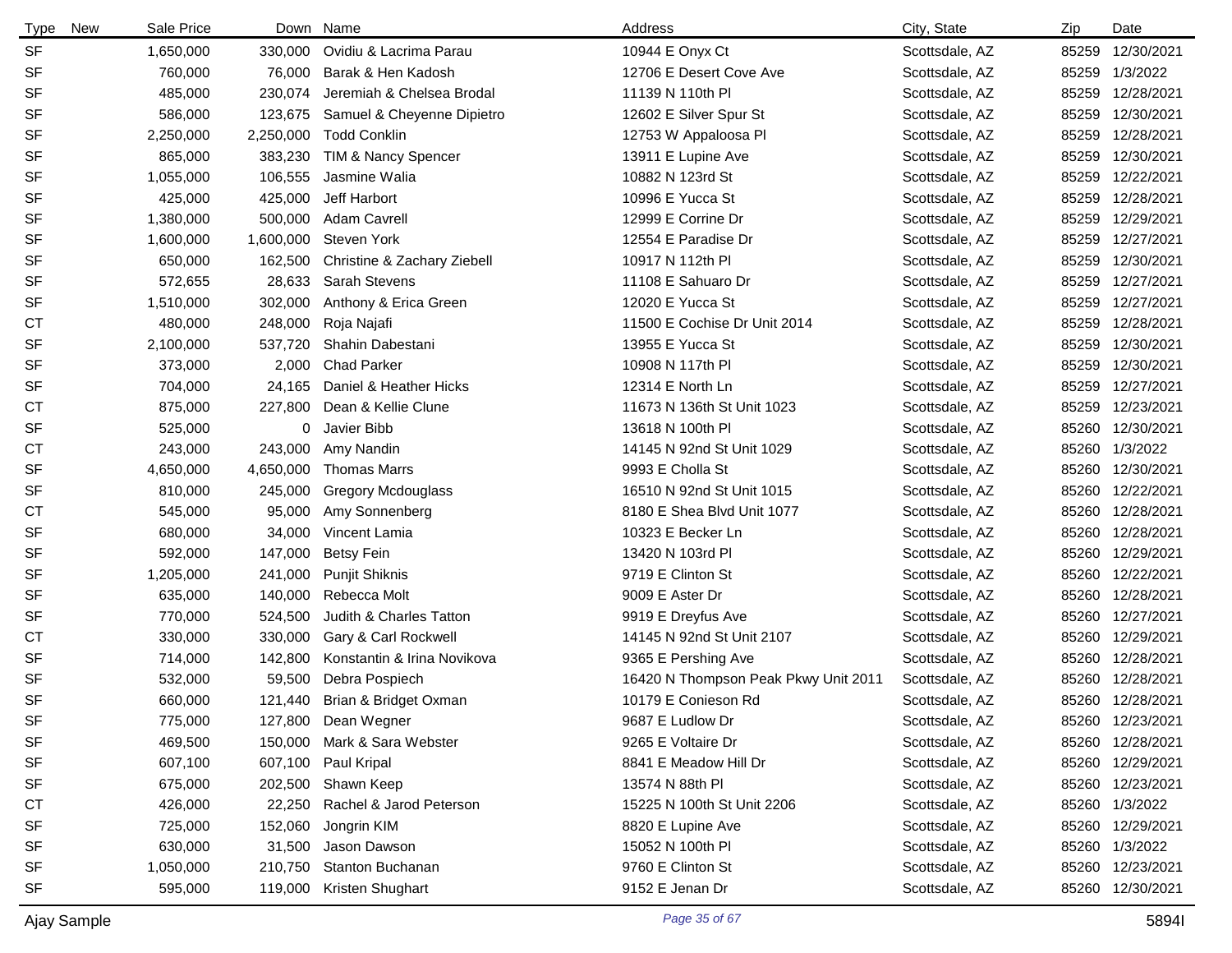| <b>Type</b> | New | Sale Price |           | Down Name                       | Address                   | City, State        | Zip   | Date             |
|-------------|-----|------------|-----------|---------------------------------|---------------------------|--------------------|-------|------------------|
| <b>SF</b>   |     | 850,000    | 850,000   | Douglas & Sharon J Mary Wilkins | 10435 E Dreyfus Ave       | Scottsdale, AZ     | 85260 | 12/29/2021       |
| SF          |     | 584,500    | 0         | Patricia Carpenter              | 9432 E Whitewing Dr       | Scottsdale, AZ     | 85262 | 12/23/2021       |
| SF          |     | 2,000,000  | 499,598   | David & Claudia Fetter          | 10185 E Rising Sun Dr     | Scottsdale, AZ     |       | 85262 12/27/2021 |
| SF          |     | 1,100,000  | 110,000   | <b>Boris Kochanoff</b>          | 14541 W Gamble Ln         | Scottsdale, AZ     | 85262 | 12/28/2021       |
| SF          |     | 525,000    | 525,000   | <b>Ronald Wise</b>              | 10615 E Hedgehog PI # 8   | Scottsdale, AZ     |       | 85262 12/28/2021 |
| SF          |     | 1,000,000  | 135,000   | Barbara Morrison                | 30817 N 144th St # 3002   | Scottsdale, AZ     | 85262 | 12/23/2021       |
| SF          |     | 4,250,000  | 4,250,000 | <b>Gary Reding</b>              | 10818 E Purple Aster Way  | Scottsdale, AZ     |       | 85262 12/27/2021 |
| SF          |     | 5,500,000  | 1,220,000 | Jill Posnick                    | 9856 E Blue Sky Dr # 77   | Scottsdale, AZ     | 85262 | 12/30/2021       |
| SF          |     | 824,150    | 103,500   | Venessa Anane                   | 35350 N 94th St           | Scottsdale, AZ     |       | 85262 12/29/2021 |
| SF          |     | 940,000    | 690,000   | Dale Todnem                     | 34105 N 136th St          | Scottsdale, AZ     | 85262 | 12/23/2021       |
| SF          |     | 894,500    | 44,725    | Karin Harmer                    | 9847 E Preserve Way       | Scottsdale, AZ     |       | 85262 12/29/2021 |
| SF          | N   | 1,450,000  | 1,450,000 | Kevin & Gail Myatt              | 34444 N 92nd Pl           | Scottsdale, AZ     | 85262 | 12/29/2021       |
| <b>CT</b>   |     | 615,000    | 615,000   | <b>Tracy Wade</b>               | 28530 N 102nd Way         | Scottsdale, AZ     | 85262 | 12/29/2021       |
| SF          |     | 1,090,000  | 381,500   | Fatima & Moinuddin Khan         | 27146 N 109th Way         | Scottsdale, AZ     | 85262 | 12/30/2021       |
| SF          |     | 675,000    | 675,000   | Daniel & Laurie Deyoung         | 28135 N 153rd St          | Scottsdale, AZ     | 85262 | 1/3/2022         |
| SF          |     | 1,085,000  | 206,312   | Mary Chavez                     | 27961 N 114th Way         | Scottsdale, AZ     | 85262 | 12/30/2021       |
| SF          |     | 1,000,000  | 200,000   | Gregory & Terry Breithaupt      | 28423 N 139th St          | Scottsdale, AZ     | 85262 | 1/3/2022         |
| SF          |     | 1,100,000  | 110,000   | <b>Boris Kuchanoff</b>          | 14541 E Gamble Ln         | Scottsdale, AZ     | 85262 | 12/28/2021       |
| SF          |     | 3,250,000  | 450,000   | Joshua Shino                    | 28028 N 148th St          | Scottsdale, AZ     | 85262 | 12/27/2021       |
| <b>SF</b>   | N   | 3,095,000  | 1,097,720 | Frank & Sharon Semancik         | 9379 E Sky Line Dr        | Scottsdale, AZ     | 85262 | 12/30/2021       |
| SF          |     | 800,000    | 800,000   | John & Karin Mcquillan          | 9316 E Tillinghast Rd     | Scottsdale, AZ     | 85262 | 12/23/2021       |
| SF          |     | 765,000    | 225,000   | Marilyn Anderson                | 17919 E Slide Rock Dr     | RIO Verde, AZ      | 85263 | 12/30/2021       |
| SF          |     | 676,910    | 197,910   | Bruce & Andrea Brown            | 17501 E Cindercone Way    | RIO Verde, AZ      | 85263 | 12/29/2021       |
| SF          |     | 800,000    | 350,000   | John & Nicole Atkinson          | 24825 N Vado Ct           | RIO Verde, AZ      | 85263 | 12/23/2021       |
| SF          |     | 711,936    | 211,936   | <b>TOM Alberto</b>              | 17864 E Veit Springs Dr   | RIO Verde, AZ      | 85263 | 12/30/2021       |
| SF          |     | 1,140,000  | 805,000   | Paul Ables                      | 18702 E Picacho Rd        | RIO Verde, AZ      | 85263 | 12/30/2021       |
| SF          |     | 700,000    | 175,000   | Lorraine Mcrae                  | 18082 E Vista Desierto    | RIO Verde, AZ      | 85263 | 12/28/2021       |
| SF          |     | 1,042,010  | 138,883   | Michael Lye                     | 28818 N Sandal Ct         | RIO Verde, AZ      | 85263 | 12/30/2021       |
| SF          |     | 1,050,000  | 210,000   | William & Terry Kennedy         | 6073 E Hassayampa Cir     | Scottsdale, AZ     | 85266 | 12/23/2021       |
| SF          |     | 1,050,000  | 1,050,000 | James Gaspar                    | 6687 E Sleepy Owl Way     | Scottsdale, AZ     | 85266 | 12/23/2021       |
| SF          |     | 2,025,000  | 2,025,000 | Brian & Haley Flood             | 7556 E Oberlin Way        | Scottsdale, AZ     | 85266 | 12/30/2021       |
| SF          |     | 674,500    | 114,500   | Carmen Hall                     | 7609 E Balao Dr           | Scottsdale, AZ     |       | 85266 12/30/2021 |
| SF          |     | 920,000    | 920,000   | Thomas & Sabine Saurteig        | 6852 E Horned Owl Trl     | Scottsdale, AZ     |       | 85266 1/3/2022   |
| SF          |     | 1,525,000  | 675,000   | Alan Paine                      | 8636 E Lone Mountain Rd   | Scottsdale, AZ     |       | 85266 12/23/2021 |
| SF          |     | 1,725,000  | 1,725,000 | Edward & Cindy Locricchio       | 6340 E Calle De Mandel    | Scottsdale, AZ     | 85266 | 12/28/2021       |
| SF          |     | 715,000    | 146,792   | Joseph & Mimi Kranz             | 7105 E Hibiscus Way       | Scottsdale, AZ     |       | 85266 1/3/2022   |
| SF          |     | 305,000    | 305,000   | Greg & Ann Rotherham            | 9164 E Sunflower Ct       | Scottsdale, AZ     |       | 85266 1/3/2022   |
| SF          |     | 86,100     | 265,250   | Donald & Sharon Deluca          | 15825 E Sunflower Dr      | Fountain Hills, AZ |       | 85268 12/30/2021 |
| СT          |     | 325,000    | 9,900     | Joanner Monroid                 | 16624 E Almont Dr Apt 101 | Fountain Hills, AZ |       | 85268 12/23/2021 |
| SF          |     | 400,000    | 100,000   | Alexandra Holden                | 15531 E Palomino Blvd     | Fountain Hills, AZ |       | 85268 12/23/2021 |
| SF          |     | 685,000    | 185,000   | Neal & Lori Kahalnik            | 15534 E Chicory Dr        | Fountain Hills, AZ |       | 85268 12/30/2021 |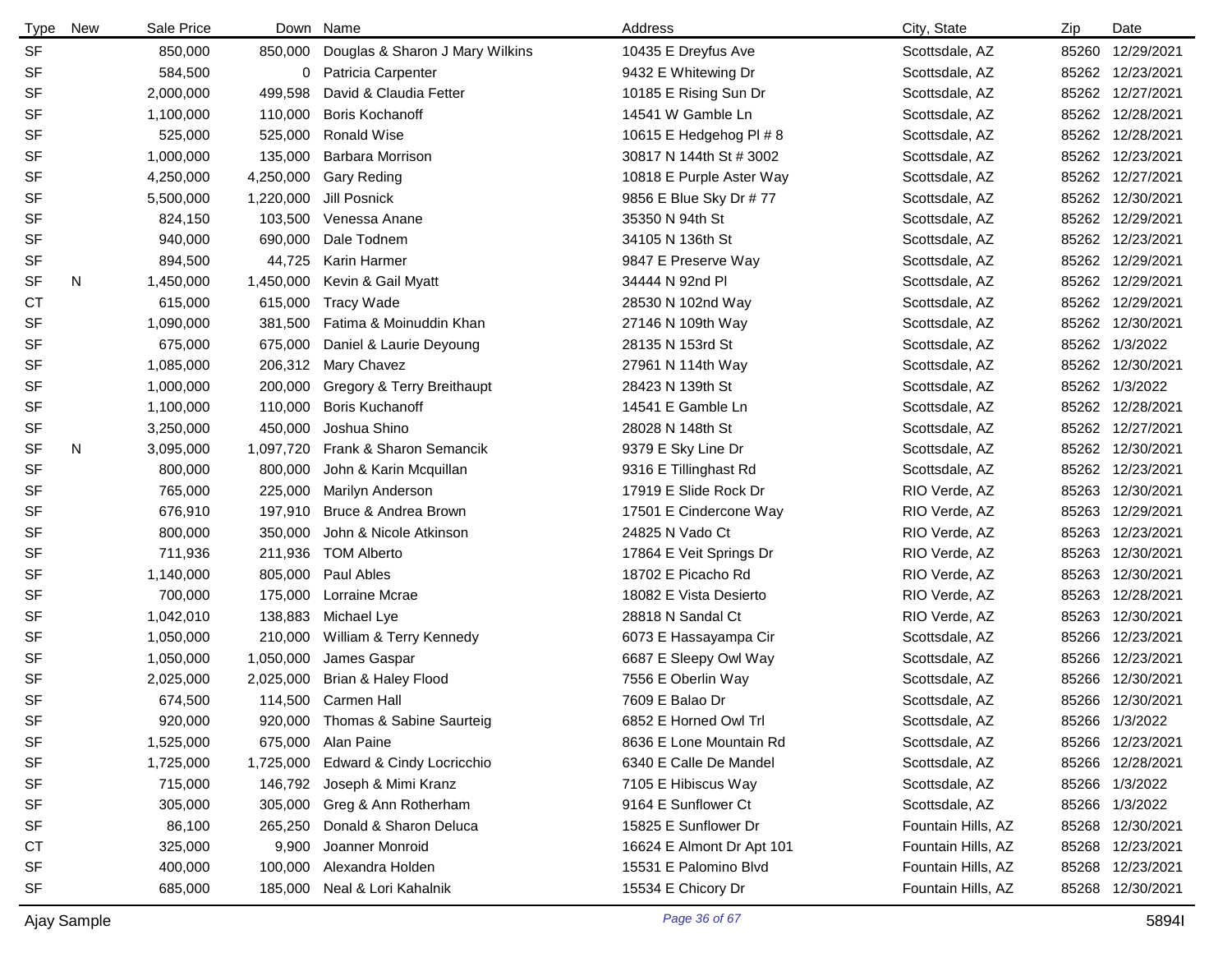| <b>Type</b> | <b>New</b> | Sale Price |              | Down Name                          | Address                             | City, State        | Zip   | Date             |
|-------------|------------|------------|--------------|------------------------------------|-------------------------------------|--------------------|-------|------------------|
| CT          |            | 299,900    | 99,900       | Heeyang & Mooho Song               | 13700 N Fountain Hills Blvd Apt 176 | Fountain Hills, AZ | 85268 | 12/30/2021       |
| СT          |            | 299,900    | 0            | John & Tanya Schoenwolf            | 11624 N Saguaro Blvd Apt 3          | Fountain Hills, AZ | 85268 | 12/30/2021       |
| SF          |            | 650,000    | 97,500       | Jerry & Morgan Hufstetler          | 9428 N Broken BOW                   | Fountain Hills, AZ | 85268 | 12/28/2021       |
| СT          |            | 770,000    | 770,000      | James & Barbara Erbes              | 14850 E Grandview Dr Unit 152       | Fountain Hills, AZ | 85268 | 12/29/2021       |
| SF          |            | 1,130,000  | 1,130,000    | Wes & Elisha Monken                | 10528 N Skyline Dr                  | Fountain Hills, AZ | 85268 | 12/29/2021       |
| SF          |            | 1,275,000  | 255,000      | Lee Arnold                         | 15510 E Telegraph Dr                | Fountain Hills, AZ | 85268 | 12/23/2021       |
| SF          |            | 700,000    | 375,000      | Gerhard & Andrea Sander            | 15416 E El Lago Blvd                | Fountain Hills, AZ | 85268 | 12/30/2021       |
| SF          |            | 1,075,000  | 0            | Chad & Ellaina E Johnson Antes     | 16726 E Nicklaus Dr                 | Fountain Hills, AZ | 85268 | 12/22/2021       |
| SF          |            | 630,000    | 31,500       | Denny & Margaret Kladis            | 15454 E Palomino Blvd               | Fountain Hills, AZ | 85268 | 1/3/2022         |
| SF          |            | 565,000    | $\mathbf{0}$ | <b>Todd Clarkson</b>               | 12232 N Teal Dr                     | Fountain Hills, AZ | 85268 | 12/29/2021       |
| SF          |            | 299,999    | 9,000        | Colleen & Larry Fleeman            | 14448 N Saguaro Blvd B              | Fountain Hills, AZ | 85268 | 12/29/2021       |
| SF          |            | 600,000    | 200,000      | Kevin Armitage                     | 17436 E El Pueblo Blvd              | Fountain Hills, AZ | 85268 | 12/27/2021       |
| SF          |            | 515,000    | 103,000      | <b>Robin Mallek</b>                | 16201 E Keymar Dr                   | Fountain Hills, AZ | 85268 | 1/3/2022         |
| SF          |            | 217,500    | 217,500      | Sheena Richmond                    | 10039 N Mcdowell View Trl           | Fountain Hills, AZ | 85268 | 12/23/2021       |
| SF          |            | 630,000    | 31,500       | Denny & Margaret Kladis            | 15454 E Palomino Blvd               | Fountain Hills, AZ | 85268 | 12/29/2021       |
| SF          |            | 540,000    | 108,000      | Mahendra & AMI Singh               | 16411 E Segundo Dr                  | Fountain Hills, AZ | 85268 | 12/30/2021       |
| SF          |            | 751,000    | 751,000      | Roland & Bonnie Mclean             | 15913 E Primrose Dr                 | Fountain Hills, AZ | 85268 | 12/29/2021       |
| SF          |            | 594,945    | 59,445       | Jacob & Shannon Martinson          | 15816 E Sycamore Dr                 | Fountain Hills, AZ | 85268 | 12/30/2021       |
| СT          |            | 357,000    | 357,000      | Constance Bousselaire              | 16710 E Westby Dr Apt B             | Fountain Hills, AZ | 85268 | 12/22/2021       |
| СT          |            | 489,900    | 62,000       | <b>Robert Becker</b>               | 16655 E Saguaro Blvd Unit 117       | Fountain Hills, AZ | 85268 | 12/30/2021       |
| SF          |            | 300,000    | 68,000       | Jnae Burling                       | 14609 N Calle Del ORO               | Fountain Hills, AZ | 85268 | 12/30/2021       |
| СT          |            | 242,500    | 48,500       | Brandi JO Archuleta                | 14849 N Kings Way Unit 213          | Fountain Hills, AZ | 85268 | 12/30/2021       |
| СT          |            | 418,850    | 105,350      | Shalini & Nand Sharma              | 901 S Smith Rd Unit 1054            | Tempe, AZ          | 85281 | 12/22/2021       |
| <b>CT</b>   |            | 300,000    | 297,000      | Lin Yuan                           | 850 S River Dr Unit 1072            | Tempe, AZ          | 85281 | 12/22/2021       |
| СT          |            | 201,825    | 201,825      | Venkata Reddy Kalli                | 1111 E University Dr Unit 231       | Tempe, AZ          | 85281 | 12/29/2021       |
| SF          |            | 400,000    | 135,000      | Miguel Armenta                     | 1909 S Farmer Ave                   | Tempe, AZ          | 85281 | 12/27/2021       |
| SF          | N          | 210,000    | 23,600       | <b>Robert Mathis</b>               | 1495 S Rita Ln                      | Tempe, AZ          | 85281 | 12/23/2021       |
| <b>CT</b>   |            | 455,000    | 91,000       | <b>Meredith Connor</b>             | 945 E Playa Del Norte Dr Unit 3018  | Tempe, AZ          | 85281 | 12/28/2021       |
| SF          |            | 460,000    | 11,695       | Douglas Golubovic                  | 356 E Taylor St                     | Tempe, AZ          | 85281 | 12/30/2021       |
| SF          |            | 450,000    | 75,560       | <b>Robert Bryant</b>               | 1423 W 6TH St                       | Tempe, AZ          | 85281 | 12/23/2021       |
| СT          |            | 430,061    | 86,013       | Dmitriy Kaplan                     | 901 S Smith Rd Unit 1055            | Tempe, AZ          | 85281 | 12/30/2021       |
| <b>CT</b>   |            | 219,000    | 3,967        | Heather Brennan                    | 1823 E Kirkland Ln Unit A           | Tempe, AZ          |       | 85281 12/30/2021 |
| <b>CT</b>   |            | 294,000    |              | 294,000 Anilore Schwartz           | 510 S Evergreen Rd                  | Tempe, AZ          | 85281 | 12/27/2021       |
| СT          |            | 220,000    | 220,000      | David & Susan Kovacs               | 1014 E Spence Ave Apt 208           | Tempe, AZ          | 85281 | 12/30/2021       |
| <b>CT</b>   |            | 315,000    |              | 315,000 Martin Giacalone           | 510 W University Dr Unit 217        | Tempe, AZ          | 85281 | 12/29/2021       |
| <b>CT</b>   |            | 516,500    |              | 129,125 Alexander & Julie Miachika | 1300 W 5TH St Apt 1006              | Tempe, AZ          |       | 85281 12/28/2021 |
| <b>CT</b>   |            | 210,000    | 21,000       | David Vest Brady                   | 700 W University Dr Unit 140        | Tempe, AZ          |       | 85281 12/29/2021 |
| SF          |            | 365,000    | 91,250       | <b>Charles Emhoff</b>              | 1211 N Frances St                   | Tempe, AZ          | 85281 | 12/30/2021       |
| SF          |            | 409,000    | 40,900       | Lynn & Mario Quaranta              | 1111 W University Dr Unit 3013      | Tempe, AZ          |       | 85281 12/22/2021 |
| <b>CT</b>   |            | 225,000    | 22,500       | Monty & Kelli Sears                | 2333 E Southern Ave Unit 1021       | Tempe, AZ          |       | 85282 12/30/2021 |
| SF          |            | 740,000    | 148,000      | <b>Charles Rode</b>                | 321 E Aepli Dr                      | Tempe, AZ          |       | 85282 1/3/2022   |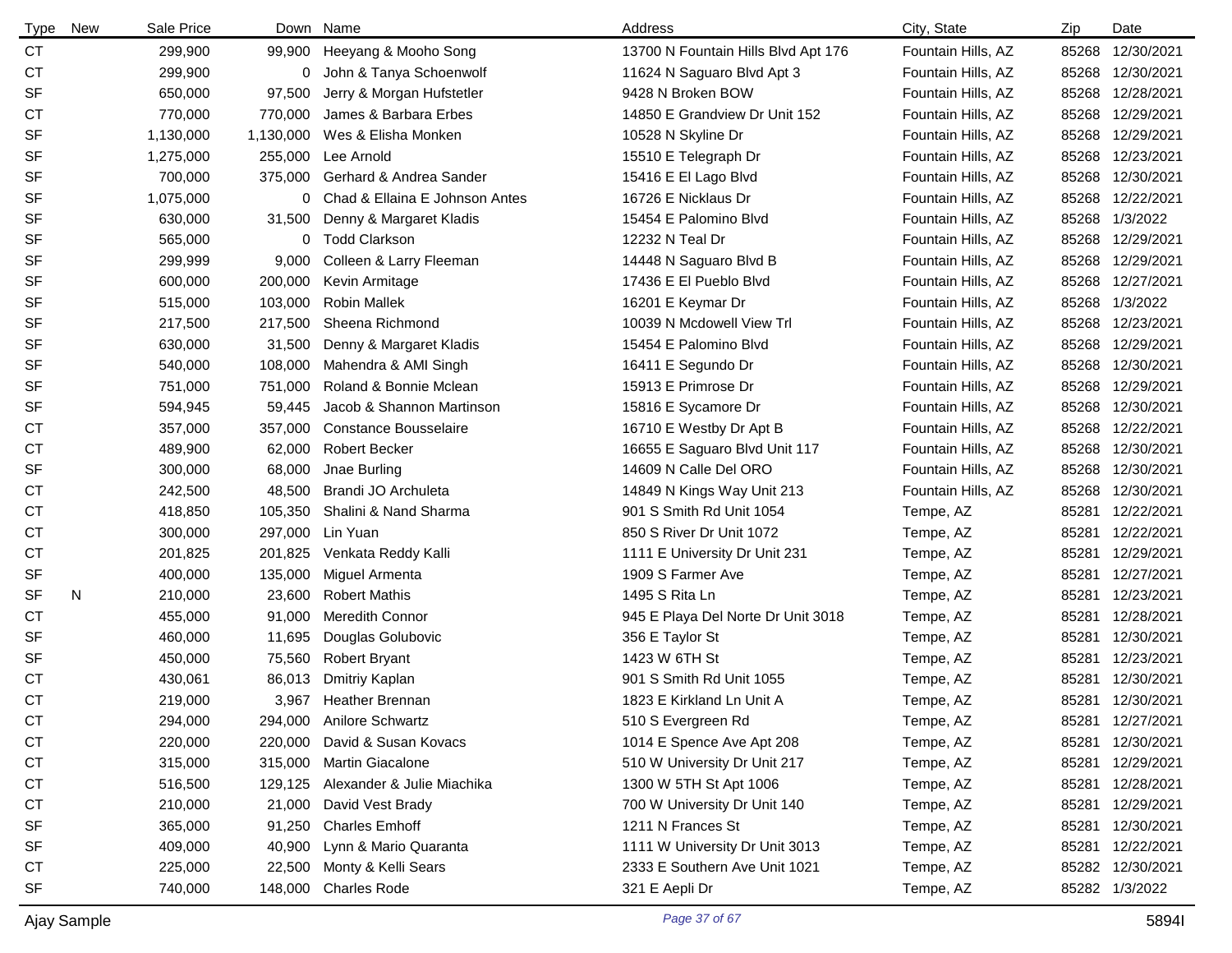| <b>Type</b> | New | Sale Price |           | Down Name                         | Address                      | City, State  | Zip   | Date             |
|-------------|-----|------------|-----------|-----------------------------------|------------------------------|--------------|-------|------------------|
| <b>SF</b>   |     | 475,000    | 295,000   | Thomas C Jr Trauger               | 2090 S Dorsey Ln Unit 1010   | Tempe, AZ    | 85282 | 12/30/2021       |
| SF          |     | 360,000    | 18,000    | Keisuke Yagi                      | 3011 S Country Club Way      | Tempe, AZ    | 85282 | 12/27/2021       |
| <b>CT</b>   |     | 310,000    | 5,615     | Sidhant & Navisha Choudhary       | 916 W Laguna Dr              | Tempe, AZ    |       | 85282 12/30/2021 |
| <b>SF</b>   |     | 415,000    |           | 0 Kenneth Easter                  | 1636 W Geneva Dr             | Tempe, AZ    | 85282 | 12/28/2021       |
| <b>SF</b>   |     | 530,000    | 405,000   | Christopher & Lisa Parsons        | 716 W Hermosa Dr             | Tempe, AZ    | 85282 | 12/28/2021       |
| <b>SF</b>   |     | 451,000    | 22,550    | Michael Layne                     | 1201 E Riviera Dr            | Tempe, AZ    | 85282 | 12/27/2021       |
| <b>SF</b>   |     | 405,000    | 5,000     | Jonah Reinholz                    | 3233 S Lebanon Ln            | Tempe, AZ    | 85282 | 12/29/2021       |
| <b>SF</b>   |     | 462,000    | 73,920    | Brittany & Gabriel J Ortega Facio | 3333s Ventana Dr             | Tempe, AZ    | 85282 | 12/27/2021       |
| <b>SF</b>   |     | 370,000    | 18,500    | Jeffrey Macswan                   | 2616 W Carson Dr             | Tempe, AZ    | 85282 | 12/27/2021       |
| <b>CT</b>   |     | 270,000    | 130,000   | Jonathan Palomino                 | 2015 E Southern Ave Unit 8   | Tempe, AZ    | 85282 | 12/29/2021       |
| <b>SF</b>   |     | 483,000    | 49,000    | Dalton Turner                     | 1257 E Bishop Dr             | Tempe, AZ    |       | 85282 12/30/2021 |
| <b>SF</b>   |     | 470,000    | 36,808    | Margaret Nowicki                  | 2076 E Aspen Dr              | Tempe, AZ    | 85282 | 12/29/2021       |
| <b>SF</b>   |     | 350,000    | 10,500    | <b>Heather Fillman</b>            | 2135 E Dunbar Dr             | Tempe, AZ    | 85282 | 12/23/2021       |
| <b>SF</b>   |     | 400,000    | 62,250    | <b>Michael Mcdow</b>              | 4009 S Mckemy St             | Tempe, AZ    | 85282 | 12/23/2021       |
| SF          |     | 510,000    | 51,060    | Chinmay Palande                   | 226 E Balboa Dr              | Tempe, AZ    |       | 85282 12/23/2021 |
| <b>SF</b>   |     | 490,000    | 88,200    | Lindsey & Brandon Steed           | 2408 E Alameda Dr            | Tempe, AZ    | 85282 | 12/23/2021       |
| <b>SF</b>   | N   | 350,000    | 25,000    | Nicholas Heiser                   | 4501 S 48th St               | Tempe, AZ    |       | 85282 12/27/2021 |
| <b>SF</b>   |     | 465,000    | 37,500    | <b>Timothyl Hardy</b>             | 2439 S Evergreen Rd          | Tempe, AZ    | 85282 | 12/27/2021       |
| <b>SF</b>   |     | 610,000    | 50,000    | Marla Young                       | 4525 S Willow Dr             | Tempe, AZ    |       | 85282 1/3/2022   |
| SF          |     | 402,000    | 42,000    | <b>Michael Cook</b>               | 236 E Carter Dr              | Tempe, AZ    | 85282 | 12/28/2021       |
| <b>CT</b>   |     | 275,000    | 90,000    | Delia Saenz                       | 2134 E Broadway Rd Unit 1003 | Tempe, AZ    | 85282 | 12/28/2021       |
| <b>SF</b>   |     | 270,000    | 4,891     | Jordan Tapia                      | 1126 W Oxford Dr             | Tempe, AZ    | 85283 | 12/30/2021       |
| <b>SF</b>   |     | 1,220,000  | 1,220,000 | Alex Van Der Werf                 | 970 E Morningstar Ln         | Tempe, AZ    | 85283 | 12/22/2021       |
| СT          |     | 310,000    | 46,500    | Svetlana Sejas                    | 5617 S Clambake Bay Ct E     | Tempe, AZ    | 85283 | 12/29/2021       |
| <b>SF</b>   |     | 314,900    | 0         | <b>Colton Edwards</b>             | 1222 W Baseline Rd Unit 217  | Tempe, AZ    | 85283 | 12/27/2021       |
| <b>SF</b>   |     | 650,000    | 129,341   | William & Christina Miles         | 1424 E Northshore Dr         | Tempe, AZ    | 85283 | 12/28/2021       |
| SF          |     | 1,200,000  | 120,200   | <b>Kelly Rogers</b>               | 5304 S Marine Dr             | Tempe, AZ    | 85283 | 12/22/2021       |
| СT          |     | 444,900    | 107,475   | Marilyn Ghusson                   | 5200 S Lakeshore Dr Apt 205  | Tempe, AZ    | 85283 | 12/29/2021       |
| SF          |     | 501,000    | 501,000   | Kira & Ryan Butler                | 1957 E Auburn Dr             | Tempe, AZ    | 85283 | 12/27/2021       |
| <b>SF</b>   | N   | 350,000    | 52,500    | Mika Mandeville                   | 1016 W Orion St              | Tempe, AZ    | 85283 | 12/28/2021       |
| <b>SF</b>   |     | 645,000    | 32,250    | Thomas Ziegenheim                 | 1056 E Sandpiper Dr          | Tempe, AZ    | 85283 | 12/30/2021       |
| <b>SF</b>   |     | 210,000    | 52,500    | <b>Adrian Gastelum</b>            | 1159 E Vaughn St Unit D      | Tempe, AZ    |       | 85283 12/23/2021 |
| SF          |     | 420,000    |           | 42,420 Marykay Kimura             | 1829 E Sarah Ln              | Tempe, AZ    |       | 85284 12/22/2021 |
| SF          |     | 292,002    |           | 292,002 David Houk                | 1826 W Ranch Rd              | Tempe, AZ    |       | 85284 12/30/2021 |
| <b>CT</b>   |     | 310,000    |           | 31,000 Shani Wall                 | 7809 S Kachina Dr            | Tempe, AZ    |       | 85284 12/29/2021 |
| SF          |     | 460,000    | 23,000    | Dixita Patel                      | 1161 W Lark Dr               | Chandler, AZ |       | 85286 12/23/2021 |
| SF          |     | 1,325,000  | 265,000   | Vivek Ghosh                       | 2224 W Weatherby Way         | Chandler, AZ |       | 85286 12/23/2021 |
| SF          |     | 800,000    | 175,000   | Hugh & Margaret Reid              | 1324 W Bluejay Dr            | Chandler, AZ |       | 85286 12/29/2021 |
| SF          |     | 502,064    | 217,064   | Dongrin & Youngsook KIM           | 225 E Hackberry Dr # 40      | Chandler, AZ | 85286 | 12/23/2021       |
| SF          |     | 1,500,000  | 900,000   | Stephen & Valerie Dickson         | 21211 S 142nd St             | Chandler, AZ |       | 85286 12/30/2021 |
| SF          |     | 1,100,000  |           | 264,598 LEI Zhang                 | 3401 E Ebony Dr              | Chandler, AZ |       | 85286 12/27/2021 |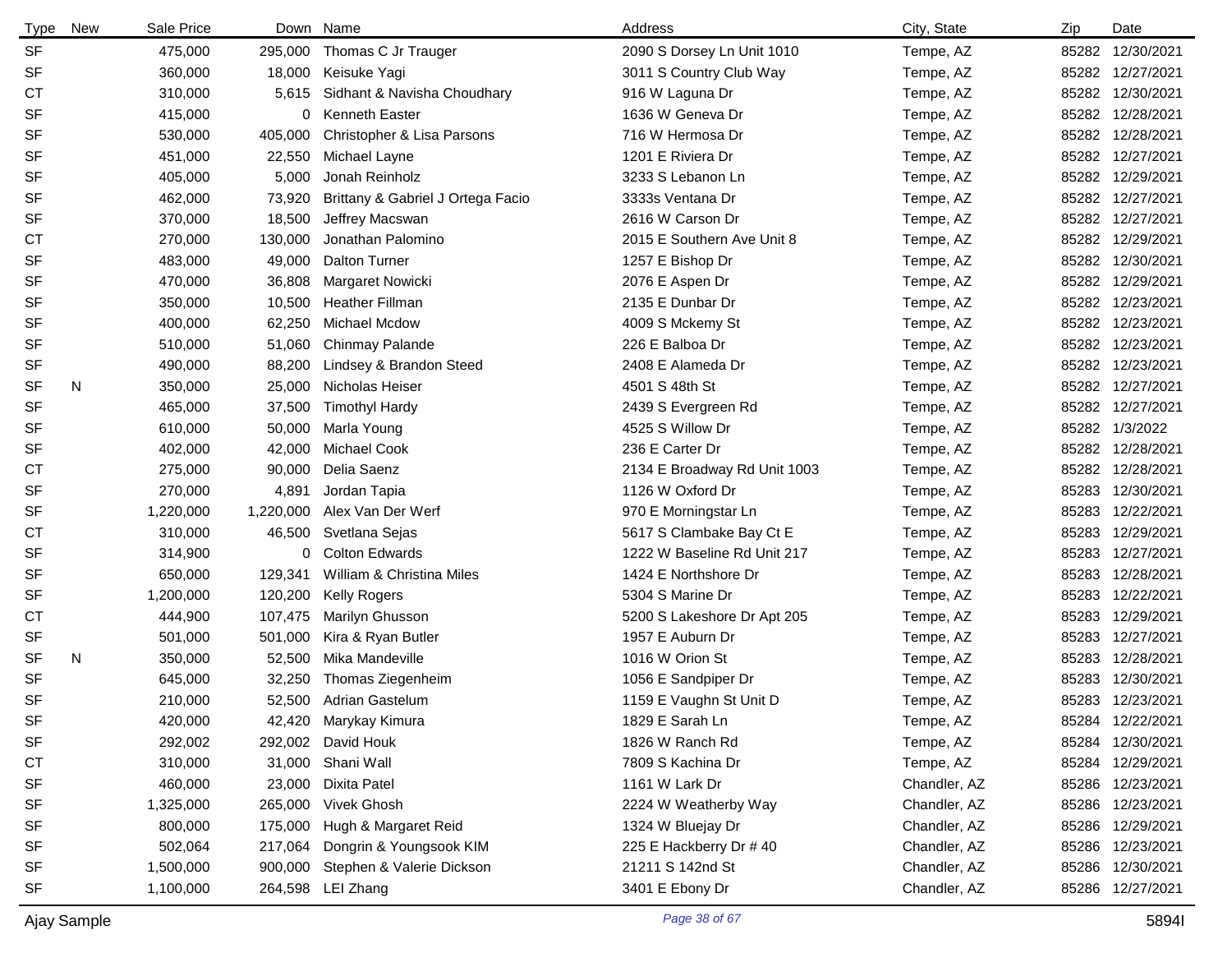| <b>Type</b> | <b>New</b> | Sale Price |         | Down Name                | Address                      | City, State  | Zip   | Date             |
|-------------|------------|------------|---------|--------------------------|------------------------------|--------------|-------|------------------|
| <b>SF</b>   |            | 945,000    |         | 204,200 Robert Koski     | 3487 S Valerie Dr            | Chandler, AZ | 85286 | 12/30/2021       |
| <b>SF</b>   |            | 795,000    | 159,000 | Azia Coleman             | 1780 E Derringer Way         | Chandler, AZ | 85286 | 12/30/2021       |
| <b>SF</b>   |            | 476,167    | 165,000 | Daniel Dien              | 272 E Hackberry Dr # 51      | Chandler, AZ | 85286 | 12/30/2021       |
| <b>SF</b>   |            | 421,416    | 21,071  | Lisa Moore               | 266 E Hackberry Dr # 52      | Chandler, AZ | 85286 | 12/23/2021       |
| СT          |            | 445,000    | 15,275  | Jared Yelavich           | 1363 W Marlin Dr             | Chandler, AZ | 85286 | 12/27/2021       |
| <b>SF</b>   |            | 510,000    | 25,500  | Kevin Dykerman           | 1446 W Swan Ct               | Chandler, AZ | 85286 | 12/22/2021       |
| <b>SF</b>   |            | 414,578    | 12,438  | Michael Monaco           | 2783 S Jackrabbit Dr         | Chandler, AZ | 85286 | 1/3/2022         |
| <b>SF</b>   |            | 358,694    | 10,761  | <b>Brendan Farrier</b>   | 2779 S Jackrabbit Dr         | Chandler, AZ | 85286 | 12/30/2021       |
| SF          |            | 423,356    | 91,500  | Daniel Oconnor           | 278 E Hackberry Dr # 50      | Chandler, AZ | 85286 | 12/30/2021       |
| SF          | N          | 503,581    | 1,592   | Vasily Souzdenkov        | 4278 E Dennisport Ave        | Gilbert, AZ  | 85295 | 12/30/2021       |
| <b>SF</b>   |            | 600,000    | 107,500 | Shawna Tinney            | 2078 S Nancy Ln              | Gilbert, AZ  | 85295 | 12/27/2021       |
| <b>SF</b>   |            | 520,000    | 4,000   | Joshua & Lauren Dupont   | 4291 E Toledo St             | Gilbert, AZ  | 85295 | 1/3/2022         |
| SF          |            | 425,000    | 106,250 | Chenjun Yang             | 1855 E Pony Ln               | Gilbert, AZ  | 85295 | 12/23/2021       |
| SF          |            | 515,000    | 515,000 | Jeongsuk Eddy            | 2608 S Quaintance St         | Gilbert, AZ  | 85295 | 12/28/2021       |
| <b>SF</b>   | N          | 350,552    | 70,110  | WEI Zhang                | 4242 E Bethena St            | Gilbert, AZ  | 85295 | 12/23/2021       |
| <b>SF</b>   |            | 540,000    | 0       | Nicole Jordan            | 3299 E Boston St             | Gilbert, AZ  | 85295 | 12/22/2021       |
| <b>CT</b>   |            | 448,000    | 100,000 | Michael Bargowski        | 1748 E Bridgeport Pkwy       | Gilbert, AZ  | 85295 | 12/30/2021       |
| SF          |            | 447,480    | 118,000 | Nicole Cwalilna          | 1483 E Megan St # 33         | Gilbert, AZ  | 85295 | 12/23/2021       |
| <b>SF</b>   |            | 500,000    | 153,000 | Usman Khan               | 3078 S Southwind Dr          | Gilbert, AZ  | 85295 | 12/29/2021       |
| <b>CT</b>   |            | 440,000    | 88,000  | Jonathan Wilroy          | 2903 S Nielson St            | Gilbert, AZ  | 85295 | 12/30/2021       |
| <b>SF</b>   |            | 472,000    | 153,599 | Dorothee Nygren          | 4216 E Oxford Ln             | Gilbert, AZ  | 85295 | 12/29/2021       |
| <b>SF</b>   |            | 475,000    | 100,189 | Camilia Soof             | 3629 E Sexton St             | Gilbert, AZ  | 85295 | 12/27/2021       |
| <b>SF</b>   |            | 470,000    | 117,500 | Rigi SU                  | 4580 E Del RIO St            | Gilbert, AZ  | 85295 | 12/22/2021       |
| <b>CT</b>   |            | 411,000    | 36,560  | <b>Maribel Roges</b>     | 1695 E Dogwood Ln            | Gilbert, AZ  | 85295 | 12/29/2021       |
| <b>SF</b>   |            | 481,500    | 134,250 | YA LI                    | 3749 E Waite Ln              | Gilbert, AZ  | 85295 | 12/27/2021       |
| <b>SF</b>   |            | 500,000    | 153,000 | Usman Khan               | 3078 S Southwind Dr          | Gilbert, AZ  | 85295 | 12/29/2021       |
| <b>SF</b>   |            | 396,886    | 11,907  | <b>Ryan Hartley</b>      | 1477 E Megan St # 34         | Gilbert, AZ  | 85295 | 12/23/2021       |
| <b>SF</b>   |            | 725,000    | 14,500  | David J Jr & Jessica Nye | 4195 E Cynthia St            | Gilbert, AZ  | 85295 | 12/27/2021       |
| SF          |            | 405,000    | 205,000 | <b>Catherine Miolla</b>  | 4123 E Carla Vista Dr        | Gilbert, AZ  | 85295 | 12/23/2021       |
| <b>CT</b>   | N          | 397,007    | 29,729  | Gianani & Jerel Cabrera  | 1732 E Chelsea Ln            | Gilbert, AZ  | 85295 | 12/30/2021       |
| <b>SF</b>   |            | 605,000    | 125,000 | Pooja & Michael Compton  | 1894 E Dublin St             | Gilbert, AZ  | 85295 | 12/29/2021       |
| <b>SF</b>   |            | 474,453    | 50,000  | Daniel & Haley Payne     | 1574 E Megan St # 18         | Gilbert, AZ  |       | 85295 12/23/2021 |
| <b>CT</b>   | N          | 454,433    | 22,947  | Ramesh & Divya Dasari    | 2633 S Catherine Dr Unit 102 | Gilbert, AZ  | 85295 | 12/29/2021       |
| SF          | N          | 488,779    | 24,439  | <b>Chrsitopher Smith</b> | 4326 E Dennisport Ave        | Gilbert, AZ  | 85295 | 12/23/2021       |
| <b>CT</b>   | N          | 517,745    | 200,093 | Amy Kwiatkowski          | 1677 W Hampton Ln            | Gilbert, AZ  | 85295 | 12/29/2021       |
| <b>SF</b>   |            | 599,999    | 89,999  | Joe Ramirez              | 3484 E Parkview Dr           | Gilbert, AZ  | 85295 | 12/30/2021       |
| <b>SF</b>   |            | 525,880    | 121,470 | Grace Meng Shuan Chang   | 1935 S Follett Way           | Gilbert, AZ  | 85295 | 12/30/2021       |
| <b>SF</b>   |            | 530,000    | 32,533  | Hosam & Lenka Zakaria    | 3738 E Loma Vista St         | Gilbert, AZ  | 85295 | 12/30/2021       |
| <b>SF</b>   |            | 978,051    | 278,051 | Hector & Nancy Duarte    | 3548 E Bloomfield Pkwy       | Gilbert, AZ  | 85296 | 12/28/2021       |
| <b>SF</b>   |            | 1,850,000  | 490,000 | Lauren & Jason Webb      | 340 S Ranchos Legante Dr     | Gilbert, AZ  | 85296 | 12/28/2021       |
| <b>SF</b>   |            | 676,000    | 676,000 | Dominic & Yvonne Raiola  | 641 E Century Ave            | Gilbert, AZ  |       | 85296 12/27/2021 |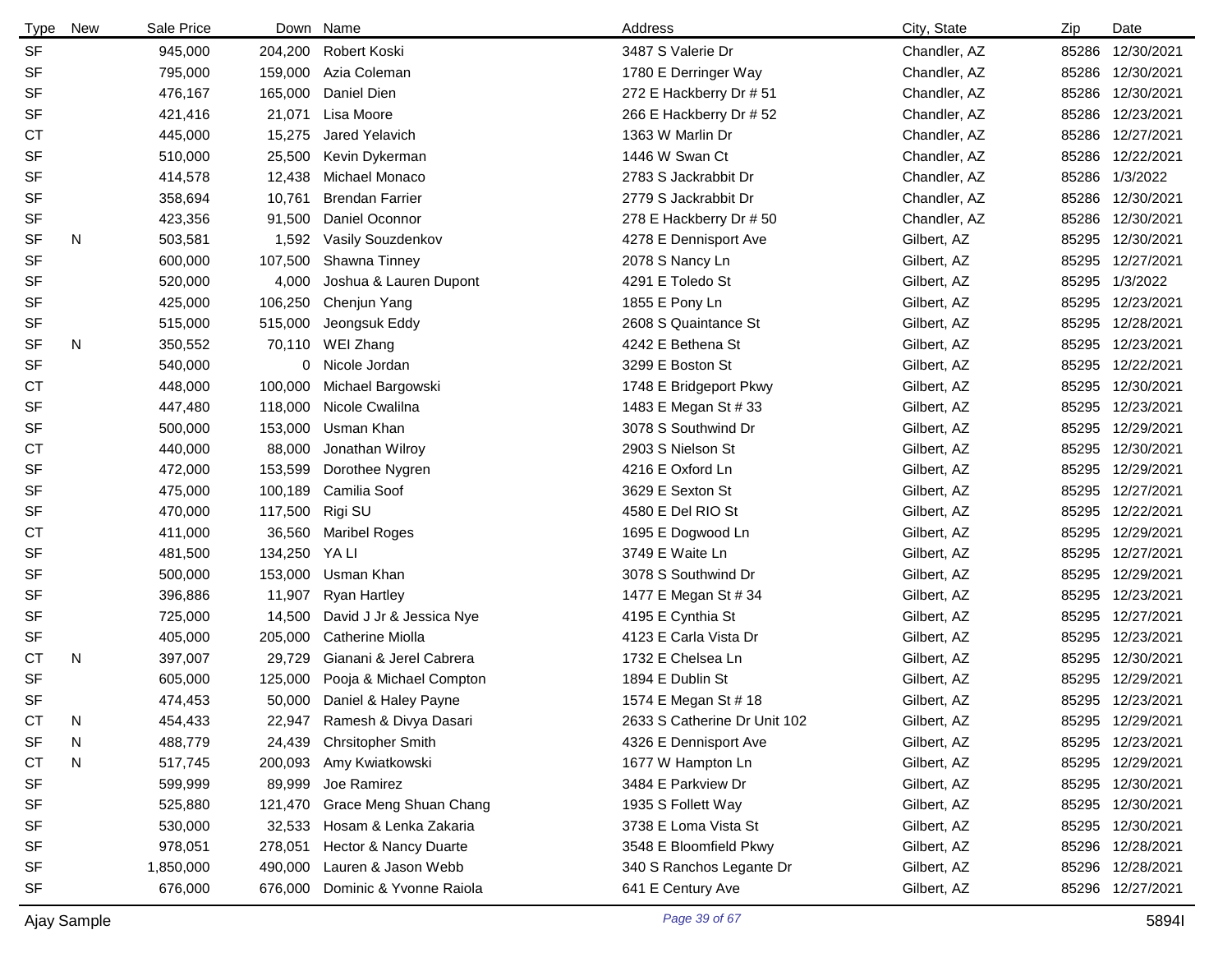| <b>Type</b> | New | Sale Price |         | Down Name                        | Address                 | City, State | Zip   | Date             |
|-------------|-----|------------|---------|----------------------------------|-------------------------|-------------|-------|------------------|
| <b>SF</b>   |     | 557,000    |         | 10 Kalan & Senyun KIM            | 4052 E Mesquite St      | Gilbert, AZ | 85296 | 12/28/2021       |
| <b>SF</b>   | N   | 634,439    | 226,888 | Dylan Roeder                     | 3917 E Silo Dr          | Gilbert, AZ | 85296 | 1/3/2022         |
| <b>SF</b>   |     | 530,000    | 159,000 | Anil Prakasam                    | 4137 E Devon Dr         | Gilbert, AZ | 85296 | 12/29/2021       |
| SF          |     | 532,000    | 55,000  | Maria Capone                     | 261 E Mesquite St       | Gilbert, AZ | 85296 | 12/23/2021       |
| <b>SF</b>   |     | 518,000    | 200,000 | Jessie & Diego Hernandez         | 903s Wallrade Ln        | Gilbert, AZ | 85296 | 12/27/2021       |
| <b>SF</b>   |     | 625,000    | 625,000 | Amanda Barr                      | 1515 E Stirrup Ct       | Gilbert, AZ | 85296 | 12/23/2021       |
| <b>SF</b>   | N   | 702,665    | 210,799 | Tony & Jacqueline M Wolf Metzler | 3926 E Boot Track Trl   | Gilbert, AZ | 85296 | 12/22/2021       |
| <b>SF</b>   |     | 605,000    | 380,000 | John & Brenda Mclain             | 1062 S Rockwell St      | Gilbert, AZ | 85296 | 12/30/2021       |
| <b>SF</b>   | N   | 855,357    | 173,236 | Albert & Genevie Castaneda       | 3696 E Sagebrush St     | Gilbert, AZ | 85296 | 12/29/2021       |
| <b>SF</b>   |     | 540,000    | 108,000 | John KIM                         | 4151 E Nunneley Rd      | Gilbert, AZ | 85296 | 12/29/2021       |
| SF          |     | 396,000    | 396,000 | Laara Van Loben Sels             | 2174 E Saratoga St      | Gilbert, AZ | 85296 | 12/29/2021       |
| <b>SF</b>   |     | 800,000    | 250,000 | John Burns                       | 2955 E Brooks St        | Gilbert, AZ | 85296 | 12/27/2021       |
| <b>CT</b>   |     | 335,000    | 16,750  | Brenna Skerken                   | 1327 S Sabino Dr        | Gilbert, AZ | 85296 | 12/29/2021       |
| <b>SF</b>   |     | 1,460,000  | 340,000 | Thomas D II Scanlon              | 577 E Ray Rd            | Gilbert, AZ | 85296 | 12/29/2021       |
| <b>SF</b>   | N   | 564,063    | 564,063 | Min SU KIM                       | 3877 E Arabian Dr       | Gilbert, AZ | 85296 | 12/23/2021       |
| <b>SF</b>   | N   | 660,829    | 66,083  | <b>Theodore Simons</b>           | 3934 E Boot Track Trl   | Gilbert, AZ | 85296 | 12/30/2021       |
| <b>SF</b>   |     | 825,000    | 247,500 | Chad Heywood                     | 3442 E Sierra Madre Ave | Gilbert, AZ | 85296 | 12/30/2021       |
| <b>SF</b>   |     | 650,000    | 130,000 | Carlos & Samantha Torrejon       | 1202 E Sage Brush St    | Gilbert, AZ | 85296 | 12/30/2021       |
| <b>SF</b>   |     | 455,000    | 22,750  | Valeria Polanco                  | 2033 E Pinto Dr         | Gilbert, AZ | 85296 | 12/23/2021       |
| SF          |     | 630,000    | 630,000 | Samuel & Jyl Babbitt             | 16725 E Supersititon Dr | Gilbert, AZ | 85297 | 12/30/2021       |
| <b>CT</b>   |     | 416,313    | 43,590  | Ralph Will                       | 759 E Lark St Unit 201  | Gilbert, AZ | 85297 | 12/30/2021       |
| <b>SF</b>   |     | 520,000    | 104,000 | Veronika Hopkins                 | 693 E Drexel Ct         | Gilbert, AZ | 85297 | 12/30/2021       |
| <b>SF</b>   |     | 510,000    | 35,000  | <b>Ronald Platz</b>              | 4441 E Woodside Way     | Gilbert, AZ | 85297 | 12/30/2021       |
| <b>SF</b>   |     | 675,000    | 33,750  | James Bleil                      | 2067 E Oriole Dr        | Gilbert, AZ | 85297 | 12/22/2021       |
| SF          |     | 725,000    | 161,000 | Jorge & Juana Torres             | 3158 E Claxton Ave      | Gilbert, AZ | 85297 | 12/27/2021       |
| <b>SF</b>   |     | 466,010    | 93,202  | Cheryl James                     | 2427 E Lovebird Ln # 36 | Gilbert, AZ | 85297 | 12/23/2021       |
| SF          |     | 870,000    | 870,000 | Nikola Eremija                   | 2776 E Majestic Eagle   | Gilbert, AZ | 85297 | 12/28/2021       |
| SF          |     | 485,000    | 48,500  | CUI Huang                        | 3889 S Vineyard Ave     | Gilbert, AZ | 85297 | 12/23/2021       |
| SF          |     | 442,000    |         | 0 Mark Hansen                    | 4476 E Melrose St       | Gilbert, AZ | 85297 | 12/30/2021       |
| <b>SF</b>   | N   | 756,498    | 320,000 | Jeffrey Griggs                   | 2084 E Canary Dr        | Gilbert, AZ | 85297 | 12/30/2021       |
| <b>CT</b>   |     | 411,094    | 41,109  | Candice JO Troia                 | 760 E Zesta Ln Unit 103 | Gilbert, AZ | 85297 | 12/28/2021       |
| <b>SF</b>   |     | 540,000    |         | 35,550 Julio Borjon              | 3632 S Arroyo Ln        | Gilbert, AZ | 85297 | 12/30/2021       |
| SF          |     | 725,000    |         | 145,000 Cody Olney               | 2525 E Queen Creek Rd   | Gilbert, AZ |       | 85297 12/29/2021 |
| <b>CT</b>   |     | 390,390    | 19,519  | Erika Schaefer                   | 760 E Zesta Ln Unit 102 | Gilbert, AZ |       | 85297 12/29/2021 |
| SF          |     | 745,000    | 500,000 | John Khaziran                    | 956 E Rojo Way          | Gilbert, AZ |       | 85297 12/30/2021 |
| SF          | N   | 596,157    |         | 119,232 David & Leslie Boyd      | 4122 S Columbus Dr      | Gilbert, AZ |       | 85297 12/23/2021 |
| SF          |     | 510,000    | 51,000  | <b>Michael Davis</b>             | 3802 E Chickadee Rd     | Gilbert, AZ | 85297 | 12/30/2021       |
| SF          |     | 410,937    | 82,187  | James Shnowske                   | 759 E Lark St Unit 202  | Gilbert, AZ | 85297 | 12/28/2021       |
| SF          | N   | 485,727    | 24,286  | <b>Tyler Hudspeth</b>            | 4702 S Riata St         | Gilbert, AZ |       | 85297 12/22/2021 |
| <b>CT</b>   |     | 389,920    | 389,920 | Roger & Shellye Smith            | 760 E Zesta Ln Unit 101 | Gilbert, AZ |       | 85297 12/30/2021 |
| SF          |     | 680,000    | 129,005 | <b>Bryan Hastings</b>            | 3789 S Ponderosa Dr     | Gilbert, AZ |       | 85297 1/3/2022   |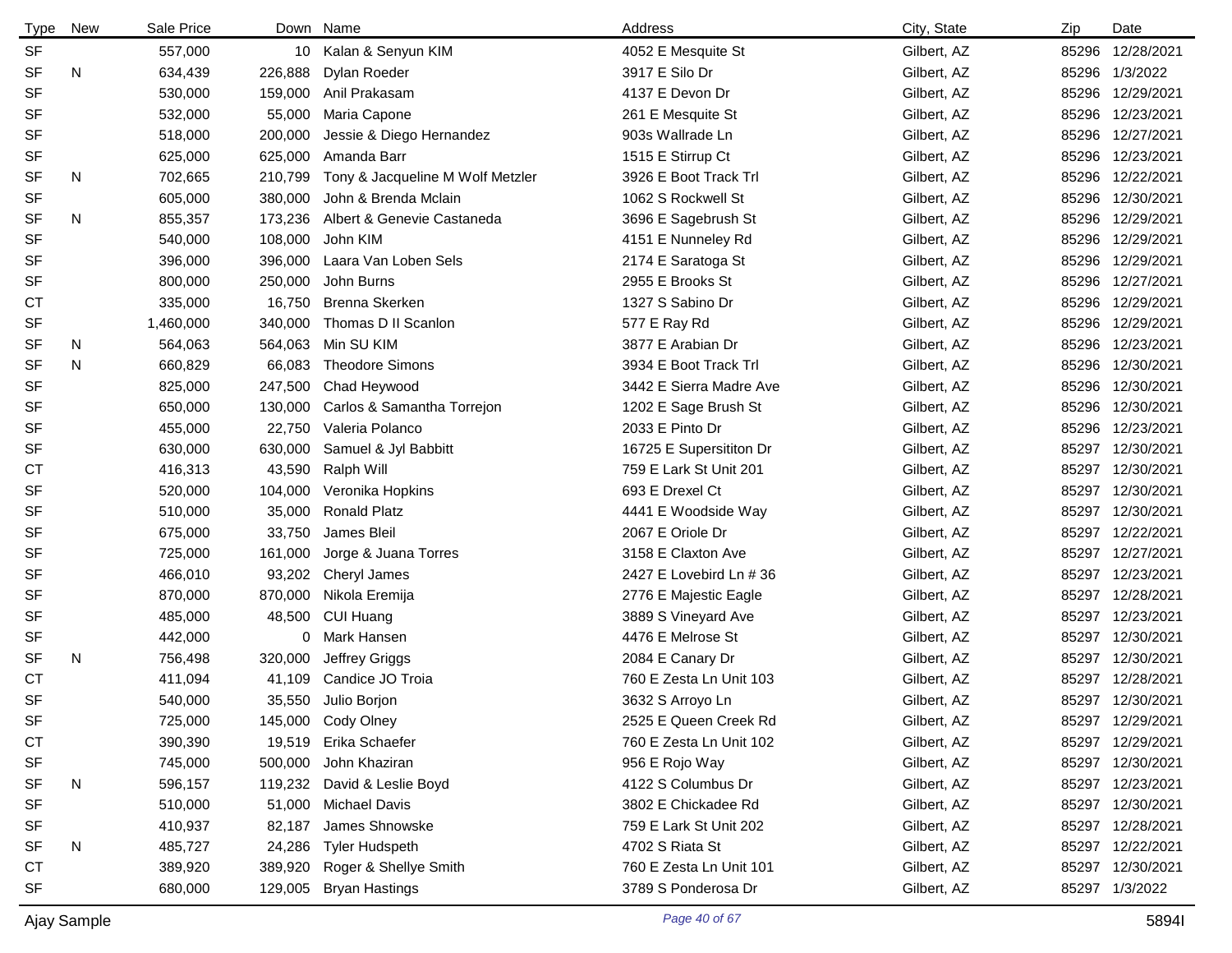| <b>Type</b> | <b>New</b> | Sale Price | Down      | Name                      | Address                       | City, State  | Zip   | Date             |
|-------------|------------|------------|-----------|---------------------------|-------------------------------|--------------|-------|------------------|
| <b>CT</b>   |            | 375,914    | 75,183    | Roy & Brigitte Mazzola    | 759 E Lark St Unit 101        | Gilbert, AZ  | 85297 | 12/29/2021       |
| <b>SF</b>   |            | 580,000    | 116,000   | Amy Hill                  | 3688 S Seton Ave              | Gilbert, AZ  | 85297 | 12/27/2021       |
| <b>SF</b>   |            | 485,000    | 14,550    | Alicia Verason            | 3681 E Wyatt Way              | Gilbert, AZ  | 85297 | 1/3/2022         |
| <b>SF</b>   | N          | 748,614    | 498,314   | Thomas & Mariely Burges   | 2215 E Warbler Rd             | Gilbert, AZ  | 85297 | 12/22/2021       |
| <b>SF</b>   |            | 760,000    | 152,000   | <b>Michael Hentze</b>     | 2798 E Crescent Way           | Gilbert, AZ  | 85298 | 12/23/2021       |
| <b>SF</b>   |            | 504,500    | 126,125   | Kevin & Nangnoy Macdonald | 4224 E Castle Ln              | Gilbert, AZ  |       | 85298 12/23/2021 |
| <b>SF</b>   | N          | 628,990    | 31,449    | Krishnaji Vermugadda      | 2369 E Kelly Dr               | Gilbert, AZ  |       | 85298 12/30/2021 |
| <b>SF</b>   |            | 595,000    | 148,750   | Daniel Bruington          | 2932 E Ironside Ln            | Gilbert, AZ  |       | 85298 12/22/2021 |
| <b>SF</b>   |            | 1,010,000  | 202,000   | Elizabeth & Michael Testa | 3729 E Strawberry Dr          | Gilbert, AZ  |       | 85298 12/30/2021 |
| <b>SF</b>   |            | 485,000    | 48,500    | Avanna Peeples            | 2160 E Hazeltine Way          | Gilbert, AZ  |       | 85298 12/22/2021 |
| <b>SF</b>   |            | 1,425,000  | 1,425,000 | Myron & Wendy Thomas      | 6703 W Giralda Ave            | Gilbert, AZ  |       | 85298 12/28/2021 |
| <b>SF</b>   | N          | 532,990    | 70,041    | Samuel & Aileen Zerger    | 2342 E Kelly Dr               | Gilbert, AZ  |       | 85298 12/29/2021 |
| <b>SF</b>   | N          | 1,049,989  | 157,499   | Haojun LUO                | 1291 E Aris Dr                | Gilbert, AZ  | 85298 | 12/30/2021       |
| <b>SF</b>   |            | 575,000    | 179,845   | Dan & Deana Depauw        | 5360 S Peachwood Dr           | Gilbert, AZ  | 85298 | 12/30/2021       |
| <b>SF</b>   |            | 445,000    | 114,000   | Kusum Batra               | 4548 E Carob Dr               | Gilbert, AZ  |       | 85298 12/22/2021 |
| <b>SF</b>   | N          | 995,096    | 995,096   | Jiunn Chen                | 1441 E Powell Way             | Gilbert, AZ  |       | 85298 12/29/2021 |
| <b>SF</b>   |            | 575,000    | 575,000   | Lori & Marcello Marotta   | 4891 S Granite St             | Gilbert, AZ  | 85298 | 12/30/2021       |
| <b>SF</b>   | N          | 605,000    | 60,500    | Jairo Sandoval            | 2193 E Brigadier Dr           | Gilbert, AZ  | 85298 | 12/30/2021       |
| <b>SF</b>   | N          | 1,212,575  | 249,852   | Rajeev & lavanya Gubbala  | 1270 E Aris Dr                | Gilbert, AZ  | 85298 | 12/28/2021       |
| <b>SF</b>   |            | 475,000    | 95,000    | Cole Tucker               | 3267 E Lafayette Ave          | Gilbert, AZ  | 85298 | 12/29/2021       |
| <b>SF</b>   |            | 668,000    | 33,400    | Marc Gurrola              | 1156 E Tekoa Ave              | Gilbert, AZ  | 85298 | 12/30/2021       |
| <b>SF</b>   |            | 1,200,000  | 262,000   | James & Cynthia Pierce    | 3064 E Blackhawk Dr           | Gilbert, AZ  | 85298 | 12/29/2021       |
| <b>SF</b>   |            | 539,900    | 107,980   | Darryl & Laura Meyer      | 2372 E Kelly Dr               | Gilbert, AZ  | 85298 | 12/29/2021       |
| SF          | N          | 977,154    | 196,097   | WEI Hong                  | 1564 E Crescent Way           | Gilbert, AZ  | 85298 | 12/29/2021       |
| <b>SF</b>   | N          | 846,910    | 199,676   | Krishnasatish Kolapally   | 1539 E San Carlos Way         | Gilbert, AZ  | 85298 | 12/22/2021       |
| <b>SF</b>   | N          | 934,053    | 186,543   | Marne Brown               | 1500 E Crescent Way           | Gilbert, AZ  | 85298 | 12/30/2021       |
| <b>SF</b>   | N          | 779,692    | 35,148    | <b>Christopher Roth</b>   | 1550 E Crescent Way           | Gilbert, AZ  | 85298 | 12/23/2021       |
| SF          | N          | 1,108,357  | 226,553   | Kane Richardson           | 6082 S Sandstone St           | Gilbert, AZ  | 85298 | 12/28/2021       |
| SF          |            | 955,000    | 350,000   | Daniel Cronk              | 2207 E Lindrick Dr            | Gilbert, AZ  | 85298 | 12/30/2021       |
| <b>SF</b>   | N          | 589,490    | 29,474    | Palanichamy Swaminathan   | 2265 E Meadowview Ct          | Gilbert, AZ  | 85298 | 12/29/2021       |
| <b>SF</b>   |            | 224,000    | 10,600    | Melva & Nicholas Harris   | 4714 W Palmaire Ave           | Glendale, AZ | 85301 | 12/29/2021       |
| <b>SF</b>   |            | 420,000    | 73,000    | Brianna Guadalupe         | 6110 W Oregon Ave             | Glendale, AZ |       | 85301 12/29/2021 |
| СT          |            | 182,500    |           | 182,500 Nicola Macri      | 4730 W Northern Ave Unit 2066 | Glendale, AZ |       | 85301 12/23/2021 |
| SF          |            | 120,000    | 2,174     | <b>Lesly Cisneros</b>     | 6302 N 64th Dr Apt 20         | Glendale, AZ |       | 85301 12/28/2021 |
| <b>SF</b>   |            | 370,000    | 0         | Ismael Ramirez Rebollar   | 6722 N 51st Dr                | Glendale, AZ |       | 85301 12/23/2021 |
| <b>SF</b>   |            | 340,000    | 6,159     | Yolanda Montejano         | 6713 N 55th Dr                | Glendale, AZ |       | 85301 12/29/2021 |
| <b>SF</b>   |            | 125,000    | 2,265     | Karen Hatley              | 6302 N 64th Dr Apt 23         | Glendale, AZ |       | 85301 12/22/2021 |
| <b>SF</b>   |            | 420,000    | 73,000    | <b>Brianna Guadalupe</b>  | 6110 W Oregon Ave             | Glendale, AZ | 85301 | 12/30/2021       |
| <b>SF</b>   |            | 380,000    | 3,558     | <b>Hector Vazquez</b>     | 7775 N 58th Dr                | Glendale, AZ |       | 85301 12/23/2021 |
| <b>SF</b>   |            | 295,000    | 400       | <b>Stephany Drew</b>      | 6634 N 53rd Ave               | Glendale, AZ |       | 85301 12/23/2021 |
| <b>SF</b>   |            | 349,000    | 12,215    | Richelle & Shawn Bordine  | 4434 W Kaler Cir              | Glendale, AZ |       | 85301 12/28/2021 |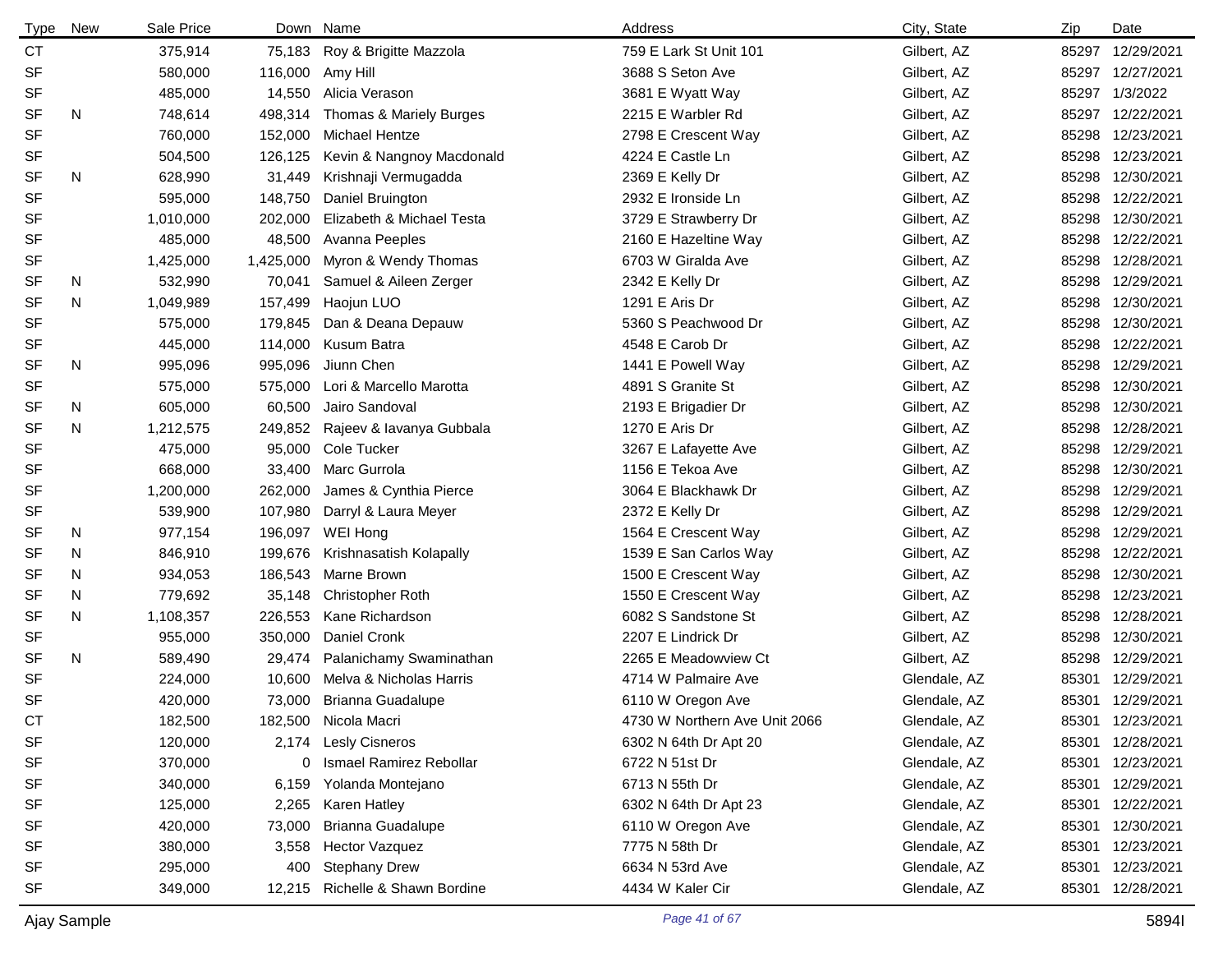| <b>Type</b> | <b>New</b> | Sale Price | Down    | Name                             | Address                  | City, State  | Zip   | Date             |
|-------------|------------|------------|---------|----------------------------------|--------------------------|--------------|-------|------------------|
| <b>SF</b>   |            | 350,000    | 10,500  | <b>Adrian Martinez Villa</b>     | 5816 N 64th Dr           | Glendale, AZ | 85301 | 12/27/2021       |
| <b>SF</b>   |            | 355,000    | 88,750  | Andrew Jones                     | 5939 W Orange Dr         | Glendale, AZ | 85301 | 12/23/2021       |
| <b>SF</b>   |            | 361,000    | 12,430  | Montserrat Gonzalez Noguez       | 6715 N 60th Ave          | Glendale, AZ | 85301 | 12/29/2021       |
| <b>SF</b>   |            | 213,000    | 213,000 | Bruce & Jacqueline Davidson      | 7916 N 59th Ln           | Glendale, AZ | 85301 | 12/29/2021       |
| <b>CT</b>   |            | 127,000    | 27,800  | Alfa Diaz Mendoza                | 6302 N 64th Dr Apt 15    | Glendale, AZ | 85301 | 12/23/2021       |
| <b>SF</b>   |            | 300,000    | 10,500  | Brent & Susan Allen              | 4315 N 49th Ave          | Glendale, AZ | 85301 | 12/29/2021       |
| <b>SF</b>   |            | 269,900    | 84,817  | Brenda Fetha                     | 7801 N 44th Dr Unit 1162 | Glendale, AZ | 85301 | 12/28/2021       |
| <b>SF</b>   |            | 400,000    | 17,500  | Belinda Bamfi                    | 8511 N 64th Ave          | Glendale, AZ | 85302 | 12/30/2021       |
| <b>SF</b>   |            | 446,000    | 22,300  | Junea Baker                      | 4625 W Vogel Ave         | Glendale, AZ | 85302 | 12/23/2021       |
| <b>SF</b>   |            | 246,256    | 45,000  | <b>Hector Rodriguez</b>          | 6043 W Royal Palm Rd     | Glendale, AZ | 85302 | 12/28/2021       |
| <b>SF</b>   |            | 460,000    | 27,000  | Maricela Corona                  | 4556 W El Caminito Dr    | Glendale, AZ | 85302 | 12/29/2021       |
| <b>SF</b>   |            | 255,000    | 255,000 | <b>Wilbert Fernandez</b>         | 5232 W Royal Palm Rd     | Glendale, AZ | 85302 | 12/29/2021       |
| SF          |            | 248,500    | 10,955  | Fernando Rodriguez               | 6116 W Townley Ave       | Glendale, AZ | 85302 | 12/23/2021       |
| <b>SF</b>   |            | 375,000    | 6,825   | Francisco Covarrubias Orozco     | 8604 N 55th Dr           | Glendale, AZ | 85302 | 12/29/2021       |
| <b>SF</b>   |            | 380,000    | 60,000  | Bahaa Aseda                      | 5343 W Vogel Ave         | Glendale, AZ |       | 85302 12/22/2021 |
| <b>SF</b>   |            | 355,000    | 29,654  | <b>Rawad Yousef</b>              | 6534 W Mountain View Rd  | Glendale, AZ | 85302 | 12/22/2021       |
| <b>SF</b>   |            | 225,000    | 6,750   | Graciela Gonzalez Soria          | 6058 W Townley Ave       | Glendale, AZ | 85302 | 12/29/2021       |
| <b>SF</b>   |            | 385,000    | 13,496  | Sarah Walker                     | 5519 W Orchid Ln         | Glendale, AZ | 85302 | 12/29/2021       |
| <b>SF</b>   |            | 426,000    | 51,560  | Daniel LEO                       | 5402 W Seldon Ln         | Glendale, AZ | 85302 | 12/30/2021       |
| <b>SF</b>   |            | 260,000    | 12,400  | Dominick & Jennifer Byron        | 5421 W El Caminito Dr    | Glendale, AZ | 85302 | 12/29/2021       |
| SF          |            | 360,000    | 18,000  | <b>Hazel Erece</b>               | 9415 N 53rd Ave          | Glendale, AZ | 85302 | 12/28/2021       |
| <b>SF</b>   |            | 343,200    | 33,200  | Carlos De LA Torre               | 5648 W Vogel Ave         | Glendale, AZ | 85302 | 12/28/2021       |
| SF          | N          | 336,341    | 67,485  | Kevin Forero                     | 5011 N 79th Ln           | Glendale, AZ | 85303 | 12/30/2021       |
| SF          | N          | 455,398    | 22,769  | Cynthia Mendoza                  | 5010 N 79th Ln           | Glendale, AZ | 85303 | 12/29/2021       |
| <b>SF</b>   | N          | 459,597    | 72,446  | Srinivas & UMA Challaram         | 7966 W Medlock Dr        | Glendale, AZ | 85303 | 12/27/2021       |
| SF          | N          | 392,350    | 60,000  | Salama Tilinti                   | 5028 N 81st Ave          | Glendale, AZ | 85303 | 12/30/2021       |
| SF          | N          | 450,000    | 22,500  | Shilpa Sawant                    | 6730 W Discovery Dr      | Glendale, AZ | 85303 | 12/23/2021       |
| SF          | N          | 417,952    | 50,000  | Heikima Murhula                  | 5026 N 79th Ln           | Glendale, AZ | 85303 | 12/30/2021       |
| SF          |            | 372,000    | 13,392  | <b>Ivette Fierros</b>            | 6718 N 82nd Dr           | Glendale, AZ | 85303 | 12/28/2021       |
| SF          | N          | 404,048    | 20,202  | Malikarjun Inagam                | 5032 N 81st Ave          | Glendale, AZ | 85303 | 12/23/2021       |
| <b>SF</b>   |            | 350,000    | 27,800  | Terry & Lori Schultz             | 8008 W Maryland Ave      | Glendale, AZ | 85303 | 12/23/2021       |
| <b>SF</b>   |            | 220,000    | 44,000  | Maricela Delgado                 | 5727 N 68th Dr           | Glendale, AZ | 85303 | 12/23/2021       |
| SF          | N          | 417,258    |         | 221,186 Robert Thompson          | 6316 N 67th Ln           | Glendale, AZ |       | 85303 1/3/2022   |
| <b>SF</b>   | N          | 367,864    | 100,364 | Anuj Kumar                       | 5037 N 81st Ave          | Glendale, AZ | 85303 | 12/22/2021       |
| <b>SF</b>   |            | 335,000    |         | 12,060 Nicolas & Karla Blacksher | 5419 N 77th Ln           | Glendale, AZ | 85303 | 12/27/2021       |
| <b>SF</b>   | N          | 432,709    | 49,535  | Dhannaraja Anbalagan             | 5036 N 81st Ave          | Glendale, AZ | 85303 | 12/30/2021       |
| <b>SF</b>   |            | 501,000    | 501,000 | Vicky Nguyen                     | 5108 N 81st Ave          | Glendale, AZ | 85303 | 12/23/2021       |
| SF          |            | 395,000    | 11,850  | Adam Stanko                      | 7353 W Rancho Dr         | Glendale, AZ | 85303 | 12/23/2021       |
| <b>SF</b>   |            | 260,000    | 260,000 | Martin & Alicia Rangel           | 6825 N 81st Dr           | Glendale, AZ | 85303 | 12/30/2021       |
| <b>SF</b>   |            | 476,000    | 23,800  | Fernando Lopez                   | 6397 N 79th Dr           | Glendale, AZ | 85303 | 12/28/2021       |
| <b>SF</b>   |            | 415,000    | 35,000  | <b>Rachel Harkins</b>            | 13001 N 55th Dr          | Glendale, AZ | 85304 | 12/23/2021       |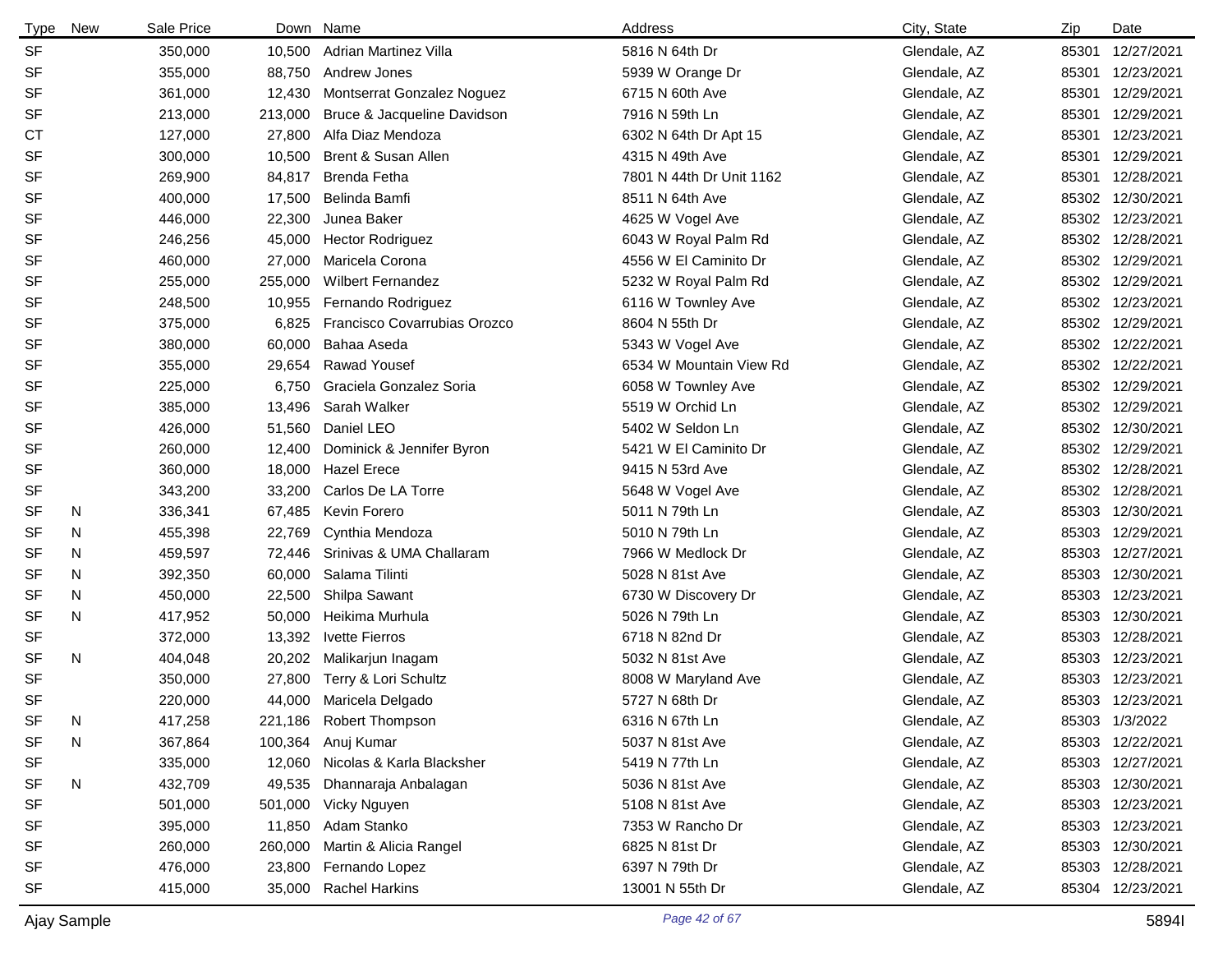| <b>Type</b> | New | Sale Price |         | Down Name                    | Address                    | City, State  | Zip | Date             |
|-------------|-----|------------|---------|------------------------------|----------------------------|--------------|-----|------------------|
| <b>SF</b>   |     | 1,100,000  | 300,000 | Jesus Ceja Velazquez         | 6438 W Voltaire Dr         | Glendale, AZ |     | 85304 12/30/2021 |
| <b>SF</b>   |     | 361,000    | 18,050  | Ryan Walker                  | 4902 W Aster Dr            | Glendale, AZ |     | 85304 12/23/2021 |
| SF          |     | 611,000    |         | 0 Kyle & Tammy White         | 5733 W Windrose Dr         | Glendale, AZ |     | 85304 12/23/2021 |
| <b>SF</b>   |     | 380,425    | 19,021  | Elizabeth Portillo           | 12235 N 47th Ln            | Glendale, AZ |     | 85304 12/30/2021 |
| <b>SF</b>   |     | 625,000    | 39,731  | <b>Nathaniel Kitchen</b>     | 4620 W Dahlia Dr           | Glendale, AZ |     | 85304 12/29/2021 |
| СT          |     | 210,000    | 31,500  | Kimberly Chapman             | 5757 W Eugie Ave Unit 1115 | Glendale, AZ |     | 85304 12/22/2021 |
| <b>SF</b>   |     | 555,000    | 55,500  | Brianna & Jonathan Button    | 12321 N 57th Dr            | Glendale, AZ |     | 85304 12/30/2021 |
| <b>SF</b>   |     | 355,000    | 30,000  | Trevor & Abigail Moore       | 10828 N 47th Ave           | Glendale, AZ |     | 85304 12/30/2021 |
| <b>SF</b>   |     | 405,000    | 40,500  | Ngoc Nguyen                  | 5930 W Garden Dr           | Glendale, AZ |     | 85304 12/27/2021 |
| <b>SF</b>   |     | 381.000    | 23,593  | Xochit Sandoval              | 4601 W Shaw Butte Dr       | Glendale, AZ |     | 85304 12/30/2021 |
| SF          |     | 450,000    | 23,000  | Jayasri Dudam                | 8505 W Fleetwood Ln        | Glendale, AZ |     | 85305 12/23/2021 |
| SF          |     | 450,000    | 45,000  | Rolando Arellano             | 8367 W Maryland Ave        | Glendale, AZ |     | 85305 12/28/2021 |
| <b>SF</b>   |     | 735,000    | 735,000 | David & Deborah Antholt      | 6070 N 85th Ave            | Glendale, AZ |     | 85305 12/28/2021 |
| <b>SF</b>   | N   | 590,884    | 25,000  | Robert & Marian Gibney       | 8902 W Marshall Ave        | Glendale, AZ |     | 85305 12/22/2021 |
| SF          |     | 490,000    | 38,750  | Noemi Mccloud                | 8716 W Palmaire Ave        | Glendale, AZ |     | 85305 12/28/2021 |
| SF          | N   | 607,249    | 37,400  | Quoc VO                      | 8735 W Palo Verde Dr       | Glendale, AZ |     | 85305 12/28/2021 |
| <b>SF</b>   | N   | 343,990    | 343,990 | Iris & Genaro Martinez       | 5914 N 90th Dr             | Glendale, AZ |     | 85305 12/28/2021 |
| SF          | N   | 549,360    | 18,000  | Hemanta Behera               | 8841 W Wagon Wheel Dr      | Glendale, AZ |     | 85305 12/30/2021 |
| <b>SF</b>   | N   | 476,143    | 6,000   | Ymaliz & Frank Ramirez       | 8740 W San Miguel Ave      | Glendale, AZ |     | 85305 12/28/2021 |
| SF          | N   | 568,805    | 35,065  | Kranthi Sabbani              | 8940 W Missouri Ave        | Glendale, AZ |     | 85305 12/30/2021 |
| <b>SF</b>   | N   | 546,590    | 10,000  | Nina Mehranfar               | 8931 W Marshall Ave        | Glendale, AZ |     | 85305 12/29/2021 |
| SF          |     | 464,000    | 69,600  | Jose Vargas                  | 6419 N 83rd Ln             | Glendale, AZ |     | 85305 1/3/2022   |
| SF          | N   | 649,103    | 129,924 | Sreedevi Dendukuri           | 8609 W Solano Dr           | Glendale, AZ |     | 85305 12/29/2021 |
| SF          | N   | 643,531    | 32,177  | <b>Marion Gastelum</b>       | 8608 W San Miguel Ave      | Glendale, AZ |     | 85305 12/23/2021 |
| <b>SF</b>   | N   | 415,405    | 6,000   | Eugene & Tracy Eihausen      | 5656 N 87th Dr             | Glendale, AZ |     | 85305 12/30/2021 |
| SF          | N   | 460,116    | 6,000   | Vijender & Vanitha Inavoulu  | 5662 N 87th Dr             | Glendale, AZ |     | 85305 12/27/2021 |
| <b>SF</b>   | N   | 614,878    | 498,949 | <b>Bruce Baumgarten</b>      | 5809 N 87th Dr             | Glendale, AZ |     | 85305 12/30/2021 |
| <b>SF</b>   |     | 433,000    | 29,750  | Amber Coburn                 | 8539 W Medlock Dr          | Glendale, AZ |     | 85305 12/29/2021 |
| <b>SF</b>   | N   | 435,242    | 6,000   | Dawnellen & Miguel Cortes    | 5636 N 87th Dr             | Glendale, AZ |     | 85305 12/29/2021 |
| <b>SF</b>   | N   | 569,608    | 28,877  | Mrinmayee Das                | 8901 W Marshall Ave        | Glendale, AZ |     | 85305 12/30/2021 |
| <b>SF</b>   |     | 530,000    | 80,000  | <b>MAX Rascon</b>            | 6374 W Crocus Dr           | Glendale, AZ |     | 85306 12/28/2021 |
| <b>SF</b>   |     | 365,000    | 3,500   | Johnny & Delphy Montoya      | 4609 W Boca Raton Rd       | Glendale, AZ |     | 85306 12/28/2021 |
| SF          |     | 446,000    |         | 31,800 Kyle White            | 6338 W Paradise Ln         | Glendale, AZ |     | 85306 12/29/2021 |
| SF          |     | 280,000    |         | 8,400 Kaili Williams         | 5041 W Beverly Ln          | Glendale, AZ |     | 85306 12/30/2021 |
| SF          |     | 321,050    | 11,200  | <b>Bradford Morris</b>       | 14052 N 61st Ave           | Glendale, AZ |     | 85306 12/30/2021 |
| SF          |     | 370,000    |         | 6,702 Lynzie Oquist          | 5515 W Carol Ann Way       | Glendale, AZ |     | 85306 12/30/2021 |
| SF          |     | 725,000    | 300,000 | <b>Thomas Leister</b>        | 5311 W Tierra Buena Ln     | Glendale, AZ |     | 85306 12/27/2021 |
| SF          |     | 390,000    | 28,788  | Melissa Maestas              | 6307 W Hearn Rd            | Glendale, AZ |     | 85306 12/29/2021 |
| <b>SF</b>   |     | 303,000    | 9,090   | Lydia Real Jimenez           | 6001 W Banff Ln            | Glendale, AZ |     | 85306 12/23/2021 |
| SF          |     | 397,000    | 39,403  | Maria De Jesus Bueno Saucedo | 10421 W Orange Dr          | Glendale, AZ |     | 85307 12/29/2021 |
| SF          |     | 826,000    | 82,600  | <b>Tammy Downs</b>           | 13608 W Ocotillo Rd        | Glendale, AZ |     | 85307 12/23/2021 |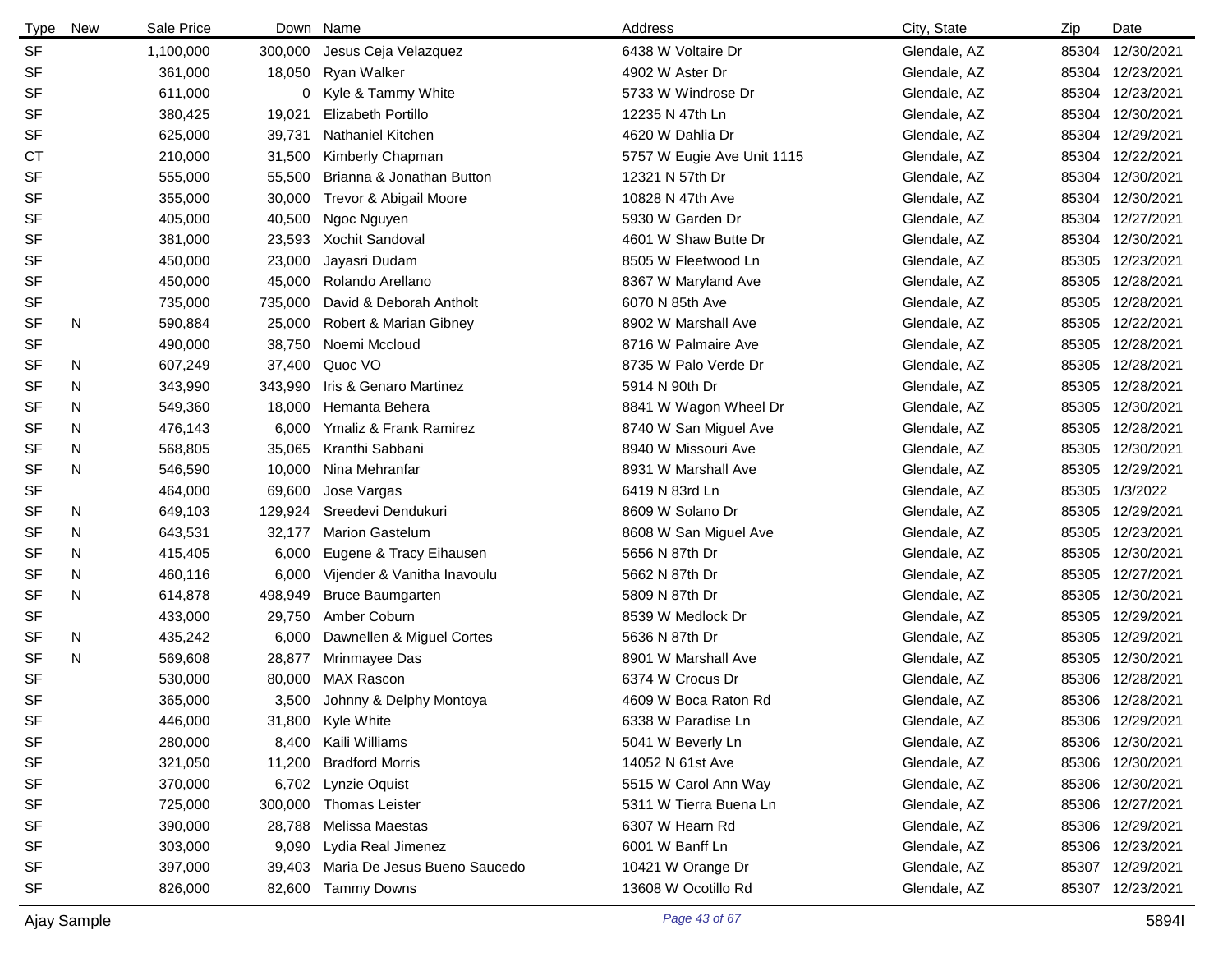| <b>Type</b> | New | Sale Price |         | Down Name                  | Address                  | City, State  | Zip   | Date             |
|-------------|-----|------------|---------|----------------------------|--------------------------|--------------|-------|------------------|
| <b>SF</b>   | N   | 632,440    | 127,000 | Michelle Kastler           | 12543 W Sierra Vista Ct  | Glendale, AZ | 85307 | 12/28/2021       |
| <b>SF</b>   |     | 563,984    | 200,000 | Allysa Lynhart             | 6523 N 135th Dr          | Glendale, AZ | 85307 | 12/28/2021       |
| SF          |     | 410,000    | 20,500  | Ceerra & Londono           | 10311 W Luke Ave         | Glendale, AZ |       | 85307 12/30/2021 |
| SF          |     | 399,000    | 99,750  | Daniel & Esther Adeneye    | 12538 W Orangewood Ave   | Glendale, AZ | 85307 | 12/30/2021       |
| <b>SF</b>   | N   | 376,424    | 11,324  | Colin & Marisa Mcwhortor   | 12766 W Northview Ave    | Glendale, AZ |       | 85307 12/23/2021 |
| <b>SF</b>   |     | 581,000    | 87,150  | <b>Todd Schreiber</b>      | 18424 N 59th Ln          | Glendale, AZ | 85308 | 12/23/2021       |
| SF          |     | 735,000    | 186,750 | Douglas Shivers            | 21130 N 70th Dr          | Glendale, AZ |       | 85308 12/27/2021 |
| <b>SF</b>   |     | 435,000    | 435,000 | Lee & Heidi Larson         | 19019 N 45th Cir         | Glendale, AZ |       | 85308 12/27/2021 |
| <b>SF</b>   |     | 667,000    | 166,750 | Alex & Wendy Oconnor       | 5266 W Muriel Dr         | Glendale, AZ |       | 85308 12/23/2021 |
| <b>SF</b>   |     | 562,500    | 60,000  | Jennifer Kuleff            | 6004 W Tonopah Dr        | Glendale, AZ | 85308 | 12/23/2021       |
| SF          | N   | 400,388    | 20,020  | Amba Subash Chandrabose    | 6026 W Hartford Ct       | Glendale, AZ | 85308 | 12/23/2021       |
| MН          |     | 275,000    | 9,625   | Kimberly Oneil             | 3709 W Monona Dr         | Glendale, AZ |       | 85308 12/23/2021 |
| SF          | N   | 391,131    | 19,581  | Selvam Sugumar             | 6035 W Camino San Xavier | Glendale, AZ | 85308 | 12/23/2021       |
| <b>SF</b>   |     | 765,000    | 38,250  | <b>Christopher Simonds</b> | 7315 W Union Hills Dr    | Glendale, AZ | 85308 | 12/23/2021       |
| SF          |     | 305,000    | 35,000  | Qanh Truong                | 17844 N 57th Ave         | Glendale, AZ | 85308 | 12/29/2021       |
| <b>SF</b>   |     | 348,000    | 0       | Jace Pedersen              | 5543 W Michigan Ave      | Glendale, AZ | 85308 | 1/3/2022         |
| <b>SF</b>   |     | 260,000    | 52,000  | Alexandria Young           | 7393 W Tonopah Dr        | Glendale, AZ | 85308 | 1/3/2022         |
| <b>SF</b>   |     | 190,000    | 190,000 | Elaine Osowsky             | 3825 W Quail Ave         | Glendale, AZ | 85308 | 12/30/2021       |
| SF          |     | 399,000    | 100,000 | George Kando               | 5161 W Campo Bello Dr    | Glendale, AZ | 85308 | 12/29/2021       |
| <b>SF</b>   |     | 276,000    | 0       | Danijela Graovac           | 18021 N 45th Ave         | Glendale, AZ | 85308 | 1/3/2022         |
| <b>SF</b>   |     | 35,000     | 34,500  | Sean & Tonya Mcandrews     | 3719 W Irma Ln           | Glendale, AZ | 85308 | 12/30/2021       |
| <b>SF</b>   |     | 516,000    | 46,000  | Rodolfo Delgado            | 4530 W Wahalla Ln        | Glendale, AZ | 85308 | 1/3/2022         |
| <b>SF</b>   |     | 425,000    | 14,589  | <b>Michael Day</b>         | 3920 W Hartford Ave      | Glendale, AZ | 85308 | 12/30/2021       |
| <b>SF</b>   |     | 525,000    | 525,000 | Scott Campbell             | 20255 N 52nd Dr          | Glendale, AZ | 85308 | 12/30/2021       |
| SF          |     | 556,000    | 556,000 | Cosme Navazo               | 5455 W Taro Ln           | Glendale, AZ | 85308 | 12/30/2021       |
| <b>SF</b>   |     | 975,000    | 195,000 | Brian & Sarah Spinks       | 17350 N 64th Ln          | Glendale, AZ | 85308 | 12/28/2021       |
| <b>SF</b>   |     | 459,000    | 209,000 | KAI & YAO Chang            | 6767 W Quail Ave         | Glendale, AZ | 85308 | 12/30/2021       |
| SF          |     | 1,300,000  | 0       | <b>Sidney Baysinger</b>    | 7595 W Trails Dr         | Glendale, AZ | 85308 | 12/30/2021       |
| <b>SF</b>   |     | 475,000    | 98,562  | Michael & Laurie Riordan   | 7227 W Morrow Dr         | Glendale, AZ | 85308 | 12/29/2021       |
| <b>SF</b>   |     | 330,000    | 16,500  | <b>Alyxandir Buttrick</b>  | 5615 W John Cabot Rd     | Glendale, AZ | 85308 | 12/28/2021       |
| <b>SF</b>   |     | 435,000    | 1,000   | Matthew Thompson           | 7405 W Tonopah Dr        | Glendale, AZ | 85308 | 12/30/2021       |
| <b>SF</b>   |     | 615,000    |         | 123,000 Timothy Hatfield   | 6716 W Piute Ave         | Glendale, AZ |       | 85308 12/28/2021 |
| SF          |     | 489,900    | 200,000 | Jonathan Battou            | 20318 N 56th Ln          | Glendale, AZ |       | 85308 12/28/2021 |
| SF          |     | 445,000    | 13,350  | Georgie Epple              | 20039 N 40th Dr          | Glendale, AZ |       | 85308 12/29/2021 |
| SF          |     | 499,900    | 0       | Kimberly Rosa Perez        | 6806 W Quail Ave         | Glendale, AZ |       | 85308 1/3/2022   |
| SF          |     | 465,000    | 10      | Aphram Anoya               | 6474 W Escuda Rd         | Glendale, AZ |       | 85308 12/28/2021 |
| SF          |     | 545,000    | 0       | Jimmy Meza                 | 5351 W Kerry Ln          | Glendale, AZ |       | 85308 12/28/2021 |
| SF          |     | 440,000    | 30,625  | Christopher Murri          | 7528 W Wescott Dr        | Glendale, AZ |       | 85308 12/30/2021 |
| <b>SF</b>   |     | 299,000    | 79,250  | Jennifer Dziak Mansur      | 18036 N 45th Ave         | Glendale, AZ |       | 85308 12/29/2021 |
| SF          |     | 425,500    | 12,182  | Allison Dollmeyer          | 3825 W Villa Theresa Dr  | Glendale, AZ |       | 85308 12/29/2021 |
| SF          |     | 448,750    | 448,750 | <b>Bradley Anderson</b>    | 7431 W Williams Dr       | Glendale, AZ |       | 85310 1/3/2022   |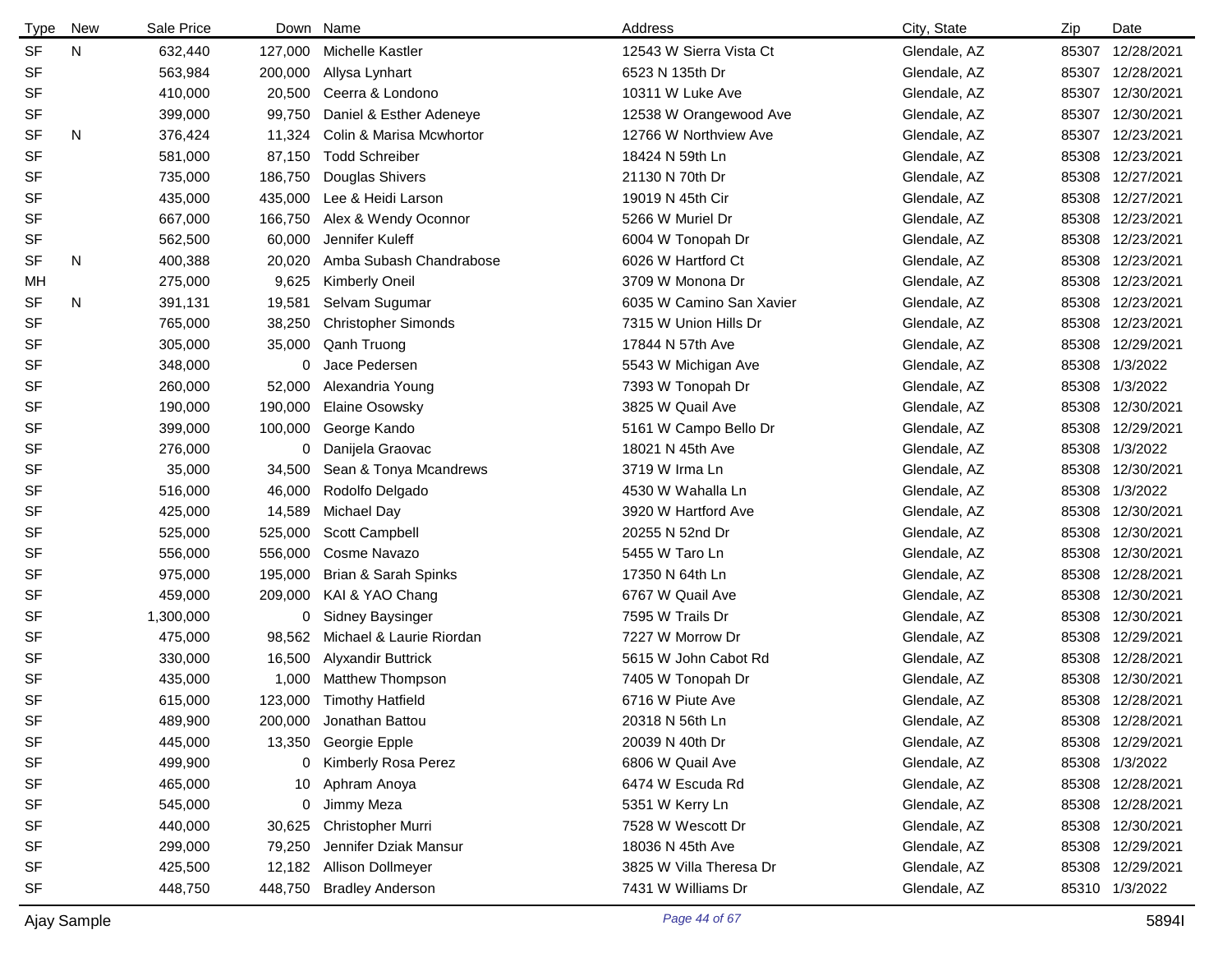| <b>Type</b> | New | Sale Price | Down    | Name                         | Address                | City, State  | Zip   | Date             |
|-------------|-----|------------|---------|------------------------------|------------------------|--------------|-------|------------------|
| <b>SF</b>   |     | 611,000    | 100,620 | <b>Robert Keele</b>          | 4340 W Chama Dr        | Glendale, AZ | 85310 | 12/28/2021       |
| SF          |     | 351,700    | 1,000   | Srimanoharan Dhamodharan     | 4114 W Misty Willow Ln | Glendale, AZ |       | 85310 12/27/2021 |
| <b>SF</b>   |     | 840,000    | 84,084  | James & Laura Tedesch        | 6139 W Donald Dr       | Glendale, AZ |       | 85310 12/28/2021 |
| <b>SF</b>   |     | 495,000    | 5,000   | Justin Wang                  | 3719 W Fallen Leaf Ln  | Glendale, AZ |       | 85310 12/23/2021 |
| MН          |     | 325,000    | 325,000 | Sid Compton                  | 51539 W Donald Rd      | Aguila, AZ   | 85320 | 12/30/2021       |
| <b>SF</b>   | N   | 390,751    | 0       | John O Jr & Montoya Tolliver | 5108 S 118th Dr        | Avondale, AZ | 85323 | 12/30/2021       |
| <b>SF</b>   |     | 401,000    | 80,200  | Irene & Paul Garcia          | 205 E Harrison Dr      | Avondale, AZ | 85323 | 12/23/2021       |
| SF          |     | 415,000    | 500     | Jerry & Theresa Houghland    | 985 E Doris St         | Avondale, AZ | 85323 | 12/28/2021       |
| <b>SF</b>   | N   | 373,970    | 6,774   | Olatunde Bisiriyu            | 4821 S 118th Dr        | Avondale, AZ | 85323 | 12/30/2021       |
| <b>SF</b>   | N   | 426,447    | 25,000  | Angelinka & Johnny Loera     | 5116 S 118th Dr        | Avondale, AZ | 85323 | 12/30/2021       |
| <b>SF</b>   | N   | 342,619    | 17,131  | Rafael Rojas Amado           | 11773 W Mobile Ln      | Avondale, AZ |       | 85323 12/30/2021 |
| SF          |     | 446,000    | 23,250  | Subhi Mohamad                | 105 N 118th Ln         | Avondale, AZ | 85323 | 12/30/2021       |
| <b>SF</b>   |     | 344,000    | 8,686   | Salvador Rodriguez           | 605 N 1st St           | Avondale, AZ | 85323 | 12/22/2021       |
| <b>SF</b>   | N   | 449,990    | 89,998  | Katherine Bisceglia          | 4803 S 117th Ave       | Avondale, AZ | 85323 | 12/30/2021       |
| <b>SF</b>   | N   | 343,671    | 68,734  | Hung Tran                    | 4820 S 117th Ave       | Avondale, AZ |       | 85323 12/28/2021 |
| <b>SF</b>   |     | 459,617    | 0       | Samuel & Anna Gabertan       | 11804 W Marguerite Ave | Avondale, AZ | 85323 | 12/22/2021       |
| <b>SF</b>   |     | 430,000    | 77,400  | <b>Arthur Flomo</b>          | 12409 W Cocopah St     | Avondale, AZ |       | 85323 12/30/2021 |
| <b>SF</b>   | N   | 398,959    | 24,519  | Arbin Thapa                  | 10961 W Taylor St      | Avondale, AZ | 85323 | 12/23/2021       |
| <b>SF</b>   |     | 475,000    | 23,750  | <b>Melanie Novick</b>        | 10945 W Locust Ln      | Avondale, AZ | 85323 | 12/28/2021       |
| <b>SF</b>   | N   | 394,369    | 19,719  | Antonio Bryant               | 11758 W Wier Ave       | Avondale, AZ | 85323 | 12/22/2021       |
| <b>SF</b>   | N   | 339,828    | 16,991  | <b>Bradley Moyle</b>         | 4828 S 117th Ave       | Avondale, AZ | 85323 | 12/29/2021       |
| <b>SF</b>   |     | 420,000    | 8,000   | Sean & Monica Stephenson     | 614 S 119th Ave        | Avondale, AZ | 85323 | 12/29/2021       |
| SF          |     | 440,000    | 3,000   | Marco & Rebeca Torres        | 11901 W Washington St  | Avondale, AZ | 85323 | 12/30/2021       |
| <b>SF</b>   | N   | 397,438    | 59,616  | Therese Barragan             | 4839 S 117th Ave       | Avondale, AZ | 85323 | 12/23/2021       |
| <b>SF</b>   | N   | 353,597    | 1,760   | Fernando Huerta              | 4825 S 118th Dr        | Avondale, AZ | 85323 | 12/30/2021       |
| SF          | N   | 401,311    | 100,000 | Angela Pena                  | 11723 W Levi Dr        | Avondale, AZ | 85323 | 12/23/2021       |
| <b>SF</b>   | N   | 385,399    | 96,350  | Raghunath & Swathi Boreda    | 10991 W Melvin St      | Avondale, AZ | 85323 | 12/29/2021       |
| <b>SF</b>   |     | 418,000    | 10,400  | Pepsi Rodarte                | 10937 W Locust Ln      | Avondale, AZ | 85323 | 12/30/2021       |
| <b>SF</b>   |     | 415,000    | 0       | Juan Victoriano              | 10779 W Locust Ln      | Avondale, AZ | 85323 | 12/28/2021       |
| <b>SF</b>   | N   | 341,631    | 68,131  | Renso Brena                  | 4832 S 117th Ave       | Avondale, AZ | 85323 | 12/23/2021       |
| <b>SF</b>   |     | 405,000    | 20,000  | Gustavo & Noemi Sodora       | 506 E Harrison Rd      | Avondale, AZ | 85323 | 12/30/2021       |
| <b>SF</b>   | N   | 484,902    | 121,530 | <b>Daniel Otier</b>          | 11688 W Parkway Ln     | Avondale, AZ |       | 85323 12/27/2021 |
| SF          |     | 530,000    | 0       | Darroll & Georgette Wiltz    | 42 S 113th Ave         | Avondale, AZ |       | 85323 12/28/2021 |
| <b>SF</b>   | N   | 352,867    | 7,290   | Zuriel & Gordana Dolley      | 11724 W Levi Dr        | Avondale, AZ |       | 85323 12/23/2021 |
| SF          |     | 430,000    | 97,913  | John Bowersock               | 12530 W Winslow Ave    | Avondale, AZ |       | 85323 12/28/2021 |
| <b>SF</b>   | N   | 344,708    | 17,239  | Alicia Campos                | 11758 W Mobile Ln      | Avondale, AZ |       | 85323 12/30/2021 |
| SF          | N   | 386,674    | 77,335  | Carlos Jr & Adriana Gomez    | 11017 W Melvin St      | Avondale, AZ |       | 85323 12/23/2021 |
| SF          | N   | 395,166    | 11,855  | Megan Anth                   | 4816 S 117th Ave       | Avondale, AZ |       | 85323 12/30/2021 |
| SF          | N   | 398,613    | 4,784   | Monica Pastrano              | 10957 W Taylor St      | Avondale, AZ |       | 85323 12/23/2021 |
| <b>SF</b>   | N   | 387,810    | 77,562  | Jonathan & Jennifer Chase    | 4820 S 118th Dr        | Avondale, AZ | 85323 | 12/29/2021       |
| SF          | N   | 403,640    | 29,200  | <b>Tomika Dorsey</b>         | 4831 S 117th Ave       | Avondale, AZ |       | 85323 12/30/2021 |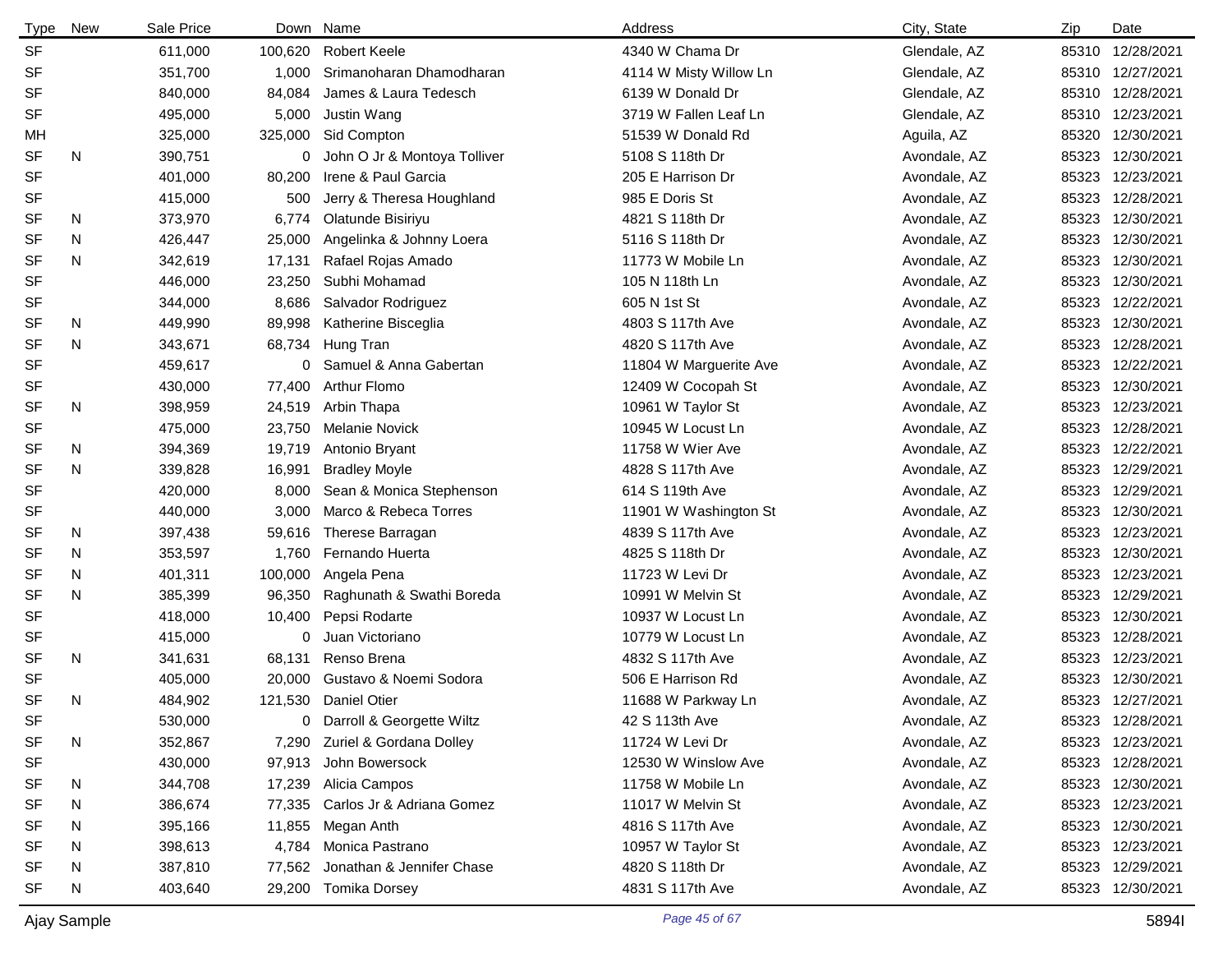| <b>Type</b> | New | Sale Price |         | Down Name                   | Address                 | City, State  | Zip   | Date             |
|-------------|-----|------------|---------|-----------------------------|-------------------------|--------------|-------|------------------|
| <b>SF</b>   |     | 475,000    | 475,000 | Devesh Gupta                | 12210 W RIO Vista Ln    | Avondale, AZ | 85323 | 12/27/2021       |
| <b>SF</b>   | N   | 382,096    | 7,656   | Everett D Jr Armstong       | 4816 S 118th Dr         | Avondale, AZ |       | 85323 12/29/2021 |
| <b>SF</b>   | N   | 367,974    | 73,595  | Sridhar & Savitha Myana     | 10967 W Melvin St       | Avondale, AZ |       | 85323 12/23/2021 |
| <b>SF</b>   |     | 50,000     | 50,000  | Iris Alvarado               | 1223 S Central Ave      | Avondale, AZ |       | 85323 12/28/2021 |
| <b>SF</b>   | N   | 345,524    | 130,000 | Dan Nguyen                  | 11008 W Polk St         | Avondale, AZ |       | 85323 12/22/2021 |
| <b>SF</b>   | N   | 412,519    | 20,626  | Amit Chauhan                | 4812 S 118th Dr         | Avondale, AZ |       | 85323 12/28/2021 |
| <b>SF</b>   | N   | 344,951    | 51,743  | Suresh & Kavitha Inavoulu   | 10963 W Melvin St       | Avondale, AZ |       | 85323 12/22/2021 |
| <b>SF</b>   |     | 318,000    | 3,000   | Andy & Jennifer Carpenter   | 995 S 242nd Dr          | Buckeye, AZ  |       | 85326 12/27/2021 |
| SF          |     | 430,000    | 86,867  | Dylan & Joleen Koroluck     | 22222 W Solano Dr       | Buckeye, AZ  | 85326 | 12/28/2021       |
| <b>SF</b>   |     | 380,000    | 3,000   | David & Garcia Padilla      | 4181 S 249th Dr         | Buckeye, AZ  | 85326 | 12/27/2021       |
| SF          |     | 405,000    | 30,560  | Carlos Rodriguez            | 22106 W Solano Dr       | Buckeye, AZ  | 85326 | 12/30/2021       |
| SF          |     | 392,500    | 0       | Christian Paganmuriel       | 223 N 222nd Dr          | Buckeye, AZ  | 85326 | 12/27/2021       |
| <b>SF</b>   | N   | 400,520    | 50,000  | Ricky & Gabriela Abbott     | 18882 W Adams St        | Buckeye, AZ  | 85326 | 12/29/2021       |
| <b>SF</b>   |     | 390,000    | 15,560  | Miranda Bobadilla           | 214 S 192nd Dr          | Buckeye, AZ  | 85326 | 12/28/2021       |
| SF          |     | 410,000    | 130,000 | <b>Tracy Schmidt</b>        | 23842 W Chipman Rd      | Buckeye, AZ  | 85326 | 12/27/2021       |
| <b>SF</b>   | N   | 387,525    | 11,626  | <b>Brittany Sanchez</b>     | 18883 W Farmer Rd       | Buckeye, AZ  | 85326 | 12/29/2021       |
| <b>SF</b>   |     | 450,000    | 90,000  | Darlene Hinkle              | 25681 W Blue Sky Way    | Buckeye, AZ  | 85326 | 12/30/2021       |
| <b>SF</b>   |     | 540,000    | 105,000 | Abelardo Garcia Montano     | 22820 W Shumway Farm Rd | Buckeye, AZ  | 85326 | 12/23/2021       |
| SF          |     | 400,000    | 12,000  | Seth Fortenberry            | 4706 S 238th Ln         | Buckeye, AZ  |       | 85326 12/30/2021 |
| SF          |     | 365,000    | 6,612   | <b>Cassy Gouer</b>          | 23340 W Cocopah St      | Buckeye, AZ  | 85326 | 12/23/2021       |
| <b>SF</b>   | N   | 387,470    | 79,000  | Summer Loll                 | 18869 W Adams St        | Buckeye, AZ  | 85326 | 12/30/2021       |
| <b>SF</b>   |     | 445,000    | 4,000   | <b>Grant Fowler</b>         | 845 S 224th Ln          | Buckeye, AZ  | 85326 | 12/30/2021       |
| <b>SF</b>   |     | 425,000    | 85,000  | <b>Tara Speer</b>           | 19269 W Washington St   | Buckeye, AZ  | 85326 | 12/28/2021       |
| <b>SF</b>   |     | 436,000    | 43,600  | <b>Robert Paukert</b>       | 22833 W Lasso Ln        | Buckeye, AZ  | 85326 | 12/30/2021       |
| <b>SF</b>   |     | 350,000    | 65,000  | Patricia Paral              | 563 S 230th Ave         | Buckeye, AZ  | 85326 | 12/30/2021       |
| SF          |     | 390,000    | 7,500   | Michael & Deborah Armstrong | 23674 W Ripple Rd       | Buckeye, AZ  | 85326 | 12/30/2021       |
| <b>SF</b>   |     | 385,900    | 74,180  | Griselda Calvillo           | 324 S 228th Ln          | Buckeye, AZ  | 85326 | 12/28/2021       |
| SF          |     | 369,500    | 12,540  | Maria Estrada               | 25876 W Elizabeth Ave   | Buckeye, AZ  | 85326 | 1/3/2022         |
| SF          | N   | 382,520    | 0       | Ever Banol                  | 18940 W Wilson St       | Buckeye, AZ  | 85326 | 12/30/2021       |
| <b>SF</b>   |     | 407,000    | 143,000 | Natasha & Britt Coates      | 25606 W Satellite Ln    | Buckeye, AZ  | 85326 | 12/30/2021       |
| <b>SF</b>   | N   | 355,674    | 23,774  | Joel Padilla                | 21584 W Sonora St       | Buckeye, AZ  |       | 85326 12/27/2021 |
| <b>SF</b>   |     | 440,000    |         | 10,120 Jamie & Aaron Bujan  | 766 S 223rd Ln          | Buckeye, AZ  |       | 85326 12/29/2021 |
| SF          |     | 385,000    |         | 10,560 Salima Biloto        | 24243 W Desert Bloom St | Buckeye, AZ  |       | 85326 1/3/2022   |
| SF          |     | 425,000    |         | 300,000 Nautica Carrillo    | 23902 W Twilight Trl    | Buckeye, AZ  |       | 85326 12/22/2021 |
| SF          |     | 335,000    | 16,750  | Juan & Juana Gonzalez       | 94 3rd Ave W            | Buckeye, AZ  |       | 85326 12/27/2021 |
| SF          | N   | 389,336    | 19,467  | <b>Michelle Torres</b>      | 1538 S 216th Ave        | Buckeye, AZ  |       | 85326 12/30/2021 |
| SF          | N   | 366,849    | 0       | Brandon & Abegail Thomas    | 21577 W Sonora St       | Buckeye, AZ  |       | 85326 12/30/2021 |
| SF          |     | 440,000    | 88,000  | Jesus Rosales               | 848 S 240th Dr          | Buckeye, AZ  |       | 85326 1/3/2022   |
| SF          |     | 425,000    | 21,250  | Maria Gurrola Valadez       | 1441 S 219th Dr         | Buckeye, AZ  |       | 85326 12/30/2021 |
| SF          |     | 546,500    | 150,000 | Leobardo Hernandez Lopez    | 20046 W Dunlap Rd       | Buckeye, AZ  |       | 85326 12/30/2021 |
| SF          | N   | 420,505    | 100,000 | Saifullah Soyeb             | 21599 W Sonora St       | Buckeye, AZ  |       | 85326 12/28/2021 |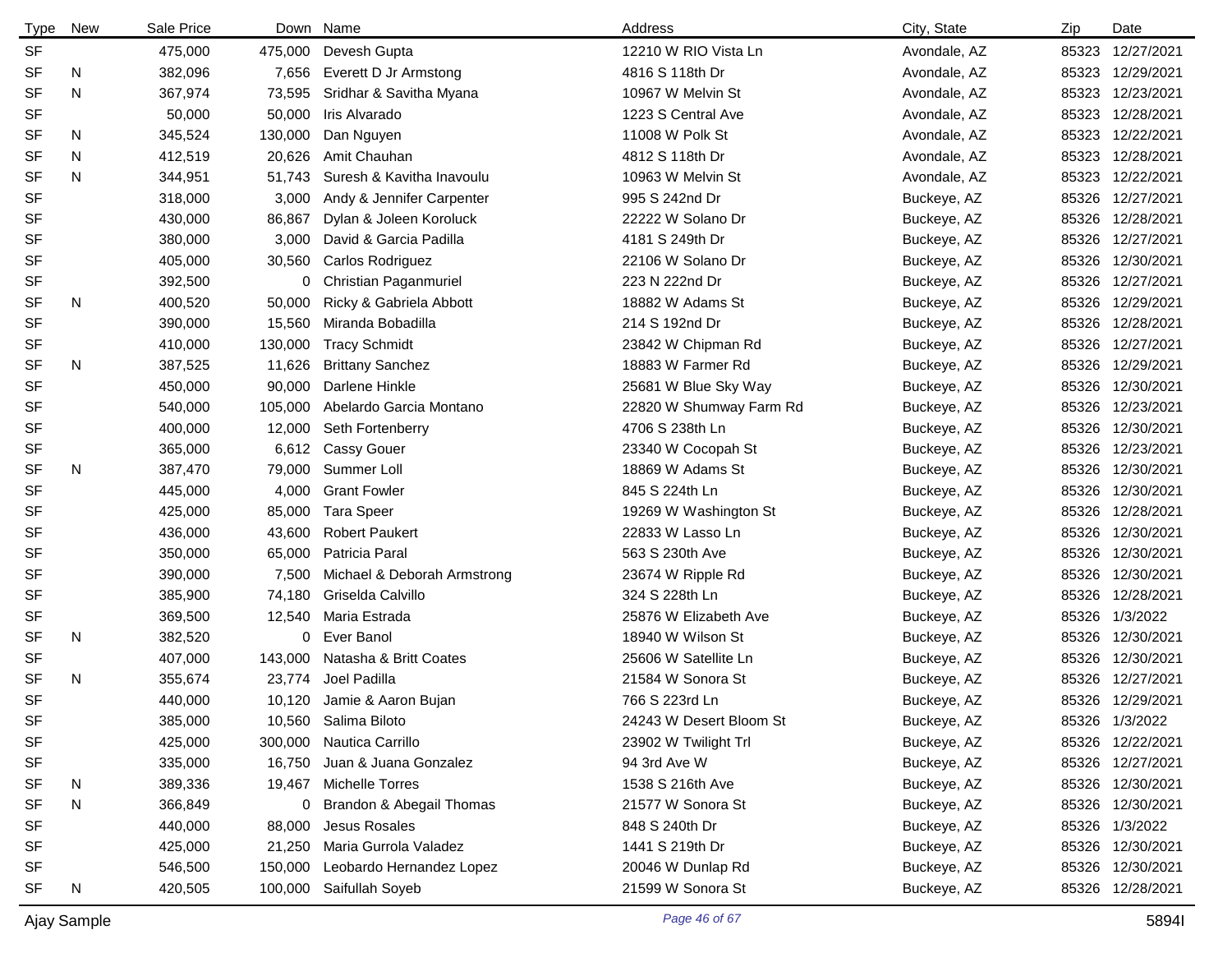| <b>Type</b> | New | Sale Price |           | Down Name                    | Address                           | City, State    | Zip   | Date             |
|-------------|-----|------------|-----------|------------------------------|-----------------------------------|----------------|-------|------------------|
| <b>SF</b>   | N   | 385,934    | 11,578    | Cristian Sepulveda           | 1532 S 216th Ave                  | Buckeye, AZ    |       | 85326 12/30/2021 |
| SF          |     | 406,000    | 139,179   | Salvador Jr Inda             | 12116 S 207th Dr # R              | Buckeye, AZ    |       | 85326 12/23/2021 |
| SF          |     | 360,000    | 22,750    | <b>Taylor Randle</b>         | 22658 W Pima St                   | Buckeye, AZ    |       | 85326 12/28/2021 |
| SF          |     | 100,000    | 100,000   | Melissa Richardson           | 0 S 193rd Ave                     | Buckeye, AZ    |       | 85326 12/28/2021 |
| SF          | N   | 372,470    | 11,211    | David & Mackenzie Woodbridge | 18861 W Adams St                  | Buckeye, AZ    |       | 85326 12/29/2021 |
| <b>SF</b>   | N   | 382,171    | 23,600    | Michelle Ingram              | 21578 W Sonora St                 | Buckeye, AZ    |       | 85326 12/29/2021 |
| SF          |     | 975,000    | 0         | Jacobo & Nora Gonzalez       | 6306 S 195th Dr                   | Buckeye, AZ    |       | 85326 12/28/2021 |
| SF          |     | 359,900    | 18,850    | <b>Brian Rodriguez</b>       | 20821 W Cheyenne Rd               | Buckeye, AZ    |       | 85326 12/29/2021 |
| <b>SF</b>   | N   | 388,258    | 11,648    | Miguel Echeverria            | 21589 W Sonora St                 | Buckeye, AZ    |       | 85326 12/29/2021 |
| <b>SF</b>   | N   | 262,310    | 4,752     | Yadira Lozano                | 25833 W Valley View Dr            | Buckeye, AZ    |       | 85326 12/27/2021 |
| SF          |     | 375,000    | 3,000     | <b>Amber Shwartz</b>         | 826 E Orange Dr                   | Buckeye, AZ    |       | 85326 12/30/2021 |
| SF          |     | 350,000    | 6,340     | Francisco & Pamela Martinez  | 24512 W Sheraton Ln               | Buckeye, AZ    |       | 85326 1/3/2022   |
| SF          |     | 470,000    | 100,000   | Mark & Kirsten Testa         | 4016 E Chaparosa Way              | Cave Creek, AZ | 85331 | 12/30/2021       |
| SF          |     | 715,000    | 300,000   | Ronald Polega                | 5637 E Lonesome Trl               | Cave Creek, AZ | 85331 | 12/23/2021       |
| SF          |     | 539,000    | 200,000   | <b>Gerard Truglio</b>        | 5144 E Desert Forest Trl          | Cave Creek, AZ | 85331 | 12/30/2021       |
| SF          |     | 645,000    | 71,700    | Joanna Belman                | 31003 N 44th PI                   | Cave Creek, AZ | 85331 | 12/30/2021       |
| SF          |     | 615,000    | 315,000   | Kristin Mcwilliams           | 29435 N 49th PI                   | Cave Creek, AZ | 85331 | 12/23/2021       |
| SF          |     | 490,000    | 490,000   | Davey Ellison                | 36600 N Cave Creek Rd Unit 3A     | Cave Creek, AZ | 85331 | 12/22/2021       |
| SF          |     | 560,000    | 560,000   | Thomas & Amy Burke           | 4533 E Juana Ct                   | Cave Creek, AZ |       | 85331 12/29/2021 |
| SF          |     | 550,000    | 16,500    | Kyle Combs                   | 5645 E Dixileta Dr                | Cave Creek, AZ | 85331 | 12/30/2021       |
| SF          |     | 1,225,000  | 600,000   | Nicholas & Alicia Dimarco    | 5317 E Hallihan Dr                | Cave Creek, AZ | 85331 | 12/30/2021       |
| SF          |     | 695,000    | 155,000   | Stacey Liszewski             | 26659 N 46th PI                   | Cave Creek, AZ | 85331 | 12/30/2021       |
| <b>CT</b>   |     | 485,000    | 97,000    | Judith Skadron               | 5100 E Rancho Paloma Dr Unit 2072 | Cave Creek, AZ | 85331 | 12/30/2021       |
| SF          |     | 780,000    | 74,000    | Shawn Ingram                 | 4602 E Brilliant Sky Dr           | Cave Creek, AZ | 85331 | 12/28/2021       |
| SF          |     | 780,000    | 156,000   | Anthony Marangon             | 5440 E Lone Mountain Rd           | Cave Creek, AZ | 85331 | 12/29/2021       |
| SF          |     | 1,850,000  | 1,850,000 | Kristin & Christopher Newman | 39780 N 50th St                   | Cave Creek, AZ | 85331 | 12/30/2021       |
| СT          |     | 548,433    | 548,433   | Nicolo & Maria Ciulla        | 5100 E Rancho Paloma Dr Unit 1037 | Cave Creek, AZ |       | 85331 1/3/2022   |
| SF          |     | 499,000    | 99,800    | Dragan & Vedran Stupar       | 5639 E Dixileta Dr                | Cave Creek, AZ | 85331 | 12/30/2021       |
| СT          |     | 330,000    | 330,000   | Nikolas Carbone              | 29606 N Tatum Blvd Apt 269        | Cave Creek, AZ | 85331 | 12/30/2021       |
| SF          |     | 371,000    | 5,000     | Erdal & Lucinda Gurgoze      | 37801 N Cave Creek Rd Unit 17     | Cave Creek, AZ | 85331 | 12/22/2021       |
| <b>SF</b>   |     | 405,000    | 20,600    | Iris Montano                 | 11805 W Shaw Butte Dr             | El Mirage, AZ  |       | 85335 12/28/2021 |
| SF          |     | 411,669    | 25,969    | Amanda Trout                 | 14513 N 128th Dr                  | El Mirage, AZ  |       | 85335 12/23/2021 |
| SF          |     | 359,000    | 34,942    | Kuku Bzuneh                  | 12321 W Charter OAK Rd            | El Mirage, AZ  |       | 85335 12/23/2021 |
| SF          |     | 300,000    | 72,080    | <b>Hediel Lopez</b>          | 12825 W Valentine Ave             | El Mirage, AZ  |       | 85335 12/30/2021 |
| SF          |     | 310,000    | 30,000    | Casey & Emily Collins        | 12019 W Windrose Dr               | El Mirage, AZ  |       | 85335 12/27/2021 |
| SF          |     | 168,000    | 3,043     | Alma Avon                    | 11739 W Banff Ln                  | El Mirage, AZ  |       | 85335 12/30/2021 |
| SF          |     | 342,000    | 10,260    | Gabrielle Ballinger          | 13101 N Cesar Chavez Dr           | El Mirage, AZ  |       | 85335 12/23/2021 |
| SF          |     | 355,000    | 10,650    | Ezekiah & Carolyn Rosa       | 12901 W Willow Ave                | El Mirage, AZ  |       | 85335 12/30/2021 |
| SF          |     | 35,700     | 6,467     | Rene Chavez                  | 11606 N Olive St                  | El Mirage, AZ  |       | 85335 12/30/2021 |
| SF          |     | 330,000    | 33,000    | <b>Fernando Cortes</b>       | 12910 N Palm St                   | El Mirage, AZ  |       | 85335 12/22/2021 |
| SF          |     | 220,000    | 0         | Jelacio & Gloria Rodriguez   | 14109 N Poppy St                  | El Mirage, AZ  |       | 85335 12/27/2021 |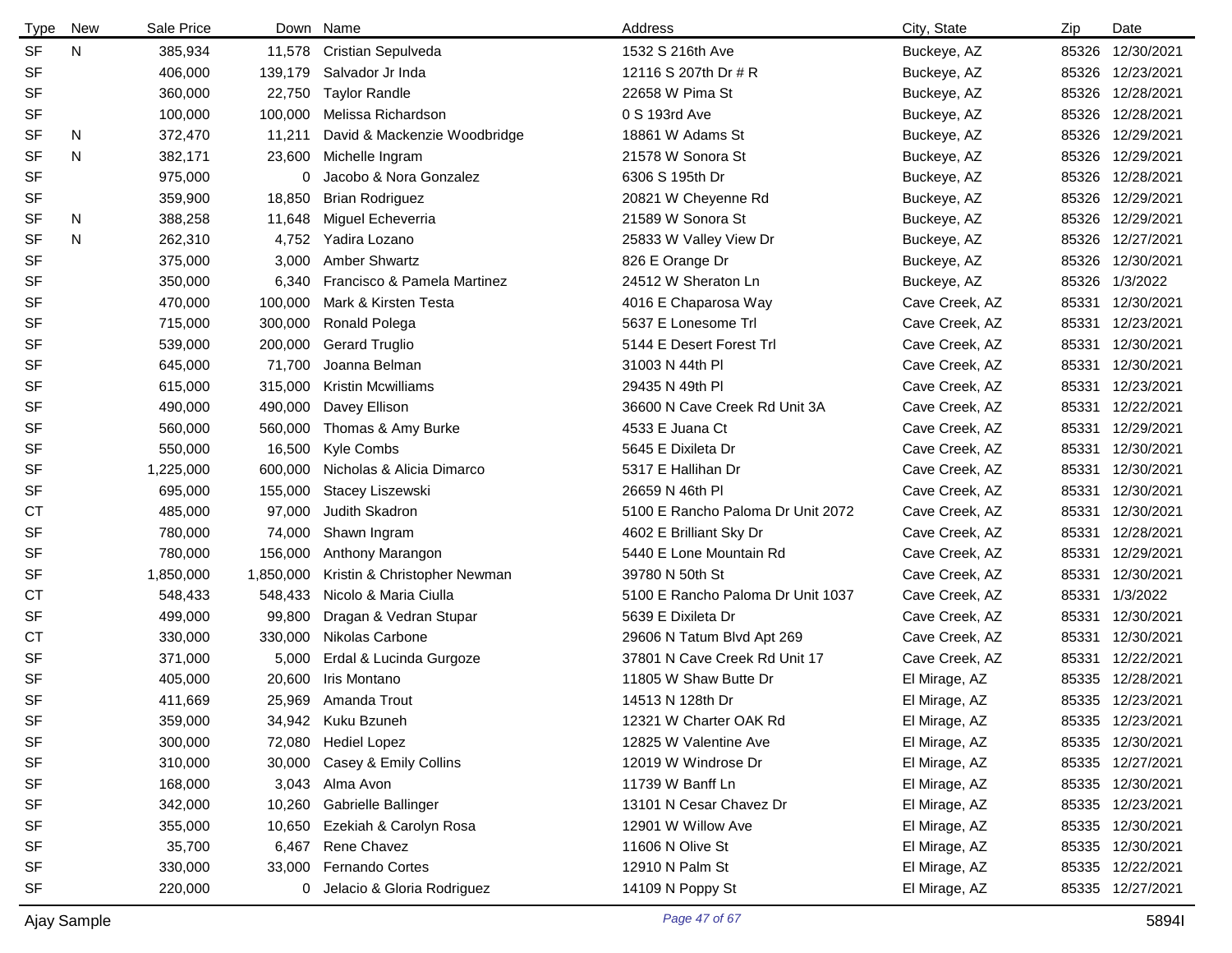| <b>Type</b> | New | Sale Price |         | Down Name                  | Address                 | City, State  | Zip   | Date             |
|-------------|-----|------------|---------|----------------------------|-------------------------|--------------|-------|------------------|
| <b>SF</b>   | N   | 529,900    | 105,980 | Tina & Richard Kaiponen    | 18410 W Sandlewood Dr   | Goodyear, AZ | 85338 | 1/3/2022         |
| <b>SF</b>   |     | 412,000    | 43,175  | Tyson & Virginia Ferron    | 17437 W Jackson St      | Goodyear, AZ | 85338 | 12/29/2021       |
| <b>SF</b>   | N   | 509,056    | 0       | Robert & Nicole Solomon    | 15127 W Linden St       | Goodyear, AZ | 85338 | 12/29/2021       |
| <b>SF</b>   | N   | 390,100    | 15,660  | Jessica Urias              | 4024 S 180th Dr         | Goodyear, AZ | 85338 | 12/27/2021       |
| <b>SF</b>   |     | 499,750    | 74,963  | Lanceing & Nova Huntington | 9307 S 183rd Dr         | Goodyear, AZ | 85338 | 12/30/2021       |
| <b>SF</b>   | N   | 489,900    | 175,000 | Kimberly Reising           | 17874 W Sapium Way      | Goodyear, AZ | 85338 | 12/30/2021       |
| <b>SF</b>   | N   | 396,936    | 19,847  | Debra & Thomas Brantley    | 3686 S 180th Ln         | Goodyear, AZ | 85338 | 12/23/2021       |
| <b>SF</b>   | N   | 462,340    | 54,120  | Gerald Dibernardo          | 17969 W Elizabeth Ave   | Goodyear, AZ | 85338 | 12/23/2021       |
| <b>SF</b>   |     | 297,000    | 40,590  | Luis Garcia Hernandez      | 2085 S 155th Dr         | Goodyear, AZ | 85338 | 12/29/2021       |
| <b>SF</b>   | N   | 510,711    | 25,536  | Angela Miller              | 17892 W Sapium Way      | Goodyear, AZ | 85338 | 12/30/2021       |
| <b>SF</b>   | N   | 437,688    | 15,025  | <b>Frank Murphy</b>        | 17952 W Hess St         | Goodyear, AZ | 85338 | 12/23/2021       |
| <b>SF</b>   |     | 430,000    | 43,000  | Nick & Carol Blackman      | 12539 S 175th Ave       | Goodyear, AZ |       | 85338 1/3/2022   |
| <b>SF</b>   | N   | 340,536    | 68,107  | Kelly & Michael Naylor     | 3680 S 180th Ln         | Goodyear, AZ | 85338 | 12/30/2021       |
| <b>SF</b>   | N   | 525,900    | 105,180 | John Oconnell              | 18440 W Sandlewood Dr   | Goodyear, AZ | 85338 | 1/3/2022         |
| <b>SF</b>   | N   | 530,095    | 26,505  | Dionne Woods               | 17963w Elizabeth Ave    | Goodyear, AZ | 85338 | 12/23/2021       |
| <b>SF</b>   |     | 500,000    | 100,000 | Edward & Lynn Perrey       | 10224 S 175th Ave       | Goodyear, AZ | 85338 | 12/28/2021       |
| <b>SF</b>   | N   | 470,180    | 0       | Nicholas & Kelly Lyle      | 17864 W Amberwood Dr    | Goodyear, AZ | 85338 | 12/29/2021       |
| <b>SF</b>   | N   | 414,796    | 103,699 | Joaquin & Castro           | 17928 W Amberwood Dr    | Goodyear, AZ | 85338 | 12/29/2021       |
| <b>SF</b>   |     | 485,000    | 485,000 | Dennis Mcvay               | 8857 S 167th Ln         | Goodyear, AZ | 85338 | 12/27/2021       |
| SF          | N   | 396,270    | 0       | Anna Mancuso               | 17880 W Amberwood Dr    | Goodyear, AZ | 85338 | 12/27/2021       |
| <b>SF</b>   | N   | 521,051    | 109,238 | Nicholas & Anne Eleniak    | 17877 W Amberwood Dr    | Goodyear, AZ | 85338 | 12/29/2021       |
| SF          | N   | 356,035    | 150,000 | Doyle & Annette Hustead    | 17893 W Amberwood Dr    | Goodyear, AZ | 85338 | 12/23/2021       |
| <b>SF</b>   | N   | 484,900    | 14,547  | Patrieka & Shrelle Amaro   | 18371 W Sandlewood Dr   | Goodyear, AZ | 85338 | 12/28/2021       |
| <b>SF</b>   | N   | 371,488    | 37,149  | Jennifer Doan              | 15090 W Latham St       | Goodyear, AZ | 85338 | 12/23/2021       |
| <b>SF</b>   |     | 442,000    | 88,400  | Melissa Mckinley           | 17890 W Buckhorn Dr     | Goodyear, AZ | 85338 | 12/23/2021       |
| SF          | N   | 448,000    | 89,600  | Jasbrinderdeep Singh       | 17966 W Elizabeth Ave   | Goodyear, AZ | 85338 | 12/29/2021       |
| <b>SF</b>   | N   | 462,761    | 23,139  | <b>Brian Hellenbrand</b>   | 16791 W Allen St        | Goodyear, AZ | 85338 | 12/29/2021       |
| <b>SF</b>   | N   | 537,900    | 537,900 | Leslie & Gail Saelhof      | 18401 W Sandlewood Dr   | Goodyear, AZ | 85338 | 1/3/2022         |
| <b>SF</b>   | N   | 471,528    | 0       | <b>Adrian Silerio</b>      | 15748 W Madison St      | Goodyear, AZ | 85338 | 12/29/2021       |
| <b>SF</b>   | N   | 450,202    | 67,530  | Lee A Jr Wilkinson         | 17898 W Sapium Way      | Goodyear, AZ | 85338 | 12/30/2021       |
| <b>SF</b>   |     | 415,000    | 250,000 | Melinda Sherman            | 12887 S 175th Ave       | Goodyear, AZ | 85338 | 12/30/2021       |
| <b>SF</b>   | N   | 335,156    | 6,072   | <b>Charlene Mcmillan</b>   | 3692 S 180th Ln         | Goodyear, AZ |       | 85338 12/30/2021 |
| SF          | N   | 339,876    | 67,976  | Cary & Katherine Peterson  | 16776 W Beth Dr         | Goodyear, AZ | 85338 | 12/29/2021       |
| <b>SF</b>   | N   | 468,900    | 46,890  | John & Mary Hartness       | 18407 W Sandlewood Dr   | Goodyear, AZ |       | 85338 1/3/2022   |
| <b>SF</b>   | N   | 569,900    | 56,990  | Javier Hernandez Corona    | 17873 W Sapium Way      | Goodyear, AZ |       | 85338 12/30/2021 |
| SF          |     | 515,000    | 25,750  | Zamyra Hall                | 11466 S 176th Dr        | Goodyear, AZ |       | 85338 12/23/2021 |
| SF          | N   | 333,542    | 16,678  | Nicholas Harper            | 15117 W Mckinley St     | Goodyear, AZ |       | 85338 12/30/2021 |
| <b>SF</b>   | N   | 362,075    | 200,000 | Katherine Mcdonnell        | 17995 W Amber Ridge Way | Goodyear, AZ |       | 85338 12/23/2021 |
| <b>SF</b>   |     | 562,690    | 562,690 | Lori Annetta               | 12328 S 178th Ave       | Goodyear, AZ |       | 85338 12/22/2021 |
| SF          |     | 420,000    | 21,000  | Christina Baliva           | 16023 W Grant St        | Goodyear, AZ |       | 85338 12/23/2021 |
| SF          | N   | 489,611    | 97,922  | Larry & Nicki Neal         | 16254 S 179th Dr        | Goodyear, AZ |       | 85338 12/29/2021 |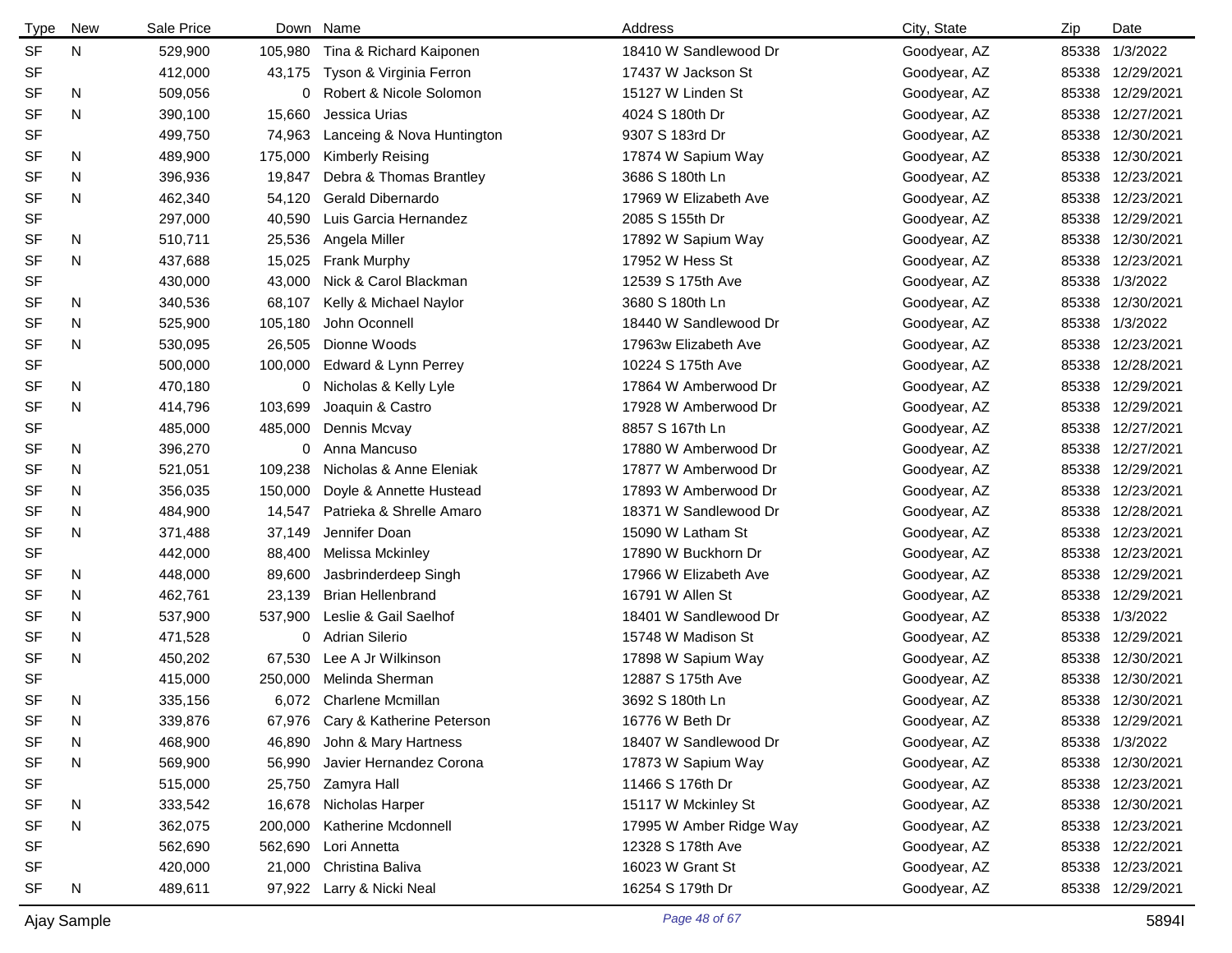| <b>Type</b> | New | Sale Price |         | Down Name                   | Address               | City, State  | Zip   | Date             |
|-------------|-----|------------|---------|-----------------------------|-----------------------|--------------|-------|------------------|
| <b>SF</b>   | N   | 377,155    |         | 0 George & Martha Rodriguez | 15074 W Pierce St     | Goodyear, AZ | 85338 | 12/29/2021       |
| <b>SF</b>   | N   | 657,499    | 92,803  | Jimmie S III & Die Swift    | 3520 S 184th Ln       | Goodyear, AZ | 85338 | 12/30/2021       |
| <b>SF</b>   |     | 458,000    | 22,900  | Kabura Raphael              | 16186 W Williams St   | Goodyear, AZ | 85338 | 12/30/2021       |
| <b>SF</b>   |     | 505,000    | 300,000 | John Jimenez                | 16577w Sherman St     | Goodyear, AZ | 85338 | 12/29/2021       |
| <b>SF</b>   | N   | 534,900    | 434,900 | Jeffrey & Leeann Kostelecky | 18389 W Sandlewood Dr | Goodyear, AZ | 85338 | 1/3/2022         |
| <b>SF</b>   | N   | 477,900    | 95,580  | Annadine & Garren Tibbs     | 18399 W Brookwood Dr  | Goodyear, AZ | 85338 | 12/28/2021       |
| <b>SF</b>   |     | 510,000    | 102,000 | Martin Colmenero Jimenez    | 553 S 165th Dr        | Goodyear, AZ | 85338 | 12/27/2021       |
| <b>SF</b>   | N   | 444,154    | 24,622  | Mario Brown                 | 15066 W Latham St     | Goodyear, AZ | 85338 | 12/28/2021       |
| <b>SF</b>   |     | 550,000    | 55,000  | Allison & Kyle Klein        | 13702 S 176th Ln      | Goodyear, AZ | 85338 | 12/30/2021       |
| <b>SF</b>   | N   | 370,242    | 50,000  | <b>Bonnie Daulton</b>       | 18073 W Muirwood Dr   | Goodyear, AZ | 85338 | 1/3/2022         |
| <b>SF</b>   | N   | 491,900    | 150,000 | Craig & Debra Newcomer      | 18383 W Sandlewood Dr | Goodyear, AZ | 85338 | 12/22/2021       |
| <b>SF</b>   |     | 78,500     | 92,077  | Samuel A III & Kristin Best | 12892 S 177th Ln      | Goodyear, AZ | 85338 | 12/22/2021       |
| <b>SF</b>   |     | 440,000    | 44,000  | Servando Munoz Neri         | 15977 W Anasazi St    | Goodyear, AZ | 85338 | 12/30/2021       |
| <b>SF</b>   |     | 380,000    | 6,883   | Michael Baca                | 16013 W Tohono Dr     | Goodyear, AZ | 85338 | 12/30/2021       |
| <b>SF</b>   | N   | 469,079    | 469,079 | Melissa Thew                | 16815 W Allen St      | Goodyear, AZ | 85338 | 12/22/2021       |
| SF          | N   | 434,481    | 86,897  | Dena Looft                  | 3569 S 184th Ave      | Goodyear, AZ | 85338 | 12/27/2021       |
| <b>SF</b>   | N   | 378,589    | 15,968  | Tony & Alyssa Swartz        | 4038 S 179th Dr       | Goodyear, AZ | 85338 | 12/22/2021       |
| <b>SF</b>   | N   | 430,715    | 60,635  | Shawnika Etheridge          | 15705 W Jackson St    | Goodyear, AZ | 85338 | 12/27/2021       |
| <b>SF</b>   | N   | 325,019    | 0       | Jeffrey Mulder              | 15898 S 178th Dr      | Goodyear, AZ | 85338 | 12/29/2021       |
| SF          | N   | 396,159    | 24,025  | Jesus Felix Romero          | 15687 W Jackson St    | Goodyear, AZ | 85338 | 12/30/2021       |
| <b>SF</b>   |     | 378,000    | 6,847   | Todd & Crystal Cheshareck   | 15834 W Adams St      | Goodyear, AZ | 85338 | 12/27/2021       |
| <b>SF</b>   |     | 700,000    | 700,000 | Thomas & Tracia Matthew     | 7818 S 167th Ave      | Goodyear, AZ | 85338 | 12/23/2021       |
| SF          |     | 242,000    | 49,605  | Amer Marji                  | 15827 W Jefferson St  | Goodyear, AZ | 85338 | 12/28/2021       |
| SF          | N   | 607,635    | 120,593 | Jarred Shaver               | 214 S 157th Ln        | Goodyear, AZ | 85338 | 12/30/2021       |
| <b>SF</b>   | N   | 311,757    | 5,648   | <b>TOM Dorantes</b>         | 4035 S 179th Dr       | Goodyear, AZ | 85338 | 12/30/2021       |
| SF          | N   | 452,062    | 67,812  | Saikiran Karumuri           | 15697 W Madison St    | Goodyear, AZ | 85338 | 12/30/2021       |
| <b>SF</b>   | N   | 524,990    | 131,250 | Ken & Kristi Ackerman       | 16490 W Gary Way      | Goodyear, AZ | 85338 | 12/22/2021       |
| <b>SF</b>   | N   | 428,000    | 21,400  | Kendra Woods                | 15669 W Jackson St    | Goodyear, AZ | 85338 | 1/3/2022         |
| <b>SF</b>   | N   | 362,227    | 72,446  | Robin Harpar                | 18067 W Muirwood Dr   | Goodyear, AZ | 85338 | 12/27/2021       |
| <b>SF</b>   | N   | 340,740    | 68,148  | Eric Gulczynski             | 16782 W Beth Dr       | Goodyear, AZ | 85338 | 12/30/2021       |
| <b>SF</b>   | N   | 387,528    | 13,088  | Dominique Valdez            | 18042 W Jones Ave     | Goodyear, AZ | 85338 | 12/22/2021       |
| <b>SF</b>   | N   | 437,485    |         | 74,762 Alvaro Alcaraz Gomez | 2069 S 179th Dr       | Goodyear, AZ |       | 85338 12/30/2021 |
| SF          |     | 405,000    |         | 100,000 Elizabeth Brown     | 17957 W Fairview St   | Goodyear, AZ | 85338 | 12/28/2021       |
| SF          |     | 420,000    | 420,000 | <b>Theodore Driscoll</b>    | 16131 S 178th Dr      | Goodyear, AZ |       | 85338 1/3/2022   |
| SF          | N   | 345,542    | 17,278  | Jens Timothy                | 4032 S 179th Dr       | Goodyear, AZ |       | 85338 12/30/2021 |
| SF          |     | 475,000    | 95,000  | Doug & Christina Lovell     | 16008 W Pima St       | Goodyear, AZ |       | 85338 12/30/2021 |
| SF          |     | 440,000    | 88,000  | Peter & Karen Sanborn       | 17568 W Tonto St      | Goodyear, AZ |       | 85338 12/28/2021 |
| <b>SF</b>   | N   | 360,007    | 103,601 | Rebecca Gaines              | 3704 S 180th Ln       | Goodyear, AZ |       | 85338 12/27/2021 |
| SF          | N   | 396,684    | 146,684 | Judith & David Pine Sellers | 17885 W Amberwood Dr  | Goodyear, AZ |       | 85338 12/28/2021 |
| SF          | N   | 535,832    |         | 26,792 Assamie Fannell      | 15754 W Madison St    | Goodyear, AZ |       | 85338 1/3/2022   |
| SF          | N   | 415,559    | 207,780 | Hari & Omalur Chandran      | 15285w Latham St      | Goodyear, AZ |       | 85338 12/30/2021 |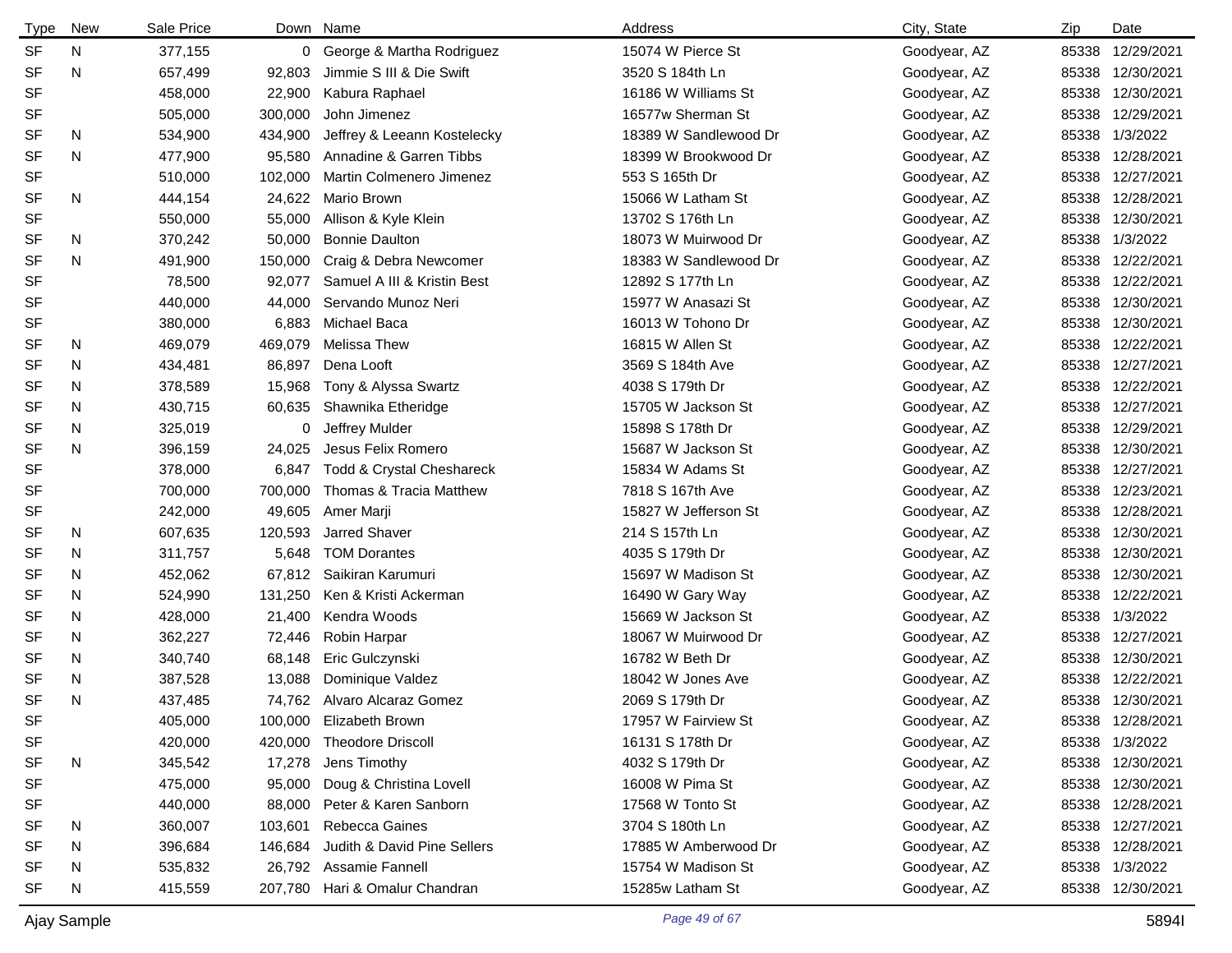| <b>Type</b> | New | Sale Price |         | Down Name                         | Address                  | City, State  | Zip   | Date             |
|-------------|-----|------------|---------|-----------------------------------|--------------------------|--------------|-------|------------------|
| <b>SF</b>   |     | 434,900    |         | 10 Daunivan COX                   | 15525 W Hilton Ave       | Goodyear, AZ | 85338 | 12/30/2021       |
| <b>SF</b>   | N   | 372,686    | 6,752   | Lawrence & Amie Canoza            | 15170 W Sherman St       | Goodyear, AZ | 85338 | 12/28/2021       |
| <b>SF</b>   | N   | 357,406    | 357,406 | Carolee Dombal                    | 282 S 157th Ln           | Goodyear, AZ |       | 85338 12/28/2021 |
| <b>SF</b>   |     | 451,500    | 90,300  | Yawa Attitso                      | 1025 S 151st Ln          | Goodyear, AZ | 85338 | 12/28/2021       |
| <b>SF</b>   | N   | 466,900    | 100,000 | Alan & Janice Bauman              | 18377 W Sandlewood Dr    | Goodyear, AZ | 85338 | 12/29/2021       |
| <b>SF</b>   |     | 483,000    | 483,000 | Armik Agakanian                   | 18063 W Paseo Way        | Goodyear, AZ | 85338 | 12/30/2021       |
| SF          | N   | 314,438    | 5,696   | Aracely A De & Gustavo Cesena     | 4047 S 179th Dr          | Goodyear, AZ | 85338 | 12/28/2021       |
| <b>SF</b>   | N   | 397,532    | 0       | Bryan & Rebekah Cirrincione       | 9105 S 167th Dr          | Goodyear, AZ | 85338 | 12/30/2021       |
| <b>SF</b>   | N   | 468,386    | 230,000 | David & Bernadette Kostan         | 17886 W Sapium Way       | Goodyear, AZ | 85338 | 12/30/2021       |
| <b>SF</b>   |     | 649,900    | 64,990  | Steven & Linda Card               | 17925 W Sunward Dr       | Goodyear, AZ | 85338 | 12/28/2021       |
| <b>SF</b>   | N   | 350,230    | 150,230 | Jan Wade                          | 18045 W Amber Ridge Way  | Goodyear, AZ | 85338 | 12/27/2021       |
| <b>SF</b>   |     | 449,900    | 300,000 | Michael & Winata                  | 15684 W Polk St          | Goodyear, AZ | 85338 | 12/30/2021       |
| SF          |     | 333,976    |         | 0 Yuan Rosado Cabrera             | 17709 W Cassia Way       | Goodyear, AZ | 85338 | 12/29/2021       |
| <b>SF</b>   | N   | 466,900    | 93,380  | Stephen & Saundra Shepard         | 18437 W Sandlewood Dr    | Goodyear, AZ | 85338 | 1/3/2022         |
| <b>SF</b>   |     | 649,900    | 64,990  | Steven & Linda Card               | 17925 W Sunward Dr       | Goodyear, AZ | 85338 | 12/28/2021       |
| <b>SF</b>   | N   | 531,900    | 300,000 | Terry & Jean Harold               | 18392 W Sandlewood Dr    | Goodyear, AZ | 85338 | 1/3/2022         |
| <b>SF</b>   |     | 488,000    | 22,500  | Diego Cruz                        | 17543 W Dalea Dr         | Goodyear, AZ | 85338 | 12/30/2021       |
| SF          | N   | 415,458    | 83,092  | Alejandrina Adkins                | 15165 W Mckinley St      | Goodyear, AZ | 85338 | 12/30/2021       |
| SF          | N   | 455,000    | 13,650  | Oscar Jimenez                     | 15681 W Jackson St       | Goodyear, AZ | 85338 | 12/30/2021       |
| SF          | N   | 389,193    | 19,460  | Anthony Pena                      | 15657 W Jackson St       | Goodyear, AZ | 85338 | 12/28/2021       |
| <b>SF</b>   | N   | 469,970    | 23,499  | Patrick & Thomas Nasser Taylor    | 11024 S 56th Ln          | Laveen, AZ   | 85339 | 1/3/2022         |
| SF          | N   | 335,755    | 30,001  | Anthony & Karla Martinez          | 4330 W Gary Way          | Laveen, AZ   | 85339 | 12/30/2021       |
| <b>SF</b>   | N   | 405,068    | 6,000   | Courtney COX                      | 5330 W Sweet PEA Ter     | Laveen, AZ   | 85339 | 12/23/2021       |
| SF          | N   | 421,490    | 12,645  | Carl Murphy                       | 11016 S 56th Ln          | Laveen, AZ   | 85339 | 1/3/2022         |
| SF          | N   | 397,990    | 22,740  | Margaret Harden                   | 6513 W Latona Rd         | Laveen, AZ   | 85339 | 1/3/2022         |
| <b>SF</b>   | N   | 554,990    | 138,748 | <b>Spencer Deane</b>              | 5614 W Western Star Blvd | Laveen, AZ   | 85339 | 12/29/2021       |
| <b>SF</b>   |     | 500,000    | 21,345  | Daniel & Diana Amezcua            | 5436 W Coles Rd          | Laveen, AZ   | 85339 | 12/30/2021       |
| <b>SF</b>   | N   | 409,990    | 32,919  | Tina VU                           | 6546 W Latona Rd         | Laveen, AZ   | 85339 | 12/30/2021       |
| <b>SF</b>   | N   | 510,000    | 12,000  | Cody & Lucinda Henry              | 11818 S 54th Ln          | Laveen, AZ   | 85339 | 12/29/2021       |
| <b>SF</b>   |     | 445,000    | 86,000  | Juliet Egbo                       | 5538 W Jackalope Ln      | Laveen, AZ   | 85339 | 1/3/2022         |
| <b>SF</b>   |     | 445,000    | 445,000 | Monique Ortiz                     | 5532 W Rainwater Dr      | Laveen, AZ   | 85339 | 12/23/2021       |
| <b>SF</b>   | N   | 452,583    | 7,500   | Michelle Rodriguez                | 5130 W Sweet PEA Ter     | Laveen, AZ   |       | 85339 12/30/2021 |
| SF          |     | 669,900    |         | 133,980 Edgar Ramirez             | 4118 W Carver Rd         | Laveen, AZ   |       | 85339 12/30/2021 |
| <b>SF</b>   | N   | 383,615    | 19,181  | Stephanie Rodriguez               | 10614 S 54th Ln          | Laveen, AZ   |       | 85339 1/3/2022   |
| <b>SF</b>   | N   | 464,990    |         | 20,353 Andrew Kott                | 5112 W Stargazer PI      | Laveen, AZ   |       | 85339 12/30/2021 |
| SF          | N   | 432,990    | 108,247 | Naveen & Naga Tirumalasetty       | 6534 W Latona Rd         | Laveen, AZ   |       | 85339 12/30/2021 |
| SF          | N   | 431,006    | 9,516   | Erin Hickman                      | 5314 W Chuck BOX Rd      | Laveen, AZ   |       | 85339 12/23/2021 |
| SF          | N   | 526,190    | 39,200  | Erin & Wayne Harrison             | 5204 W Sweet PEA Ter     | Laveen, AZ   |       | 85339 12/30/2021 |
| <b>SF</b>   |     | 370,000    | 6,702   | <b>Alvaro Torres</b>              | 3337 W Hayduk Rd         | Laveen, AZ   |       | 85339 12/30/2021 |
| SF          | N   | 498,295    | 66,295  | Byron & Ruth Woods                | 10506 S 56th Ln          | Laveen, AZ   |       | 85339 12/30/2021 |
| <b>SF</b>   | N   | 339,260    |         | 11,875 Sunsharai Dominique Strong | 4342 W Gary Way          | Laveen, AZ   |       | 85339 1/3/2022   |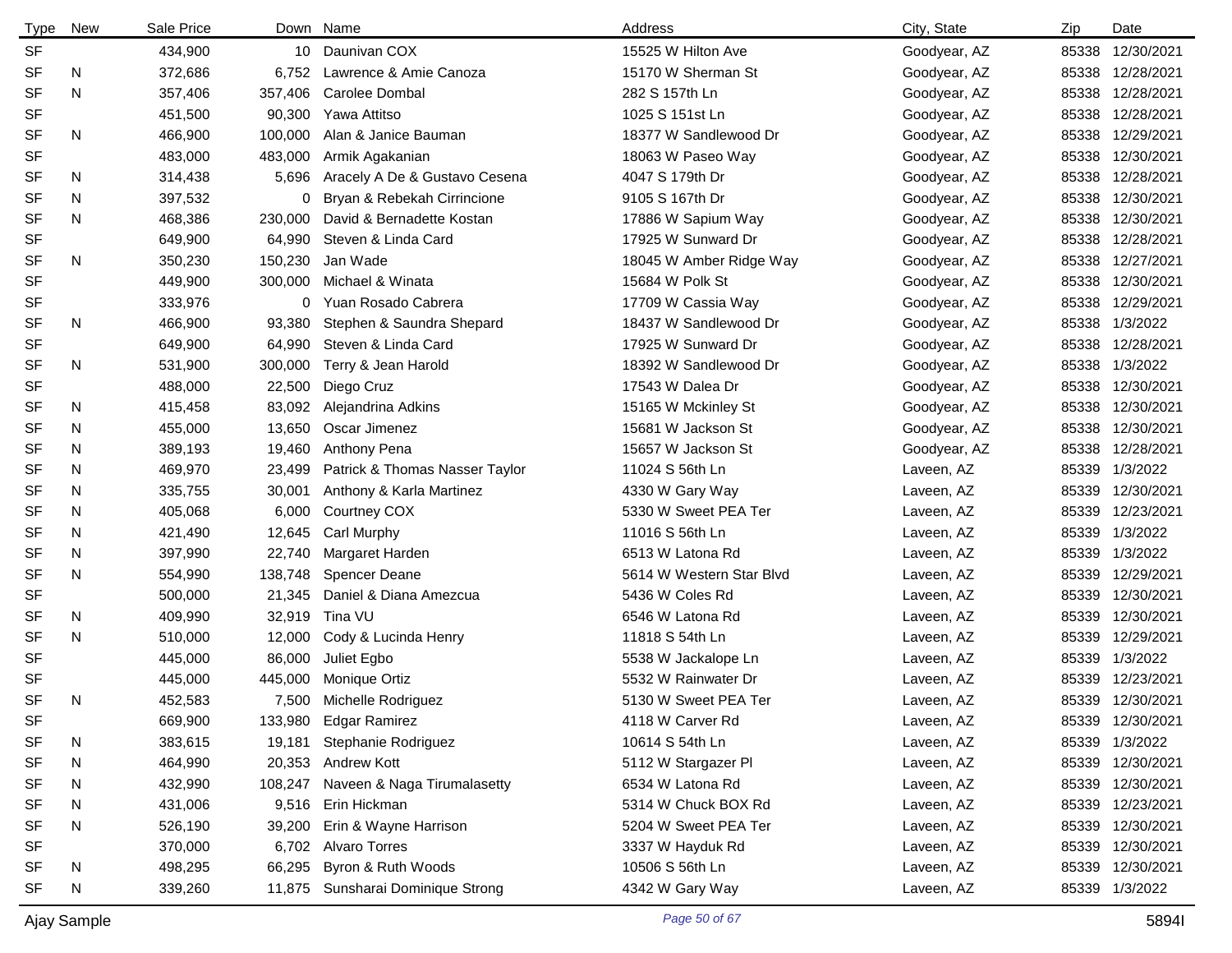| <b>Type</b> | New | Sale Price |         | Down Name                     | Address                  | City, State         | Zip   | Date             |
|-------------|-----|------------|---------|-------------------------------|--------------------------|---------------------|-------|------------------|
| <b>SF</b>   | N   | 372,470    | 11,174  | Xavier & Stephanie Cota       | 5429 W Western Star Blyd | Laveen, AZ          |       | 85339 12/30/2021 |
| <b>SF</b>   | N   | 414,490    | 20,725  | Jennifer Domzalski            | 5634 W Rainwater Dr      | Laveen, AZ          |       | 85339 12/23/2021 |
| <b>SF</b>   | N   | 348,410    | 70,000  | Manuela Ramos                 | 7840 S 45th Ave          | Laveen, AZ          |       | 85339 1/3/2022   |
| <b>SF</b>   | N   | 412,480    | 20,624  | Antonyos Korkes               | 5626 W Rainwater Dr      | Laveen, AZ          |       | 85339 12/22/2021 |
| <b>SF</b>   | N   | 396,012    | 38,711  | <b>Philip Paul</b>            | 7848 S 45th Ave          | Laveen, AZ          | 85339 | 1/3/2022         |
| <b>SF</b>   | N   | 392,990    | 18,550  | Rogelio Valenzuela Salazar    | 6564 W Magdalena Ln      | Laveen, AZ          |       | 85339 12/30/2021 |
| <b>SF</b>   |     | 404,000    | 80,800  | Tony A II Avila               | 7928 S 70th Ln           | Laveen, AZ          |       | 85339 12/23/2021 |
| <b>SF</b>   |     | 418,000    | 20,900  | Virginia & Jose Ortiz         | 7724 S 74th Ln           | Laveen, AZ          |       | 85339 1/3/2022   |
| <b>SF</b>   | N.  | 397,090    | 20,178  | Christopher Jr Casias         | 11028 S 56th Ln          | Laveen, AZ          |       | 85339 1/3/2022   |
| <b>SF</b>   | N   | 383,590    | 11,508  | Adam Mckenzie                 | 5638 W Rainwater Dr      | Laveen, AZ          |       | 85339 12/23/2021 |
| SF          |     | 660,000    | 200,000 | Jorge Garcia                  | 5028 W Steinway Dr       | Laveen, AZ          | 85339 | 12/23/2021       |
| SF          |     | 426,000    | 250,000 | Aubradella Wade               | 6234 S Cottonfields Ln   | Laveen, AZ          |       | 85339 12/23/2021 |
| <b>SF</b>   | N   | 474,490    | 203,000 | Rekha & Sanjiv Wadhera        | 11110 S 56th Ln          | Laveen, AZ          | 85339 | 1/3/2022         |
| <b>SF</b>   | N   | 455,000    | 10      | Deante & Isalyn Thomas        | 5718 W Pecan Rd          | Laveen, AZ          | 85339 | 12/30/2021       |
| <b>SF</b>   |     | 475,000    | 55,752  | <b>Griffin Wiebel</b>         | 6216 S 58th Ave          | Laveen, AZ          | 85339 | 12/23/2021       |
| SF          |     | 465,000    | 0       | Sara & Leonel Lopez           | 6435 S Beckham Way       | Laveen, AZ          |       | 85339 12/22/2021 |
| СT          |     | 400,000    | 3,000   | Jesus Felix                   | 5305 W Jessica Ln        | Laveen, AZ          | 85339 | 12/23/2021       |
| <b>SF</b>   |     | 435,000    | 87,000  | <b>Richard Jewell</b>         | 5124 W T Ryan Ln         | Laveen, AZ          | 85339 | 12/23/2021       |
| <b>SF</b>   | N   | 486,287    | 22,297  | Nobert Mwangi                 | 5106 W Sweet PEA Ter     | Laveen, AZ          |       | 85339 12/27/2021 |
| SF          | N   | 389,990    | 19,500  | Cassandra Horgash             | 6533 W Latona Rd         | Laveen, AZ          | 85339 | 12/29/2021       |
| <b>SF</b>   | N   | 474,599    | 7,500   | <b>Christopher Chavez</b>     | 5110 W Sweet PEA Ter     | Laveen, AZ          | 85339 | 12/28/2021       |
| <b>SF</b>   | N   | 359,737    | 5,000   | Ignacio Jr Mejia              | 5319 W Chuck BOX Rd      | Laveen, AZ          | 85339 | 12/23/2021       |
| <b>SF</b>   |     | 439,900    | 108,000 | Jeffrey Giancana              | 7109 W Alicia Dr         | Laveen, AZ          |       | 85339 12/28/2021 |
| SF          | N   | 487,497    | 7,500   | James & Heather Mooney        | 5122 W Sweet PEA Ter     | Laveen, AZ          | 85339 | 12/29/2021       |
| <b>SF</b>   | N   | 537,365    | 44,528  | Mark & Donita Mcglasson       | 19679 W Marshall Ave     | Litchfield Park, AZ |       | 85340 12/30/2021 |
| SF          | N   | 503,571    | 0       | <b>Geoffrey Hawkins</b>       | 19916 W Montecito Ave    | Litchfield Park, AZ |       | 85340 12/30/2021 |
| <b>SF</b>   | N   | 352,311    | 88,078  | John De Castro                | 19942 W Montecito Ave    | Litchfield Park, AZ |       | 85340 12/29/2021 |
| <b>SF</b>   |     | 525,000    | 70,000  | Alex & Kenidy Kimmell         | 13332 W Stella Ln        | Litchfield Park, AZ |       | 85340 12/30/2021 |
| <b>SF</b>   | N   | 444,946    | 88,989  | Saul Guerra Montero           | 18613 W Reade Ave        | Litchfield Park, AZ |       | 85340 12/23/2021 |
| <b>SF</b>   |     | 540,000    | 54,000  | Jennifer Dorian               | 12618 W Campbell Ave     | Litchfield Park, AZ |       | 85340 12/30/2021 |
| <b>SF</b>   | N   | 435,007    | 21,751  | Maximilian & Camila Lorbiecki | 19023 W Rancho Dr        | Litchfield Park, AZ |       | 85340 12/30/2021 |
| <b>SF</b>   |     | 350,000    |         | 70,000 Sheri Sehm             | 3416 N 191st Dr          | Litchfield Park, AZ |       | 85340 12/30/2021 |
| SF          | N   | 408,100    | 16,861  | Billy & Nadeida Thompson      | 19594 W San Miguel Ave   | Litchfield Park, AZ |       | 85340 12/30/2021 |
| <b>SF</b>   | N   | 406,795    | 4,000   | Robert & Erin Mendez          | 19782 W Palo Verde Dr    | Litchfield Park, AZ |       | 85340 12/29/2021 |
| SF          |     | 500,000    | 135,769 | Dakota & Krystal Mays         | 18831 W Marshall Ave     | Litchfield Park, AZ |       | 85340 12/29/2021 |
| SF          |     | 750,000    | 0       | David & Liza Anzellotti       | 802 W Verbena Ln         | Litchfield Park, AZ |       | 85340 12/29/2021 |
| <b>SF</b>   | N   | 542,415    | 108,483 | <b>Christopher Black</b>      | 12458 W Stella Ln        | Litchfield Park, AZ |       | 85340 12/30/2021 |
| SF          |     | 491,500    | 14,745  | <b>Brian Fitzpatrick</b>      | 362 Ancora Dr S          | Litchfield Park, AZ |       | 85340 12/29/2021 |
| SF          |     | 874,950    | 174,990 | Ryan & Cynthia Stevens        | 18204 W Montebello Ct    | Litchfield Park, AZ |       | 85340 12/30/2021 |
| <b>SF</b>   | N   | 559,990    | 167,997 | Jennifer Kurnaz               | 18923 W Palo Verde Dr    | Litchfield Park, AZ |       | 85340 12/30/2021 |
| SF          | N   | 416,530    |         | 180,030 Michael W Jr Petrick  | 19017 W Rancho Dr        | Litchfield Park, AZ |       | 85340 12/30/2021 |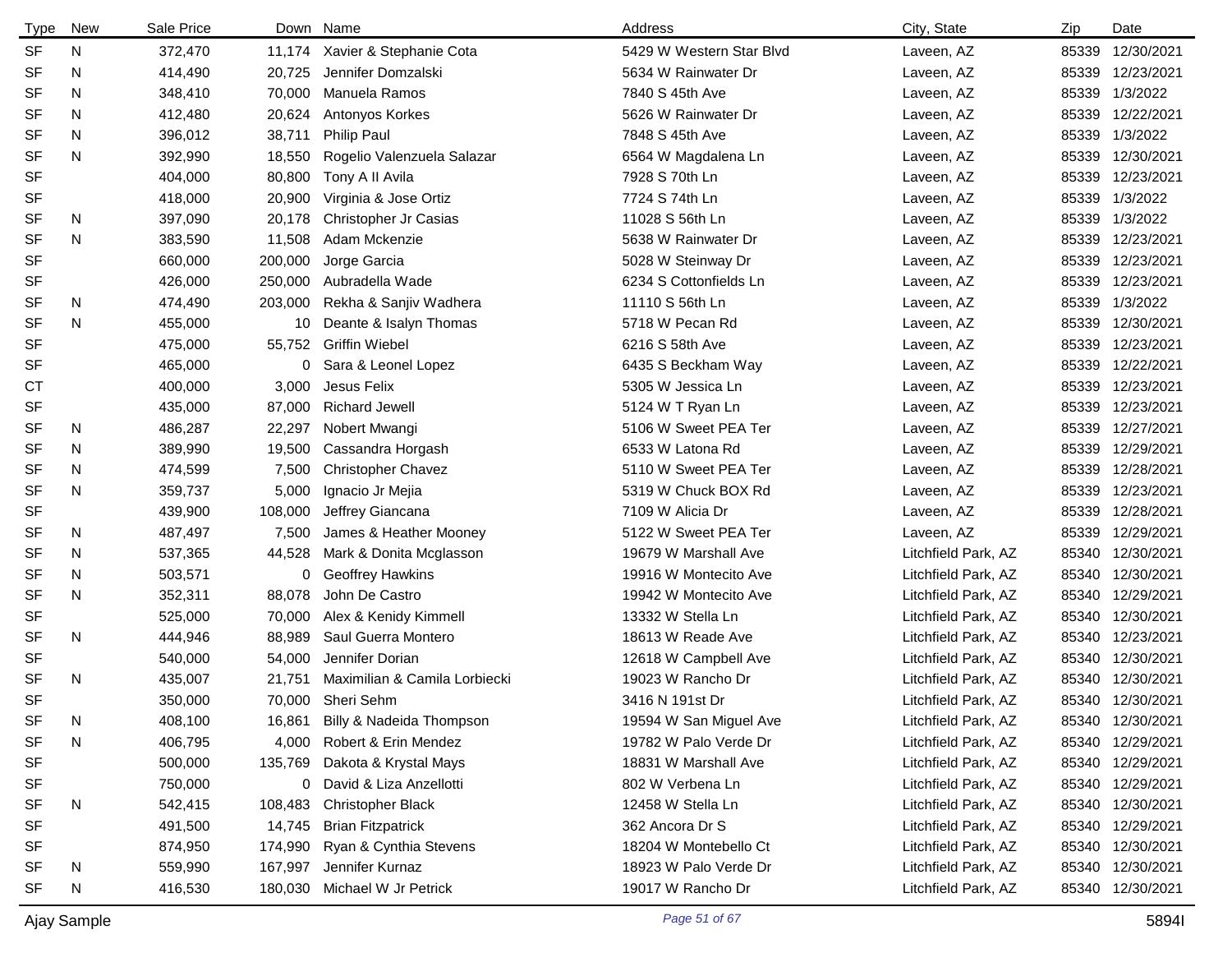| <b>Type</b> | New | Sale Price |         | Down Name                        | Address                       | City, State         | Zip   | Date             |
|-------------|-----|------------|---------|----------------------------------|-------------------------------|---------------------|-------|------------------|
| <b>SF</b>   | N   | 400,843    |         | 0 LEA & Daniel Paradiso          | 18747 W Solano Dr             | Litchfield Park, AZ |       | 85340 12/29/2021 |
| <b>SF</b>   | N   | 340,623    | 6.170   | Alexander & Jannah Chambers      | 18808 W Marissa Dr            | Litchfield Park, AZ |       | 85340 12/22/2021 |
| <b>SF</b>   | N   | 439,318    | 13,179  | Garth Johnson                    | 12450 W Stella Ln             | Litchfield Park, AZ |       | 85340 12/30/2021 |
| <b>SF</b>   | N   | 327,375    | 32,738  | Peyman Ainloo                    | 19692 W Roma Ave              | Litchfield Park, AZ |       | 85340 12/29/2021 |
| <b>SF</b>   |     | 1,225,000  | 577,800 | Victor & Elvia Vasquez           | 17926 W Denton Ave            | Litchfield Park, AZ |       | 85340 1/3/2022   |
| <b>SF</b>   |     | 950,000    | 950,000 | Daniel Mcaninch                  | 5403 N 129th Ave              | Litchfield Park, AZ | 85340 | 12/29/2021       |
| <b>SF</b>   |     | 494,156    | 123,539 | Steve & Therasa Varner           | 5936 N 189th Gln              | Litchfield Park, AZ |       | 85340 12/30/2021 |
| <b>SF</b>   | N   | 502,890    | 100,578 | Sean Trejo                       | 18932 W Solano Dr             | Litchfield Park, AZ |       | 85340 12/30/2021 |
| <b>SF</b>   |     | 1,000,000  | 101,000 | Cerita Edwards                   | 265 E Cercado Ln              | Litchfield Park, AZ |       | 85340 12/23/2021 |
| <b>SF</b>   |     | 575,000    | 320,131 | Carlos A Jr Patino               | 19612 W Pasadena Ave          | Litchfield Park, AZ |       | 85340 12/30/2021 |
| SF          |     | 597,697    | 0       | William & Michelle Matthews      | 19032 W Montebello Ave        | Litchfield Park, AZ |       | 85340 12/22/2021 |
| <b>SF</b>   | N   | 422,832    |         | 5,572 Robert Perez               | 4425 N 196th Ave              | Litchfield Park, AZ |       | 85340 12/30/2021 |
| <b>SF</b>   |     | 340,000    | 165,000 | Thao Le                          | 12418 W Denton Ave            | Litchfield Park, AZ |       | 85340 12/28/2021 |
| SF          |     | 850,000    | 395,000 | <b>Chad Goucher</b>              | 18922 W Indianola Ave         | Litchfield Park, AZ | 85340 | 12/30/2021       |
| SF          | N   | 462,740    | 10,000  | <b>Sharifa Charfery</b>          | 19584 W San Miguel Ave        | Litchfield Park, AZ | 85340 | 12/28/2021       |
| <b>SF</b>   | N   | 584,880    | 58,488  | Matthew Johnson                  | 19732 W San Miguel Ave        | Litchfield Park, AZ |       | 85340 12/28/2021 |
| <b>SF</b>   |     | 237,990    | 8,000   | Michael Cota Miranda             | 502 Cahan Dr                  | Morristown, AZ      | 85342 | 12/30/2021       |
| <b>SF</b>   |     | 235,990    | 0       | George & Kathryn Delgado         | 452 Reizen Dr                 | Morristown, AZ      | 85342 | 12/30/2021       |
| SF          |     | 225,990    | 0       | Jeffrey Pease                    | 458 Cahan Dr                  | Morristown, AZ      | 85342 | 12/30/2021       |
| <b>SF</b>   |     | 300,000    | 10,500  | Carlos Guevara                   | 501 Reizen Dr                 | Morristown, AZ      | 85342 | 12/23/2021       |
| SF          |     | 659,000    | 659,000 | Megan Barnes                     | 38807 N 271st Ave             | Morristown, AZ      |       | 85342 12/23/2021 |
| SF          |     | 229,990    |         | 0 Troy Iversen                   | 478 Cahan Dr                  | Morristown, AZ      | 85342 | 12/30/2021       |
| SF          |     | 227,990    | 11,399  | Floyd R III Mcclary              | 446 Reizen Dr                 | Morristown, AZ      |       | 85342 1/3/2022   |
| SF          | N   | 338,927    | 12,201  | Solomona & Rosemarie Taliulu     | 7138 W Golden Ln              | Peoria, AZ          | 85345 | 12/23/2021       |
| <b>SF</b>   |     | 268,500    | 4,864   | Iris Carrasco                    | 9510 N 90th Ln                | Peoria, AZ          |       | 85345 12/29/2021 |
| SF          | N   | 362,623    | 18,131  | Ashargre Worku                   | 7144 W Townley Ave            | Peoria, AZ          | 85345 | 12/30/2021       |
| <b>SF</b>   |     | 367,500    | 11,025  | <b>Brittany Perez</b>            | 9626 N 94th Ave               | Peoria, AZ          | 85345 | 12/23/2021       |
| <b>SF</b>   | N   | 399,222    | 19,961  | Jayesh & Manisha Mistry          | 7111 W Golden Ln              | Peoria, AZ          |       | 85345 12/30/2021 |
| <b>SF</b>   |     | 486,095    | 97,219  | <b>Terry Young</b>               | 9921 E Sunridge Dr            | Peoria, AZ          | 85345 | 12/30/2021       |
| <b>SF</b>   |     | 265,000    | 76,298  | Christopher & Marian Yamashita   | 10101 N 91st Ave Unit 113     | Peoria, AZ          |       | 85345 1/3/2022   |
| <b>SF</b>   |     | 340,000    | 13,794  | Estrella Garcia                  | 7450 W Sahuaro Dr             | Peoria, AZ          | 85345 | 12/28/2021       |
| <b>SF</b>   |     | 370,000    |         | 63,150 Kelley Gilcrease          | 8676 N 110th Ave              | Peoria, AZ          |       | 85345 12/22/2021 |
| SF          |     | 408,000    | 38,290  | Louis Canchola                   | 11324 W Barbara Ave           | Peoria, AZ          |       | 85345 12/29/2021 |
| <b>SF</b>   | N   | 360,480    | 6,530   | Joseph & Darla Ziegler           | 7121 W Ruth Ave               | Peoria, AZ          |       | 85345 12/30/2021 |
| SF          |     | 225,813    | 4,091   | Augustine & Betty Tover          | 8806 N 105th Ave              | Peoria, AZ          |       | 85345 1/3/2022   |
| SF          |     | 215,000    | 31,850  | Jared Alexander                  | 8601 N 103rd Ave Lot 254      | Peoria, AZ          |       | 85345 12/30/2021 |
| <b>CT</b>   |     | 245,000    | 14,150  | Liam Atchley                     | 10100 N 89th Ave Unit 32      | Peoria, AZ          |       | 85345 12/30/2021 |
| SF          |     | 402,000    | 1,900   | Warren R II & Angelica Mollicone | 11009 N 79th Dr               | Peoria, AZ          |       | 85345 12/29/2021 |
| SF          |     | 490,000    | 490,000 | Allen & Pamela Lissarrague       | 7334 W Canterbury Dr          | Peoria, AZ          |       | 85345 12/29/2021 |
| SF          | N   | 372,642    | 6,751   | Lee Lubbone                      | 7150 W Townley Ave            | Peoria, AZ          |       | 85345 12/27/2021 |
| SF          |     | 249,900    | 249,900 | <b>Charles Lightner</b>          | 9676 W Mountain View Rd Apt A | Peoria, AZ          |       | 85345 12/23/2021 |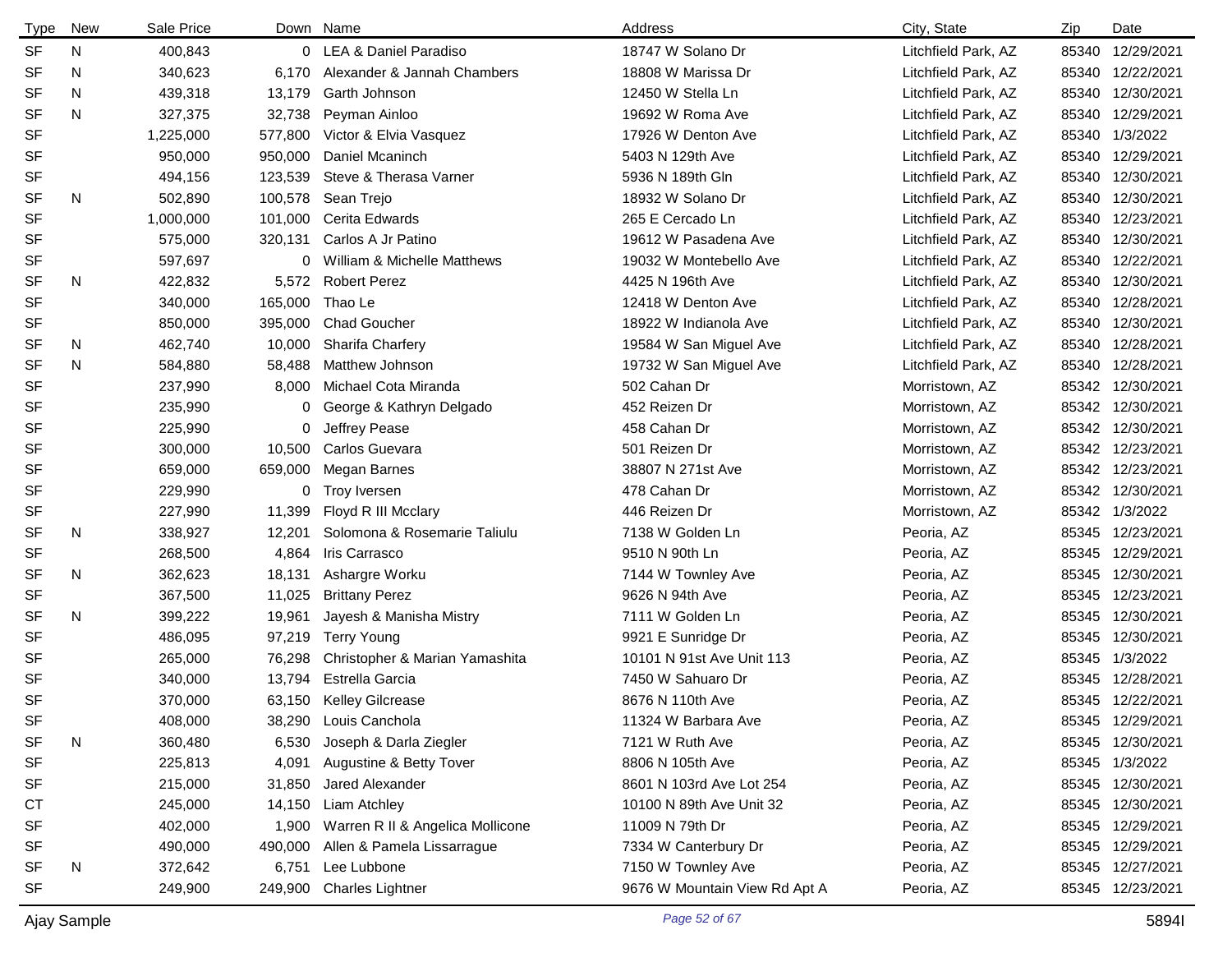| Type      | <b>New</b> | Sale Price |         | Down Name                         | Address                   | City, State  | Zip   | Date             |
|-----------|------------|------------|---------|-----------------------------------|---------------------------|--------------|-------|------------------|
| <b>SF</b> |            | 255,000    | 1,250   | Aime Garcia                       | 10618 N 80th Dr           | Peoria, AZ   |       | 85345 12/23/2021 |
| <b>SF</b> |            | 50,000     | 75,000  | Alberto Loera                     | 6927 W Cheryl Dr          | Peoria, AZ   |       | 85345 12/29/2021 |
| СT        |            | 245,000    | 49,000  | Rebecca & John Medrano            | 6725 W Orchid Ln          | Peoria, AZ   |       | 85345 12/27/2021 |
| <b>SF</b> | N          | 342,693    | 17,135  | Essakki Pandaram                  | 7149 W Golden Ln          | Peoria, AZ   |       | 85345 12/30/2021 |
| <b>SF</b> |            | 360,000    | 11,800  | Valerie Marquez                   | 10602 N 80th Ln           | Peoria, AZ   |       | 85345 12/30/2021 |
| СT        |            | 230,000    | 60,000  | Kathleen Smith                    | 9911 N 95th Dr Apt A      | Peoria, AZ   |       | 85345 12/22/2021 |
| <b>SF</b> |            | 350,000    | 35,000  | Jose Lopez                        | 11520 N 80th Ave          | Peoria, AZ   |       | 85345 12/27/2021 |
| SF        |            | 377,000    | 14,575  | Jayesh Pandya                     | 7953 W Sahuaro Dr         | Peoria, AZ   |       | 85345 1/3/2022   |
| SF        | N          | 329,825    | 5,975   | Ed Avalos                         | 7153 W Townley Ave        | Peoria, AZ   |       | 85345 12/23/2021 |
| <b>CT</b> |            | 241,000    | 14,020  | Kaler Navazo                      | 10100 N 89th Ave Unit 14  | Peoria, AZ   |       | 85345 12/23/2021 |
| SF        |            | 395,000    | 11,850  | Oscar Yera                        | 11821 N 79th Ave          | Peoria, AZ   |       | 85345 12/30/2021 |
| <b>SF</b> |            | 453,884    | 203,884 | Ernest & Lorraine M Paredes Villa | 7540 W Comet Ave          | Peoria, AZ   |       | 85345 12/27/2021 |
| SF        |            | 354,000    | 0       | <b>Samuel Brewis</b>              | 7062 W Sanna St           | Peoria, AZ   |       | 85345 12/30/2021 |
| СT        |            | 276,000    | 66,000  | Kevin Duong                       | 8800 N 107th Ave Unit 23  | Peoria, AZ   |       | 85345 12/22/2021 |
| SF        |            | 435,000    | 87,000  | Sandra Reyes                      | 8082 N 88th Ln            | Peoria, AZ   |       | 85345 12/29/2021 |
| SF        |            | 350,000    | 6,340   | Sarun Senu                        | 7361 W Shangri LA Rd      | Peoria, AZ   |       | 85345 1/3/2022   |
| SF        |            | 429,000    | 0       | Ronald E Jr & Ingrid Peck         | 11761 N 73rd Ave          | Peoria, AZ   |       | 85345 12/30/2021 |
| <b>SF</b> |            | 390,000    | 19,500  | Selena Virgil                     | 8738 W Mountain View Rd   | Peoria, AZ   |       | 85345 12/23/2021 |
| <b>SF</b> |            | 359,899    | 176,000 | <b>Barbara Monteith</b>           | 10450 W Laurie Ln         | Peoria, AZ   |       | 85345 12/28/2021 |
| SF        |            | 838,500    | 209,625 | Jordan & Mari Brant               | 8538 E Montecito Ave      | Sun City, AZ |       | 85351 12/22/2021 |
| SF        |            | 238,000    |         | 0 Marion & Cheri Strong           | 10889 W Buccaneer Dr      | Sun City, AZ | 85351 | 12/29/2021       |
| SF        |            | 391,000    | 78,200  | John & Michele Moran              | 10101 W Burns Dr          | Sun City, AZ | 85351 | 12/29/2021       |
| SF        |            | 169,900    | 84,950  | Jay Faris                         | 10647 W Coggins Dr        | Sun City, AZ | 85351 | 12/30/2021       |
| SF        |            | 271,500    | 271,500 | Rodney & Christine Sabin          | 12222 N Lakeforest Dr     | Sun City, AZ | 85351 | 12/30/2021       |
| SF        |            | 245,000    | 2,000   | Maureen Moore                     | 13033 N 99th Dr           | Sun City, AZ | 85351 | 12/30/2021       |
| СT        |            | 249,900    | 41,234  | Jeffery & Kristen Passow          | 10605 W Roundelay Cir     | Sun City, AZ | 85351 | 12/30/2021       |
| <b>SF</b> |            | 345,000    | 6,249   | Timothy & KIM Sopko               | 10736 W Sun City Blvd     | Sun City, AZ |       | 85351 12/27/2021 |
| <b>SF</b> |            | 270,000    | 4,891   | <b>Rick Norlin</b>                | 10615 W Alabama Ave       | Sun City, AZ |       | 85351 12/23/2021 |
| <b>SF</b> |            | 275,000    | 27,500  | <b>Elizabeth Smith</b>            | 11406 N 110th Dr          | Sun City, AZ |       | 85351 12/27/2021 |
| <b>CT</b> |            | 240,000    | 48,000  | Patti Mundinger                   | 9819 W Lancaster Dr       | Sun City, AZ | 85351 | 12/28/2021       |
| <b>SF</b> |            | 510,000    | 56,747  | Ronald & Shannon Porter           | 10951 W White Mountain Rd | Sun City, AZ |       | 85351 12/23/2021 |
| <b>SF</b> |            | 244,000    | 244,000 | Jerry & Lorraine Reinhart         | 9633 W OAK Ridge Dr       | Sun City, AZ |       | 85351 12/23/2021 |
| CT        |            | 235,000    | 0       | Dereak & Amyjo Sikes              | 13223 N 99th Dr           | Sun City, AZ |       | 85351 12/29/2021 |
| <b>SF</b> |            | 358,000    | 358,000 | Gary & Kelly Strachan             | 11022 W Pine Hollow Dr    | Sun City, AZ |       | 85351 12/29/2021 |
| <b>SF</b> |            | 399,900    | 399,990 | Kenneth & Wilma Kuntz             | 16617 N Orchard Hills Dr  | Sun City, AZ |       | 85351 12/30/2021 |
| <b>SF</b> |            | 215,000    | 6,450   | Regina Donley                     | 10247 N 108th Ave         | Sun City, AZ |       | 85351 12/23/2021 |
| СT        |            | 202,000    | 40,400  | <b>Richard Hay</b>                | 9201 N 109th Ave          | Sun City, AZ |       | 85351 12/29/2021 |
| SF        |            | 310,000    | 6,000   | <b>Phyllis Avery</b>              | 10520 W Crosby Dr         | Sun City, AZ |       | 85351 12/23/2021 |
| <b>SF</b> |            | 260,000    | 60,000  | Nelia Bartolome                   | 10802 W Peoria Ave        | Sun City, AZ |       | 85351 12/22/2021 |
| SF        |            | 175,000    | 7,820   | Sandra Carothers                  | 13613 N 111th Ave         | Sun City, AZ |       | 85351 12/23/2021 |
| <b>SF</b> |            | 315,000    | 315,000 | <b>BOB Shobert</b>                | 14413 N Bolivar Dr        | Sun City, AZ |       | 85351 12/28/2021 |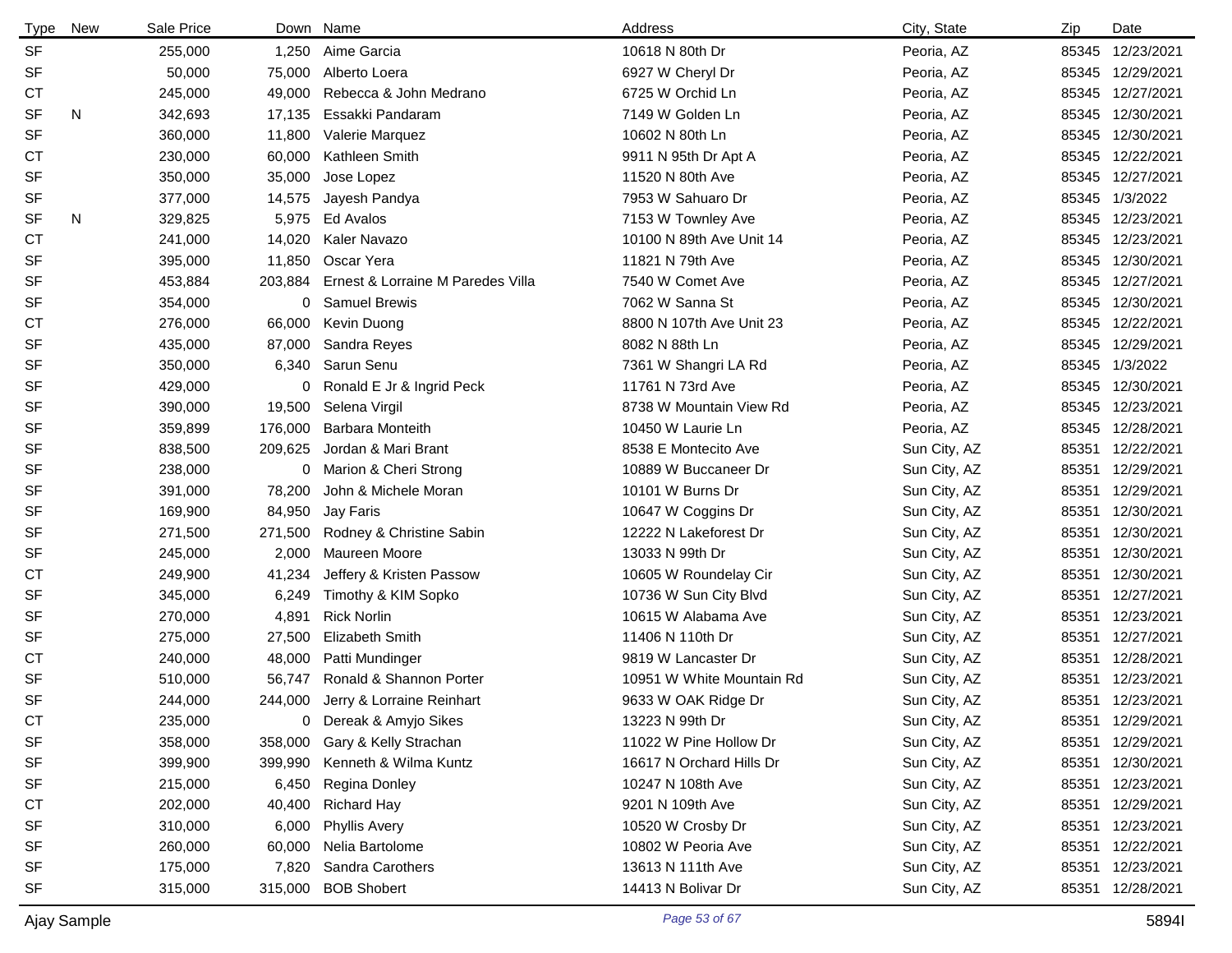| <b>Type</b> | New | Sale Price |         | Down Name                 | Address                           | City, State  | Zip   | Date             |
|-------------|-----|------------|---------|---------------------------|-----------------------------------|--------------|-------|------------------|
| <b>SF</b>   |     | 305,000    | 85,000  | Katie Mclean              | 14022 N Tumblebrook Way           | Sun City, AZ | 85351 | 1/3/2022         |
| <b>SF</b>   |     | 219,000    | 219,000 | Thomas & Carmel Buhl      | 10429 W Roundelay Cir             | Sun City, AZ |       | 85351 12/29/2021 |
| <b>SF</b>   |     | 218,500    | 43,700  | Arnold & Donna Zubko      | 9812 W Redwood Dr                 | Sun City, AZ |       | 85351 12/27/2021 |
| <b>SF</b>   |     | 297,500    | 59,500  | Jacob Weisenfeld          | 10141 W Riviera Dr                | Sun City, AZ |       | 85351 1/3/2022   |
| <b>SF</b>   |     | 240,000    | 12,000  | Martha Spannhake          | 11020 W Cumberland Dr             | Sun City, AZ | 85351 | 12/27/2021       |
| СT          |     | 211,500    | 211,500 | Paul & Gale Schumann      | 14213 N Palm Ridge Dr W           | Sun City, AZ | 85351 | 12/29/2021       |
| <b>SF</b>   |     | 315,000    | 30,132  | Jesse Schmit              | 16869 N Meadow Park Dr            | Sun City, AZ |       | 85351 12/22/2021 |
| <b>SF</b>   |     | 240,000    | 240,000 | Wayne Simpson             | 15618 N Lakeforest Dr             | Sun City, AZ |       | 85351 12/30/2021 |
| <b>SF</b>   |     | 298,900    | 61,317  | Larry & Nancy Wasmund     | 10638 E Tropicana Cir             | Sun City, AZ | 85351 | 12/30/2021       |
| СT          |     | 185,000    | 85,000  | Pamala Despain            | 10507 W El Capitan Cir            | Sun City, AZ | 85351 | 12/30/2021       |
| <b>SF</b>   |     | 225,300    | 15,770  | Maria Theodoro            | 10837 W Windsor Dr                | Sun City, AZ |       | 85351 12/30/2021 |
| <b>SF</b>   |     | 262,500    | 262,500 | Julie Williams            | 11841 N Hillcrest Dr              | Sun City, AZ |       | 85351 12/30/2021 |
| <b>SF</b>   |     | 410,000    | 82,000  | Kevin Horton              | 15605 N Bowling Green Dr          | Sun City, AZ | 85351 | 12/29/2021       |
| <b>SF</b>   |     | 300,000    | 187,000 | Frank & Isabel Dominguez  | 10202 W Concord Ave               | Sun City, AZ | 85351 | 12/28/2021       |
| SF          |     | 285,000    | 28,500  | Tamara White              | 10902 W Oakmont Dr                | Sun City, AZ | 85351 | 12/29/2021       |
| <b>SF</b>   |     | 316,000    | 5,724   | Cynthia Harrell           | 10809 W Denham Dr                 | Sun City, AZ | 85351 | 12/28/2021       |
| <b>SF</b>   |     | 272,200    | 13,610  | Michael & Cheryl Grabo    | 15439 N 99th Dr                   | Sun City, AZ | 85351 | 1/3/2022         |
| <b>SF</b>   |     | 261,000    | 261,000 | <b>Frances Martin</b>     | 11802 N Hagen Dr                  | Sun City, AZ | 85351 | 12/23/2021       |
| SF          |     | 250,000    | 0       | <b>Mary Comer</b>         | 11839 N 107th Ave                 | Sun City, AZ |       | 85351 12/22/2021 |
| <b>SF</b>   |     | 400,000    | 160,000 | Cadace & William Jones    | 10261 W Desert Hills Dr           | Sun City, AZ | 85351 | 12/29/2021       |
| <b>SF</b>   |     | 229,000    | 229.000 | Vernon & Audrey Meyer     | 13010 N 100th Ave                 | Sun City, AZ | 85351 | 12/30/2021       |
| SF          |     | 285,000    | 9,975   | Susan Kral                | 9713 W Oakstone Dr                | Sun City, AZ | 85351 | 12/28/2021       |
| <b>SF</b>   |     | 320,000    | 64,000  | Penelope Swick            | 10817 W Hutton Dr                 | Sun City, AZ | 85351 | 12/28/2021       |
| СT          |     | 110,000    | 110,000 | Fred & Elinor Schmidbauer | 10330 W Thunderbird Blvd Apt C219 | Sun City, AZ | 85351 | 1/3/2022         |
| <b>SF</b>   |     | 375,000    | 35,000  | Carroll Tollefson         | 14229 N Cameo Dr                  | Sun City, AZ | 85351 | 12/28/2021       |
| <b>SF</b>   |     | 290,000    | 130,000 | Jeffrey & Paula York      | 10321 W Kingswood Cir             | Sun City, AZ | 85351 | 12/23/2021       |
| <b>SF</b>   |     | 650,000    | 101,750 | Norberto De Jesus Lopez   | 10715 W Pecan Rd                  | Tolleson, AZ |       | 85353 12/27/2021 |
| <b>SF</b>   |     | 388,000    | 48,000  | Julia Veleta              | 10417 W Wood St                   | Tolleson, AZ |       | 85353 12/30/2021 |
| SF          | N   | 401,503    | 175,000 | Tyler & Angela Johnson    | 4113 S 105th Dr                   | Tolleson, AZ |       | 85353 12/30/2021 |
| <b>SF</b>   |     | 470,000    | 14,100  | Hermelia & James Reid     | 8538 W Preston Ln                 | Tolleson, AZ |       | 85353 12/23/2021 |
| <b>SF</b>   | N   | 345,046    | 17,252  | Jonathon Fernandez        | 10610 W Crown King Rd             | Tolleson, AZ |       | 85353 12/30/2021 |
| <b>SF</b>   |     | 395,000    | 20,560  | Mikaila Catone            | 12160 W Florence St               | Tolleson, AZ |       | 85353 12/29/2021 |
| SF          | N   | 392,458    | 19,623  | Artuce Same               | 4140 S 105th Dr                   | Tolleson, AZ |       | 85353 12/30/2021 |
| <b>SF</b>   |     | 430,000    | 2,000   | David A Jr Munoz          | 9535 W Miami St                   | Tolleson, AZ |       | 85353 12/30/2021 |
| SF          |     | 494,500    | 24,725  | Jesus Valenzuela          | 3816 S 102nd Ln                   | Tolleson, AZ |       | 85353 12/30/2021 |
| SF          |     | 540,000    | 300,000 | Agapito Sandoval          | 11314 W Southern Ave              | Tolleson, AZ |       | 85353 12/28/2021 |
| SF          |     | 421,000    | 421,000 | Gilberto Lara             | 3034 S 90th Ln                    | Tolleson, AZ |       | 85353 1/3/2022   |
| SF          |     | 430,000    | 55,560  | Amida Ngendo              | 3507 S 88th Ln                    | Tolleson, AZ |       | 85353 12/28/2021 |
| SF          |     | 363,000    | 6,575   | Hadidja & Umulisa         | 116 N 86th Ln                     | Tolleson, AZ |       | 85353 12/22/2021 |
| SF          | N   | 406,820    | 20,341  | Julian Gutierrez          | 4136 S 105th Dr                   | Tolleson, AZ |       | 85353 12/30/2021 |
| SF          |     | 354,000    | 10,620  | Ervin Jimenez             | 3 N 87th Ln                       | Tolleson, AZ |       | 85353 12/23/2021 |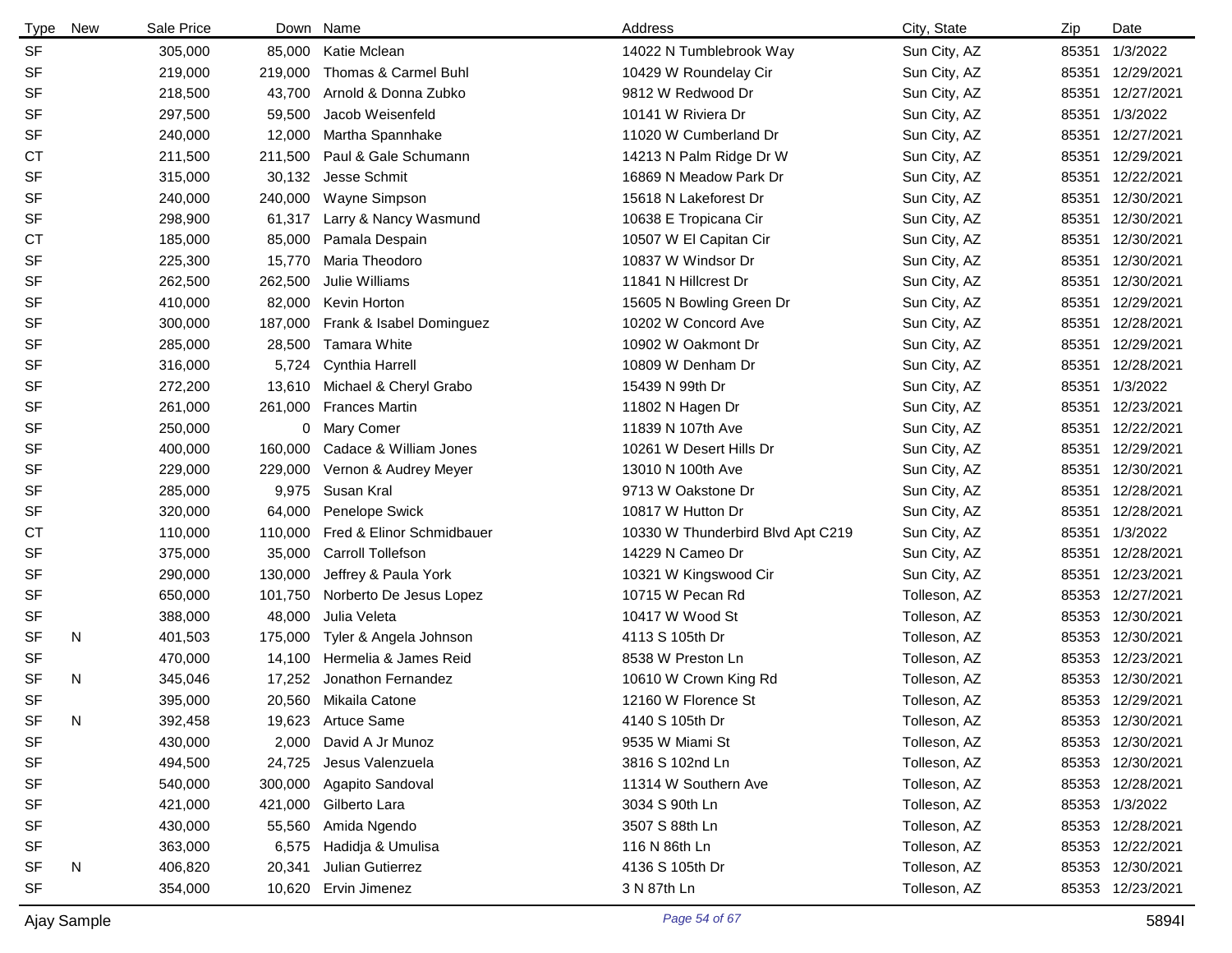| <b>Type</b> | New | Sale Price |         | Down Name                 | Address                  | City, State   | Zip   | Date             |
|-------------|-----|------------|---------|---------------------------|--------------------------|---------------|-------|------------------|
| <b>SF</b>   | N   | 334,975    | 6,069   | <b>Kimberly Cortez</b>    | 10634 W Crown King Rd    | Tolleson, AZ  | 85353 | 12/30/2021       |
| <b>SF</b>   | N   | 345,337    | 17,267  | Alvin R III Dominique     | 10637 W Crown King Rd    | Tolleson, AZ  | 85353 | 12/30/2021       |
| SF          |     | 405,000    | 29,560  | Jose D & Maria G Davalos  | 8719 W Pioneer St        | Tolleson, AZ  | 85353 | 12/27/2021       |
| МH          |     | 139,050    | 5,000   | Justin COX                | 47937 W Portland St      | Tonopah, AZ   |       | 85354 12/30/2021 |
| SF          |     | 210,000    | 0       | Casandra Barrio           | 36422 W Kerby St         | Tonopah, AZ   | 85354 | 12/30/2021       |
| МH          |     | 289,900    | 6,000   | Briahna Black             | 6122 N 378th Dr          | Tonopah, AZ   | 85354 | 12/30/2021       |
| SF          |     | 330,000    | 9,900   | Joshua Rodriguez          | 33424 W Lower Buckeye Rd | Tonopah, AZ   | 85354 | 12/30/2021       |
| SF          |     | 329,000    | 32,900  | Chris & Michele Van Cleef | 4121 N 356th Dr          | Tonopah, AZ   | 85354 | 12/23/2021       |
| SF          | N   | 710,569    | 248,699 | Jessica & Travis Johnson  | 19349 W Seldon Ln        | Waddell, AZ   | 85355 | 12/29/2021       |
| <b>SF</b>   | N   | 375,000    | 18,750  | Dale Gaswint              | 17072 W Alice Ave        | Waddell, AZ   | 85355 | 12/30/2021       |
| SF          |     | 610,000    | 201,000 | Linda & Billy Bumgardner  | 18611 W Northern Ave     | Waddell, AZ   | 85355 | 12/28/2021       |
| SF          |     | 469,300    | 0       | Luis Mendoza Aceves       | 8322 N 173rd Ave         | Waddell, AZ   | 85355 | 12/29/2021       |
| SF          |     | 625,000    | 100,000 | Daniel Perez              | 6902 N Citrus Rd         | Waddell, AZ   | 85355 | 12/23/2021       |
| SF          | N   | 433,356    | 21,668  | Teresa HAM                | 17080 W Alice Ave        | Waddell, AZ   | 85355 | 12/30/2021       |
| <b>SF</b>   | N   | 400,045    | 60,007  | Jesus Camacho             | 17064 W Alice Ave        | Waddell, AZ   | 85355 | 12/30/2021       |
| SF          |     | 851,000    | 5,000   | Richard & Susan Cercone   | 7430 N 175th Ave         | Waddell, AZ   | 85355 | 12/29/2021       |
| SF          |     | 511,450    | 102,290 | Robert & Allison Greer    | 8312 N 173rd Ave         | Waddell, AZ   | 85355 | 12/23/2021       |
| SF          |     | 518,580    | 103,716 | Melinda & Randy Sifford   | 8302 N 173rd Ave         | Waddell, AZ   | 85355 | 12/30/2021       |
| SF          |     | 699,000    | 51,800  | Michael & Karrie Gratzl   | 6512 N 175th Ln          | Waddell, AZ   | 85355 | 12/30/2021       |
| SF          | N   | 777,988    | 155,598 | Lisa & Rudy Jr Peru       | 19406 W Seldon Ln        | Waddell, AZ   | 85355 | 12/30/2021       |
| SF          | N   | 386,128    | 38,613  | Lotfullah Esmalli         | 16964 W Alice Ave        | Waddell, AZ   | 85355 | 12/30/2021       |
| <b>SF</b>   |     | 783,750    | 57,750  | Peter Thomas              | 17340 W Rose Ln          | Waddell, AZ   | 85355 | 12/30/2021       |
| МH          |     | 375,000    | 90,500  | Daniel Payne              | 22417 W Dove Valley Rd   | Wittmann, AZ  | 85361 | 12/29/2021       |
| SF          |     | 680,000    | 136,000 | <b>Faith Bratcher</b>     | 30812 N 228th Ave        | Wittmann, AZ  | 85361 | 12/28/2021       |
| SF          |     | 585,000    | 29,250  | Paul & Nicole Flachs      | 20921 W Radford Rd       | Wittmann, AZ  | 85361 | 12/28/2021       |
| SF          |     | 450,000    | 125,000 | Joseph Webb               | 25630 W Gambit Trl       | Wittmann, AZ  | 85361 | 12/23/2021       |
| SF          |     | 260,000    | 13,200  | Urianny Rodriguez Maria   | 12010 N 113th Ave        | Youngtown, AZ | 85363 | 12/30/2021       |
| SF          |     | 276,000    | 13,800  | Alba Delgado              | 11347 N 114th Ave        | Youngtown, AZ | 85363 | 12/29/2021       |
| SF          |     | 386,000    | 5,000   | <b>Shirley Matamoros</b>  | 11572 W Oglesby Ave      | Youngtown, AZ | 85363 | 12/28/2021       |
| SF          |     | 399,200    | 0       | William & Breanna Deberry | 11604 W Palo Verde Ave   | Youngtown, AZ | 85363 | 12/30/2021       |
| SF          |     | 240,000    | 130,000 | Babel & Lilya Gabriel     | 10512 W Palmeras Dr      | Sun City, AZ  | 85373 | 12/22/2021       |
| SF          |     | 250,000    |         | 250,000 Maria Marella     | 10614 W Willow Creek Cir | Sun City, AZ  |       | 85373 12/29/2021 |
| <b>SF</b>   |     | 220,000    | 55,000  | <b>William Mcentire</b>   | 17430 N 102nd Dr         | Sun City, AZ  |       | 85373 12/30/2021 |
| SF          |     | 452,000    | 5,000   | Juan Toledo               | 10818 W Lone Cactus Dr   | Sun City, AZ  |       | 85373 12/30/2021 |
| SF          |     | 378,000    | 75,600  | Ronald & Teri Clark       | 17418 N Calico Dr        | Sun City, AZ  |       | 85373 12/30/2021 |
| <b>CT</b>   |     | 279,900    | 69,975  | Susan Aguayo              | 10545 W Granada Dr       | Sun City, AZ  |       | 85373 12/23/2021 |
| <b>CT</b>   |     | 260,000    | 260,000 | Lane & Joan Hubbard       | 10530 W Palmeras Dr      | Sun City, AZ  |       | 85373 12/28/2021 |
| SF          |     | 400,000    | 0       | Amanda Wong               | 13328 W Market St        | Surprise, AZ  |       | 85374 12/30/2021 |
| SF          |     | 365,000    | 365,000 | Michael Syers             | 16211 W Mountain Pass Dr | Surprise, AZ  |       | 85374 12/27/2021 |
| SF          |     | 445,000    | 0       | Sean & Stephanie Connolly | 17050 N 184th Dr         | Surprise, AZ  |       | 85374 12/22/2021 |
| SF          |     | 454,000    | 130,000 | Calvin & Debra Michael    | 15222 W Waterford Dr     | Surprise, AZ  |       | 85374 12/22/2021 |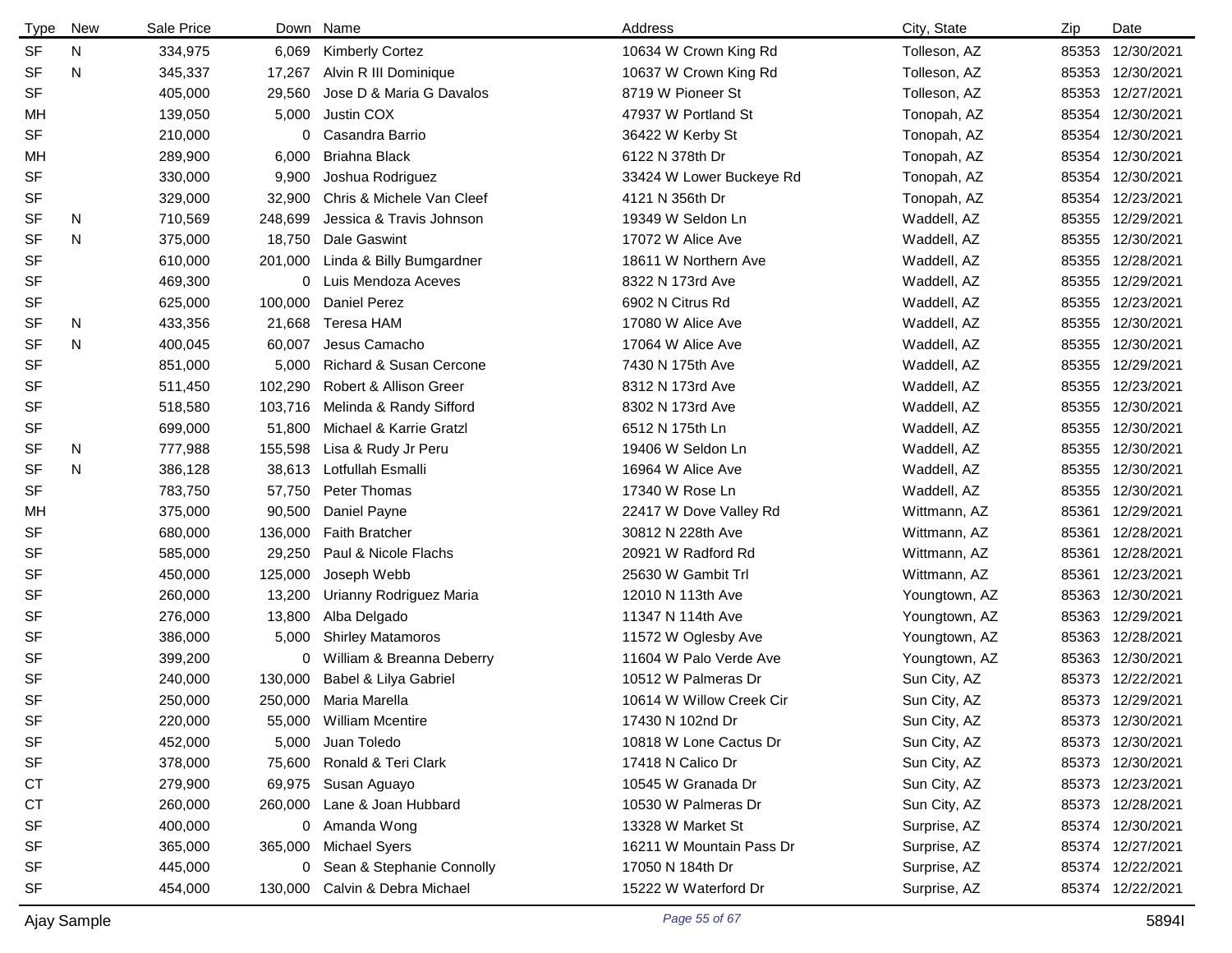| <b>Type</b> | New | Sale Price |         | Down Name                        | Address                    | City, State       | Zip   | Date             |
|-------------|-----|------------|---------|----------------------------------|----------------------------|-------------------|-------|------------------|
| <b>SF</b>   | N   | 404,359    | 29,919  | <b>Emily Garcia</b>              | 18334 W Ewers Dr           | Surprise, AZ      | 85374 | 12/28/2021       |
| <b>SF</b>   |     | 430,000    | 21,500  | Nansi Ortega                     | 17724 N Lupine Trl         | Surprise, AZ      |       | 85374 12/23/2021 |
| SF          |     | 350,000    | 122,500 | Julius & Lueanne E Gillett Smith | 18187 N Fiesta Dr          | Surprise, AZ      |       | 85374 12/28/2021 |
| <b>SF</b>   | N   | 391,629    | 70,568  | Manuel Hernandez                 | 18319 W Ipswitch Way       | Surprise, AZ      |       | 85374 12/30/2021 |
| <b>SF</b>   |     | 440,000    | 40,000  | Orlando & Destiny Jimenez        | 13383 W Post Dr            | Surprise, AZ      |       | 85374 12/29/2021 |
| <b>SF</b>   |     | 460,000    | 5,000   | <b>Estrella Linares</b>          | 16213 W Central St         | Surprise, AZ      |       | 85374 12/23/2021 |
| <b>SF</b>   |     | 605,000    | 605,000 | Donald & Carol Schroeder         | 19790 N Shadow Mountain Dr | Surprise, AZ      |       | 85374 12/29/2021 |
| <b>SF</b>   |     | 365,000    | 365,000 | Jacek & Anna Moszczynski         | 17117 N Woodrose Ave       | Surprise, AZ      |       | 85374 12/29/2021 |
| <b>SF</b>   |     | 395,000    | 98,750  | Damaris & Troy Loyd              | 15935 W Young St           | Surprise, AZ      |       | 85374 12/30/2021 |
| <b>SF</b>   |     | 260,000    | 250,000 | Craig & Martha Dombeck           | 17200 W Bell Rd Lot 442    | Surprise, AZ      |       | 85374 12/28/2021 |
| SF          |     | 102,162    | 0       | <b>Edward White</b>              | 15580 W Vista Grande Ln    | Surprise, AZ      |       | 85374 12/22/2021 |
| SF          |     | 365,000    | 73,000  | Daniel Abbe                      | 15442 W Moonlight Way      | Surprise, AZ      |       | 85374 12/29/2021 |
| <b>SF</b>   | N   | 415,338    | 0       | <b>Elwood Storm</b>              | 18326 W Ipswitch Way       | Surprise, AZ      | 85374 | 12/23/2021       |
| <b>SF</b>   | N   | 429,034    | 429,034 | Robert Buschman                  | 18346 W Ewers Dr           | Surprise, AZ      | 85374 | 12/23/2021       |
| <b>SF</b>   |     | 485,000    | 48,500  | Sheri Coles                      | 20149 N Sonoran Ct         | Surprise, AZ      | 85374 | 1/3/2022         |
| <b>SF</b>   |     | 387,500    | 47,500  | <b>Tina Sheriff</b>              | 13536 W Canyon Creek Dr    | Surprise, AZ      |       | 85374 12/30/2021 |
| SF          |     | 359,000    | 4,014   | Elmer F II Brisbols              | 20312 N Queen Palm Ln      | Surprise, AZ      | 85374 | 12/28/2021       |
| <b>SF</b>   |     | 600,000    | 150,000 | <b>Brandon Pawlak</b>            | 18357 W Weatherby Dr       | Surprise, AZ      | 85374 | 12/28/2021       |
| SF          |     | 272,652    | 81,796  | Jaime Carlton                    | 13519 W Canyon Creek Dr    | Surprise, AZ      |       | 85374 12/28/2021 |
| <b>SF</b>   | N   | 453,278    | 0       | Garrett Jensen                   | 18428 W Ewers Dr           | Surprise, AZ      |       | 85374 12/28/2021 |
| <b>SF</b>   |     | 378,000    | 3,000   | Jonathan Cervantes               | 13144 W Market St          | Surprise, AZ      | 85374 | 1/3/2022         |
| <b>SF</b>   |     | 405,000    | 105,000 | Youngmi KIM                      | 15525 N 160th Ave          | Surprise, AZ      | 85374 | 12/30/2021       |
| <b>SF</b>   |     | 367,000    | 117,000 | <b>Christine Chew</b>            | 15890 W Remington Dr       | Surprise, AZ      | 85374 | 12/30/2021       |
| <b>SF</b>   |     | 372,000    | 372,000 | Ricky & Marlene Mclean           | 15641 W Azalea Ln          | Surprise, AZ      | 85374 | 12/29/2021       |
| <b>SF</b>   |     | 385,000    | 19,250  | Marion & Linda Avila             | 16244 W Ironwood St        | Surprise, AZ      |       | 85374 12/28/2021 |
| SF          |     | 530,000    | 79,500  | Nicholas & Debra Hazapls         | 15034 W Post Dr            | Surprise, AZ      | 85374 | 12/22/2021       |
| <b>SF</b>   |     | 356,000    | 10,740  | Haydee & Todd Moyers             | 16789 W Windermere Way     | Surprise, AZ      |       | 85374 12/28/2021 |
| SF          |     | 64,890     | 648,900 | Peter & Christina Macphail       | 15139 W Daybreak Dr        | Surprise, AZ      |       | 85374 12/29/2021 |
| <b>SF</b>   | N   | 430,000    | 86,000  | Haris Dommeti                    | 18318 W Ewers Dr           | Surprise, AZ      |       | 85374 12/27/2021 |
| <b>SF</b>   |     | 510,000    | 35,000  | <b>Timothy Hutter</b>            | 16808 W Bridlington Ave    | Surprise, AZ      |       | 85374 12/28/2021 |
| <b>SF</b>   |     | 555,000    | 255,000 | John Wunderlin                   | 15816 W Sage Trl           | Surprise, AZ      |       | 85374 12/30/2021 |
| <b>SF</b>   |     | 335,000    |         | 33,500 Derek Flick               | 13219 W Opal Dr            | Sun City West, AZ |       | 85375 12/23/2021 |
| SF          |     | 391,000    |         | 391,000 Larry & Kathy Morris     | 13608 W Caballero Dr       | Sun City West, AZ |       | 85375 12/30/2021 |
| SF          |     | 499,000    |         | 499,000 Stewart & Janice Green   | 21607 N 160th Dr           | Sun City West, AZ |       | 85375 12/23/2021 |
| SF          |     | 410,000    |         | 110,000 Forrest Nalley           | 16019 W Heritage Dr        | Sun City West, AZ |       | 85375 1/3/2022   |
| SF          |     | 485,000    |         | 0 Headlee & Tami Burdette        | 14626 W Caballero Dr       | Sun City West, AZ |       | 85375 12/30/2021 |
| SF          |     | 775,000    | 775,000 | Jeffrey Lillekare                | 22002 N Valerio Dr         | Sun City West, AZ |       | 85375 1/3/2022   |
| SF          |     | 178,000    | 35,600  | Amanda Weis                      | 18836 N Palomar Dr         | Sun City West, AZ |       | 85375 12/30/2021 |
| SF          |     | 395,000    | 79,000  | Rueben & Cheryl Ahrens           | 22015 N Dusty Trail Blvd   | Sun City West, AZ |       | 85375 12/30/2021 |
| SF          |     | 260,000    | 100,000 | Brian & Christine Fisher         | 12606 W Seneca Dr          | Sun City West, AZ |       | 85375 1/3/2022   |
| SF          |     | 437,875    | 150,000 | Troy & Judy Laflash              | 22802 N Yucatan Ct         | Sun City West, AZ |       | 85375 12/29/2021 |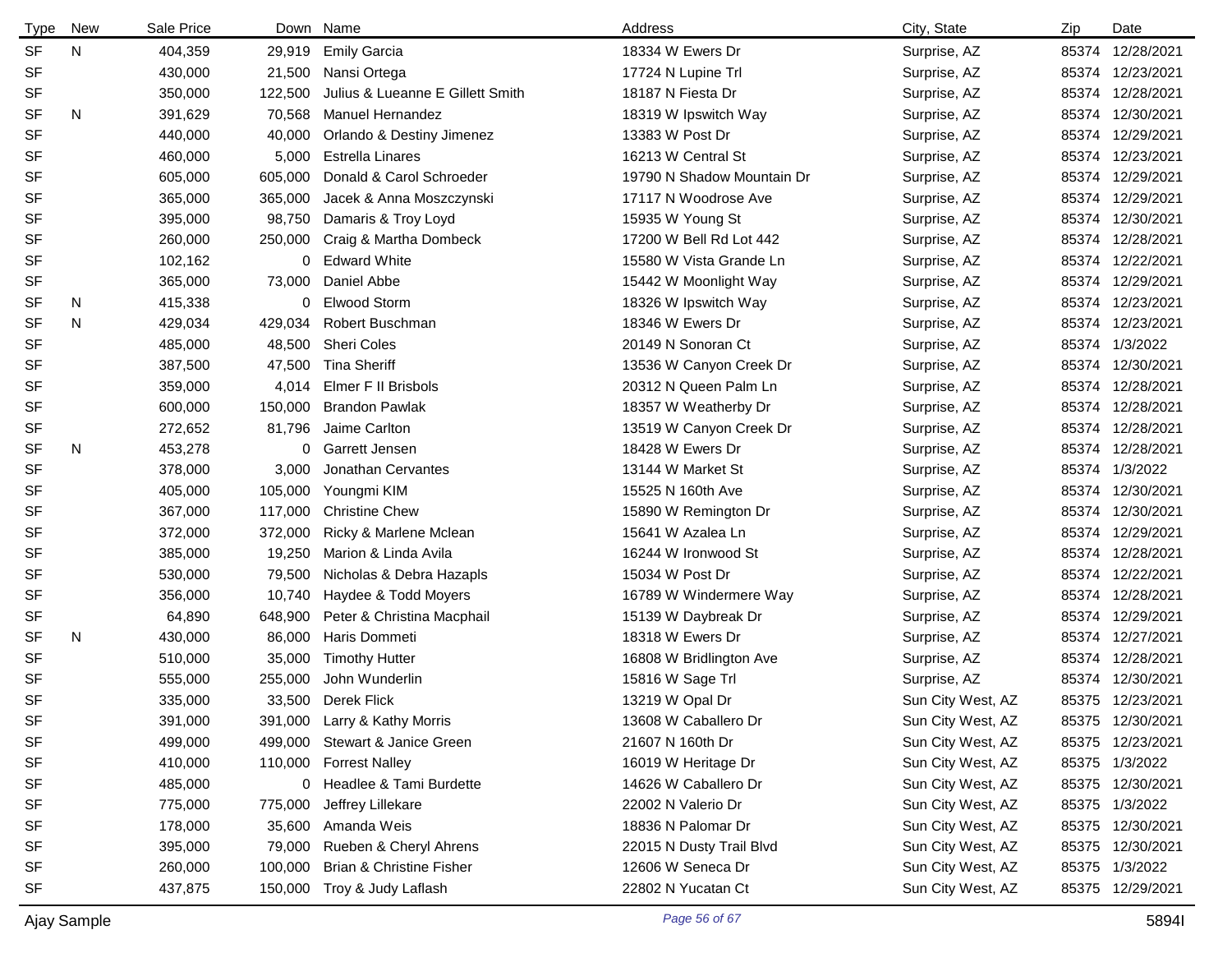| <b>Type</b> | New | Sale Price | Down      | Name                                | Address                   | City, State       | Zip   | Date             |
|-------------|-----|------------|-----------|-------------------------------------|---------------------------|-------------------|-------|------------------|
| <b>SF</b>   |     | 435,000    | 435,000   | Dennis & Rhonda Skiles              | 14213 W Parada Dr         | Sun City West, AZ | 85375 | 12/23/2021       |
| SF          |     | 230,000    | 46,000    | <b>Brandy Robbins</b>               | 13315 W Stonebrook Dr     | Sun City West, AZ | 85375 | 12/23/2021       |
| <b>SF</b>   |     | 385,000    | 385,000   | <b>Caron Touliatos</b>              | 13306 W Ballad Dr         | Sun City West, AZ | 85375 | 12/23/2021       |
| <b>SF</b>   |     | 379,900    | 75,980    | Douglas & KIM Gunns                 | 18011 N 129th Dr          | Sun City West, AZ | 85375 | 12/22/2021       |
| <b>SF</b>   |     | 305,000    | 65,000    | David Marsh                         | 22615 N VIA De LA Caballa | Sun City West, AZ | 85375 | 12/23/2021       |
| <b>SF</b>   |     | 325,000    | 65,000    | James & Julie Ann Rosa Mueller      | 12826 W Seville Dr        | Sun City West, AZ | 85375 | 12/28/2021       |
| <b>SF</b>   |     | 450,000    | 90,000    | Grant & Gina Compton                | 14810 W Antelope Dr       | Sun City West, AZ | 85375 | 12/29/2021       |
| <b>SF</b>   |     | 475,950    | 29,450    | Gianluca Vigna                      | 12310 W Villa Chula Ln    | Sun City West, AZ | 85375 | 12/27/2021       |
| <b>SF</b>   |     | 373,000    | 8,579     | Steven & Maria E Villanueva Hadley  | 13331 W Jadestone Dr      | Sun City West, AZ | 85375 | 12/29/2021       |
| <b>SF</b>   |     | 235,000    | 235,000   | Duane Raugust                       | 19406 N Star Ridge Dr     | Sun City West, AZ | 85375 | 12/30/2021       |
| <b>SF</b>   |     | 275,000    | 275,000   | <b>Brian Burr</b>                   | 13539 W Aleppo Dr         | Sun City West, AZ | 85375 | 12/30/2021       |
| <b>SF</b>   |     | 387,500    | 217,485   | Raymen Starkka                      | 14439 W Summerstar Dr     | Sun City West, AZ | 85375 | 12/23/2021       |
| <b>SF</b>   |     | 390,000    | 78,000    | <b>Frederick Lutz</b>               | 19819 N 146th Dr          | Sun City West, AZ | 85375 | 12/30/2021       |
| <b>SF</b>   |     | 305,000    | 305,000   | Michael & Colleen Tovar             | 12834 W Shadow Hills Dr   | Sun City West, AZ | 85375 | 1/3/2022         |
| <b>SF</b>   |     | 390,000    | 0         | <b>Raymond Shuler</b>               | 14111 W Aleppo Dr         | Sun City West, AZ | 85375 | 12/29/2021       |
| <b>SF</b>   |     | 214,700    | 43,000    | Patricia Lister                     | 19480 N Star Ridge Dr     | Sun City West, AZ | 85375 | 12/29/2021       |
| <b>SF</b>   |     | 359,900    | 35,990    | Eileen Leach                        | 18483 N Red Mountain Way  | Sun City West, AZ | 85375 | 12/23/2021       |
| <b>SF</b>   |     | 201,000    | 6,030     | Karen Sticherz                      | 19026 N Camino Del Sol    | Sun City West, AZ | 85375 | 12/27/2021       |
| <b>SF</b>   |     | 2,000,000  | 2,000,000 | Anthony & Noel Okeefe               | 37450 N Never Mind Trl    | Carefree, AZ      | 85377 | 12/23/2021       |
| <b>SF</b>   |     | 475,000    | 95,000    | <b>Richard &amp; Sandra Teetsel</b> | 18195 N Coyote Lakes Pkwy | Surprise, AZ      | 85378 | 12/30/2021       |
| <b>SF</b>   |     | 402,102    | 39,202    | <b>Christina Foster</b>             | 11444 W St John Rd        | Surprise, AZ      | 85378 | 12/30/2021       |
| <b>SF</b>   |     | 486,500    | 53,500    | Gregory Borodin                     | 15629 W Yucatan Dr        | Surprise, AZ      | 85379 | 12/29/2021       |
| SF          |     | 530,000    | 26,500    | Michael Apodaca                     | 15814 W Desert Hills Dr   | Surprise, AZ      | 85379 | 12/23/2021       |
| <b>SF</b>   | N   | 410,225    | 20,512    | Vinod Pallampati                    | 13682 N 144th Ln          | Surprise, AZ      | 85379 | 12/29/2021       |
| <b>SF</b>   |     | 575,000    | 183,000   | Randa Sleewa                        | 15619 W Shangri LA Rd     | Surprise, AZ      | 85379 | 12/30/2021       |
| <b>SF</b>   | N   | 463,102    | 92,621    | Gregg Kenniger                      | 14353 W Ventura St        | Surprise, AZ      | 85379 | 12/22/2021       |
| <b>SF</b>   |     | 580,000    | 58,000    | Philip Bickford                     | 15318 W Surrey Dr         | Surprise, AZ      | 85379 | 12/29/2021       |
| <b>SF</b>   |     | 328,000    | 9,840     | Noah Silk                           | 13179 W Redfield Rd       | Surprise, AZ      | 85379 | 12/29/2021       |
| <b>SF</b>   |     | 641,000    | 641,000   | <b>Quentin Smith</b>                | 15261 N 143rd Ave         | Surprise, AZ      | 85379 | 12/22/2021       |
| SF          |     | 390,000    | 15,560    | Christopher & Kimberly Thom         | 14730 N 151st Dr          | Surprise, AZ      | 85379 | 12/30/2021       |
| <b>SF</b>   |     | 360,000    | 6,521     | Rebekah Koepke                      | 14067 W Country Gables Dr | Surprise, AZ      | 85379 | 12/30/2021       |
| <b>SF</b>   |     | 639,000    | 154,000   | Shawn Tucker                        | 15921 W Cortez St         | Surprise, AZ      |       | 85379 12/28/2021 |
| SF          | N   | 369,459    | 48,473    | Marielle Castellanos                | 14450 W Georgia Dr        | Surprise, AZ      |       | 85379 12/23/2021 |
| <b>SF</b>   |     | 361,500    | 3,710     | Philip Kemble                       | 15323 W Watson Ln         | Surprise, AZ      |       | 85379 12/23/2021 |
| <b>SF</b>   |     | 474,900    | 174,400   | Heather & Barrett Villers           | 15024 W Mercer Ln         | Surprise, AZ      | 85379 | 12/28/2021       |
| SF          |     | 475,000    | 98,450    | Nicholas & Gina Marcell             | 15236 W Port Royale Ln    | Surprise, AZ      |       | 85379 12/27/2021 |
| SF          | N   | 433,780    | 86,780    | Omar Ocampo                         | 13730 N 144th Ln          | Surprise, AZ      | 85379 | 12/22/2021       |
| <b>SF</b>   |     | 800,000    | 490,000   | Pamela & Stein Lie                  | 14603 W Hope Dr           | Surprise, AZ      |       | 85379 12/30/2021 |
| <b>SF</b>   | N   | 509,426    | 101,886   | David Solomon                       | 14370 W Hearn Rd          | Surprise, AZ      | 85379 | 12/29/2021       |
| SF          |     | 365,000    |           | 14,200 Amber Gilson                 | 15118 N 138th Ln          | Surprise, AZ      |       | 85379 12/30/2021 |
| <b>SF</b>   |     | 421,000    |           | 22,000 ALI Mohammed                 | 13167 N 82nd Dr           | Peoria, AZ        |       | 85381 12/23/2021 |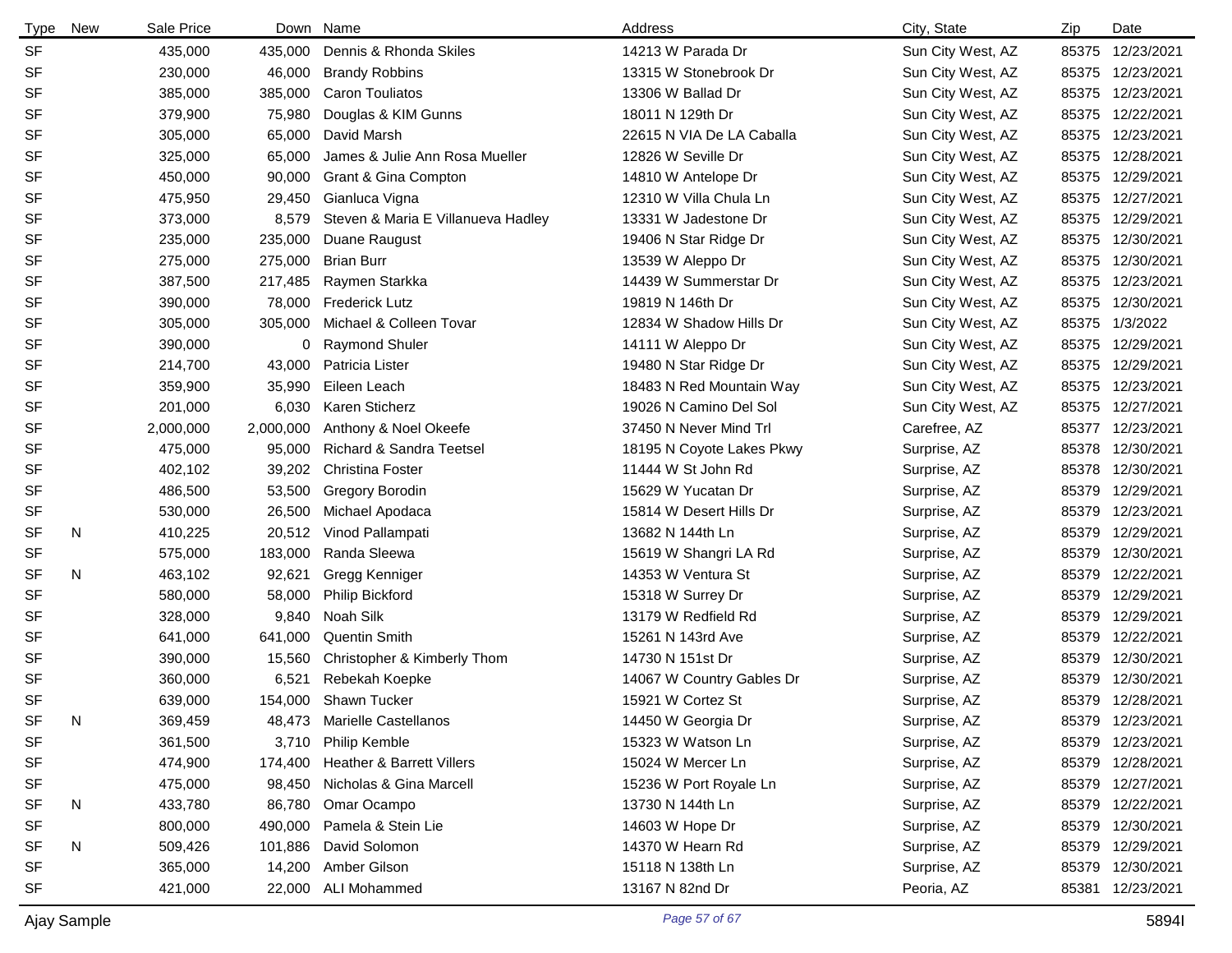| <b>Type</b> | New | Sale Price |         | Down Name                           | Address                     | City, State | Zip   | Date             |
|-------------|-----|------------|---------|-------------------------------------|-----------------------------|-------------|-------|------------------|
| <b>SF</b>   |     | 384,000    | 11,865  | Jason Auchana                       | 12321 N 67th Dr             | Peoria, AZ  | 85381 | 12/30/2021       |
| <b>SF</b>   |     | 440,000    | 55,000  | Michael & Caseyl Mayben             | 8713 W Lisbon Ln            | Peoria, AZ  | 85381 | 12/29/2021       |
| СT          |     | 385,000    | 77,000  | Zach Singer                         | 8775 W Windsor Dr           | Peoria, AZ  | 85381 | 12/30/2021       |
| <b>SF</b>   |     | 400,000    | 289,392 | <b>Tamera Hatfield</b>              | 14223 N 73rd Ave            | Peoria, AZ  | 85381 | 12/30/2021       |
| SF          |     | 445,500    | 100,188 | Kylie & Daniel Koos                 | 9120 W Mauna LOA Ln         | Peoria, AZ  | 85381 | 1/3/2022         |
| <b>SF</b>   |     | 475,000    | 14,500  | <b>Collin Gunsenhouser</b>          | 8912 W Caribbean Ln         | Peoria, AZ  | 85381 | 12/22/2021       |
| <b>SF</b>   |     | 455,000    | 50,000  | <b>Adiris Rivera Matos</b>          | 9163 W Crocus Dr            | Peoria, AZ  | 85381 | 12/28/2021       |
| <b>SF</b>   |     | 145,000    | 14,500  | Jeffrey L Sr & Stephanie Morris     | 9151 W Greenway Rd Unit 101 | Peoria, AZ  | 85381 | 12/23/2021       |
| <b>SF</b>   |     | 455,000    | 455,000 | Rodolfo & ANA Galan                 | 8510 W Aster Dr             | Peoria, AZ  | 85381 | 12/29/2021       |
| <b>SF</b>   |     | 425,000    | 3,000   | Terri & Verlin Wilford              | 8452 W Emile Zola Ave       | Peoria, AZ  | 85381 | 12/29/2021       |
| <b>SF</b>   |     | 465,000    | 93,000  | Patricia Carnago                    | 8430 W Grovers Ave          | Peoria, AZ  | 85382 | 12/30/2021       |
| <b>SF</b>   |     | 380,697    | 6,896   | Shaun Russell                       | 15977 N 74th Ln # 14        | Peoria, AZ  | 85382 | 12/28/2021       |
| <b>SF</b>   |     | 515,000    | 12,890  | <b>Richard Guerra</b>               | 7302 W Phelps Rd            | Peoria, AZ  | 85382 | 12/27/2021       |
| <b>SF</b>   |     | 415,000    | 265,000 | Nada Shamoil                        | 9451 W Behrend Dr           | Peoria, AZ  | 85382 | 12/30/2021       |
| <b>SF</b>   |     | 396,000    | 396,000 | Sanwar Sadah                        | 9545 W Clara Ln             | Peoria, AZ  | 85382 | 12/28/2021       |
| <b>SF</b>   |     | 450,000    | 450,000 | John Greco                          | 9444 W Morrow Dr            | Peoria, AZ  | 85382 | 12/30/2021       |
| <b>SF</b>   |     | 290,000    | 0       | Jorge & Norma Mejia                 | 6833 W Wanda Lynn Ln        | Peoria, AZ  | 85382 | 1/3/2022         |
| <b>SF</b>   |     | 556,000    | 0       | Darrin & Cary Mitchell              | 8363 W Village Dr           | Peoria, AZ  | 85382 | 12/30/2021       |
| <b>SF</b>   |     | 405,000    | 40,500  | Robert Hill                         | 9144 W Meadow Dr            | Peoria, AZ  | 85382 | 12/30/2021       |
| <b>SF</b>   |     | 438,000    | 87,600  | Andy Zych                           | 9123 W Tonto Ln             | Peoria, AZ  | 85382 | 12/28/2021       |
| SF          |     | 350,000    | 17,500  | Douglas & Lily Scott                | 17990 N 88th Ave            | Peoria, AZ  | 85382 | 12/30/2021       |
| SF          |     | 555,000    | 27,750  | Darren Critchfield                  | 7797 W Adam Ave             | Peoria, AZ  | 85382 | 12/30/2021       |
| <b>SF</b>   |     | 397,708    | 23,268  | Hatuma Sissoko                      | 15965 N 74th Ln # 12        | Peoria, AZ  | 85382 | 12/30/2021       |
| SF          |     | 337,500    | 6,114   | Jessica Moore                       | 16495 N 68th Ave            | Peoria, AZ  | 85382 | 12/27/2021       |
| <b>SF</b>   |     | 550,000    | 119,692 | Kyle Borgognoni                     | 9847 W Salter Dr            | Peoria, AZ  | 85382 | 12/29/2021       |
| SF          |     | 339,917    | 16,996  | Eric Schoenfeld                     | 15971 N 74th Ln             | Peoria, AZ  | 85382 | 12/29/2021       |
| <b>SF</b>   |     | 460,000    | 2,000   | Joseph & Atheena Estrada            | 9185 W Michelle Dr          | Peoria, AZ  | 85382 | 12/30/2021       |
| <b>SF</b>   |     | 376,000    | 0       | Donald Ecker                        | 10504 W Runion Dr           | Peoria, AZ  | 85382 | 12/23/2021       |
| <b>SF</b>   |     | 505,008    | 122,408 | Ritchie & Catherine Ramsey          | 18837 N 89th Ave            | Peoria, AZ  | 85382 | 12/29/2021       |
| SF          |     | 348,721    |         | 10,462 Cassidy Rae Alexandra Troupe | 15989 N 74th Ln # 10        | Peoria, AZ  | 85382 | 12/29/2021       |
| <b>SF</b>   |     | 425,000    | 154,030 | Andrian Spoila                      | 9150 W Charleston Ave       | Peoria, AZ  | 85382 | 12/27/2021       |
| <b>SF</b>   |     | 560,030    |         | 560,030 Gene & Esther Maggard       | 8451 W Escuda Dr            | Peoria, AZ  |       | 85382 12/30/2021 |
| SF          |     | 670,000    |         | 100,500 Omar Naoosh                 | 8535 W Alex Ave             | Peoria, AZ  |       | 85382 12/23/2021 |
| <b>SF</b>   |     | 465,000    |         | 23,248 Steve Estrada                | 7920 W Harmony Ln           | Peoria, AZ  |       | 85382 12/23/2021 |
| SF          |     | 534,900    | 200,000 | Antonio & Dolores Martinez          | 9953 W Potter Dr            | Peoria, AZ  |       | 85382 12/29/2021 |
| SF          |     | 381,000    | 1,500   | Victoria Hamilton                   | 18051 N 88th Dr             | Peoria, AZ  |       | 85382 12/27/2021 |
| SF          |     | 440,000    | 92,000  | <b>Adrian Gove</b>                  | 20108 N 90th Ln             | Peoria, AZ  |       | 85382 12/23/2021 |
| SF          |     | 571,000    | 114,200 | <b>Bruce Emrich</b>                 | 7576 W Betty Elyse Ln       | Peoria, AZ  |       | 85382 12/27/2021 |
| <b>SF</b>   |     | 568,000    | 3,500   | James A Jr & Catherine Richardson   | 13219 W Copperleaf Ln       | Peoria, AZ  |       | 85383 12/23/2021 |
| SF          | N   | 397,758    | 347,758 | Marcia Vergo                        | 13338 W Red Range Way       | Peoria, AZ  |       | 85383 1/3/2022   |
| SF          |     | 590,313    | 356,313 | <b>Richard Rowe</b>                 | 30264 N 134th Dr            | Peoria, AZ  |       | 85383 12/23/2021 |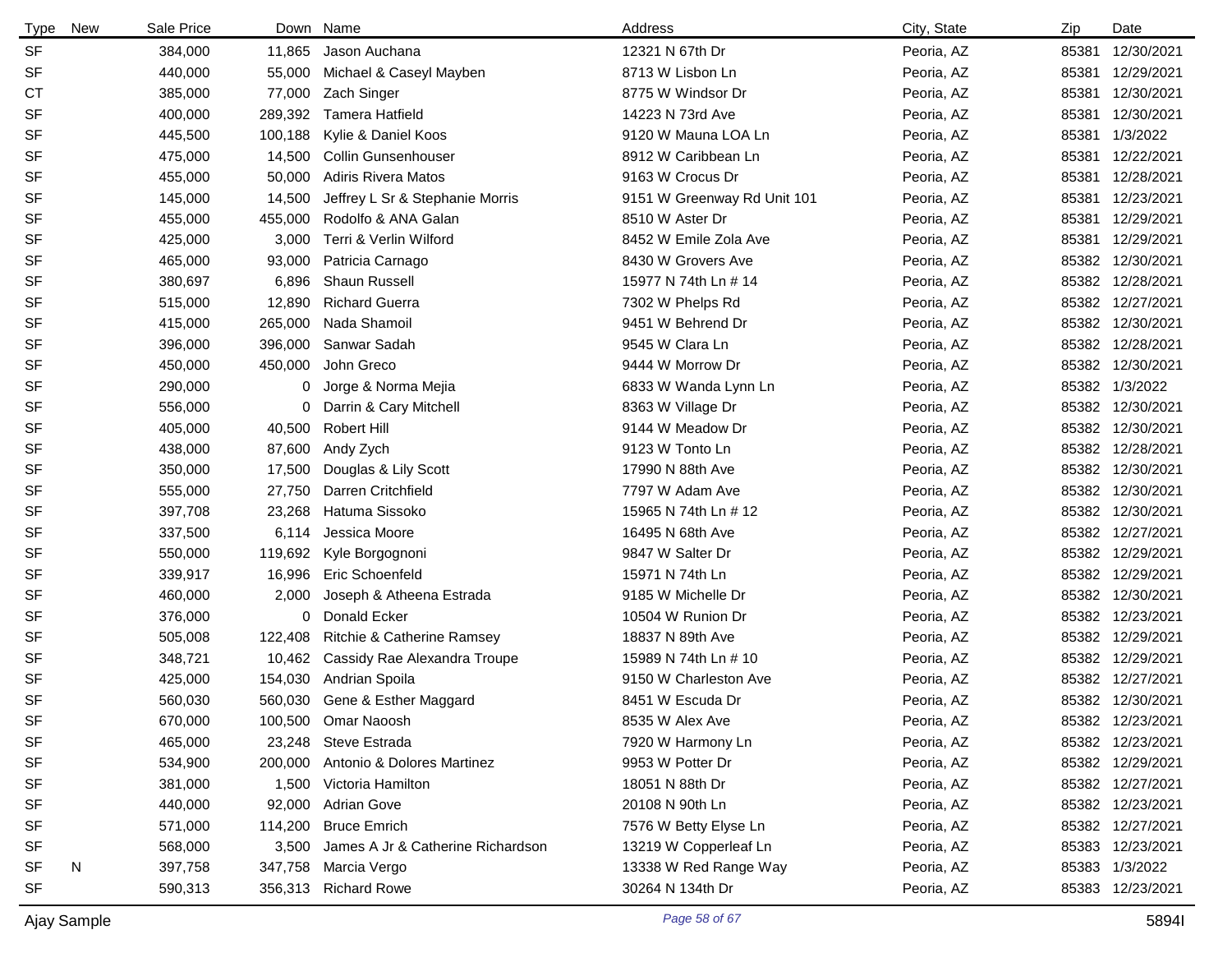| <b>Type</b> | New | Sale Price |           | Down Name                   | Address                  | City, State | Zip   | Date             |
|-------------|-----|------------|-----------|-----------------------------|--------------------------|-------------|-------|------------------|
| <b>SF</b>   |     | 635,000    | 127,000   | Nasirulhaq Shinwari         | 7455 W Crabapple Dr      | Peoria, AZ  | 85383 | 1/3/2022         |
| SF          | N   | 615,645    | 10,000    | Jorge & Corrin Villasenor   | 9779 W Wizard Ln         | Peoria, AZ  | 85383 | 12/30/2021       |
| <b>SF</b>   | N   | 538,888    | 107,778   | <b>Mchael Duran</b>         | 6924 W Jasmine Trl       | Peoria, AZ  | 85383 | 12/23/2021       |
| SF          |     | 395,000    | 0         | Jeremy & Tracey Landfair    | 26835 N 84th Ave         | Peoria, AZ  | 85383 | 12/23/2021       |
| <b>SF</b>   | N   | 1,260,271  | 126,028   | Jon Burkosky                | 9854 W Monte Lindo       | Peoria, AZ  | 85383 | 12/30/2021       |
| SF          |     | 980,000    | 0         | Noah Coakley                | 7283 W Avenida Del Sol   | Peoria, AZ  | 85383 | 12/28/2021       |
| SF          |     | 513,500    | 0         | Joaquin Montero             | 6771 W Crabapple Dr      | Peoria, AZ  | 85383 | 12/29/2021       |
| SF          |     | 522,000    | 104,600   | Margaret Vandenberg         | 10616 W Angels Ln        | Peoria, AZ  | 85383 | 12/22/2021       |
| SF          |     | 1,600,000  | 1,100,000 | Robert & Rachel Oxley       | 28851 N 71st Ave         | Peoria, AZ  | 85383 | 12/27/2021       |
| SF          | N   | 548,462    | 27,423    | <b>Trevor Ponczak</b>       | 6983 W Andrea Dr         | Peoria, AZ  | 85383 | 12/23/2021       |
| SF          |     | 623,000    | 124,600   | Leslie Wright               | 9402 W Weeping Willow Rd | Peoria, AZ  | 85383 | 12/30/2021       |
| <b>SF</b>   | N   | 661,119    | 67,119    | Ronald Mcrae                | 7114 W Pinnacle Vista Dr | Peoria, AZ  | 85383 | 12/30/2021       |
| SF          |     | 700,000    | 70,000    | Jeffrey & Tabor Vinck       | 21919 N 79th Ave         | Peoria, AZ  | 85383 | 12/30/2021       |
| SF          |     | 690,000    | 141,750   | <b>Brandon Garcia</b>       | 26057 N 73rd Dr          | Peoria, AZ  | 85383 | 12/23/2021       |
| <b>SF</b>   | N   | 500,534    | 15,119    | <b>Christopher Williams</b> | 28389 N 131st Dr         | Peoria, AZ  | 85383 | 12/27/2021       |
| SF          |     | 575,000    | 200,000   | William & Renee Tidwell     | 28878 N 132nd Ln         | Peoria, AZ  | 85383 | 12/30/2021       |
| SF          | N   | 577,314    | 14,820    | Jeffrey & Kristin Willis    | 29456 N 113th Ln         | Peoria, AZ  | 85383 | 12/27/2021       |
| <b>SF</b>   | N   | 636,671    | 31,034    | Madam Devasani              | 6975 W Andrea Dr         | Peoria, AZ  | 85383 | 12/22/2021       |
| SF          |     | 465,000    | 180,123   | Nissim Nissimov             | 12120 W Tether Trl       | Peoria, AZ  | 85383 | 12/22/2021       |
| <b>SF</b>   | N   | 725,853    | 387,521   | Kathelyn Lippman            | 7639 W Monte Lindo       | Peoria, AZ  | 85383 | 12/30/2021       |
| SF          |     | 460,000    | 403,392   | <b>Tristen Weeden</b>       | 10835 W Saddlehorn Rd    | Peoria, AZ  | 85383 | 12/30/2021       |
| SF          | N   | 717,160    | 143,432   | Jermaine Vargas             | 22777 N 92nd Ave         | Peoria, AZ  | 85383 | 12/29/2021       |
| <b>SF</b>   | N   | 551,770    | 150,000   | Vikrarn Chaudhary           | 6959 W Andrea Dr         | Peoria, AZ  | 85383 | 12/29/2021       |
| SF          | N   | 479,490    | 120,040   | Minchi & YU                 | 12529 W Calle De Sol     | Peoria, AZ  | 85383 | 12/30/2021       |
| SF          | N   | 442,858    | 50,858    | Ashleigh Machrol            | 13289 W Red Range Way    | Peoria, AZ  | 85383 | 12/30/2021       |
| SF          | N   | 689,197    | 157,626   | Wayne K Jr & Cher Foster    | 9186 W Daley Ln          | Peoria, AZ  | 85383 | 12/27/2021       |
| SF          |     | 745,000    | 167,409   | Dallas & Sierra Andrews     | 7386 W Paso Trl          | Peoria, AZ  | 85383 | 12/29/2021       |
| SF          | N   | 648,102    | 0         | Scott & Pavlina FOX         | 29791 N 113th Ln         | Peoria, AZ  | 85383 | 12/29/2021       |
| <b>SF</b>   | N   | 498,297    | 200,000   | Mofy Ismail                 | 6980 W Jasmine Trl       | Peoria, AZ  | 85383 | 12/30/2021       |
| <b>SF</b>   | N   | 375,840    | 7,000     | James Smit                  | 13197 W Cliffrose Rd     | Peoria, AZ  | 85383 | 12/23/2021       |
| SF          |     | 689,000    | 0         | Jason & Alison Fitzpatrick  | 9774 W Hedge HOG PI      | Peoria, AZ  | 85383 | 12/29/2021       |
| <b>SF</b>   | N   | 533,088    | 12,000    | Brandon & Michale Robben    | 32517 N 133rd Dr         | Peoria, AZ  |       | 85383 12/27/2021 |
| <b>SF</b>   |     | 506,180    |           | 178,500 Lee Boehm           | 13345 W Montansoro Ln    | Peoria, AZ  |       | 85383 12/23/2021 |
| <b>SF</b>   | N   | 512,803    | 12,000    | Huachun XU                  | 32563 N 133rd Dr         | Peoria, AZ  |       | 85383 12/30/2021 |
| SF          |     | 620,000    | 31,000    | Mari Muralidharan           | 7113 W Spur Dr           | Peoria, AZ  | 85383 | 12/30/2021       |
| SF          |     | 705,000    | 80,000    | <b>Tiffany DI Giacinto</b>  | 22411 N 79th Dr          | Peoria, AZ  |       | 85383 12/28/2021 |
| SF          |     | 480,000    | 200,000   | Jennifer Terrell            | 26451 N 131st Dr         | Peoria, AZ  |       | 85383 12/23/2021 |
| SF          | N   | 487,990    | 200,000   | Danny Nguyen                | 12535 W Calle De Sol     | Peoria, AZ  | 85383 | 12/30/2021       |
| SF          | N   | 425,783    | 200,000   | <b>Fterry Brooks</b>        | 13286 W Red Range Way    | Peoria, AZ  |       | 85383 12/29/2021 |
| SF          |     | 465,000    | 465,000   | Kathy Bowman                | 12467 W Gambit Trl       | Peoria, AZ  | 85383 | 12/30/2021       |
| <b>SF</b>   |     | 1,600,000  | 240,000   | Eduardo & Kathie Pier       | 9648 W Monte Lindo       | Peoria, AZ  |       | 85383 12/30/2021 |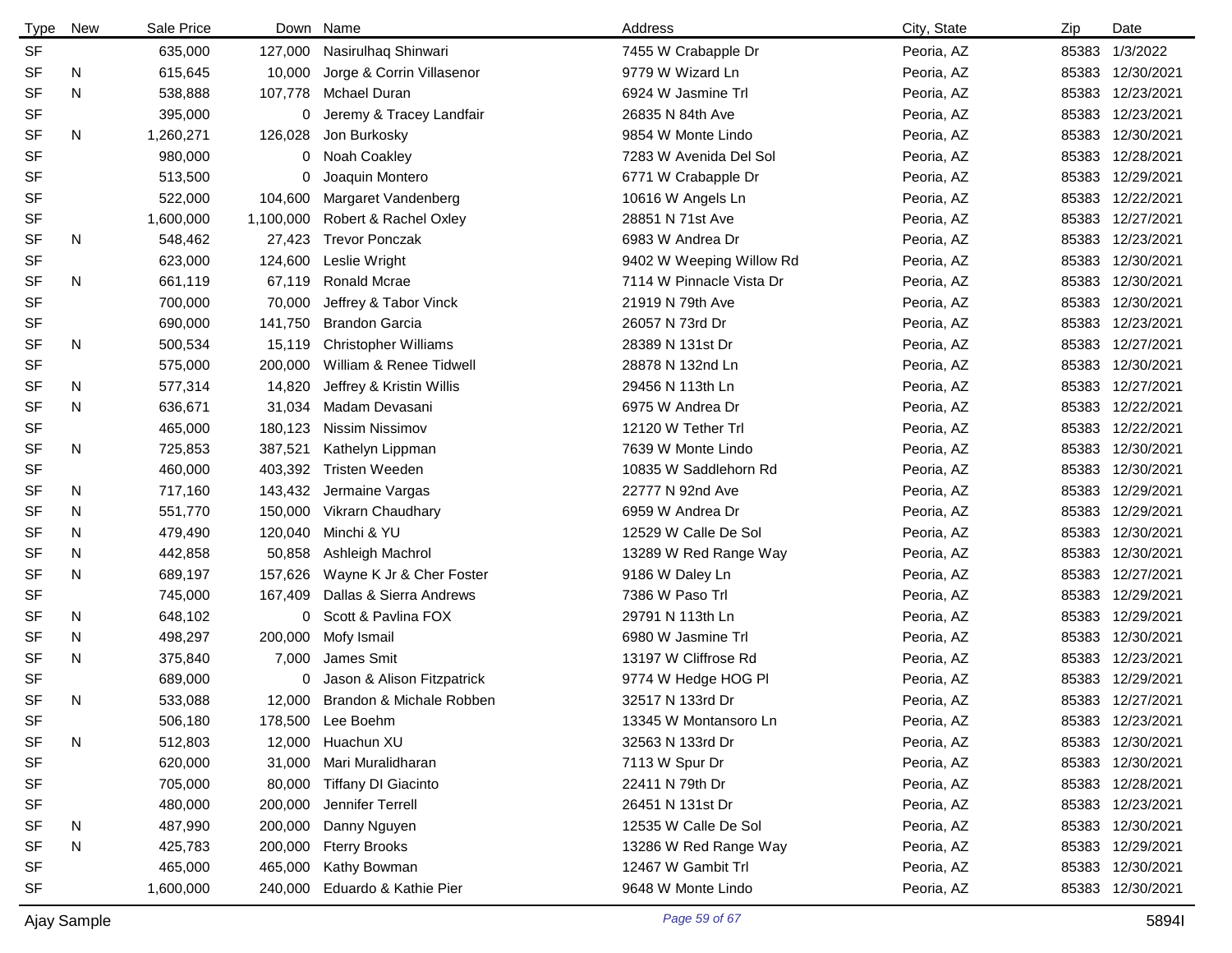| Type      | New | Sale Price |         | Down Name                  | Address                  | City, State  | Zip   | Date             |
|-----------|-----|------------|---------|----------------------------|--------------------------|--------------|-------|------------------|
| <b>SF</b> |     | 499,000    |         | 24,950 Chey Scott          | 12745 W Pasaro Dr        | Peoria, AZ   |       | 85383 12/29/2021 |
| <b>SF</b> |     | 1,150,000  | 235,489 | Scott & Erica Van Eaton    | 23170 N 97th Dr          | Peoria, AZ   |       | 85383 12/28/2021 |
| <b>SF</b> |     | 483,000    | 96,600  | <b>Kay Gerstel</b>         | 30899 N 126th Ave        | Peoria, AZ   |       | 85383 12/29/2021 |
| <b>SF</b> |     | 325,000    | 0       | <b>Dennis Burrows</b>      | 12464 W Alyssa Ln        | Peoria, AZ   | 85383 | 12/23/2021       |
| <b>SF</b> | N   | 552,721    | 33,163  | Dontavia & Patrishia Bogan | 29520 N 113th Ln         | Peoria, AZ   | 85383 | 12/30/2021       |
| <b>SF</b> |     | 810,000    | 810,000 | Ronald & Darla Quinton     | 26822 N 102nd Ave        | Peoria, AZ   | 85383 | 12/29/2021       |
| <b>SF</b> |     | 675,000    | 675,000 | Harvey & EVA Mestas        | 8991 W Black Hill Rd     | Peoria, AZ   |       | 85383 12/29/2021 |
| <b>SF</b> |     | 490,000    | 24,500  | Darrin & Kumhwa Shadle     | 6751 W Saddlehorn Rd     | Peoria, AZ   |       | 85383 12/29/2021 |
| <b>SF</b> |     | 629,369    | 479,369 | Scott Buhrer               | 13390 W Palo Brea Ln     | Peoria, AZ   | 85383 | 12/30/2021       |
| <b>SF</b> |     | 540,000    | 27,000  | Anuroop Ranghat            | 22201 N 102nd Ln         | Peoria, AZ   | 85383 | 12/27/2021       |
| <b>SF</b> | N   | 684,980    | 136,996 | <b>Brandon Verno</b>       | 7122 W Pinnacle Vista Dr | Peoria, AZ   |       | 85383 12/23/2021 |
| <b>SF</b> |     | 465,000    | 116,250 | De Kung                    | 12771 W Chucks Ave       | Peoria, AZ   | 85383 | 12/23/2021       |
| <b>SF</b> | N   | 472,644    | 94,529  | Mingshan Chung             | 11400 W Duane Ln         | Peoria, AZ   | 85383 | 12/28/2021       |
| SF        |     | 467,403    | 105,000 | Diana Dyer                 | 13329 W Montansoro Ln    | Peoria, AZ   | 85383 | 12/30/2021       |
| <b>SF</b> | N   | 512,585    | 25,630  | Cristina Marquez           | 13419 W Lariat Ln        | Peoria, AZ   | 85383 | 12/29/2021       |
| <b>SF</b> |     | 400,000    | 80,000  | Cassandra & Kurt Koprucu   | 7680 W Foothill Dr       | Peoria, AZ   | 85383 | 12/29/2021       |
| <b>SF</b> |     | 562,000    | 56,200  | <b>Yvette Whitney</b>      | 27434 N Higuera Dr       | Peoria, AZ   | 85383 | 12/27/2021       |
| <b>SF</b> |     | 645,000    | 161,250 | Dana Reeves                | 27698 N Helios Trl       | Peoria, AZ   | 85383 | 12/30/2021       |
| SF        |     | 525,000    | 131,250 | Jason Fitzsimons           | 6810 W Briles Rd         | Peoria, AZ   |       | 85383 1/3/2022   |
| <b>SF</b> | N   | 683,323    | 68,333  | <b>Todd Shorten</b>        | 31768 N 126th Ave        | Peoria, AZ   | 85383 | 12/29/2021       |
| <b>SF</b> |     | 750,000    | 200,000 | Lance & Debra Logan        | 13026 W Mine Trl         | Peoria, AZ   |       | 85383 1/3/2022   |
| SF        |     | 470,000    | 470,000 | Stephan Cope               | 13695 W Jesse Red Dr     | Peoria, AZ   | 85383 | 12/22/2021       |
| <b>SF</b> | N   | 473,975    | 47,398  | Kamlesh & Shruti Dalvi     | 13337 W Tether Trl       | Peoria, AZ   |       | 85383 12/22/2021 |
| SF        | N   | 487,310    | 127,310 | Lawrence Samson            | 13300 W Red Range Way    | Peoria, AZ   |       | 85383 12/23/2021 |
| SF        | N   | 562,706    | 7,000   | William & Joanne Johnston  | 32360 N 133rd Dr         | Peoria, AZ   | 85383 | 12/27/2021       |
| <b>SF</b> | N   | 575,968    | 23,510  | James & Diana Moua         | 32447 N 133rd Dr         | Peoria, AZ   | 85383 | 12/28/2021       |
| <b>SF</b> |     | 649,500    | 649,500 | Patrick Huycke             | 12801 W Bajada Rd        | Peoria, AZ   |       | 85383 12/30/2021 |
| <b>SF</b> | N   | 449,860    | 22,739  | Pushpa Gummadi             | 6965 W Jasmine Trl       | Peoria, AZ   |       | 85383 12/29/2021 |
| <b>SF</b> | N   | 514,000    | 15,420  | Vignesh Sivaraj            | 14454 W Artemisa Ave     | Surprise, AZ | 85387 | 12/22/2021       |
| <b>SF</b> |     | 358,118    | 6,488   | Troy & Emilee Sprague      | 17241 W Spur Dr          | Surprise, AZ | 85387 | 12/27/2021       |
| <b>SF</b> | N   | 285,534    | 14,277  | <b>Brandon Ruiz</b>        | 17937 W Villa Hermosa Ln | Surprise, AZ | 85387 | 12/30/2021       |
| <b>SF</b> |     | 389,525    |         | 16,000 Ange Kaneza         | 17812 W VIA De Luna Dr   | Surprise, AZ |       | 85387 12/22/2021 |
| SF        | N   | 386,340    | 50,000  | Kris & Janet Borror        | 17865 W Fetlock Trl      | Surprise, AZ |       | 85387 12/30/2021 |
| <b>SF</b> | N   | 267,360    | 8,021   | Marc Bigby                 | 17950 W Villa Hermosa Ln | Surprise, AZ |       | 85387 12/30/2021 |
| SF        | N   | 462,240    | 216,000 | Jason Pottinger            | 17850 W Fetlock Trl      | Surprise, AZ |       | 85387 12/30/2021 |
| <b>SF</b> | N   | 363,134    | 10,894  | Tayler Jonescu             | 17963 W Monte Lindo Ln   | Surprise, AZ |       | 85387 12/30/2021 |
| SF        | N.  | 375,187    | 6,797   | Martha Escobar             | 17850 W Paraiso Dr       | Surprise, AZ |       | 85387 12/30/2021 |
| SF        | N   | 381,437    | 19,072  | Kayla Harkins              | 17969 W Monte Lindo Ln   | Surprise, AZ | 85387 | 12/29/2021       |
| SF        | N   | 316,910    | 9,507   | David Pena                 | 17509 W Spur Dr          | Surprise, AZ |       | 85387 12/30/2021 |
| SF        | N   | 340,390    | 34,039  | Dakota Olson               | 26753 N 175th Dr         | Surprise, AZ | 85387 | 12/30/2021       |
| <b>SF</b> |     | 415,775    | 100,000 | Sang Han                   | 17836 W Villa Chula Ln   | Surprise, AZ |       | 85387 12/30/2021 |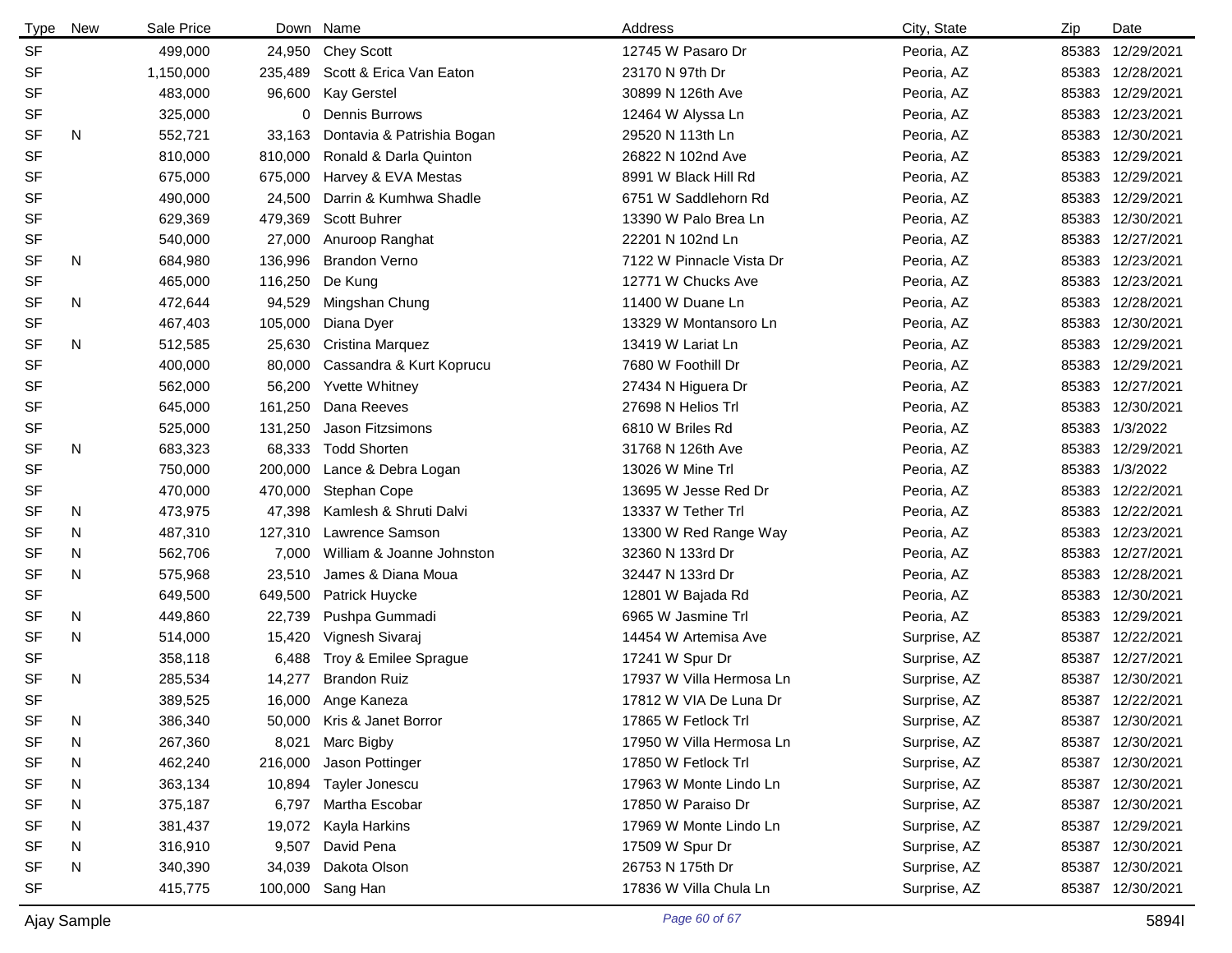| Type      | <b>New</b> | Sale Price |         | Down Name                     | Address                  | City, State  | Zip   | Date             |
|-----------|------------|------------|---------|-------------------------------|--------------------------|--------------|-------|------------------|
| <b>SF</b> | N          | 302,059    | 102,059 | <b>Tanyel Butler</b>          | 14242 W Bronco Trl       | Surprise, AZ | 85387 | 12/30/2021       |
| <b>SF</b> | N          | 382,947    | 8,807   | James & Nicoiya Medawar       | 17842 W Paraiso Dr       | Surprise, AZ | 85387 | 12/30/2021       |
| SF        | N          | 500,270    | 33,628  | Jeff & EVA Perry              | 25615 N 163rd Dr         | Surprise, AZ | 85387 | 12/30/2021       |
| <b>SF</b> | N          | 438,340    | 109,585 | Lakshmi Pannaga Chinta        | 17830 W Fetlock Trl      | Surprise, AZ | 85387 | 12/30/2021       |
| <b>SF</b> |            | 364,715    | 100,000 | James Marquez                 | 17850 W VIA De Luna Dr   | Surprise, AZ | 85387 | 12/27/2021       |
| <b>SF</b> |            | 484,000    | 0       | Mark Croteau                  | 21128 N Vista Trl        | Surprise, AZ | 85387 | 12/29/2021       |
| <b>SF</b> |            | 272,600    | 272,600 | Virginia Phillips             | 20380 N Sojourner Dr     | Surprise, AZ | 85387 | 12/23/2021       |
| <b>SF</b> | N          | 460,819    | 18,155  | Jacob & Brittany Haggard      | 25282 N 164th Dr         | Surprise, AZ | 85387 | 12/29/2021       |
| <b>SF</b> |            | 821,500    | 816,902 | Thomas & Gail Graham          | 14526 W Jomax Rd         | Surprise, AZ | 85387 | 12/29/2021       |
| <b>SF</b> |            | 371,605    | 50,000  | Matthew & Michelle Ives       | 17841 W Villa Chula Ln   | Surprise, AZ | 85387 | 12/22/2021       |
| SF        | N          | 631,898    | 129,368 | Kishore Chelekani             | 14048 W Desert Hollow Dr | Surprise, AZ | 85387 | 12/28/2021       |
| <b>SF</b> | N          | 406,060    | 30,228  | Guna Yanuganti                | 17851 W Fetlock Trl      | Surprise, AZ | 85387 | 12/29/2021       |
| <b>SF</b> |            | 723,335    | 10,000  | Jason & Corrina Sutton        | 16685 W Dixileta Dr      | Surprise, AZ | 85387 | 12/30/2021       |
| SF        |            | 435,000    | 63,400  | Felisha Glass                 | 17171 W Bent Tree Dr     | Surprise, AZ | 85387 | 12/28/2021       |
| <b>SF</b> | N          | 362,356    | 72,472  | Robert & Patricia Jeffrey     | 17525 W Spur Dr          | Surprise, AZ | 85387 | 12/23/2021       |
| <b>SF</b> |            | 313,131    | 65,631  | Carlos G Sr & Sylvia Valdivia | 17262 W Spur Dr          | Surprise, AZ | 85387 | 12/22/2021       |
| <b>SF</b> | N          | 262,946    | 13,147  | Alexis Jeambey                | 14246 W Bronco Trl       | Surprise, AZ | 85387 | 12/23/2021       |
| <b>SF</b> |            | 337,892    | 10,137  | Ashley Batistich              | 26704 N 172nd Ln         | Surprise, AZ | 85387 | 12/22/2021       |
| SF        | N          | 287,610    | 5,210   | Jeremy Ottaviano              | 17932 W Villa Hermosa Ln | Surprise, AZ | 85387 | 12/28/2021       |
| SF        | N          | 314,167    | 5,961   | Roland Jr & Gerldine KIM      | 17925 W Villa Hermosa Ln | Surprise, AZ | 85387 | 1/3/2022         |
| <b>SF</b> | N          | 392,786    | 100,000 | Vincent Griffin               | 14164 W Cottontail Ln    | Surprise, AZ | 85387 | 12/23/2021       |
| SF        |            | 297,377    | 233,234 | Deborah Cobb                  | 17263 W Spur Dr          | Surprise, AZ | 85387 | 12/22/2021       |
| SF        | N          | 426,340    | 58,340  | Victoria & Dennis Doyle       | 17872 W Fetlock Trl      | Surprise, AZ | 85387 | 12/29/2021       |
| SF        | N          | 586,620    | 160,000 | Kevin & Linda Bennett         | 14041 W Desert Hollow Dr | Surprise, AZ | 85387 | 12/23/2021       |
| SF        | N          | 430,584    | 86,117  | Jessica Jouas                 | 17819 W Hedgehog PI      | Surprise, AZ | 85387 | 12/30/2021       |
| SF        | N          | 320,907    | 16,045  | Nicole Brown                  | 17949 W Villa Hermosa Ln | Surprise, AZ | 85387 | 12/30/2021       |
| <b>SF</b> | N          | 308,818    | 11,117  | Luis Aguilar                  | 17938 W Villa Hermosa Ln | Surprise, AZ | 85387 | 12/30/2021       |
| SF        | N          | 275,394    | 68,848  | James Stephenson              | 14236 W Bronco Trl       | Surprise, AZ | 85387 | 12/27/2021       |
| <b>SF</b> | N          | 402,455    | 40,245  | Otniel & Jessica Ioanca       | 14280 W Artemisa Ave     | Surprise, AZ | 85387 | 12/29/2021       |
| <b>SF</b> |            | 385,000    | 19,250  | Cole & Erica Anderson         | 22188 N 182nd Ln         | Surprise, AZ | 85387 | 12/30/2021       |
| <b>SF</b> | N          | 454,860    | 10,000  | Vincent Koesters              | 25273 N 164th Dr         | Surprise, AZ | 85387 | 12/28/2021       |
| <b>SF</b> | N          | 404,764    | 4,000   | Dallin & Samantha Lee         | 25369 N 163rd Dr         | Surprise, AZ |       | 85387 12/22/2021 |
| SF        | N          | 318,990    | 318,990 | Jeffrey & Debra Hearn         | 24794 N 172nd Ave        | Surprise, AZ |       | 85387 12/29/2021 |
| SF        | N          | 429,545    | 23,018  | Janet Van Nort                | 25378 N 164th Dr         | Surprise, AZ |       | 85387 12/28/2021 |
| <b>SF</b> | N          | 529,174    | 85,000  | Timothy E Jr Kinzer           | 25623 N 140th Ln         | Surprise, AZ |       | 85387 12/29/2021 |
| SF        | N          | 340,758    | 130,000 | <b>Zachary Russo</b>          | 14434 W Cottontail Ln    | Surprise, AZ |       | 85387 12/23/2021 |
| SF        | N          | 339,490    | 339,490 | Gregory & Vickie Heller       | 24802 N 172nd Ave        | Surprise, AZ |       | 85387 12/28/2021 |
| SF        | N          | 417,844    | 62,677  | <b>Matthew Tweten</b>         | 24852 N 143rd Dr         | Surprise, AZ |       | 85387 1/3/2022   |
| SF        | N          | 394,577    | 39,458  | Heather & Kevin Harsch        | 14389 W Faye Way         | Surprise, AZ |       | 85387 1/3/2022   |
| SF        | N          | 482,818    | 16,573  | Eric & Shaunte Sandrik        | 14134 W Cottontail Ln    | Surprise, AZ |       | 85387 1/3/2022   |
| <b>SF</b> | N          | 335,058    | 16,753  | Michael M Jr Lyles            | 17817 W Jessie Ln        | Surprise, AZ |       | 85387 12/28/2021 |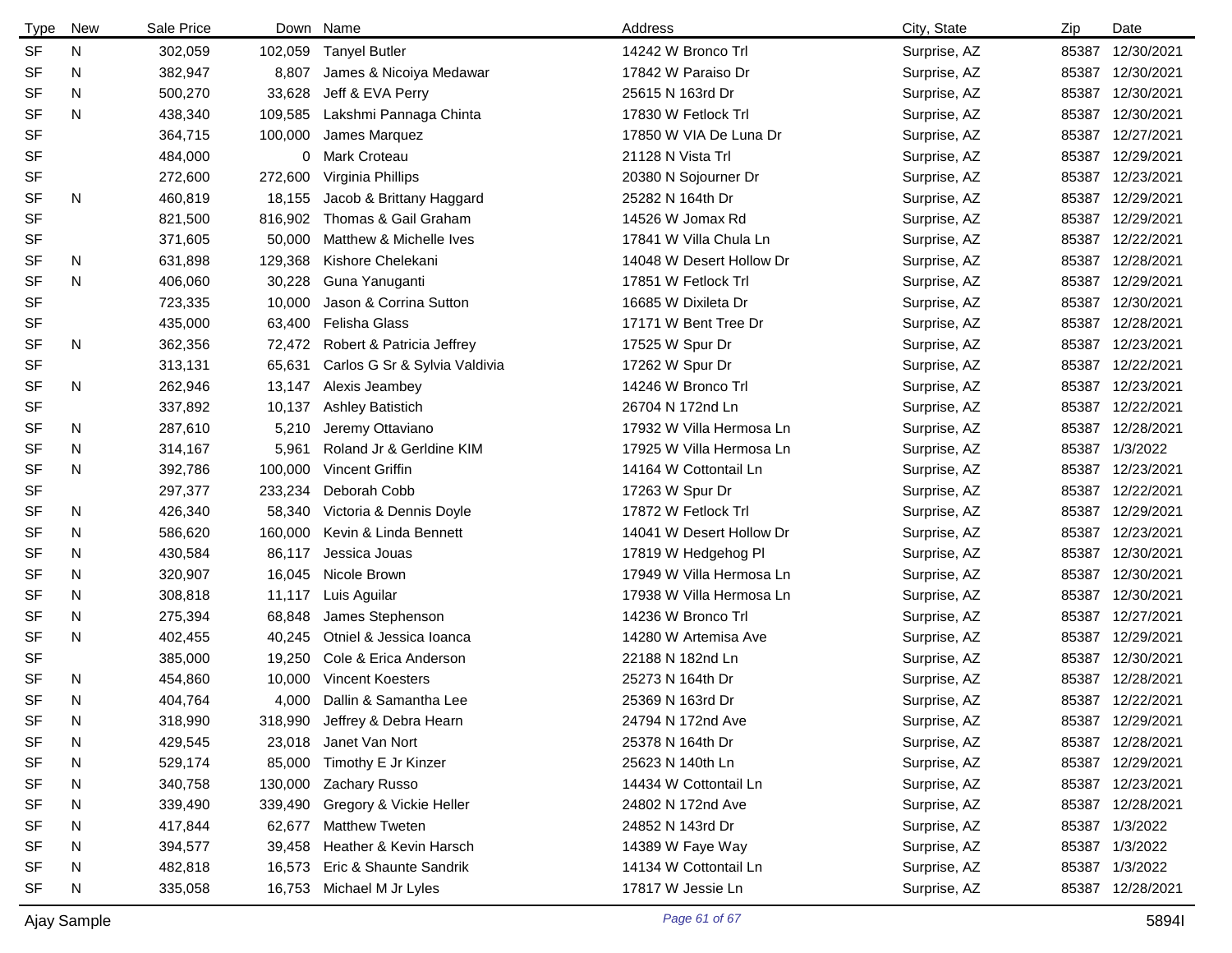| <b>Type</b> | New | Sale Price |         | Down Name                         | Address                       | City, State  | Zip   | Date             |
|-------------|-----|------------|---------|-----------------------------------|-------------------------------|--------------|-------|------------------|
| <b>SF</b>   | N   | 274,080    | 27,408  | Sherri Ottaviano                  | 17962 W Villa Hermosa Ln      | Surprise, AZ | 85387 | 12/30/2021       |
| <b>SF</b>   | N   | 433,240    | 21,662  | Geordan Key                       | 17845 W Fetlock Trl           | Surprise, AZ | 85387 | 12/30/2021       |
| <b>SF</b>   | N   | 418,670    | 20,933  | LEO & Donna Krapf                 | 17734 W Patrick Ln            | Surprise, AZ | 85387 | 12/27/2021       |
| <b>SF</b>   |     | 640,000    | 64,000  | <b>Danielle Powers</b>            | 15711 W Skinner Rd            | Surprise, AZ | 85387 | 12/23/2021       |
| <b>SF</b>   | N   | 485,540    | 97,375  | Marissa & David Staley            | 17856 W Fetlock Trl           | Surprise, AZ | 85387 | 12/29/2021       |
| <b>SF</b>   |     | 409,900    | 229,900 | Christopher & Kelley Mcgreevy     | 26887 N 175th Ln              | Surprise, AZ | 85387 | 12/22/2021       |
| <b>SF</b>   | N   | 324,429    | 324,429 | Angelo Rubano                     | 17958 W Monte Lindo Ln        | Surprise, AZ | 85387 | 12/30/2021       |
| <b>SF</b>   |     | 455,000    | 455,000 | Kandice Backman                   | 18848 N Sunsites Dr           | Surprise, AZ | 85387 | 12/29/2021       |
| <b>SF</b>   | N.  | 417,140    | 200,424 | Janusz & Mariola Parys            | 17864 W Fetlock Trl           | Surprise, AZ | 85387 | 12/23/2021       |
| SF          | N.  | 324,814    | 16,241  | Kyle Hart                         | 17808 W Patrick Ln            | Surprise, AZ | 85387 | 12/30/2021       |
| SF          | N   | 491,750    | 24,587  | Sudheer Manubolu                  | 24868 N 143rd Dr              | Surprise, AZ | 85387 | 12/30/2021       |
| <b>SF</b>   | N   | 287,495    | 9       | Marissa Kneri                     | 14244 W Bronco Trl            | Surprise, AZ | 85387 | 12/30/2021       |
| <b>SF</b>   |     | 325,000    | 20,000  | <b>Bart Nichelson</b>             | 31814 N 163rd Ave             | Surprise, AZ | 85387 | 12/27/2021       |
| SF          |     | 440,000    |         | 0 Kayla & Austin Johnson          | 27513 N 175th Dr              | Surprise, AZ | 85387 | 12/27/2021       |
| <b>SF</b>   | N   | 611,830    | 49,811  | <b>Scott Sortino</b>              | 16026 W Saguaro Park Ln       | Surprise, AZ | 85387 | 12/30/2021       |
| <b>SF</b>   |     | 341,619    | 80,000  | Jacob Deverna                     | 17269 W Spur Dr               | Surprise, AZ | 85387 | 12/22/2021       |
| <b>SF</b>   | N   | 493,340    | 130,000 | Michelle West                     | 17890 W Pinnacle Vista Dr     | Surprise, AZ | 85387 | 12/30/2021       |
| SF          |     | 494,950    | 150,000 | Tangie & Lewis Jr Givens          | 17315 W Buckhorn Trl          | Surprise, AZ | 85387 | 12/30/2021       |
| <b>SF</b>   | N   | 296,637    | 10,382  | Colton & Danielle Abbott          | 17816 W Patrick Ln            | Surprise, AZ | 85387 | 12/29/2021       |
| <b>SF</b>   |     | 388,935    | 98,000  | Sivaprasad Naga                   | 17806 W VIA De Luna Dr        | Surprise, AZ | 85387 | 12/29/2021       |
| <b>SF</b>   | N   | 498,340    | 100,001 | Thoms & Nicole Howard             | 17796 W Pinnacle Vista Dr     | Surprise, AZ | 85387 | 12/28/2021       |
| <b>SF</b>   |     | 354,185    | 100,000 | Dharlynl & Mauricio Montalvo      | 17826 W VIA De Luna Dr        | Surprise, AZ | 85387 | 12/30/2021       |
| <b>SF</b>   | N   | 440,840    | 205,266 | Matt Mullenbach                   | 17873 W Pinnacle Vista Dr     | Surprise, AZ | 85387 | 12/29/2021       |
| <b>SF</b>   | N   | 500,270    | 133,608 | Timothy & Kathleen Kwarciany      | 25383 N 163rd Dr              | Surprise, AZ | 85387 | 12/30/2021       |
| <b>SF</b>   | N   | 417,258    | 83,452  | <b>Mathew Burton</b>              | 17823 W Bajada Rd             | Surprise, AZ | 85387 | 12/30/2021       |
| <b>SF</b>   | N   | 529,118    | 120,000 | Tami Tran                         | 17827 W Hedgehog PI           | Surprise, AZ | 85387 | 12/28/2021       |
| <b>SF</b>   | N   | 407,020    | 2,471   | <b>Stone Snively</b>              | 17857 W Fetlock Trl           | Surprise, AZ | 85387 | 12/30/2021       |
| <b>SF</b>   | N   | 463,011    | 92,983  | Ryan Mccullough                   | 14278 W Faye Way              | Surprise, AZ | 85387 | 12/29/2021       |
| <b>SF</b>   | N   | 408,340    | 20,417  | Autumn & Jesse Woods              | 17822 W Fetlock Trl           | Surprise, AZ | 85387 | 12/30/2021       |
| <b>SF</b>   | N   | 361,234    | 5,000   | Kellie Pool                       | 25602 N 164th Ave             | Surprise, AZ | 85387 | 12/29/2021       |
| <b>SF</b>   |     | 485,000    | 78,829  | Fernando & Karen Gonzalez         | 16558 W Wild Horse Way        | Surprise, AZ |       | 85387 12/28/2021 |
| <b>SF</b>   | N   | 354,814    |         | 11,375 Chad Crawford              | 24867 N 143rd Ln              | Surprise, AZ |       | 85387 12/30/2021 |
| SF          | N   | 446,090    | 10,260  | Tyson & Madison Mosley            | 17447 W Willow Ave            | Surprise, AZ |       | 85388 12/30/2021 |
| <b>SF</b>   | N   | 464,011    | 92,803  | Jeffrey & Darlene Fairer          | 13388 N 174th Ln              | Surprise, AZ |       | 85388 12/29/2021 |
| <b>SF</b>   | N   | 415,735    | 83,147  | Benjamin & Lisa A Gamble Cummings | 17468 W Andora St             | Surprise, AZ |       | 85388 12/30/2021 |
| <b>SF</b>   | N   | 389,230    | 137,240 | Christopher & Kazumi Bellezza     | 17440 W Willow Ave            | Surprise, AZ |       | 85388 12/28/2021 |
| SF          |     | 550,000    | 5,000   | Jonathan Ludena                   | 15423 N 170th Ave             | Surprise, AZ |       | 85388 12/30/2021 |
| SF          | N   | 353,890    | 17,695  | lan Burke                         | 13619 N 174th Ave             | Surprise, AZ | 85388 | 12/30/2021       |
| SF          | N   | 390,071    | 78,014  | Jeremy & Carrie Gebler            | 13344 N 174th Ln              | Surprise, AZ | 85388 | 12/28/2021       |
| SF          |     | 580,000    | 200,000 | Collin & Lisa Thomas              | 18366 W Surprise Farms Loop N | Surprise, AZ | 85388 | 12/29/2021       |
| SF          | N   | 380,318    | 6,673   | Christopher & Angela Dill         | 13607 N 174th Ave             | Surprise, AZ |       | 85388 12/28/2021 |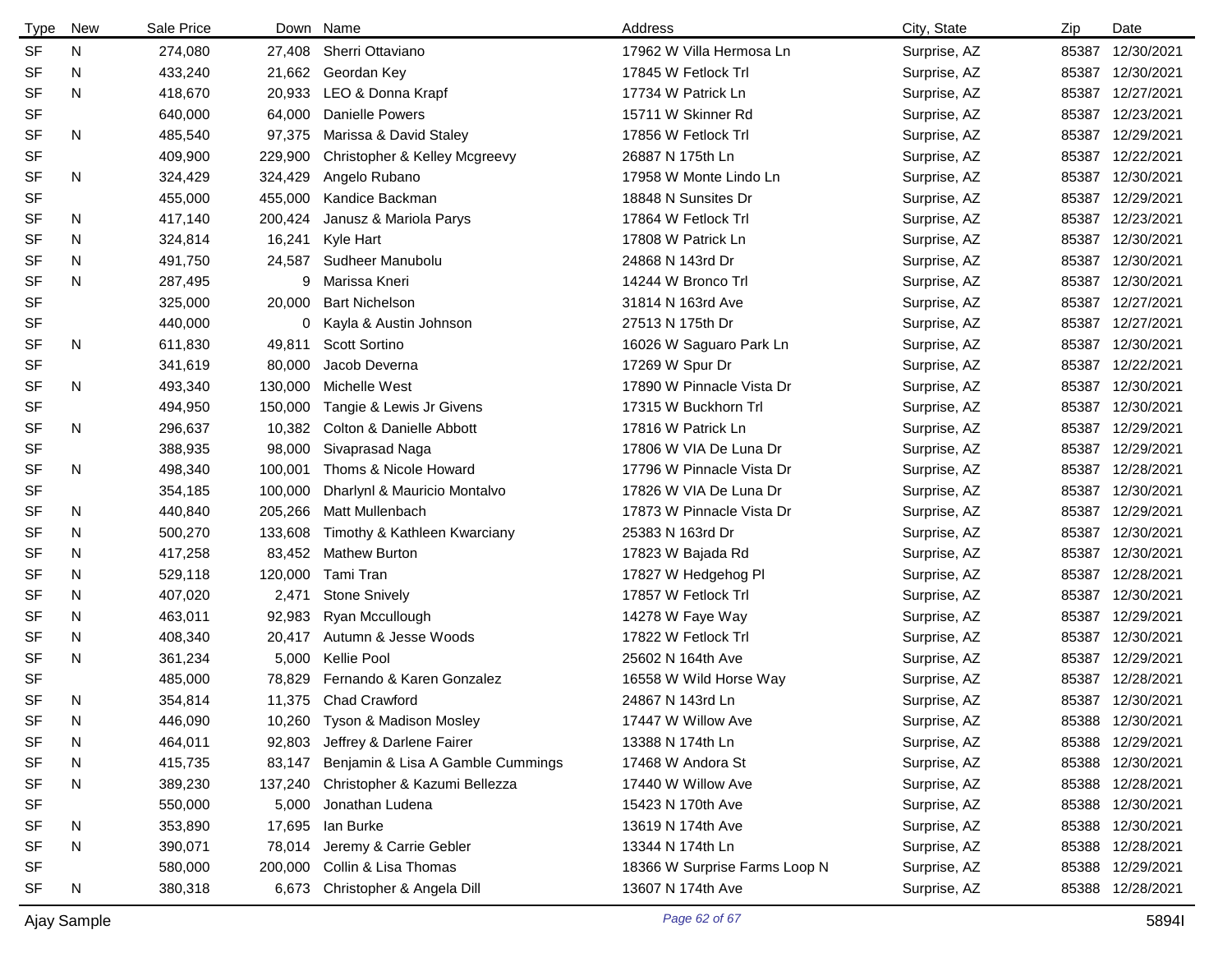| <b>Type</b> | New | Sale Price |         | Down Name                   | Address                  | City, State    | Zip   | Date             |
|-------------|-----|------------|---------|-----------------------------|--------------------------|----------------|-------|------------------|
| <b>SF</b>   |     | 425,000    | 425,000 | Kevin & Karen LAW           | 18084 W Rimrock St       | Surprise, AZ   | 85388 | 12/30/2021       |
| <b>SF</b>   |     | 575,000    | 28,750  | Daniel Lindemann            | 15703 N 172nd Ln         | Surprise, AZ   | 85388 | 12/30/2021       |
| SF          |     | 465,000    | 0       | Darnell Walls               | 18228 W Carmen Dr        | Surprise, AZ   | 85388 | 1/3/2022         |
| SF          |     | 440,000    | 440,000 | Laquetta Spann              | 15511 N 170th Ln         | Surprise, AZ   | 85388 | 12/29/2021       |
| <b>SF</b>   | N   | 366,597    | 24,110  | <b>Matthew Hutton</b>       | 13583 N 174th Ave        | Surprise, AZ   | 85388 | 12/28/2021       |
| <b>SF</b>   | N   | 796,018    | 318,408 | Steven Wilson               | 11467 N Northfield St    | Surprise, AZ   | 85388 | 12/27/2021       |
| <b>SF</b>   | N   | 542,456    | 108,492 | Bradley & Sarah Simmerman   | 13352 N 174th Ln         | Surprise, AZ   | 85388 | 12/23/2021       |
| <b>SF</b>   |     | 382,000    | 7,560   | Robert & Arlene Lozano      | 17517 W Acapulco Ln      | Surprise, AZ   | 85388 | 12/23/2021       |
| <b>SF</b>   | N   | 428,342    | 42,834  | <b>Christopher Howard</b>   | 13595 N 174th Ave        | Surprise, AZ   | 85388 | 12/23/2021       |
| <b>SF</b>   |     | 430,000    | 86,000  | Jeffrey Wheeler             | 18042 W Caribbean Ln     | Surprise, AZ   | 85388 | 12/22/2021       |
| SF          | N   | 436,406    | 87,281  | Quoc VI LUC                 | 17453 W Pershing St      | Surprise, AZ   | 85388 | 12/30/2021       |
| <b>SF</b>   | N   | 400,152    | 0       | <b>Stephen Stratton</b>     | 13590 N 174th Ave        | Surprise, AZ   | 85388 | 12/29/2021       |
| <b>SF</b>   |     | 462,000    | 6,509   | Ann & Stephen A Sr Quick    | 15312 N 181st Dr         | Surprise, AZ   | 85388 | 12/30/2021       |
| SF          |     | 410,000    | 17,299  | Christopher & Vanessa Burns | 725 Sunflower Ave        | Wickenburg, AZ | 85390 | 12/30/2021       |
| SF          |     | 278,990    | 55,798  | Lisa & Lloyd R Jr Murphy    | 704 Dylan Ct             | Wickenburg, AZ | 85390 | 12/30/2021       |
| <b>SF</b>   |     | 650,000    | 450,000 | Daniel Millikin             | 20455 W Coyote Gulch     | Wickenburg, AZ | 85390 | 12/30/2021       |
| SF          |     | 342,000    | 147,312 | Ronald Gjestson             | 689 Dylan Ct             | Wickenburg, AZ | 85390 | 12/28/2021       |
| SF          |     | 278,990    | 278,990 | <b>Frances Watson</b>       | 708 Dylan Ct             | Wickenburg, AZ | 85390 | 12/30/2021       |
| <b>SF</b>   |     | 289,990    | 57,998  | Steve & Jeannie Finley      | 701 Dylan Ct             | Wickenburg, AZ | 85390 | 12/27/2021       |
| <b>SF</b>   | N   | 461,990    | 325,000 | Justin & Barbara Johnston   | 11444 W Edgemont Ave     | Avondale, AZ   |       | 85392 12/29/2021 |
| <b>SF</b>   |     | 387,000    | 43,200  | Eric Robinson               | 3611 N Copenhagen Dr     | Avondale, AZ   |       | 85392 12/28/2021 |
| <b>SF</b>   |     | 449,900    | 0       | Jesse Jr Velasquez          | 2713 N 115th Dr          | Avondale, AZ   |       | 85392 12/29/2021 |
| <b>SF</b>   |     | 330,000    | 0       | Araceli & Jeannette Arevalo | 12229 W Windsor Ave      | Avondale, AZ   |       | 85392 12/29/2021 |
| <b>SF</b>   |     | 381,000    | 5,715   | Victor Cadena Valeri        | 11820 W Roanoke Ave      | Avondale, AZ   |       | 85392 12/23/2021 |
| <b>SF</b>   |     | 406,000    | 406,000 | Joshua COX                  | 12910 W Monterey Way     | Avondale, AZ   |       | 85392 12/27/2021 |
| <b>SF</b>   |     | 420,000    | 42,000  | Lynn Leonard                | 3725 N Heather Ln        | Avondale, AZ   |       | 85392 12/28/2021 |
| <b>SF</b>   |     | 395,000    | 22,673  | <b>Bethany Glines</b>       | 10728 W Ivory Ln         | Avondale, AZ   |       | 85392 12/22/2021 |
| <b>SF</b>   |     | 372,000    | 5,382   | Caren Estrada               | 11590 W Palm Ln          | Avondale, AZ   |       | 85392 12/29/2021 |
| <b>SF</b>   |     | 400,000    | 0       | Fabian Silva                | 12892 W Sheridan St      | Avondale, AZ   |       | 85392 12/30/2021 |
| <b>SF</b>   |     | 37,200     | 6,738   | <b>Nicole Steele</b>        | 11524 W Cottonwood Ln    | Avondale, AZ   |       | 85392 12/23/2021 |
| <b>SF</b>   |     | 360,000    | 10,800  | Carolina Salazar Garcia     | 11962 W Berkeley Rd      | Avondale, AZ   |       | 85392 12/27/2021 |
| <b>SF</b>   |     | 360,000    |         | 18,000 Carmen Flores        | 10772 W Roanoke Ave      | Avondale, AZ   |       | 85392 12/22/2021 |
| <b>SF</b>   |     | 370,000    | 1,000   | Rosa Sanchez                | 10818 W Citrus Grove Way | Avondale, AZ   |       | 85392 12/29/2021 |
| SF          |     | 380,000    | 77,000  | Ryan & Kendall Detlaff      | 10537 W Almeria Rd       | Avondale, AZ   |       | 85392 12/23/2021 |
| SF          | N   | 457,990    | 91,598  | Yesenia Martinez            | 11440 W Edgemont Ave     | Avondale, AZ   |       | 85392 12/29/2021 |
| SF          |     | 470,000    | 23,500  | Linda & Charles Imes        | 14075 W Desert Flower Dr | Goodyear, AZ   |       | 85395 12/30/2021 |
| SF          | N   | 383,820    | 383,820 | Diane Graham                | 17973 W Pierson St       | Goodyear, AZ   |       | 85395 12/30/2021 |
| SF          |     | 625,000    |         | 125,000 Robert & Tina Dewey | 18486 W College Dr       | Goodyear, AZ   |       | 85395 12/29/2021 |
| SF          |     | 455,000    | 0       | Daniel & Katherine Tuffuli  | 15592 W Westview Dr      | Goodyear, AZ   |       | 85395 12/28/2021 |
| SF          | N   | 464,880    | 116,220 | Kelli Montoya               | 14061 W Coronado Rd      | Goodyear, AZ   |       | 85395 1/3/2022   |
| SF          |     | 500,000    |         | 100,184 Dana Slender        | 3637 N 159th Ave         | Goodyear, AZ   |       | 85395 12/29/2021 |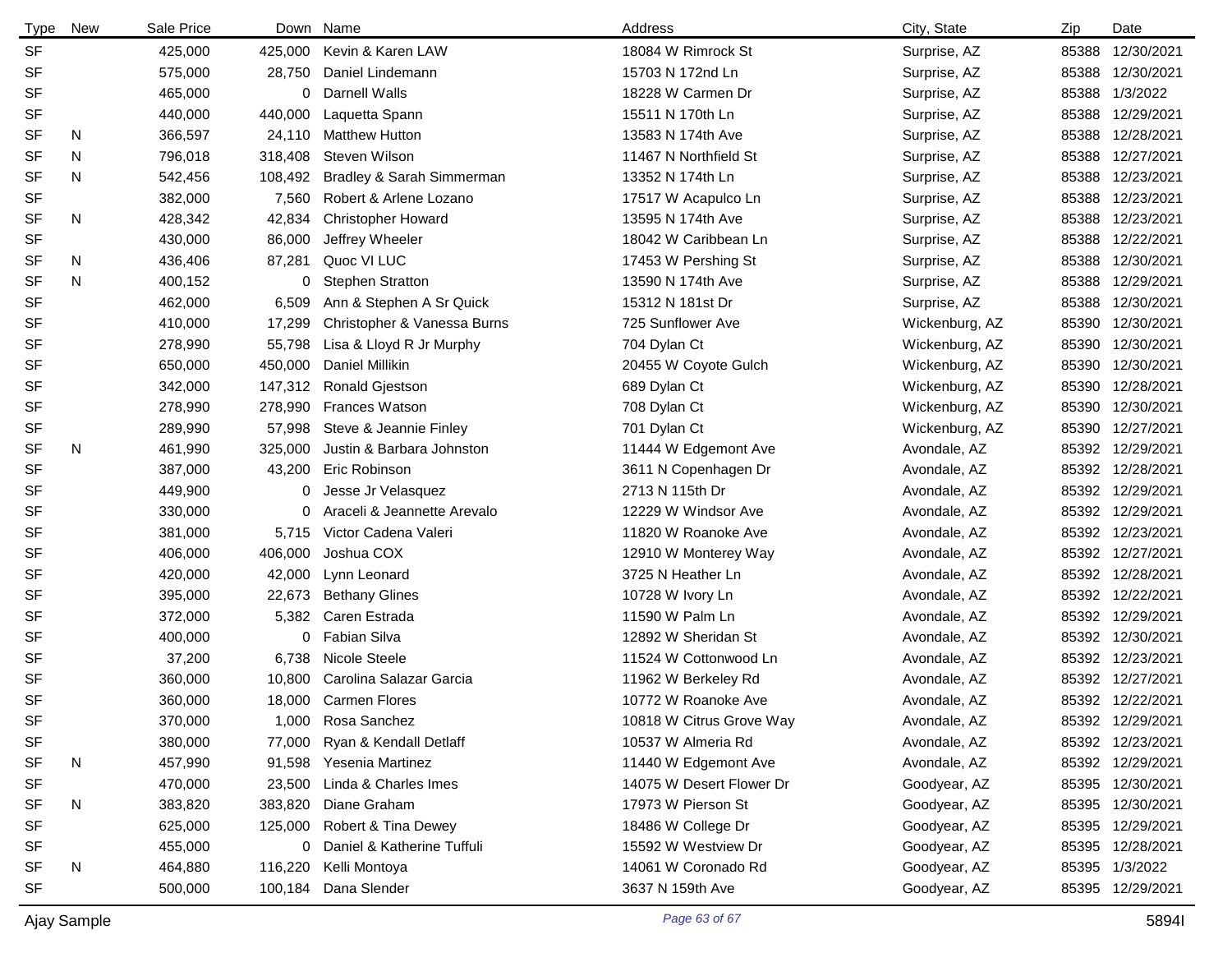| Type      | New | Sale Price |         | Down Name                     | Address                  | City, State  | Zip   | Date       |
|-----------|-----|------------|---------|-------------------------------|--------------------------|--------------|-------|------------|
| <b>SF</b> | N   | 396,340    | 174,847 | Jiany LI                      | 17982 W Pierson St       | Goodyear, AZ | 85395 | 12/30/2021 |
| <b>SF</b> | N   | 436,920    | 21,846  | <b>Gabriel Ochoa</b>          | 1900 N 140th Dr          | Goodyear, AZ | 85395 | 1/3/2022   |
| <b>SF</b> |     | 546,500    | 53,500  | Ben Costanzo                  | 18143 W Minnezona Ave    | Goodyear, AZ | 85395 | 12/27/2021 |
| <b>SF</b> |     | 705,000    | 70,500  | <b>Christine Drew</b>         | 18201 W Campbell Ave     | Goodyear, AZ | 85395 | 1/3/2022   |
| <b>SF</b> | N.  | 437,920    | 0       | Philip & Tammy Buck           | 1894 N 140th Dr          | Goodyear, AZ | 85395 | 12/22/2021 |
| <b>SF</b> | N   | 451,070    | 341,070 | Andrew & Gina Lueck           | 14073 W Coronado Rd      | Goodyear, AZ | 85395 | 12/29/2021 |
| <b>SF</b> | N   | 441,570    | 441,570 | MAX & Sherry Beal             | 1912 N 140th Dr          | Goodyear, AZ | 85395 | 12/23/2021 |
| <b>SF</b> |     | 566,000    | 169,800 | <b>Frances Caratachea</b>     | 18148 W Devonshire Ave   | Goodyear, AZ | 85395 | 12/22/2021 |
| <b>SF</b> | N   | 680,950    | 146,698 | <b>Daniel Perez</b>           | 17965 W ELM St           | Goodyear, AZ | 85395 | 12/30/2021 |
| <b>SF</b> |     | 565,000    | 28,250  | Christina & Daniel Medina     | 13437 W Coronado Rd      | Goodyear, AZ | 85395 | 12/30/2021 |
| <b>SF</b> |     | 365,000    | 91,250  | Shelley & Jorge Barragan      | 15109 W Vale Dr          | Goodyear, AZ | 85395 | 12/27/2021 |
| <b>SF</b> | N   | 414,440    | 150,315 | Steven & Lisa Bach            | 18027 W Pierson St       | Goodyear, AZ | 85395 | 12/29/2021 |
| <b>SF</b> | N   | 466,690    | 200,000 | Nels & Kelly Jacobson         | 1888 N 140th Dr          | Goodyear, AZ | 85395 | 1/3/2022   |
| <b>SF</b> | N   | 602,040    | 58,097  | <b>Zachery Smith</b>          | 4625 N 179th Dr          | Goodyear, AZ | 85395 | 12/29/2021 |
| <b>SF</b> | N   | 732,035    | 406,420 | David & Marion R Hunt Crowder | 18223 W Coolidge St      | Goodyear, AZ | 85395 | 12/23/2021 |
| <b>SF</b> |     | 467,000    | 23,100  | Tony VO                       | 2687 N 137th Ave         | Goodyear, AZ | 85395 | 12/29/2021 |
| <b>SF</b> |     | 465,000    |         | 0 Kevin Carter                | 14461 W Indianola Ave    | Goodyear, AZ | 85395 | 12/28/2021 |
| <b>SF</b> | N   | 397,340    | 170,314 | Timoth Jr Franklin            | 18021 W Pierson St       | Goodyear, AZ | 85395 | 12/23/2021 |
| <b>SF</b> | N   | 477,470    | 251,886 | <b>Terry Reeves</b>           | 14043 W Coronado Rd      | Goodyear, AZ | 85395 | 1/3/2022   |
| <b>SF</b> |     | 501,510    | 57,841  | Robert & Gina Hernandez       | 16677 W Catalina Dr      | Goodyear, AZ | 85395 | 12/29/2021 |
| <b>SF</b> |     | 529,000    | 105,800 | Amy De Leeuw                  | 15669 W Mackenzie Dr     | Goodyear, AZ | 85395 | 12/29/2021 |
| <b>SF</b> | N   | 438,690    | 22,300  | Shenequa & Tommie Curry       | 4819 N 180th Ln          | Goodyear, AZ | 85395 | 12/28/2021 |
| <b>SF</b> |     | 525,000    | 525,000 | Kenneth Ault                  | 2544 N 169th Ave         | Goodyear, AZ | 85395 | 12/23/2021 |
| SF        | N   | 436,630    | 22,427  | Ravikiran Velineni            | 4779 N 179th Dr          | Goodyear, AZ | 85395 | 12/30/2021 |
| <b>SF</b> | N   | 449,990    | 100,500 | Angela Bergs                  | 14085 W Coronado Rd      | Goodyear, AZ | 85395 | 12/30/2021 |
| <b>SF</b> | N   | 867,852    | 176,956 | Maribel & Benjamin Tipton     | 18210 W Meadowbrook Ave  | Goodyear, AZ | 85395 | 12/28/2021 |
| <b>SF</b> | N   | 570,790    | 103,144 | Miguel & Jessie Sauceda       | 4628 N 180th Dr          | Goodyear, AZ | 85395 | 12/30/2021 |
| <b>SF</b> |     | 695,000    | 445,000 | Amy & Edward H II Runge       | 4318 N 180th Dr          | Goodyear, AZ | 85395 | 12/30/2021 |
| <b>SF</b> | N   | 420,730    | 21,037  | Angus Lowe                    | 14084 W Desert Flower Dr | Goodyear, AZ | 85395 | 12/30/2021 |
| <b>SF</b> | N   | 769,543    | 20,332  | <b>Todd Bogert</b>            | 18251 W Meadowbrook Ave  | Goodyear, AZ | 85395 | 12/28/2021 |
| <b>SF</b> | N   | 461,070    | 92,214  | Natalie & Brooklinn Britt     | 14079 W Coronado Rd      | Goodyear, AZ | 85395 | 12/30/2021 |
| <b>SF</b> | N   | 454,830    | 13,929  | Kaylee & Parker Crehan        | 17994 W Pierson St       | Goodyear, AZ | 85395 | 12/30/2021 |
| SF        |     | 725,000    | 0       | Martin Jr & Holly Rodriguez   | 4637 N 185th Ln          | Goodyear, AZ | 85395 | 12/22/2021 |
| <b>SF</b> |     | 441,939    | 53,050  | Frank & Donna Chop            | 16831 W Earll Dr         | Goodyear, AZ | 85395 | 12/28/2021 |
| <b>SF</b> | N   | 511,840    | 352     | Steven & Evelia Granados      | 18235 W College Dr       | Goodyear, AZ | 85395 | 12/23/2021 |
| <b>SF</b> |     | 630,000    | 630,000 | Isidro Laron Tr               | 3652 N 159th Ave         | Goodyear, AZ | 85395 | 12/30/2021 |
| SF        | N   | 629,440    | 84,288  | Rafael & Martha Silverio      | 17979 W Hazelwood St     | Goodyear, AZ | 85395 | 12/30/2021 |
| SF        | N   | 449,840    | 276     | Mathew & Ashley Gibbons       | 17979 W Pierson St       | Goodyear, AZ | 85395 | 12/30/2021 |
| SF        | N   | 488,840    | 69,053  | John & Tami Farnsworth        | 18217 W College Dr       | Goodyear, AZ | 85395 | 12/30/2021 |
| <b>SF</b> | N   | 456,990    | 10,510  | Ingrid Alvarado Saenz         | 14067 W Coronado Rd      | Goodyear, AZ | 85395 | 12/30/2021 |
| <b>SF</b> | N   | 398,340    | 30,655  | Andrew T & Kala M Barber      | 18006 W Pierson St       | Goodyear, AZ | 85395 | 12/29/2021 |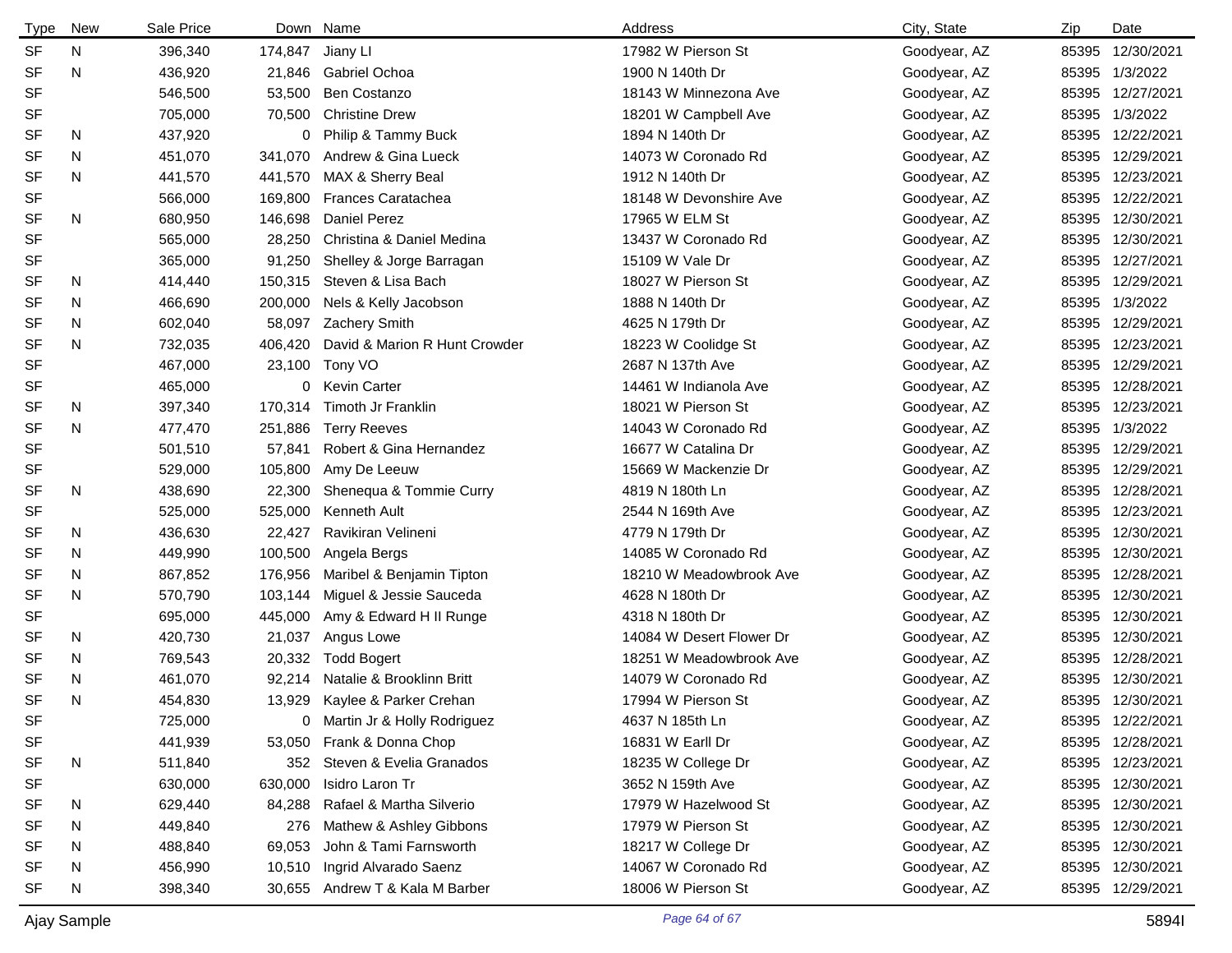| <b>Type</b> | <b>New</b> | Sale Price |         | Down Name                           | Address                 | City, State  | Zip   | Date             |
|-------------|------------|------------|---------|-------------------------------------|-------------------------|--------------|-------|------------------|
| <b>SF</b>   | N          | 582,420    | 36,253  | Nancy Munoz Quiroz                  | 18258 W Monterosa St    | Goodyear, AZ |       | 85395 12/28/2021 |
| <b>SF</b>   | N          | 634,442    | 86,997  | Ravi Ivatury                        | 18243 W Meadowbrook Ave | Goodyear, AZ |       | 85395 12/29/2021 |
| SF          | N          | 418,820    | 88,673  | Tracy & Harold Ackerman             | 18015 W Pierson St      | Goodyear, AZ |       | 85395 12/30/2021 |
| <b>SF</b>   | N          | 436,190    | 5,000   | Douglas L Jr Harter                 | 18003 W Pierson St      | Goodyear, AZ | 85395 | 12/30/2021       |
| SF          | N          | 482,030    | 24,102  | Joslyn Hillard                      | 1882 N 140th Dr         | Goodyear, AZ | 85395 | 12/28/2021       |
| <b>SF</b>   | N          | 415,840    | 200,313 | Guadalupe & Sylvia Molina           | 17976 W Pierson St      | Goodyear, AZ |       | 85395 12/30/2021 |
| SF          | N          | 468,890    | 46,889  | Vicente Borrayo                     | 14037 W Coronado Rd     | Goodyear, AZ |       | 85395 12/30/2021 |
| <b>SF</b>   | N          | 479,250    | 100,000 | Danette & John Ponce                | 1906 N 140th Dr         | Goodyear, AZ |       | 85395 12/28/2021 |
| SF          |            | 400,000    | 400,000 | <b>Charles Guillaume</b>            | 2165 N 135th Dr         | Goodyear, AZ |       | 85395 12/23/2021 |
| <b>SF</b>   | N          | 724,990    | 14,761  | Benjamin Hobbs                      | 17967 W Hazelwood St    | Goodyear, AZ |       | 85395 12/23/2021 |
| <b>SF</b>   |            | 454,500    | 13,635  | Roberto Resendiz                    | 29750 W Fairmount Ave   | Buckeye, AZ  |       | 85396 12/27/2021 |
| <b>SF</b>   |            | 442,000    | 100,000 | Peter & Roberta Kurronen            | 26864 W Piute Ave       | Buckeye, AZ  |       | 85396 1/3/2022   |
| SF          | N          | 424,782    | 42,478  | James & Ronda Rogers                | 20358 W ELM Dr          | Buckeye, AZ  | 85396 | 12/30/2021       |
| SF          | N          | 465,990    | 25,000  | Linda Reynolds                      | 27370 W Sierra Pinta Dr | Buckeye, AZ  | 85396 | 12/30/2021       |
| SF          | N          | 395,990    | 11,000  | <b>Christine Wood</b>               | 21392 N 268th Dr        | Buckeye, AZ  |       | 85396 12/30/2021 |
| SF          | N          | 393,345    | 325,000 | <b>Tracy Melott</b>                 | 20352 W ELM Dr          | Buckeye, AZ  |       | 85396 12/28/2021 |
| <b>SF</b>   | N          | 584,723    | 469,000 | Bert & Tammy Scoggin                | 5296 N 205th Ln         | Buckeye, AZ  | 85396 | 12/23/2021       |
| <b>SF</b>   |            | 293,584    | 5,319   | <b>Chantel Bencic</b>               | 2118 N Marketside Ave   | Buckeye, AZ  |       | 85396 12/28/2021 |
| <b>SF</b>   |            | 569,000    | 56,900  | <b>Mairellis Salazar</b>            | 30605 W Mckinley St     | Buckeye, AZ  |       | 85396 12/22/2021 |
| SF          |            | 465,261    | 0       | <b>Matthew Kale</b>                 | 2101 N 209th Ln         | Buckeye, AZ  |       | 85396 12/29/2021 |
| SF          | N          | 355,740    | 10,672  | Rosa Franco Zazueta                 | 3248 N 300th Dr         | Buckeye, AZ  | 85396 | 12/29/2021       |
| <b>SF</b>   | N          | 587,513    | 302,029 | Craig & Dedra Oconnor               | 4679 N 211th Ave        | Buckeye, AZ  | 85396 | 12/29/2021       |
| <b>SF</b>   |            | 349,000    | 1,216   | Kit & Sandra Carson                 | 27029 W Escuda Dr       | Buckeye, AZ  |       | 85396 12/30/2021 |
| SF          |            | 540,000    | 81,000  | Cynthia Ayiyi                       | 29995 W Avalon Dr       | Buckeye, AZ  | 85396 | 12/29/2021       |
| <b>SF</b>   | N          | 418,520    | 5,001   | Jose Lopes Fontenot                 | 3910 N 301st Ln         | Buckeye, AZ  |       | 85396 12/27/2021 |
| SF          |            | 497,500    | 30,027  | Scott Carlson                       | 2152 N Heritage St      | Buckeye, AZ  | 85396 | 12/23/2021       |
| SF          | N          | 616,698    | 316,698 | Donald & Kimberly Giddings          | 4651 N 211th Ave        | Buckeye, AZ  |       | 85396 12/29/2021 |
| <b>SF</b>   | N          | 369,289    | 10,000  | Gregory & Susan Puent               | 27447 W Osprey Dr       | Buckeye, AZ  |       | 85396 12/28/2021 |
| <b>SF</b>   |            | 535,000    | 535,000 | Jeremy & Maddison Payne             | 3952 N Golfview Dr      | Buckeye, AZ  |       | 85396 12/23/2021 |
| SF          |            | 495,000    | 495,000 | Brian & Kellie Bertsch              | 21636 N 266th Ln        | Buckeye, AZ  |       | 85396 12/28/2021 |
| <b>SF</b>   |            | 612,000    | 80,000  | Anthony Sahagun                     | 20382 W Thayer St       | Buckeye, AZ  |       | 85396 1/3/2022   |
| <b>SF</b>   | N          | 536,500    | 200,000 | Mary Dela Cruz                      | 19681 W Monterey Way    | Buckeye, AZ  |       | 85396 12/30/2021 |
| SF          | N          | 381,390    | 38,139  | Danielle Wilkes                     | 3300 N 300th Dr         | Buckeye, AZ  |       | 85396 12/30/2021 |
| SF          |            | 481,000    | 481,000 | Donald Hayes                        | 29725 W Fairmount Ave   | Buckeye, AZ  |       | 85396 12/23/2021 |
| <b>SF</b>   | N          | 348,305    | 6,000   | <b>Beverly Tucker</b>               | 25902 W Louise Dr       | Buckeye, AZ  |       | 85396 12/29/2021 |
| <b>SF</b>   | N          | 318,652    | 158,652 | Barry & Janet Robbins               | 4823 N 204th Ave        | Buckeye, AZ  |       | 85396 12/29/2021 |
| <b>SF</b>   |            | 348,459    | 34,846  | Orlando & Sarah Moreno              | 2070 N Marketside Ave   | Buckeye, AZ  |       | 85396 12/30/2021 |
| <b>SF</b>   | N          | 425,813    | 43,183  | Thomas & Carolyn A Bernadette Bobak | 27430 W Pontiac Dr      | Buckeye, AZ  |       | 85396 12/27/2021 |
| SF          | N          | 330,000    | 66,000  | Gary L II Stueland                  | 3832 N 297th Ave        | Buckeye, AZ  |       | 85396 12/22/2021 |
| SF          | N          | 535,806    | 107,161 | Gablie Bee ONG                      | 21126 W Minnezona Ave   | Buckeye, AZ  |       | 85396 12/30/2021 |
| <b>SF</b>   | N          | 361,065    | 12,638  | Patricia Tamacas                    | 29954 W Avalon Dr       | Buckeye, AZ  |       | 85396 12/30/2021 |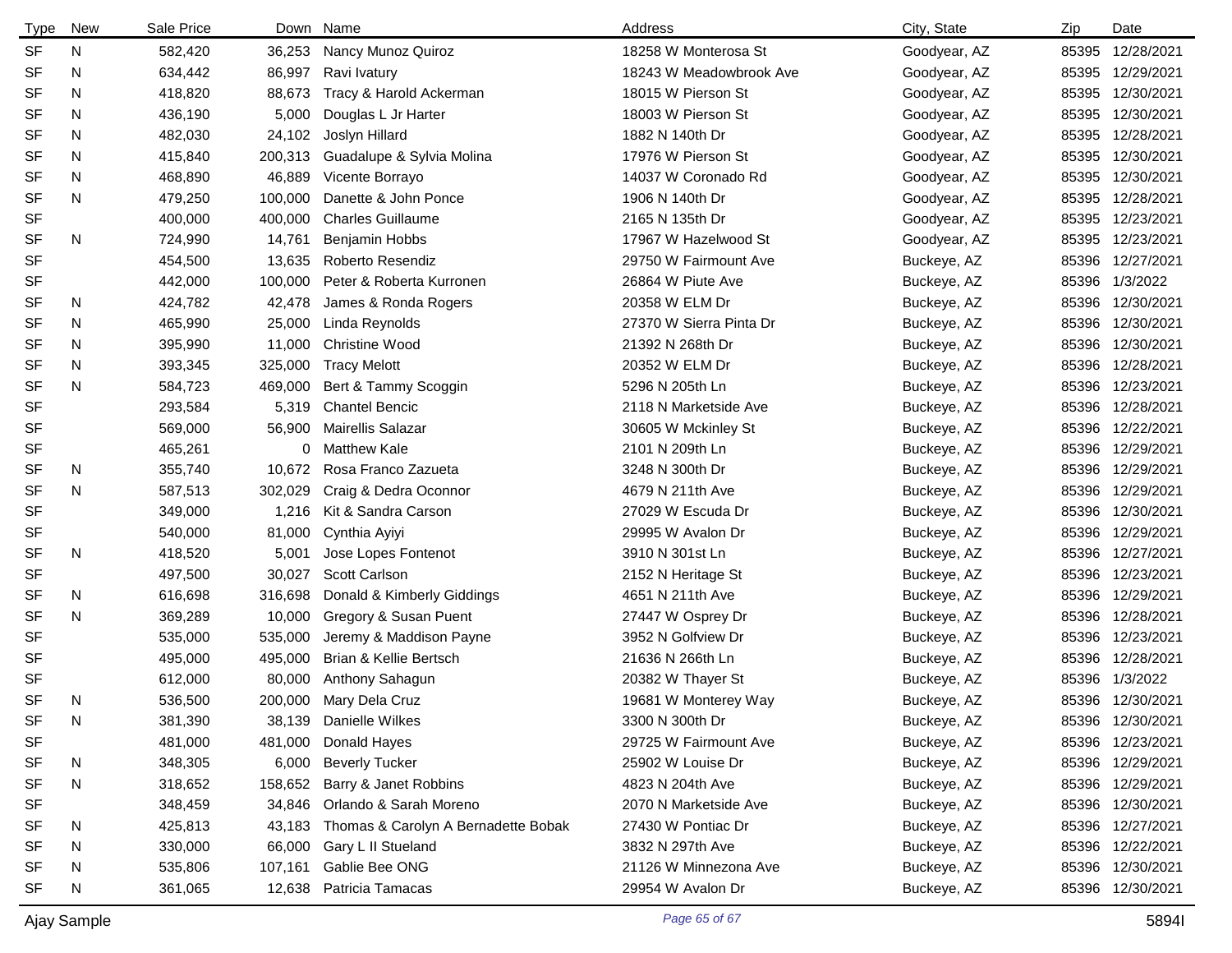| <b>Type</b> | New | Sale Price |         | Down Name                        | Address                 | City, State | Zip   | Date             |
|-------------|-----|------------|---------|----------------------------------|-------------------------|-------------|-------|------------------|
| <b>SF</b>   | N   | 323,430    | 11,322  | Larissa & Alan L Jr Mcneill      | 30181 W Weldon Ave      | Buckeye, AZ | 85396 | 12/27/2021       |
| SF          | N   | 591,345    | 297,379 | Randy & Maria Wyatt              | 19845 W Mulberry Dr     | Buckeye, AZ | 85396 | 12/23/2021       |
| <b>SF</b>   | N   | 670,090    | 154,727 | Wayne & Amanda Johnson           | 3317 N 198th Ave        | Buckeye, AZ | 85396 | 12/29/2021       |
| <b>SF</b>   |     | 305,621    | 9,169   | Vincent Jacovelli                | 2126 N Marketside Ave   | Buckeye, AZ | 85396 | 12/28/2021       |
| <b>SF</b>   |     | 400,000    | 73,000  | Kimberly Anderson                | 23846 W Mesquite Dr     | Buckeye, AZ | 85396 | 12/23/2021       |
| <b>SF</b>   |     | 366,000    | 13,503  | <b>Claudette Owen</b>            | 20400 N 262nd Ave       | Buckeye, AZ | 85396 | 12/30/2021       |
| <b>SF</b>   |     | 696,491    | 0       | Derek & Jennifer Nugent          | 21250 W Minnezona Ave   | Buckeye, AZ | 85396 | 12/30/2021       |
| SF          |     | 396,229    | 19,811  | Ramil Mucho                      | 1988 N Marketside Ave   | Buckeye, AZ | 85396 | 12/30/2021       |
| <b>SF</b>   |     | 379,000    | 19,000  | Jesus Navarro Vazquez            | 30235 W Lynwood St      | Buckeye, AZ | 85396 | 12/27/2021       |
| SF          | N.  | 448,362    | 21,162  | <b>Bradley &amp; Tina Bremer</b> | 27377 W Osprey Dr       | Buckeye, AZ | 85396 | 12/28/2021       |
| <b>SF</b>   | N   | 361,975    | 12,669  | Jairo De Leon                    | 3312 N 300th Dr         | Buckeye, AZ | 85396 | 1/3/2022         |
| <b>SF</b>   | N   | 550,930    | 27,547  | Charles & Donna Roach            | 4665 N 211th Ave        | Buckeye, AZ | 85396 | 12/30/2021       |
| <b>SF</b>   |     | 332,228    | 66,446  | <b>Stephanie Stevens</b>         | 2022 N Marketside Ave   | Buckeye, AZ | 85396 | 12/23/2021       |
| SF          | N.  | 391,534    | 16,773  | <b>Adolph Flores</b>             | 26491 W Taro Dr         | Buckeye, AZ | 85396 | 12/28/2021       |
| SF          | N   | 574,990    | 25,000  | Donald & Nancy Zimmerman         | 20180 N 274th Ln        | Buckeye, AZ | 85396 | 12/30/2021       |
| <b>SF</b>   | N   | 398,235    | 19,912  | Jason Rizza                      | 29951 W Earll Dr        | Buckeye, AZ | 85396 | 1/3/2022         |
| <b>SF</b>   |     | 290,000    | 3,865   | Platinum & Sales                 | 30925 W Fairmount Ave   | Buckeye, AZ | 85396 | 12/22/2021       |
| <b>SF</b>   |     | 352,204    | 35,221  | Joseph & Sally Aston             | 2110 N Marketside Ave   | Buckeye, AZ | 85396 | 12/29/2021       |
| SF          |     | 368,463    |         | 0 Gary Grona                     | 20720 W Medlock Dr      | Buckeye, AZ | 85396 | 12/27/2021       |
| SF          |     | 680,000    | 102,000 | Stephen & Ramona LUX             | 21419 W Brittle Bush Ln | Buckeye, AZ | 85396 | 12/23/2021       |
| SF          |     | 326,622    | 5,917   | Luis Flores                      | 20977 W Hubbell St      | Buckeye, AZ | 85396 | 12/22/2021       |
| SF          | N   | 867,584    |         | 0 Gary & Nancy Carpenter         | 5171 N 205th Ln         | Buckeye, AZ | 85396 | 12/30/2021       |
| <b>SF</b>   | N   | 744,753    | 712,972 | Wade & Stacey Jess               | 26284 N Siesta Ln       | Buckeye, AZ | 85396 | 12/30/2021       |
| SF          | N   | 375,495    | 93,874  | Chaim Lubin                      | 3130 W Lainey Ln        | Buckeye, AZ | 85396 | 1/3/2022         |
| <b>SF</b>   | N   | 342,705    | 11,995  | Philip S Sr & Lisa Mojica        | 30032 W Avalon Dr       | Buckeye, AZ | 85396 | 1/3/2022         |
| SF          |     | 370,000    | 55,000  | Mohonri Cruz                     | 29553 W Mitchell Ave    | Buckeye, AZ | 85396 | 12/22/2021       |
| <b>SF</b>   | N   | 399,000    | 336,500 | John & Cynthia Bohrer            | 30611 W Celeborn Dr     | Buckeye, AZ | 85396 | 12/30/2021       |
| <b>SF</b>   |     | 289,931    | 5,252   | Claudia Bravo                    | 2102 N Marketside Ave   | Buckeye, AZ | 85396 | 12/23/2021       |
| <b>SF</b>   | N   | 397,165    | 29,165  | Porcha Matten Johnson            | 3324 N 300th Dr         | Buckeye, AZ | 85396 | 1/3/2022         |
| <b>SF</b>   | N.  | 351,740    | 12,311  | Kaleb Stoltenborg                | 3222 N 300th Dr         | Buckeye, AZ | 85396 | 12/29/2021       |
| <b>SF</b>   | N.  | 452,545    | 30,000  | Jeffrey Lovely                   | 19087 N 265th Ave       | Buckeye, AZ | 85396 | 12/30/2021       |
| <b>SF</b>   | N   | 364,780    | 12,768  | Mario & Fany Magana              | 3208 N 300th Dr         | Buckeye, AZ |       | 85396 12/30/2021 |
| SF          |     | 415,000    |         | 415,000 Brenda Wilson            | 21837 N 261s Ave        | Buckeye, AZ | 85396 | 12/27/2021       |
| <b>SF</b>   | N   | 467,990    | 5,000   | <b>Stephen Griggs</b>            | 21246 N 260th Ln        | Buckeye, AZ |       | 85396 12/22/2021 |
| <b>SF</b>   | N   | 367,100    | 12,849  | Rocio Escobar                    | 3236 N 300th Dr         | Buckeye, AZ |       | 85396 12/29/2021 |
| SF          |     | 385,000    | 72,688  | Jonathan Ginn                    | 25954 W Potter Dr       | Buckeye, AZ |       | 85396 12/22/2021 |
| SF          |     | 420,000    | 84,000  | Tina & Stephen Super             | 25951 W Mohawk Ln       | Buckeye, AZ |       | 85396 12/27/2021 |
| <b>SF</b>   | N   | 381,257    | 6,000   | Hector & Christine Marquez       | 25982 W Louise Dr       | Buckeye, AZ |       | 85396 12/28/2021 |
| SF          | N   | 456,335    | 27,774  | Donald Hough                     | 27407 W Pontiac Dr      | Buckeye, AZ |       | 85396 12/30/2021 |
| SF          |     | 878,840    | 0       | John & Jan Boutsikaris           | 5147 N 205th Ln         | Buckeye, AZ | 85396 | 12/30/2021       |
| SF          |     | 425,000    |         | 100,000 Kameron & Alexandria ECK | 2485 N Heritage St      | Buckeye, AZ |       | 85396 1/3/2022   |